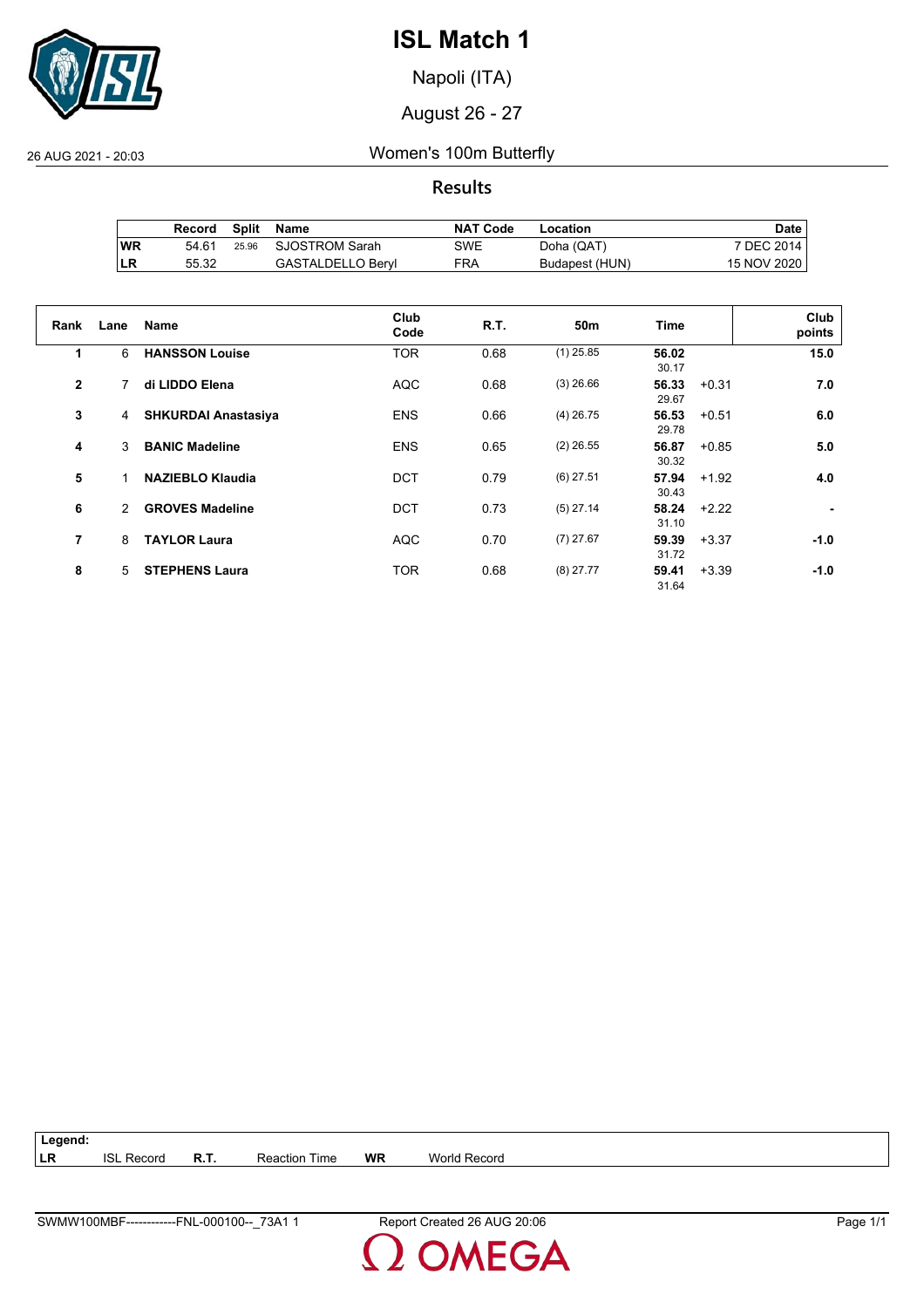

Napoli (ITA)

August 26 - 27

26 AUG 2021 - 20:07 Men's 100m Butterfly

**Results**

|     | Record | Split | Name           | <b>NAT Code</b> | Location       | Date ⊦      |
|-----|--------|-------|----------------|-----------------|----------------|-------------|
| ∣WR | 47.78  | 22.44 | DRESSEL Caeleb | JSA             | Budapest (HUN) | 21 NOV 2020 |
| ILR | 47.78  |       | DRESSEL Caeleb | USA             | Budapest (HUN) | 21 NOV 2020 |

| Rank         | Lane           | Name                     | Club<br>Code | R.T. | 50m         | Time           |         | Club<br>points |
|--------------|----------------|--------------------------|--------------|------|-------------|----------------|---------|----------------|
| 1            | $\overline{4}$ | le CLOS Chad             | <b>ENS</b>   | 0.60 | $(2)$ 23.10 | 49.27<br>26.17 |         | 10.0           |
| $\mathbf{2}$ | 6              | <b>KUSCH Marius</b>      | <b>TOR</b>   | 0.63 | $(1)$ 22.93 | 49.98<br>27.05 | $+0.71$ | 7.0            |
| 3            | 2              | <b>HARTING Zach</b>      | <b>DCT</b>   | 0.60 | $(7)$ 23.62 | 50.23<br>26.61 | $+0.96$ | 6.0            |
| 4            | 8              | <b>RIVOLTA Matteo</b>    | <b>AQC</b>   | 0.67 | $(6)$ 23.57 | 50.51<br>26.94 | $+1.24$ | 5.0            |
| 5            |                | <b>MURPHY Camden</b>     | <b>DCT</b>   | 0.62 | $(4)$ 23.46 | 50.65<br>27.19 | $+1.38$ | 4.0            |
| 6            |                | <b>SZABO Szebasztian</b> | <b>AQC</b>   | 0.60 | $(5)$ 23.55 | 50.88<br>27.33 | $+1.61$ | 3.0            |
| 7            | 5              | <b>PEKARSKI Grigori</b>  | <b>TOR</b>   | 0.62 | $(3)$ 23.45 | 51.15<br>27.70 | $+1.88$ | 2.0            |
| 8            | 3              | <b>ZIRK Kregor</b>       | <b>ENS</b>   | 0.60 | $(8)$ 24.27 | 51.55<br>27.28 | $+2.28$ |                |

**Legend: LR** ISL Record **R.T.** Reaction Time **WR** World Record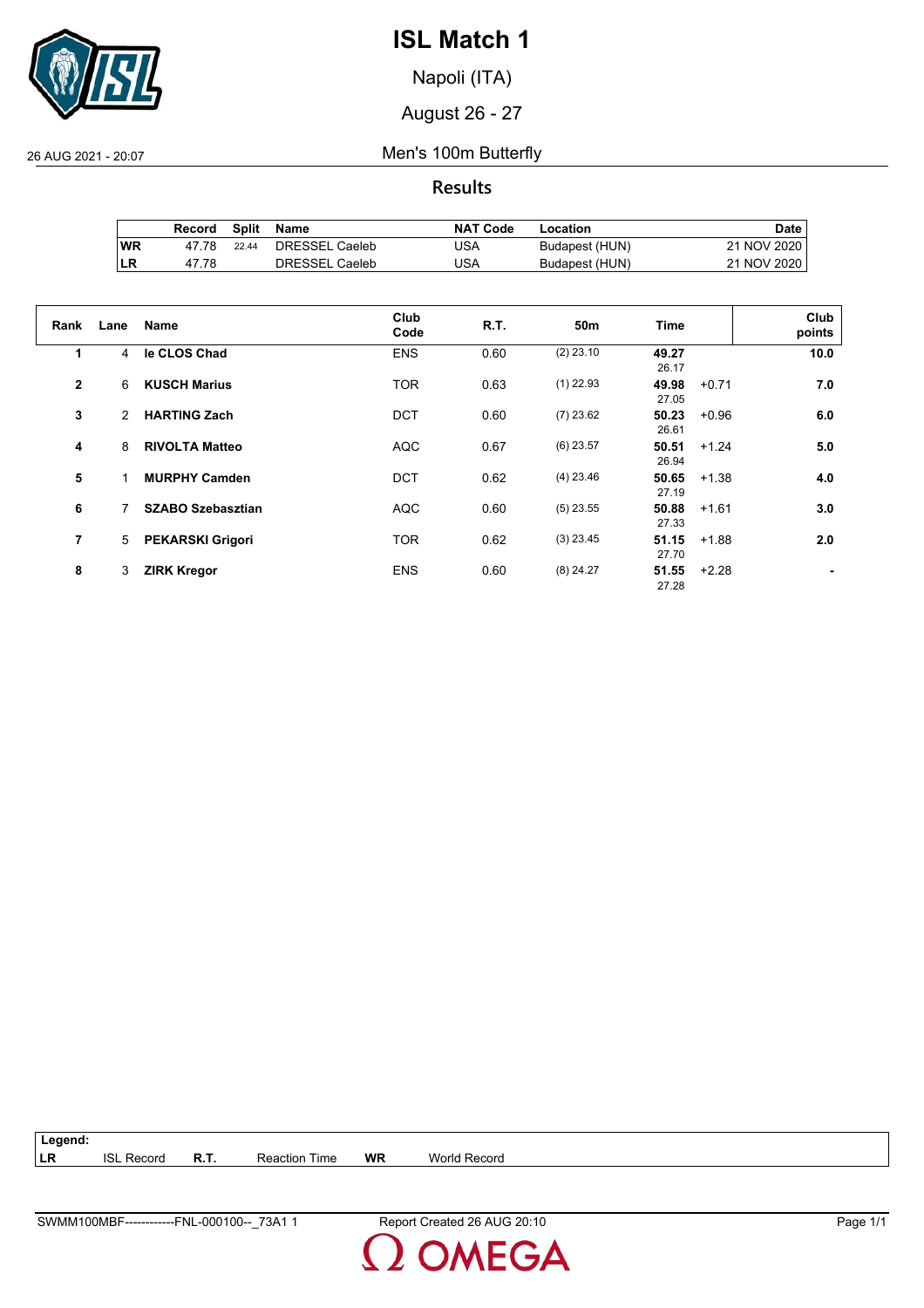

Napoli (ITA)

August 26 - 27

26 AUG 2021 - 20:13 Women's 200m Backstroke

**Results**

|           | Splits<br>Record |       | <b>NAT Code</b><br>Name |         | ∟ocation       | Date |                      |             |
|-----------|------------------|-------|-------------------------|---------|----------------|------|----------------------|-------------|
| WR        | 1:58.94          | 28.40 | 58.59                   | 1:29.00 | McKEOWN Kavlee | AUS  | Different Area (AUS) | 28 NOV 2020 |
| <b>LR</b> | 1:59.25          |       |                         |         | \THERTON Minna | AUS  | London (GBR)         | 23 NOV 2019 |

| Rank           | Lane | Name                       | Club<br>Code | R.T. | 50m         | 100m          | 150m          | Time    |          | Club<br>points |
|----------------|------|----------------------------|--------------|------|-------------|---------------|---------------|---------|----------|----------------|
| 1              | 6    | <b>BRATTON Lisa</b>        | <b>TOR</b>   | 0.71 | $(4)$ 29.23 | $(1)$ 1:00.22 | $(1)$ 1:30.93 | 2:02.00 |          | 15.0           |
|                |      |                            |              |      |             | 30.99         | 30.71         | 31.07   |          |                |
| $\overline{2}$ | 5    | <b>MASSE Kylie</b>         | <b>TOR</b>   | 0.56 | $(2)$ 29.01 | $(3)$ 1:00.58 | (2) 1:31.52   | 2:03.15 | $+1.15$  | 7.0            |
|                |      |                            |              |      |             | 31.57         | 30.94         | 31.63   |          |                |
| 3              | 3    | <b>HARVEY Mary-Sophie</b>  | <b>ENS</b>   | 0.64 | $(3)$ 29.09 | (4) 1:01.06   | $(5)$ 1:33.55 | 2:05.40 | $+3.40$  | 6.0            |
|                |      |                            |              |      |             | 31.97         | 32.49         | 31.85   |          |                |
| 4              |      | <b>PELLEGRINI Federica</b> | <b>AQC</b>   | 0.67 | $(5)$ 29.41 | (5) 1:01.16   | (4) 1:33.39   | 2:05.54 | $+3.54$  | 5.0            |
|                |      |                            |              |      |             | 31.75         | 32.23         | 32.15   |          |                |
| 5              | 2    | <b>DELOOF Ali</b>          | <b>DCT</b>   | 0.63 | $(1)$ 28.92 | $(2)$ 1:00.28 | (3) 1:32.75   | 2:06.52 | $+4.52$  | 4.0            |
|                |      |                            |              |      |             | 31.36         | 32.47         | 33.77   |          |                |
| 6              |      | <b>JAKABOS Zsuzsanna</b>   | <b>DCT</b>   | 0.65 | $(7)$ 30.01 | $(6)$ 1:01.85 | (6) 1:34.58   | 2:07.36 | $+5.36$  | ٠              |
|                |      |                            |              |      |             | 31.84         | 32.73         | 32.78   |          |                |
| 7              | 4    | <b>KUBOVA Simona</b>       | <b>ENS</b>   | 0.59 | $(6)$ 29.54 | $(7)$ 1:02.08 | $(7)$ 1:34.92 | 2:08.30 | $+6.30$  | ٠              |
|                |      |                            |              |      |             | 32.54         | 32.84         | 33.38   |          |                |
| 8              | 8    | <b>POLIERI Alessia</b>     | <b>AQC</b>   | 0.66 | $(8)$ 30.91 | $(8)$ 1:04.87 | $(8)$ 1:39.63 | 2:14.09 | $+12.09$ | $-1.0$         |
|                |      |                            |              |      |             | 33.96         | 34.76         | 34.46   |          |                |
|                |      |                            |              |      |             |               |               |         |          |                |

**Legend: LR** ISL Record **R.T.** Reaction Time **WR** World Record

**MEGA**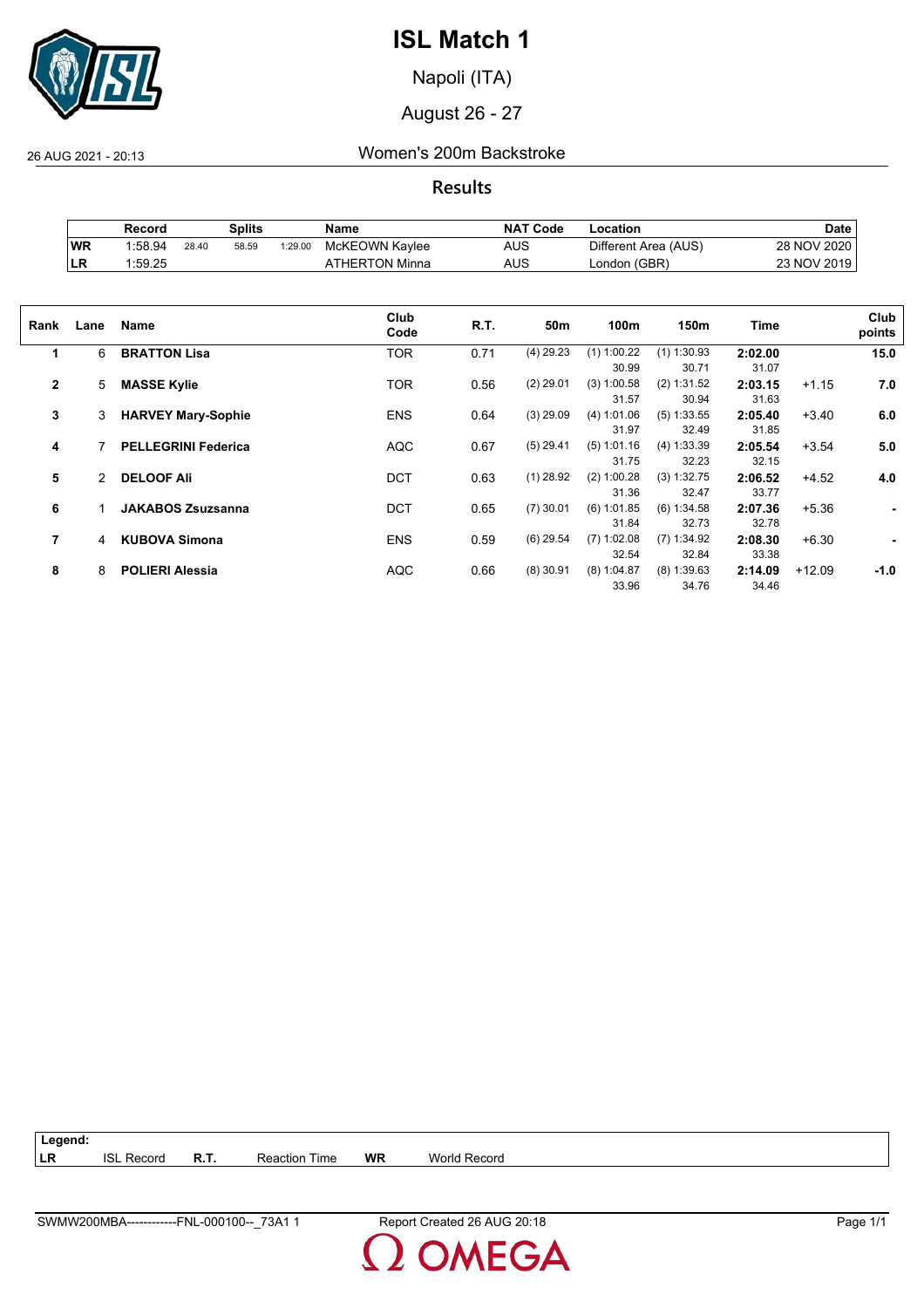

Napoli (ITA)

August 26 - 27

26 AUG 2021 - 20:17 Men's 200m Backstroke

**Results**

|           | Record  |       | Splits |         | Name                | <b>NAT Code</b> | ∟ocation       | Date        |
|-----------|---------|-------|--------|---------|---------------------|-----------------|----------------|-------------|
| WR        | 1:45.63 | 24.46 | 51.35  | 1:18.42 | ARKIN Mitchell      | AUS             | Sydney (AUS)   | 27 NOV 2015 |
| <b>LR</b> | 1:46.37 |       |        |         | <b>RYLOV Evgeny</b> | <b>RUS</b>      | Budapest (HUN) | 21 NOV 2020 |

| Rank         | Lane         | Name                   | Club<br>Code | R.T. | 50m         | 100m        | 150m          | Time    |         | Club<br>points |
|--------------|--------------|------------------------|--------------|------|-------------|-------------|---------------|---------|---------|----------------|
| 1            | 4            | <b>RYLOV Evgeny</b>    | <b>ENS</b>   | 0.56 | $(5)$ 26.60 | (5) 55.26   | (2) 1:22.78   | 1:49.61 |         | 12.0           |
|              |              |                        |              |      |             | 28.66       | 27.52         | 26.83   |         |                |
| $\mathbf{2}$ | $\mathbf{2}$ | <b>PEBLEY Jacob</b>    | <b>DCT</b>   | 0.60 | $(3)$ 26.22 | $(2)$ 54.51 | $(1)$ 1:22.24 | 1:49.93 | $+0.32$ | 7.0            |
|              |              |                        |              |      |             | 28.29       | 27.73         | 27.69   |         |                |
| 3            |              | de DEUS Leonardo       | <b>AQC</b>   | 0.59 | $(1)$ 25.80 | $(1)$ 54.09 | (3) 1:23.42   | 1:52.37 | $+2.76$ | 6.0            |
|              |              |                        |              |      |             | 28.29       | 29.33         | 28.95   |         |                |
| 4            | 6            | <b>PRATT Cole</b>      | <b>TOR</b>   | 0.58 | $(2)$ 26.16 | (3) 54.71   | (5) 1:24.34   | 1:52.97 | $+3.36$ | 5.0            |
|              |              |                        |              |      |             | 28.55       | 29.63         | 28.63   |         |                |
| 5            | 3            | <b>MAHONEY Travis</b>  | <b>ENS</b>   | 0.65 | $(7)$ 26.81 | $(6)$ 55.60 | (6) 1:24.36   | 1:53.52 | $+3.91$ | 4.0            |
|              |              |                        |              |      |             | 28.79       | 28.76         | 29.16   |         |                |
| 6            | 8            | <b>CIAMPI Matteo</b>   | <b>AQC</b>   | 0.59 | $(4)$ 26.28 | (4) 54.84   | (4) 1:23.97   | 1:53.68 | $+4.07$ | 3.0            |
|              |              |                        |              |      |             | 28.56       | 29.13         | 29.71   |         |                |
| 7            |              | <b>HOLLARD Tristan</b> | <b>DCT</b>   | 0.57 | $(6)$ 26.78 | $(7)$ 55.64 | $(7)$ 1:25.01 | 1:54.04 | $+4.43$ |                |
|              |              |                        |              |      |             | 28.86       | 29.37         | 29.03   |         |                |
| 8            | 5            | <b>LITCHFIELD Max</b>  | <b>TOR</b>   | 0.55 | $(8)$ 26.96 | (8) 56.20   | $(8)$ 1:25.55 | 1:54.66 | $+5.05$ |                |
|              |              |                        |              |      |             | 29.24       | 29.35         | 29.11   |         |                |
|              |              |                        |              |      |             |             |               |         |         |                |

| Legend:    |            |             |               |    |              |
|------------|------------|-------------|---------------|----|--------------|
| <b>ILR</b> | ISI Record | <b>R.T.</b> | Reaction Time | WR | World Record |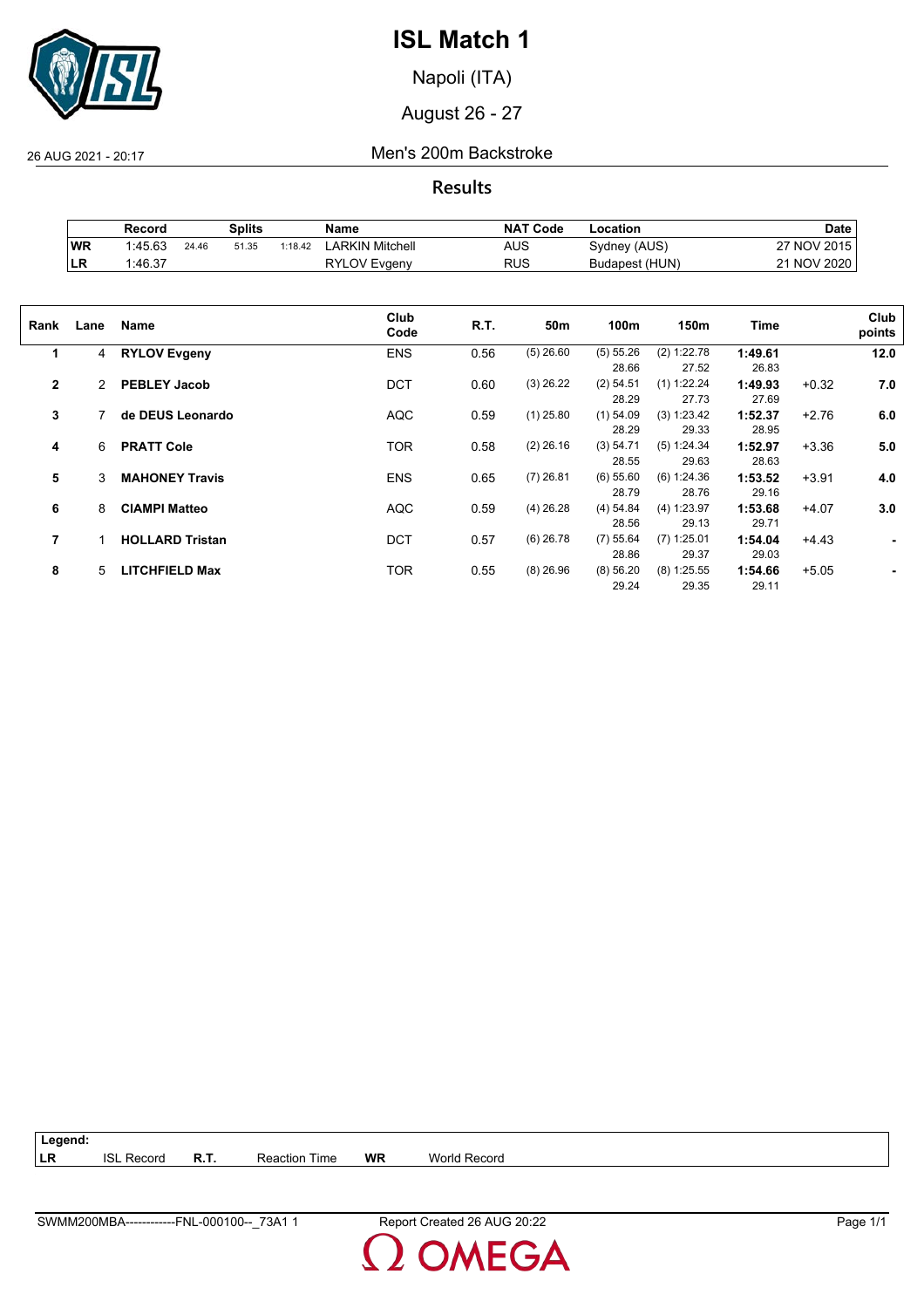

Napoli (ITA)

August 26 - 27

26 AUG 2021 - 20:24 Women's 200m Breaststroke

**Results**

|     | Record  |       | Splits  |         | Name         | <b>NAT</b><br>ˈ Code | ∟ocation         | <b>Date</b>            |
|-----|---------|-------|---------|---------|--------------|----------------------|------------------|------------------------|
| WR  | 2:14.57 | 31.05 | 1:05.18 | 1:40.00 | SONI Rebecca | JSA                  | Manchester (GBR) | DEC 2009               |
| ILR | 2:15.56 |       |         |         | KING Lillv   | USA                  | Budapest (HUN)   | <b>NOV 2020</b><br>າ 1 |

| Rank           | Lane | Name                       | Club<br>Code | R.T. | 50m         | 100m          | 150m          | Time    |         | Club<br>points |
|----------------|------|----------------------------|--------------|------|-------------|---------------|---------------|---------|---------|----------------|
| 1              | 3    | <b>CHIKUNOVA Evgenia</b>   | <b>ENS</b>   | 0.67 | $(2)$ 32.24 | (2) 1:08.13   | (1) 1:44.14   | 2:19.21 |         | 12.0           |
|                |      |                            |              |      |             | 35.89         | 36.01         | 35.07   |         |                |
| $\overline{2}$ | 2    | <b>TEMNIKOVA Maria</b>     | <b>DCT</b>   | 0.65 | $(6)$ 33.13 | (4) 1:09.07   | (3) 1:45.04   | 2:21.04 | $+1.83$ | 7.0            |
|                |      |                            |              |      |             | 35.94         | 35.97         | 36.00   |         |                |
| 3              | 5    | <b>CIEPLUCHA Tessa</b>     | <b>TOR</b>   | 0.77 | $(5)$ 33.00 | $(6)$ 1:09.16 | (4) 1:45.74   | 2:22.52 | $+3.31$ | 6.0            |
|                |      |                            |              |      |             | 36.16         | 36.58         | 36.78   |         |                |
| 4              |      | <b>CARRARO Martina</b>     | <b>AQC</b>   | 0.64 | $(4)$ 32.77 | $(3)$ 1:08.96 | $(5)$ 1:45.89 | 2:22.75 | $+3.54$ | 5.0            |
|                |      |                            |              |      |             | 36.19         | 36.93         | 36.86   |         |                |
| 5              | 4    | <b>VALL Jessica</b>        | <b>ENS</b>   | 0.69 | $(7)$ 33.16 | $(5)$ 1:09.12 | (6) 1:45.94   | 2:23.13 | $+3.92$ | 4.0            |
|                |      |                            |              |      |             | 35.96         | 36.82         | 37.19   |         |                |
| 6              | 8    | <b>CASTIGLIONI Arianna</b> | <b>AQC</b>   | 0.69 | $(1)$ 32.02 | $(1)$ 1:07.83 | (2) 1:44.83   | 2:24.32 | $+5.11$ | 3.0            |
|                |      |                            |              |      |             | 35.81         | 37.00         | 39.49   |         |                |
| 7              |      | <b>BELONOGOFF Tatiana</b>  | <b>DCT</b>   | 0.73 | $(8)$ 33.77 | $(8)$ 1:10.21 | $(8)$ 1:47.51 | 2:24.63 | $+5.42$ | ٠              |
|                |      |                            |              |      |             | 36.44         | 37.30         | 37.12   |         |                |
| 8              | 6    | <b>WOG Kelsey</b>          | TOR          | 0.68 | $(3)$ 32.76 | $(7)$ 1:09.52 | $(7)$ 1:46.82 | 2:24.72 | $+5.51$ |                |
|                |      |                            |              |      |             | 36.76         | 37.30         | 37.90   |         |                |
|                |      |                            |              |      |             |               |               |         |         |                |

**Legend: LR** ISL Record **R.T.** Reaction Time **WR** World Record

**MEGA**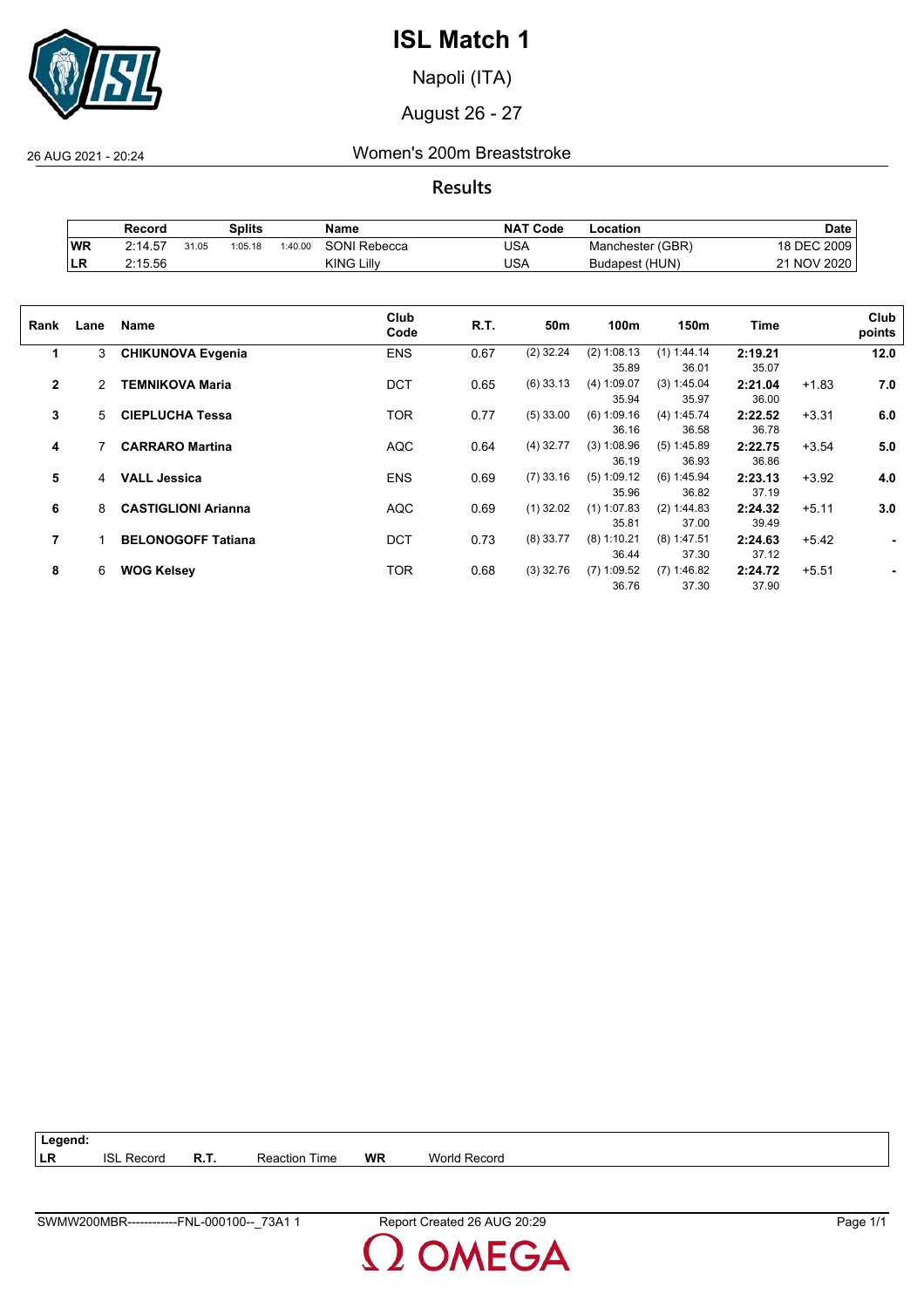

Napoli (ITA)

August 26 - 27

26 AUG 2021 - 20:29 Men's 200m Breaststroke

**Results**

|     | Record  |       | Splits |         | Name                  | <b>NAT Code</b> | _ocation       | <b>Date</b>     |
|-----|---------|-------|--------|---------|-----------------------|-----------------|----------------|-----------------|
| WR  | 2:00.16 | 27.01 | 57.62  | 1:28.75 | <b>PRIGODA Kirill</b> | RUS             | Hangzhou (CHN) | <b>DEC 2018</b> |
| ∣LR | 2:00.58 |       |        |         | <b>KOCH Marco</b>     | GER             | Budapest (HUN) | <b>NOV 2020</b> |

| Rank           | Lane         | Name                           | Club<br>Code | R.T. | 50m          | 100m          | 150m          | <b>Time</b> |         | Club<br>points |
|----------------|--------------|--------------------------------|--------------|------|--------------|---------------|---------------|-------------|---------|----------------|
| 1              | $\mathbf{2}$ | <b>COPE Tommy</b>              | <b>DCT</b>   | 0.62 | $(2)$ 28.33  | $(1)$ 59.59   | $(1)$ 1:31.46 | 2:04.09     |         | 10.0           |
|                |              |                                |              |      |              | 31.26         | 31.87         | 32.63       |         |                |
| $\overline{2}$ |              | <b>KAMMINGA Arno</b>           | <b>AQC</b>   | 0.66 | $(1)$ 27.90  | (2) 1:00.04   | (2) 1:32.21   | 2:04.71     | $+0.62$ | 7.0            |
|                |              |                                |              |      |              | 32.14         | 32.17         | 32.50       |         |                |
| 3              | 6            | <b>McKEE Anton</b>             | <b>TOR</b>   | 0.62 | $(6)$ 29.02  | $(5)$ 1:01.11 | (3) 1:33.25   | 2:05.53     | $+1.44$ | 6.0            |
|                |              |                                |              |      |              | 32.09         | 32.14         | 32.28       |         |                |
| 4              | 5.           | <b>SCHWINGENSCHLOGL Fabian</b> | <b>TOR</b>   | 0.67 | $(5)$ 28.89  | $(6)$ 1:01.25 | (5) 1:34.00   | 2:06.12     | $+2.03$ | 5.0            |
|                |              |                                |              |      |              | 32.36         | 32.75         | 32.12       |         |                |
| 5              | 3            | <b>SWANSON Charlie</b>         | <b>ENS</b>   | 0.63 | (=3) 28.37   | (3) 1:00.61   | (4) 1:33.45   | 2:06.62     | $+2.53$ | 4.0            |
|                |              |                                |              |      |              | 32.24         | 32.84         | 33.17       |         |                |
| 6              | 8            | <b>MARTINENGHI Nicolo</b>      | <b>AQC</b>   | 0.63 | $(=3)$ 28.37 | (4) 1:01.10   | (6) 1:34.15   | 2:08.00     | $+3.91$ | 3.0            |
|                |              |                                |              |      |              | 32.73         | 33.05         | 33.85       |         |                |
| 7              | 4            | <b>STUPIN Max</b>              | <b>ENS</b>   | 0.67 | $(7)$ 29.03  | $(7)$ 1:01.80 | $(7)$ 1:35.36 | 2:08.87     | $+4.78$ | 2.0            |
|                |              |                                |              |      |              | 32.77         | 33.56         | 33.51       |         |                |
|                |              | <b>LITHERLAND Jay</b>          | <b>DCT</b>   |      |              |               |               | <b>DSQ</b>  |         | $-2.0$         |
|                |              |                                |              |      |              |               |               |             |         |                |

| Legend: |                     |            |                     |    |                   |             |                      |
|---------|---------------------|------------|---------------------|----|-------------------|-------------|----------------------|
| $=$     | Equal rank          | <b>DSQ</b> | <b>Disqualified</b> | LR | <b>ISL Record</b> | <b>R.T.</b> | <b>Reaction Time</b> |
| WR      | <b>World Record</b> |            |                     |    |                   |             |                      |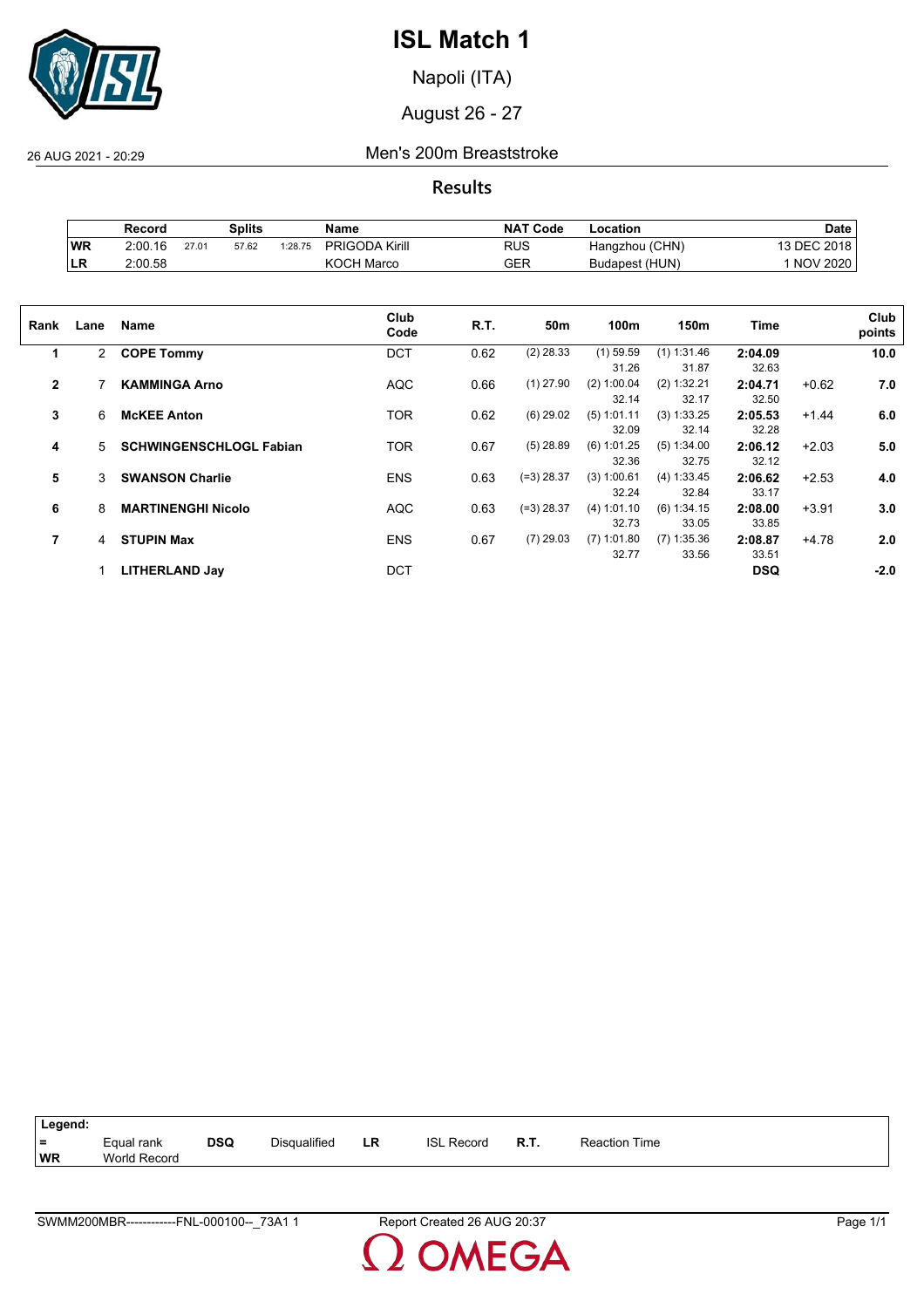

Napoli (ITA)

August 26 - 27

 $\sqrt{2}$ 

26 AUG 2021 - 20:34 Women's 4x100m Freestyle

**Results**

|    | Record  |       | Splits  |         | NAT (Relay)                  | Location       | <b>Date</b> |
|----|---------|-------|---------|---------|------------------------------|----------------|-------------|
| WR | 3:26.53 | 52.39 | 1:42.97 | 2:35.52 | NED - Netherlands            | Doha (QAT)     | 5 DEC 2014  |
| LR | 3:25.37 |       |         |         | <b>ENS - Energy Standard</b> | Budapest (HUN) | 21 NOV 2020 |

| Rank           | Lane           | Club / Name                  | R.T. | 50m   | 100m  | <b>Time</b>   |         | Club<br>points |
|----------------|----------------|------------------------------|------|-------|-------|---------------|---------|----------------|
| 1              | 6              | <b>TOR - Toronto Titans</b>  |      |       |       | 3:29.79       |         | 30.0           |
|                |                | APOSTALON Anika              | 0.69 | 25.34 | 54.03 | (7) 54.03     |         |                |
|                |                | SANCHEZ Kayla                | 0.40 | 25.09 | 51.80 | (3) 1:45.83   |         |                |
|                |                | <b>COLEMAN Michelle</b>      | 0.28 | 24.67 | 51.92 | $(2)$ 2:37.75 |         |                |
|                |                | <b>HANSSON Louise</b>        | 0.33 | 24.65 | 52.04 |               |         |                |
| $\mathbf{2}$   | 4              | <b>ENS - Energy Standard</b> |      |       |       | 3:30.85       | $+1.06$ | 14.0           |
|                |                | <b>HAUGHEY Siobhan</b>       | 0.72 | 24.79 | 51.79 | $(1)$ 51.79   |         |                |
|                |                | <b>SJOSTROM Sarah</b>        | 0.41 | 24.78 | 51.76 | $(1)$ 1:43.55 |         |                |
|                |                | SHKURDAI Anastasiya          | 0.38 | 25.61 | 53.44 | $(1)$ 2:36.99 |         |                |
|                |                | <b>BANIC Madeline</b>        | 0.25 | 25.78 | 53.86 |               |         |                |
| 3              | $\overline{7}$ | <b>AQC - Aqua Centurions</b> |      |       |       | 3:32.31       | $+2.52$ | 12.0           |
|                |                | <b>KAMENEVA Mariia</b>       | 0.64 | 25.37 | 52.86 | $(2)$ 52.86   |         |                |
|                |                | di PIETRO Silvia             | 0.33 | 25.30 | 52.88 | (2) 1:45.74   |         |                |
|                |                | <b>BARRATT Holly</b>         | 0.19 | 25.47 | 53.62 | $(3)$ 2:39.36 |         |                |
|                |                | <b>PELLEGRINI Federica</b>   | 0.34 | 25.55 | 52.95 |               |         |                |
| 4              | $\mathbf{1}$   | <b>DCT - DC Trident</b>      |      |       |       | 3:35.22       | $+5.43$ | 10.0           |
|                |                | <b>HOPKIN Anna</b>           | 0.68 | 25.26 | 53.28 | (4) 53.28     |         |                |
|                |                | <b>BRUHN Annika</b>          | 0.37 | 25.73 | 53.59 | (6) 1:46.87   |         |                |
|                |                | <b>GROVES Madeline</b>       | 0.31 | 26.30 | 54.70 | $(6)$ 2:41.57 |         |                |
|                |                | <b>QUAH Ting Wen</b>         | 0.06 | 25.08 | 53.65 |               |         |                |
| 5              | $\overline{2}$ | <b>DCT - DC Trident</b>      |      |       |       | 3:35.24       | $+5.45$ | 8.0            |
|                |                | <b>HINDLEY Isabella</b>      | 0.66 | 25.38 | 53.37 | (5) 53.37     |         |                |
|                |                | <b>NEALE Leah</b>            | 0.09 | 25.37 | 53.26 | (5) 1:46.63   |         |                |
|                |                | NAZIEBLO Klaudia             | 0.23 | 26.17 | 54.20 | $(4)$ 2:40.83 |         |                |
|                |                | <b>EVANS Joanna</b>          | 0.39 | 25.97 | 54.41 |               |         |                |
| 6              | 5              | <b>TOR - Toronto Titans</b>  |      |       |       | 3:36.28       | $+6.49$ |                |
|                |                | OLIVEIRA Larissa             | 0.67 | 25.84 | 54.58 | (8) 54.58     |         |                |
|                |                | <b>MASSE Kylie</b>           | 0.37 | 25.62 | 53.81 | $(8)$ 1:48.39 |         |                |
|                |                | McINTOSH Summer              | 0.32 | 25.67 | 53.71 | $(8)$ 2:42.10 |         |                |
|                |                | <b>BRATTON Lisa</b>          | 0.18 | 26.23 | 54.18 |               |         |                |
| $\overline{7}$ | 3              | <b>ENS - Energy Standard</b> |      |       |       | 3:36.75       | $+6.96$ |                |
|                |                | <b>TEIJONSALO Fanny</b>      | 0.61 | 25.25 | 53.12 | (3) 53.12     |         |                |
|                |                | SEGEL Janja                  | 0.41 | 25.56 | 53.48 | (4) 1:46.60   |         |                |
|                |                | DAVIES Georgia               | 0.32 | 26.29 | 54.72 | $(5)$ 2:41.32 |         |                |
|                |                | <b>GUNES Viktoriya</b>       | 0.16 | 26.97 | 55.43 |               |         |                |
| 8              | 8              | <b>AQC - Aqua Centurions</b> |      |       |       | 3:37.19       | $+7.40$ | $-2.0$         |
|                |                | MUNOZ del CAMPO Lidon        | 0.65 | 25.66 | 53.54 | (6) 53.54     |         |                |
|                |                | NASRETDINOVA Rosalia         | 0.32 | 25.14 | 54.17 | $(7)$ 1:47.71 |         |                |
|                |                | di LIDDO Elena               | 0.22 | 25.97 | 54.21 | $(7)$ 2:41.92 |         |                |
|                |                | <b>HIBBOTT Holly</b>         | 0.20 | 26.41 | 55.27 |               |         |                |

| Legend:   |                   |             |                      |           |              |
|-----------|-------------------|-------------|----------------------|-----------|--------------|
| <b>LR</b> | <b>ISL Record</b> | <b>R.T.</b> | <b>Reaction Time</b> | <b>WR</b> | World Record |
|           |                   |             |                      |           |              |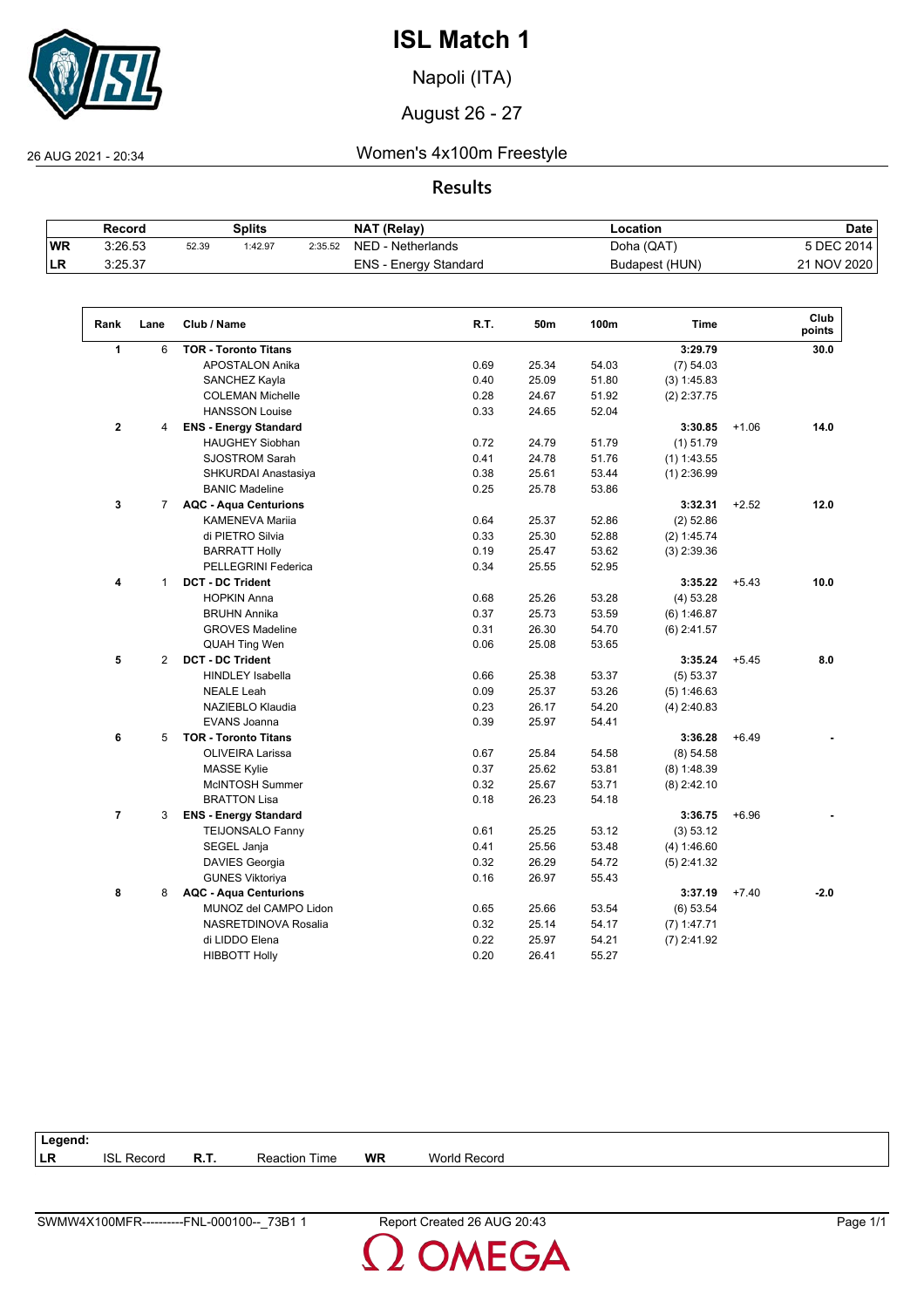

Napoli (ITA)

August 26 - 27

Women's 100m Butterfly

## **Race Information**

| <b>Penalty time:</b> | 58.50                    | Aggregate rating of the event: | 15101 |
|----------------------|--------------------------|--------------------------------|-------|
| Jackpot time:        | 2.20                     | Rating income per point:       | 869   |
| limit time:          | $58.22$ $(56.02 + 2.20)$ |                                |       |

**After Women's 100m Butterfly**

| Rank Name             | Club       | <b>Points</b>            | <b>Instant Event</b><br>Rating | <b>New Event Rating</b> |           | <b>New Event ISL Rating</b> | Rank        |
|-----------------------|------------|--------------------------|--------------------------------|-------------------------|-----------|-----------------------------|-------------|
| <b>HANSSON Louise</b> | TOR        | 15.0                     | 13042                          | 4528                    | $(+1218)$ |                             | $(+2)$<br>5 |
| 2 di LIDDO Elena      | <b>AQC</b> | 7.0                      | 6086                           | 1509                    | $(+509)$  | 16                          | $(+3)$      |
| 3 SHKURDAI Anastasiya | <b>ENS</b> | 6.0                      | 5217                           | 5351                    | $(+538)$  | 3                           | $(+1)$      |
| 4 BANIC Madeline      | <b>ENS</b> | 5.0                      | 4347                           | 2357                    | $(+381)$  | 10                          | $(+2)$      |
| 5 NAZIEBLO Klaudia    | DCT        | 4.0                      | 3478                           | 1248                    | $(+248)$  | 17                          | $(+2)$      |
| 6 GROVES Madeline     | DCT        | $\blacksquare$           | 0                              | 900                     | $(-100)$  | 84                          | $(-65)$     |
| 7 TAYLOR Laura        | <b>AQC</b> | $\overline{\phantom{0}}$ | 0                              | 900                     | $(-100)$  | 84                          | $(-65)$     |
| 8 STEPHENS Laura      | TOR        |                          | 0                              | 900                     | $(-100)$  | 84                          | $(-65)$     |

#### **Total Race's Club Points**

### **Match Standings after event 39/39**

|       | Rank Name                  | <b>Points</b> | <b>Penalties</b>         | <b>New Points</b> | Rank Name              | Aggregate<br><b>Swimmer Points Penalties</b> | Aggregate | Actual<br><b>Points</b> |
|-------|----------------------------|---------------|--------------------------|-------------------|------------------------|----------------------------------------------|-----------|-------------------------|
|       | <b>Toronto Titans</b>      | 15.0          | $-1.0$                   | 14.0              | <b>Energy Standard</b> | 512.5                                        | $-1.0$    | 511.5                   |
|       | 2 Energy Standard          | 11.0          | ۰                        | 11.0              | 2 Toronto Titans       | 507.5                                        | $-11.0$   | 496.5                   |
|       | 3 Agua Centurions          | 7.0           | $-1.0$                   | 6.0               | 3 Agua Centurions      | 449.5                                        | $-7.0$    | 442.5                   |
|       | 4 DC Trident               | 4.0           | $\overline{\phantom{a}}$ | 4.0               | 4 DC Trident           | 318.5                                        | $-7.0$    | 311.5                   |
| Note: | Ratings values are rounded |               |                          |                   |                        |                                              |           |                         |

Ratings values are rounded.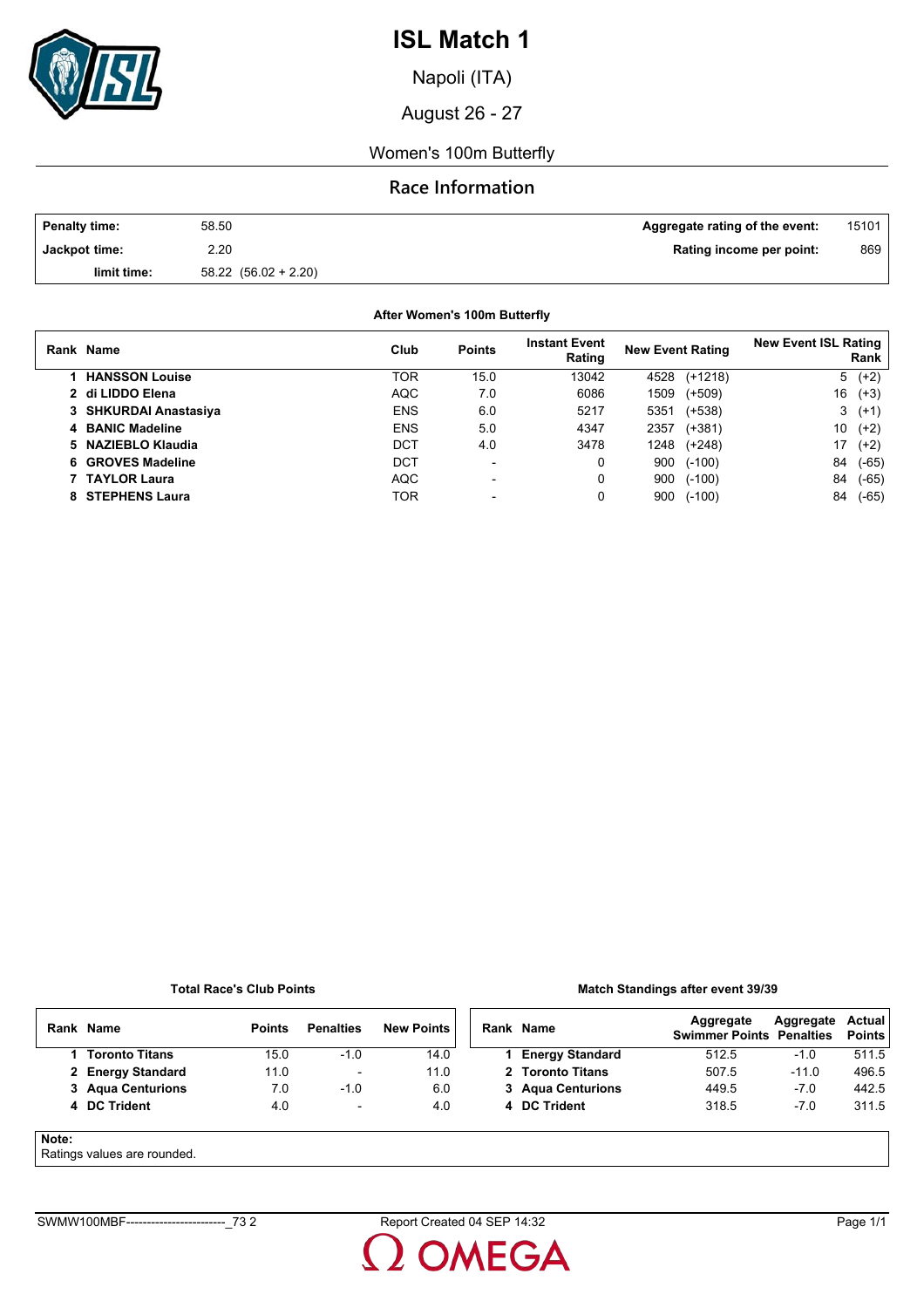

Napoli (ITA)

August 26 - 27

Men's 100m Butterfly

## **Race Information**

| Penalty time: | 52.50                    | Aggregate rating of the event: | 23264 |
|---------------|--------------------------|--------------------------------|-------|
| Jackpot time: | .95                      | Rating income per point:       | 1024  |
| limit time:   | $51.22$ $(49.27 + 1.95)$ |                                |       |

**After Men's 100m Butterfly**

| Rank Name               | Club       | <b>Points</b>            | <b>Instant Event</b><br>Rating | <b>New Event Rating</b> |          | <b>New Event ISL Rating</b> | Rank    |
|-------------------------|------------|--------------------------|--------------------------------|-------------------------|----------|-----------------------------|---------|
| le CLOS Chad            | <b>ENS</b> | 10.0                     | 10239                          | 9885                    | $(-63)$  | 2                           | $(=)$   |
| 2 KUSCH Marius          | TOR        | 7.0                      | 7167                           | 3810                    | $(+512)$ | 4                           | $(+2)$  |
| 3 HARTING Zach          | DCT        | 6.0                      | 6143                           | 1486                    | $(+631)$ | 13                          | $(+68)$ |
| 4 RIVOLTA Matteo        | <b>AQC</b> | 5.0                      | 5120                           | 3532                    | $(+14)$  | 5                           | $(=)$   |
| 5 MURPHY Camden         | DCT        | 4.0                      | 4096                           | 1310                    | (+310)   | 16                          | $(=)$   |
| 6 SZABO Szebasztian     | <b>AQC</b> | 3.0                      | 3072                           | 3445                    | $(-191)$ | 6                           | $(-2)$  |
| <b>PEKARSKI Grigori</b> | TOR        | 2.0                      | 2048                           | 1105                    | $(+105)$ | 18                          | $(-2)$  |
| 8 ZIRK Kregor           | <b>ENS</b> | $\overline{\phantom{0}}$ | 0                              | 25                      | $(+16)$  | 172                         | $(=)$   |

#### **Total Race's Club Points**

### **Match Standings after event 39/39**

|       | Rank Name              | <b>Points</b> | <b>Penalties</b>         | <b>New Points</b> | Rank Name              | Aggregate<br><b>Swimmer Points Penalties</b> | Aggregate | Actual<br><b>Points</b> |
|-------|------------------------|---------------|--------------------------|-------------------|------------------------|----------------------------------------------|-----------|-------------------------|
|       | <b>DC Trident</b>      | 10.0          | $\overline{\phantom{a}}$ | 10.0              | <b>Energy Standard</b> | 512.5                                        | $-1.0$    | 511.5                   |
|       | <b>Energy Standard</b> | 10.0          | $\overline{\phantom{a}}$ | 10.0              | 2 Toronto Titans       | 507.5                                        | $-11.0$   | 496.5                   |
|       | 3 Toronto Titans       | 9.0           | $\overline{\phantom{0}}$ | 9.0               | 3 Agua Centurions      | 449.5                                        | $-7.0$    | 442.5                   |
|       | 4 Agua Centurions      | 8.0           | $\overline{\phantom{0}}$ | 8.0               | 4 DC Trident           | 318.5                                        | $-7.0$    | 311.5                   |
| Note: |                        |               |                          |                   |                        |                                              |           |                         |

Ratings values are rounded.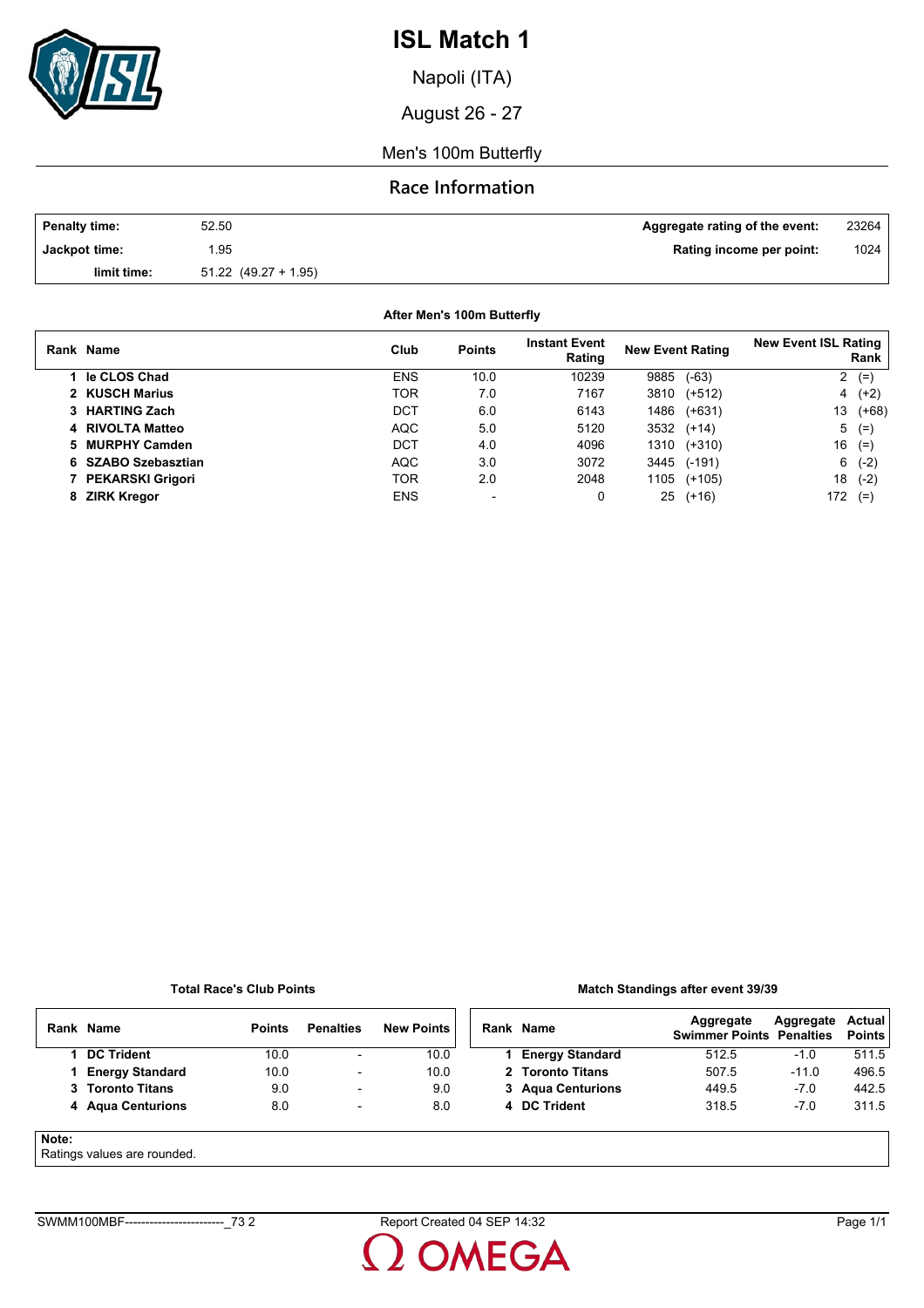

Napoli (ITA)

August 26 - 27

### Women's 200m Backstroke

## **Race Information**

| <b>Penalty time:</b> | 2:11.00                   | Aggregate rating of the event: | 18921 |
|----------------------|---------------------------|--------------------------------|-------|
| Jackpot time:        | 4.80                      | Rating income per point:       | 942   |
| limit time:          | $2.06.80(2.02.00 + 4.80)$ |                                |       |

**After Women's 200m Backstroke**

| Rank Name             | Club       | <b>Points</b>            | <b>Instant Event</b><br>Rating | <b>New Event Rating</b> |          | <b>New Event ISL Rating</b> | Rank     |
|-----------------------|------------|--------------------------|--------------------------------|-------------------------|----------|-----------------------------|----------|
| <b>BRATTON Lisa</b>   | TOR        | 15.0                     | 14126                          | 7915                    | $(+911)$ |                             | $(+1)$   |
| 2 MASSE Kylie         | <b>TOR</b> | 7.0                      | 6592                           | 6010                    | $(-430)$ | 5                           | $(=)$    |
| 3 HARVEY Mary-Sophie  | <b>ENS</b> | 6.0                      | 5651                           | 1065                    | (+578)   | 14                          | $(+154)$ |
| 4 PELLEGRINI Federica | <b>AQC</b> | 5.0                      | 4709                           | 1330                    | $(+414)$ | 13                          | $(+68)$  |
| 5 DELOOF Ali          | <b>DCT</b> | 4.0                      | 3767                           | 2365                    | $(+390)$ | 8                           | $(+1)$   |
| 6 JAKABOS Zsuzsanna   | DCT        | $\overline{\phantom{0}}$ | 0                              | 260                     | $(-57)$  | 171                         | $(=)$    |
| KUBOVA Simona         | <b>ENS</b> | -                        | 0                              | 795                     | $(+13)$  | 83                          | $(-1)$   |
| 8 POLIERI Alessia     | <b>AQC</b> |                          |                                | 900                     | $(-100)$ | 82                          | (-69)    |

#### **Total Race's Club Points**

### **Match Standings after event 39/39**

|       | Rank Name                   | <b>Points</b> | <b>Penalties</b>         | <b>New Points</b> | Rank Name              | Aggregate<br><b>Swimmer Points Penalties</b> | Aggregate | Actual<br><b>Points</b> |
|-------|-----------------------------|---------------|--------------------------|-------------------|------------------------|----------------------------------------------|-----------|-------------------------|
|       | 1 Toronto Titans            | 22.0          | $\overline{\phantom{a}}$ | 22.0              | <b>Energy Standard</b> | 512.5                                        | $-1.0$    | 511.5                   |
|       | 2 Energy Standard           | 6.0           | $\overline{\phantom{0}}$ | 6.0               | 2 Toronto Titans       | 507.5                                        | $-11.0$   | 496.5                   |
|       | 3 Agua Centurions           | 5.0           | $-1.0$                   | 4.0               | 3 Agua Centurions      | 449.5                                        | $-7.0$    | 442.5                   |
|       | 3 DC Trident                | 4.0           | $\overline{\phantom{a}}$ | 4.0               | 4 DC Trident           | 318.5                                        | $-7.0$    | 311.5                   |
| Note: | Ratings values are rounded. |               |                          |                   |                        |                                              |           |                         |

SWMW200MBA------------------------\_73 2 Report Created 04 SEP 14:33 Page 1/1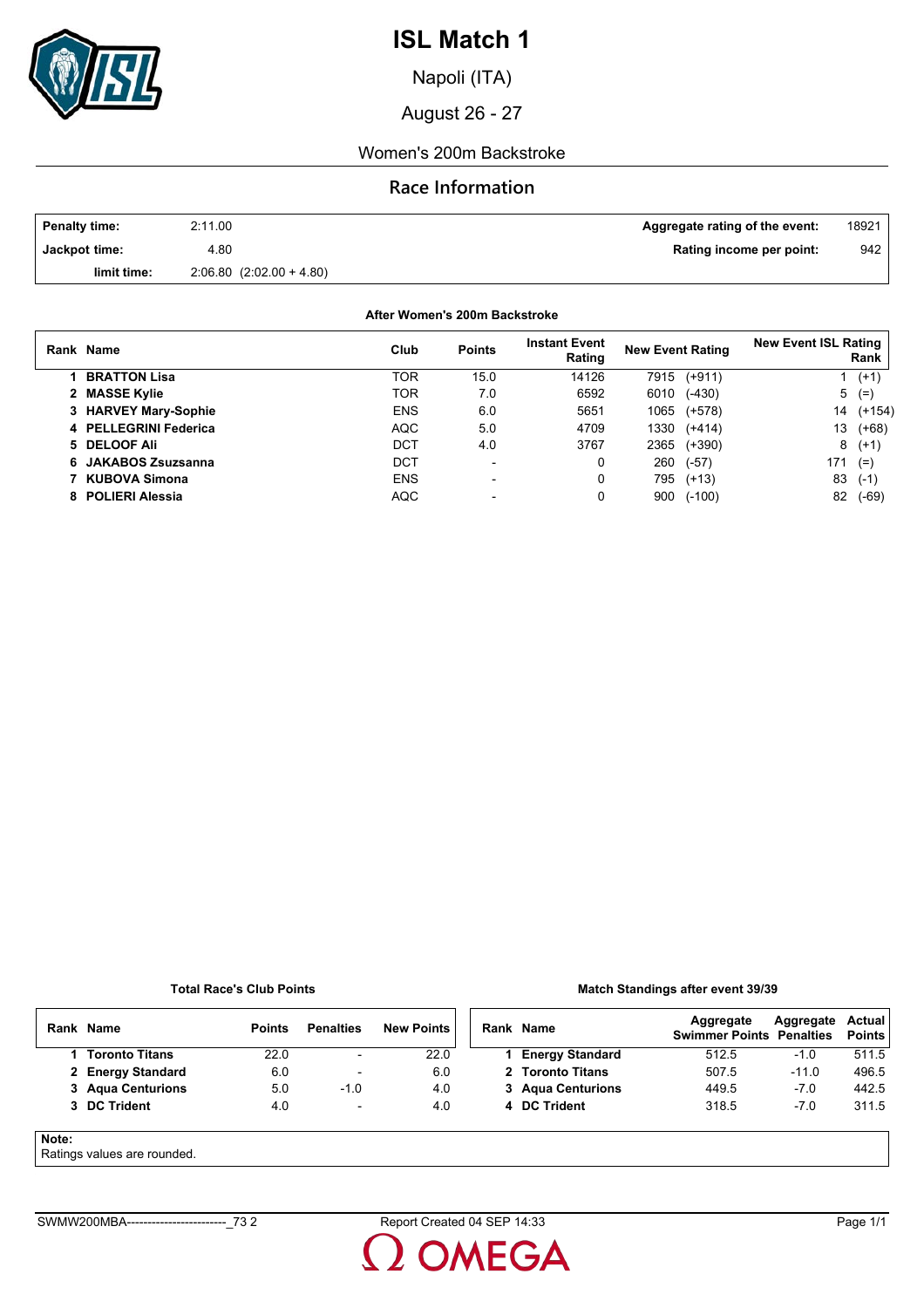

Napoli (ITA)

August 26 - 27

### Men's 200m Backstroke

### **Race Information**

| <b>Penalty time:</b> | 1:58.00                   | Aggregate rating of the event: | 19238 |
|----------------------|---------------------------|--------------------------------|-------|
| Jackpot time:        | 4.30                      | Rating income per point:       | 948   |
| limit time:          | $1.53.91(1.49.61 + 4.30)$ |                                |       |

**After Men's 200m Backstroke**

| Rank Name              | Club       | <b>Points</b>            | <b>Instant Event</b><br>Rating | <b>New Event Rating</b> | <b>New Event ISL Rating</b><br>Rank |
|------------------------|------------|--------------------------|--------------------------------|-------------------------|-------------------------------------|
| 1 RYLOV Evgeny         | <b>ENS</b> | 12.0                     | 11373                          | $(+258)$<br>9126        | 2<br>$(=$                           |
| 2 PEBLEY Jacob         | DCT        | 7.0                      | 6634                           | 3361<br>$(+225)$        | 5<br>$(=$                           |
| 3 de DEUS Leonardo     | <b>AQC</b> | 6.0                      | 5687                           | 2032<br>(+468)          | 8<br>$(=)$                          |
| 4 PRATT Cole           | TOR        | 5.0                      | 4739                           | 2510<br>(+374)          | $(=)$                               |
| 5 MAHONEY Travis       | <b>ENS</b> | 4.0                      | 3791                           | 1279<br>(+279)          | 11<br>$(+2)$                        |
| 6 CIAMPI Matteo        | <b>AQC</b> | 3.0                      | 2843                           | 1184<br>$(+184)$        | 12<br>$(+1)$                        |
| <b>HOLLARD Tristan</b> | DCT        | $\overline{\phantom{a}}$ | 0                              | $(-100)$<br>900         | 73<br>$(-60)$                       |
| 8 LITCHFIELD Max       | TOR        | $\overline{\phantom{a}}$ | 0                              | 466<br>$(-67)$          | 170<br>$(-1)$                       |

#### **Total Race's Club Points**

### **Match Standings after event 39/39**

|       | Rank Name                   | <b>Points</b> | <b>Penalties</b>         | <b>New Points</b> | Rank Name              | Aggregate<br><b>Swimmer Points Penalties</b> | Aggregate | Actual<br><b>Points</b> |
|-------|-----------------------------|---------------|--------------------------|-------------------|------------------------|----------------------------------------------|-----------|-------------------------|
|       | <b>Energy Standard</b>      | 16.0          | $\overline{\phantom{a}}$ | 16.0              | <b>Energy Standard</b> | 512.5                                        | -1.0      | 511.5                   |
|       | 2 Agua Centurions           | 9.0           | $\overline{\phantom{a}}$ | 9.0               | 2 Toronto Titans       | 507.5                                        | $-11.0$   | 496.5                   |
|       | 3 DC Trident                | 7.0           | $\overline{\phantom{0}}$ | 7.0               | 3 Agua Centurions      | 449.5                                        | $-7.0$    | 442.5                   |
|       | 4 Toronto Titans            | 5.0           | $\overline{\phantom{a}}$ | 5.0               | 4 DC Trident           | 318.5                                        | $-7.0$    | 311.5                   |
| Note: | Detinge values are revealed |               |                          |                   |                        |                                              |           |                         |

### Ratings values are rounded.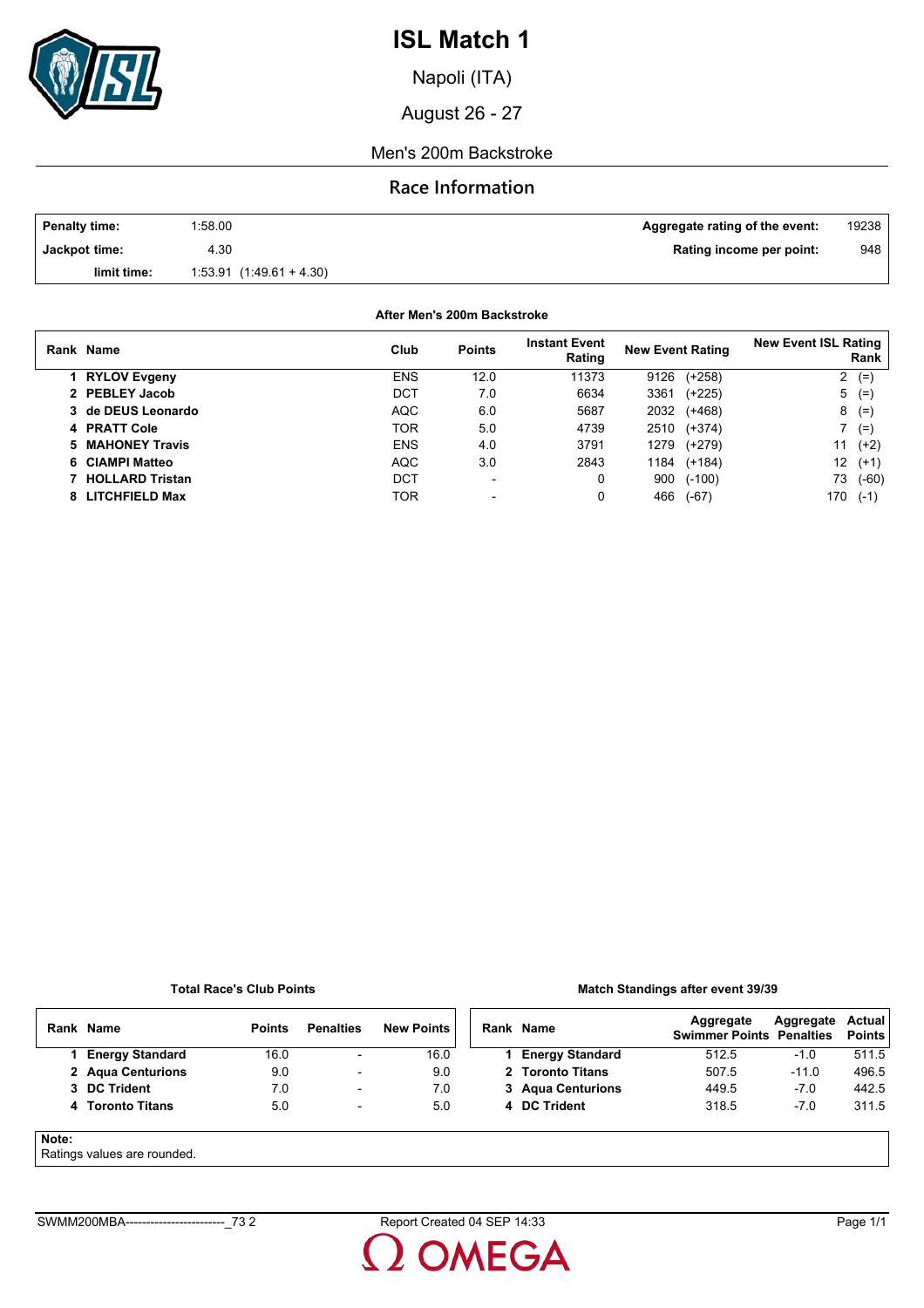

Napoli (ITA)

August 26 - 27

### Women's 200m Breaststroke

### **Race Information**

| <b>Penalty time:</b> | 2:28.50                      | <b>Aggregate rating of the event:</b> | 14923 |
|----------------------|------------------------------|---------------------------------------|-------|
| Jackpot time:        | 5.40                         | Rating income per point:              | 866   |
| limit time:          | $2.24.61$ $(2.19.21 + 5.40)$ |                                       |       |

### **After Women's 200m Breaststroke**

|   | Rank Name                 | Club       | <b>Points</b>            | <b>Instant Event</b><br>Rating | <b>New Event Rating</b> |          | <b>New Event ISL Rating</b> | Rank    |
|---|---------------------------|------------|--------------------------|--------------------------------|-------------------------|----------|-----------------------------|---------|
|   | 1 CHIKUNOVA Evgenia       | <b>ENS</b> | 12.0                     | 10393                          | 1939                    | $(+939)$ | 11                          | $(+1)$  |
|   | 2 TEMNIKOVA Maria         | DCT        | 7.0                      | 6063                           | 1506                    | $(+506)$ | 13                          | $(-1)$  |
|   | 3 CIEPLUCHA Tessa         | TOR        | 6.0                      | 5197                           | 1150                    | $(+428)$ | 15                          | $(+71)$ |
|   | 4 CARRARO Martina         | <b>AQC</b> | 5.0                      | 4331                           | 2762                    | $(+151)$ |                             | $(+1)$  |
|   | 5 VALL Jessica            | <b>ENS</b> | 4.0                      | 3464                           | 1246                    | (+246)   | 14                          | $(-2)$  |
|   | 6 CASTIGLIONI Arianna     | <b>AQC</b> | 3.0                      | 2598                           | 836                     | $(+202)$ | 81                          | $(+41)$ |
|   | <b>BELONOGOFF Tatiana</b> | DCT        | $\overline{\phantom{0}}$ | 0                              | 900                     | $(-100)$ | 80                          | $(-68)$ |
| 8 | <b>WOG Kelsey</b>         | TOR        |                          | 0                              | 6453                    | $(-503)$ | 3                           | $(=$    |

#### **Total Race's Club Points**

### **Match Standings after event 39/39**

|       | Rank Name                   | <b>Points</b> | <b>Penalties</b>         | <b>New Points</b> | Rank Name              | Aggregate<br><b>Swimmer Points Penalties</b> | Aggregate | Actual<br><b>Points</b> |
|-------|-----------------------------|---------------|--------------------------|-------------------|------------------------|----------------------------------------------|-----------|-------------------------|
|       | <b>Energy Standard</b>      | 16.0          | $\overline{\phantom{a}}$ | 16.0              | <b>Energy Standard</b> | 512.5                                        | -1.0      | 511.5                   |
|       | 2 Agua Centurions           | 8.0           | $\overline{\phantom{a}}$ | 8.0               | 2 Toronto Titans       | 507.5                                        | $-11.0$   | 496.5                   |
|       | 3 DC Trident                | 7.0           | $\overline{\phantom{0}}$ | 7.0               | 3 Agua Centurions      | 449.5                                        | $-7.0$    | 442.5                   |
|       | 4 Toronto Titans            | 6.0           | $\overline{\phantom{a}}$ | 6.0               | 4 DC Trident           | 318.5                                        | $-7.0$    | 311.5                   |
| Note: | Detinge values are revealed |               |                          |                   |                        |                                              |           |                         |

### Ratings values are rounded.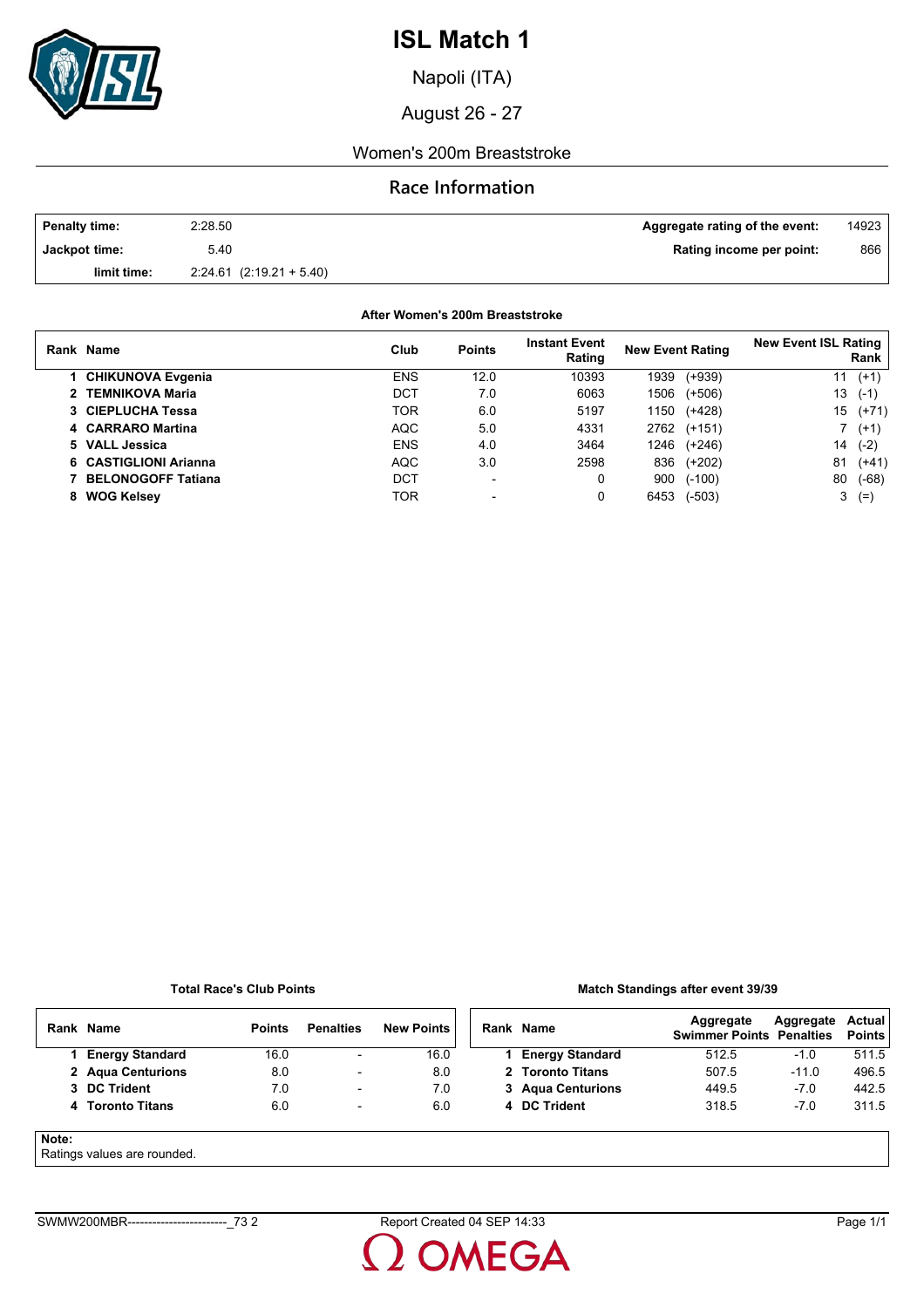

Napoli (ITA)

August 26 - 27

### Men's 200m Breaststroke

## **Race Information**

| <b>Penalty time:</b> | 2:12.00                      | Aggregate rating of the event: | 12987 |
|----------------------|------------------------------|--------------------------------|-------|
| Jackpot time:        | 5.00                         | Rating income per point:       | 829   |
| limit time:          | $2.09.09$ $(2.04.09 + 5.00)$ |                                |       |

**After Men's 200m Breaststroke**

| Rank Name                 | Club       | <b>Points</b> | <b>Instant Event</b><br>Rating | <b>New Event Rating</b> |             | <b>New Event ISL Rating</b> | Rank    |
|---------------------------|------------|---------------|--------------------------------|-------------------------|-------------|-----------------------------|---------|
| 1 COPE Tommy              | DCT        | 10.0          | 8295                           | 3106                    | $(+740)$    |                             | $9(+1)$ |
| 2 KAMMINGA Arno           | AQC        | 7.0           | 5806                           | 1481                    | $(+481)$    | 13                          | $(+1)$  |
| 3 McKEE Anton             | TOR        | 6.0           | 4977                           | 4727                    | $(+408)$    |                             | $4(+1)$ |
| 4 SCHWINGENSCHLOGL Fabian | TOR        | 5.0           | 4147                           | 1315                    | $(+315)$    | 14                          | $(=$    |
| 5 SWANSON Charlie         | <b>ENS</b> | 4.0           | 3318                           | 1232                    | (+232)      | 15                          | $(-1)$  |
| 6 MARTINENGHI Nicolo      | <b>AQC</b> | 3.0           | 2488                           |                         | 1922 (+260) | 11                          | $(+1)$  |
| 7 STUPIN Max              | <b>ENS</b> | 2.0           | 1659                           | 746                     | $(+107)$    | 79                          | $(+53)$ |
| 8 LITHERLAND Jay          | DCT        |               | 0                              | 900                     | $(-100)$    | 76                          | $(-62)$ |

#### **Total Race's Club Points**

### **Match Standings after event 39/39**

|       | Rank Name                  | <b>Points</b> | <b>Penalties</b>         | <b>New Points</b> | Rank Name              | Aggregate<br><b>Swimmer Points Penalties</b> | Aggregate | Actual<br><b>Points</b> |
|-------|----------------------------|---------------|--------------------------|-------------------|------------------------|----------------------------------------------|-----------|-------------------------|
|       | 1 Toronto Titans           | 11.0          | ٠                        | 11.0              | <b>Energy Standard</b> | 512.5                                        | $-1.0$    | 511.5                   |
|       | 2 Agua Centurions          | 10.0          | $\overline{\phantom{a}}$ | 10.0              | 2 Toronto Titans       | 507.5                                        | $-11.0$   | 496.5                   |
|       | 3 DC Trident               | 10.0          | $-2.0$                   | 8.0               | 3 Agua Centurions      | 449.5                                        | $-7.0$    | 442.5                   |
|       | 4 Energy Standard          | 6.0           | ۰                        | 6.0               | 4 DC Trident           | 318.5                                        | $-7.0$    | 311.5                   |
| Note: | Potinge values are reunded |               |                          |                   |                        |                                              |           |                         |

Ratings values are rounded.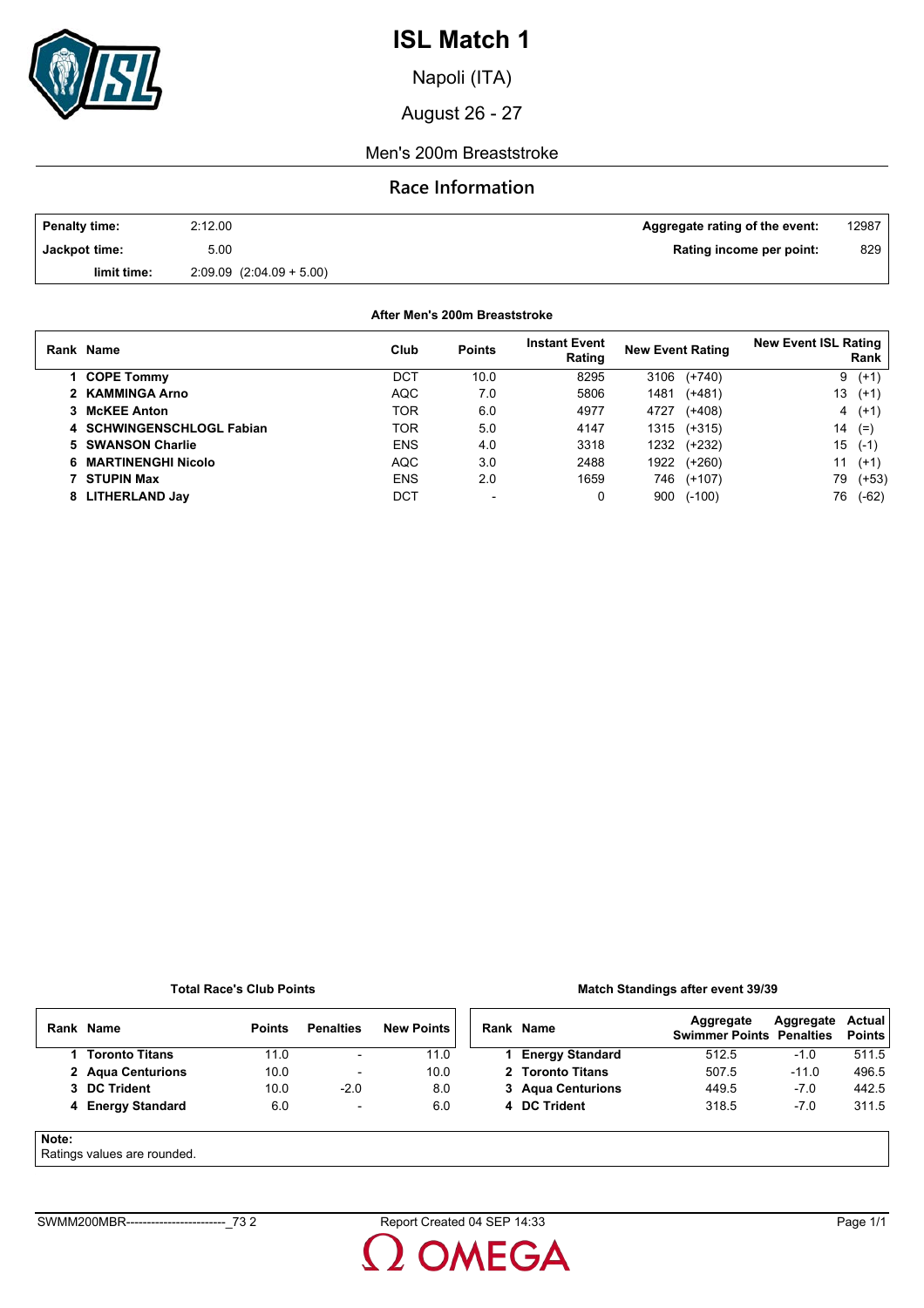

Napoli (ITA)

August 26 - 27

## Women's 4x100m Freestyle

## **Race Information**

| <b>Penalty time:</b> | 3:37.00                      | Aggregate rating of the event: | 18407 |
|----------------------|------------------------------|--------------------------------|-------|
| Jackpot time:        | 6.00                         | Rating income per point:       | 296   |
| limit time:          | $3.35.79$ $(3.29.79 + 6.00)$ |                                |       |

**After Women's 4x100m Freestyle**

| Rank Name                  | Club       | <b>Points</b>  | <b>Instant Event</b><br>Rating | <b>New Event Rating</b> |            | <b>New Event ISL Rating</b> | Rank    |
|----------------------------|------------|----------------|--------------------------------|-------------------------|------------|-----------------------------|---------|
| 1 Toronto Titans           | <b>TOR</b> | 30.0           |                                |                         |            |                             |         |
| <b>APOSTALON Anika</b>     |            | 7.5            | 2522                           | 883                     | $(+168)$   | 9                           | $(+8)$  |
| SANCHEZ Kayla              |            | 7.5            | 1932                           | 643                     | (+143)     | 23                          | $(+15)$ |
| <b>COLEMAN Michelle</b>    |            | 7.5            | 2271                           |                         | 805 (+181) | 14                          | $(+9)$  |
| <b>HANSSON Louise</b>      |            | 7.5            | 2164                           |                         | 755 (+171) | 16                          | $(+8)$  |
| 2 Energy Standard          | <b>ENS</b> | 14.0           |                                |                         |            |                             |         |
| <b>HAUGHEY Siobhan</b>     |            | 3.5            | 1334                           |                         | 1377 (+50) | 4                           | $(=)$   |
| <b>SJOSTROM Sarah</b>      |            | 3.5            | 1505                           | 1545                    | $(+7)$     | 3                           | $(=)$   |
| SHKURDAI Anastasiya        |            | 3.5            | 532                            |                         | 360 (+24)  | 137                         | $(+8)$  |
| <b>BANIC Madeline</b>      |            | 3.5            | 777                            |                         | 687 (+48)  | 21                          | $(+1)$  |
| 3 Agua Centurions          | <b>AQC</b> | 12.0           |                                |                         |            |                             |         |
| <b>KAMENEVA Marija</b>     |            | 3.0            | 1250                           |                         | 1015 (+79) | 7                           | $(=)$   |
| di PIETRO Silvia           |            | 3.0            | 771                            |                         | 527 (+27)  | 35                          | $(+3)$  |
| <b>BARRATT Holly</b>       |            | 3.0            | 771                            |                         | 527 (+27)  | 35                          | $(+3)$  |
| <b>PELLEGRINI Federica</b> |            | 3.0            | 762                            |                         | 529 (+37)  | 34                          | $(+74)$ |
| 4 DC Trident               | <b>DCT</b> | 10.0           |                                |                         |            |                             |         |
| <b>HOPKIN Anna</b>         |            | 2.5            | 1014                           | 992                     | (+56)      | 8                           | $(-1)$  |
| <b>BRUHN Annika</b>        |            | 2.5            | 628                            |                         | 513 (+13)  | 39                          | $(-1)$  |
| <b>GROVES Madeline</b>     |            | 2.5            | 628                            |                         | 513 (+13)  | 39                          | $(-1)$  |
| QUAH Ting Wen              |            | 2.5            | 694                            | 614                     | $(+40)$    | 26                          | $(-1)$  |
| 5 DC Trident               | <b>DCT</b> | 8.0            |                                |                         |            |                             |         |
| <b>HINDLEY Isabella</b>    |            | 2.0            | 630                            | 576                     | $(+17)$    | 27                          | $(+2)$  |
| <b>NEALE Leah</b>          |            | 2.0            | 580                            | 508                     | $(+8)$     | 41                          | $(-3)$  |
| NAZIEBLO Klaudia           |            | 2.0            | 580                            | 508                     | $(+8)$     | 41                          | $(-3)$  |
| <b>EVANS Joanna</b>        |            | 2.0            | 580                            | 508                     | $(+8)$     | 41                          | $(-3)$  |
| 6 Toronto Titans           | <b>TOR</b> | $\blacksquare$ |                                |                         |            |                             |         |
| <b>OLIVEIRA Larissa</b>    |            | $\overline{a}$ | $\mathbf 0$                    | 529                     | $(-39)$    | 32                          | $(-6)$  |
| <b>MASSE Kylie</b>         |            |                | 0                              | 290                     | $(-30)$    | 159                         | $(-10)$ |
| McINTOSH Summer            |            |                | 0                              | 450                     | $(-50)$    | 111                         | $(-73)$ |
| <b>BRATTON Lisa</b>        |            |                | 0                              | 353                     | $(-30)$    | 139                         | $(-10)$ |
| 7 Energy Standard          | <b>ENS</b> |                |                                |                         |            |                             |         |
| <b>TEIJONSALO Fanny</b>    |            |                | 0                              | 450                     | $(-50)$    | 111                         | $(-73)$ |
| SEGEL Janja                |            |                | 0                              | 450                     | $(-50)$    | 111                         | $(-73)$ |
| DAVIES Georgia             |            |                | 0                              | 466                     | $(-54)$    | 108                         | $(-74)$ |
| <b>GUNES Viktoriya</b>     |            |                | 0                              | 254                     | $(-30)$    | 169                         | $(-4)$  |
| 8 Aqua Centurions          | <b>AQC</b> |                |                                |                         |            |                             |         |
| MUNOZ del CAMPO Lidon      |            |                | 0                              | 529                     | $(-39)$    | 32                          | $(-6)$  |
| NASRETDINOVA Rosalia       |            |                | 0                              | 336                     | $(-46)$    | 145                         | $(-15)$ |
| di LIDDO Elena             |            |                | 0                              | 450                     | $(-50)$    | 111                         | $(-73)$ |
| <b>HIBBOTT Holly</b>       |            |                | $\mathbf{0}$                   | 93                      | $(-30)$    | 171                         | $(=)$   |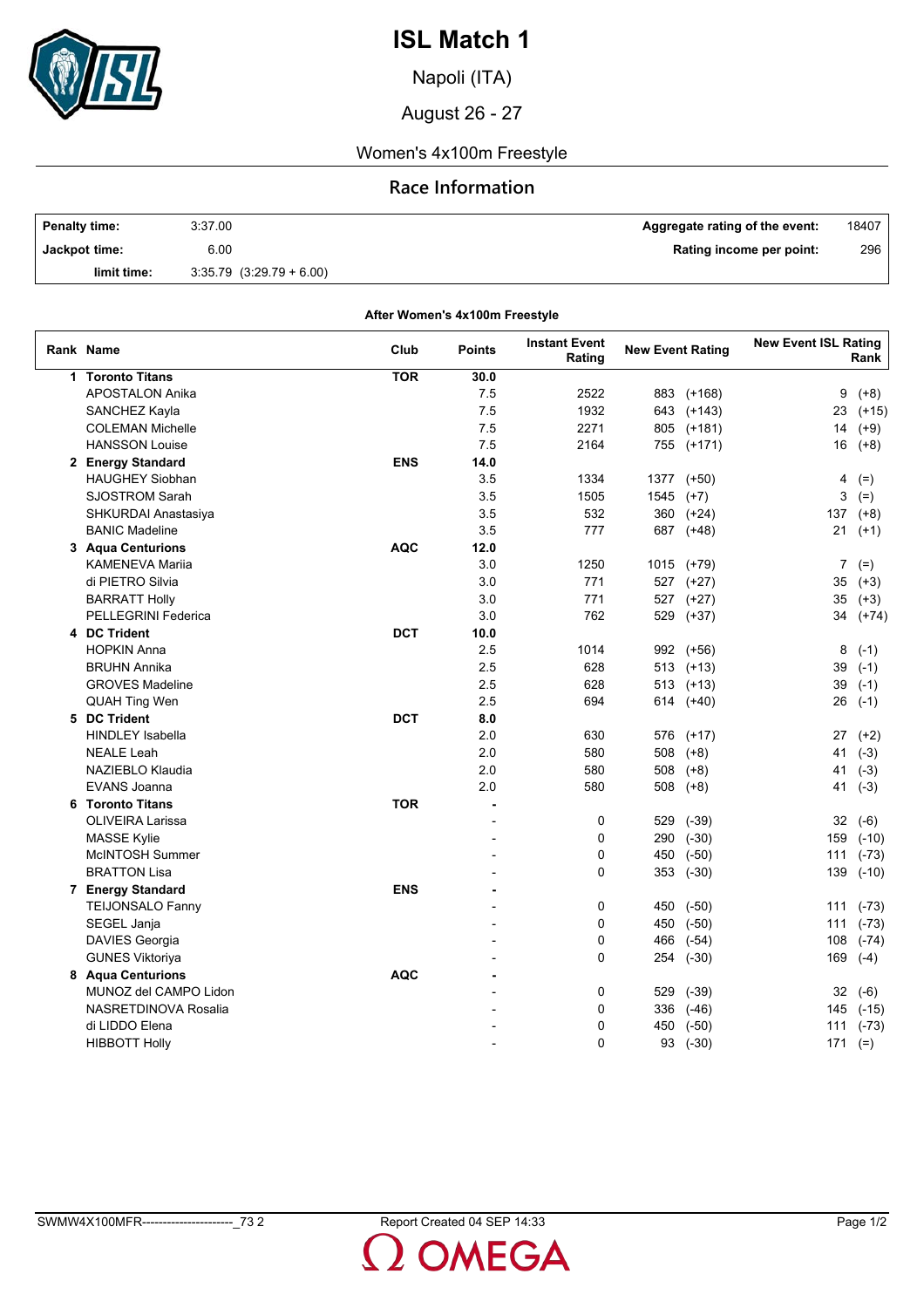

Napoli (ITA)

August 26 - 27

Women's 4x100m Freestyle

**Race Information**

**Total Race's Club Points**

### **Match Standings after event 39/39**

|       | Rank Name             | <b>Points</b> | <b>Penalties</b>         | <b>New Points</b> | Rank Name              | Aggregate<br><b>Swimmer Points Penalties</b> | Aggregate | Actual<br><b>Points</b> |
|-------|-----------------------|---------------|--------------------------|-------------------|------------------------|----------------------------------------------|-----------|-------------------------|
|       | <b>Toronto Titans</b> | 30.0          | $\overline{\phantom{a}}$ | 30.0              | <b>Energy Standard</b> | 512.5                                        | -1.0      | 511.5                   |
|       | 2 DC Trident          | 18.0          | $\overline{\phantom{a}}$ | 18.0              | 2 Toronto Titans       | 507.5                                        | $-11.0$   | 496.5                   |
|       | 3 Energy Standard     | 14.0          | $\overline{\phantom{a}}$ | 14.0              | 3 Agua Centurions      | 449.5                                        | $-7.0$    | 442.5                   |
|       | 4 Aqua Centurions     | 12.0          | $-2.0$                   | 10.0              | 4 DC Trident           | 318.5                                        | $-7.0$    | 311.5                   |
| Note: |                       |               |                          |                   |                        |                                              |           |                         |

Ratings values are rounded.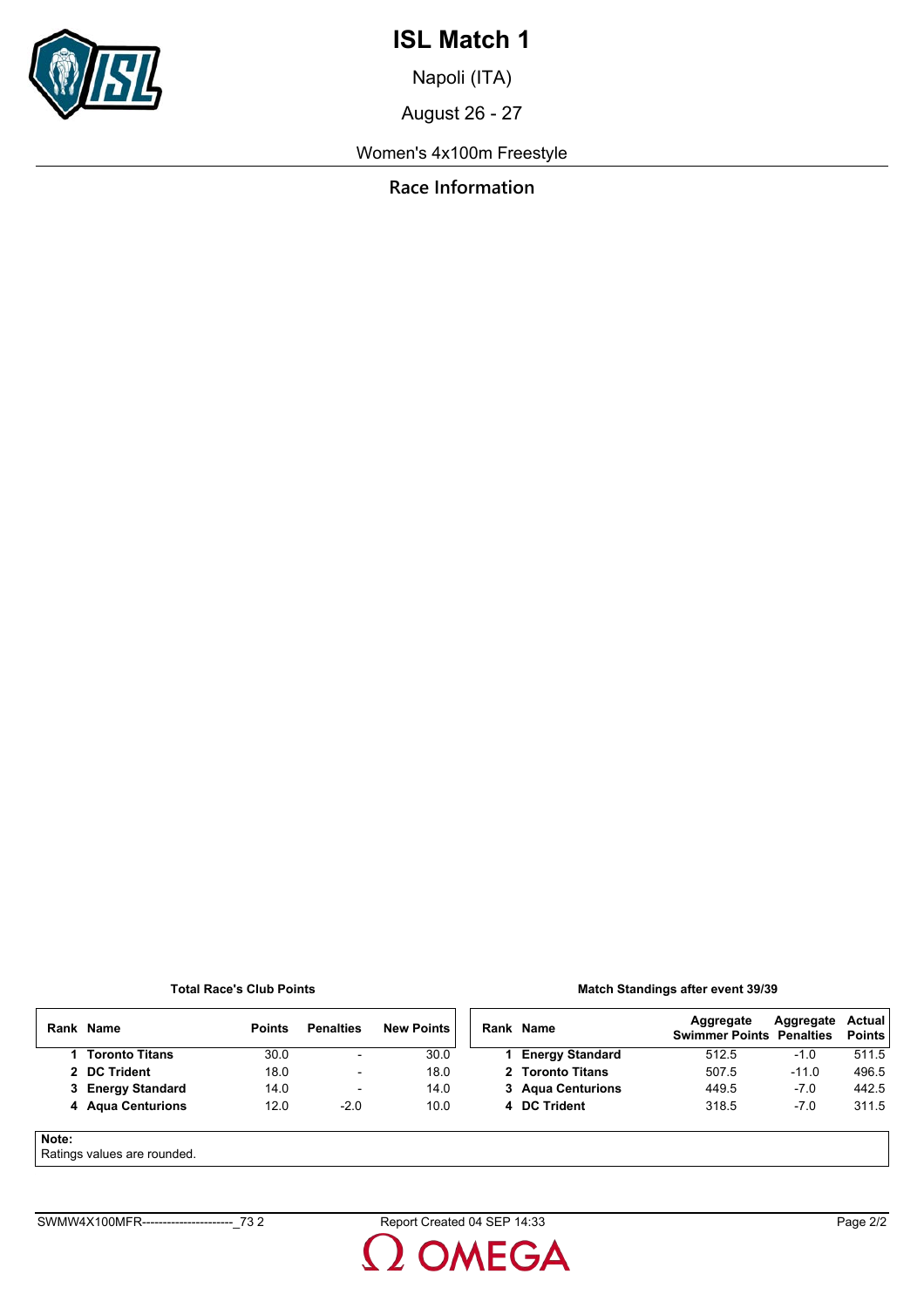

Napoli (ITA)

August 26 - 27

26 AUG 2021 - 20:46 Men's 50m Freestyle

**Results**

|            | Record Name |                      | <b>NAT Code</b> | Location       | Date .      |
|------------|-------------|----------------------|-----------------|----------------|-------------|
| <b>IWR</b> |             | 20.16 DRESSEL Caeleb | USA             | Budapest (HUN) | 21 NOV 2020 |
| <b>ILR</b> |             | 20.16 DRESSEL Caeleb | USA             | Budapest (HUN) | 21 NOV 2020 |

| Rank  | Lane | Name                      | <b>Club Code</b> | R.T. | Time             | Club points |
|-------|------|---------------------------|------------------|------|------------------|-------------|
|       | 3    | <b>PROUD Ben</b>          | <b>ENS</b>       | 0.60 | 21.15            | 9.0         |
| 2     |      | <b>SZABO Szebasztian</b>  | <b>AQC</b>       | 0.60 | 21.41<br>$+0.26$ | 7.0         |
| 3     | 8    | <b>MIRESSI Alessandro</b> | <b>AQC</b>       | 0.70 | 21.42<br>$+0.27$ | 6.0         |
| 4     | 5    | <b>KISIL Yuri</b>         | <b>TOR</b>       | 0.67 | 21.58<br>$+0.43$ | 5.0         |
| $= 5$ | 2    | <b>HOFFER Ryan</b>        | <b>DCT</b>       | 0.66 | 21.64<br>$+0.49$ | 3.5         |
| =5    | 4    | <b>MIGNON Clement</b>     | <b>ENS</b>       | 0.61 | 21.64<br>$+0.49$ | 3.5         |
| 7     | 6    | <b>PIERONI Blake</b>      | <b>TOR</b>       | 0.62 | 21.67<br>$+0.52$ | 2.0         |
| 8     |      | <b>APPLE Zach</b>         | <b>DCT</b>       | 0.61 | 21.73<br>$+0.58$ | 1.0         |

**LR** ISL Record **R.T.** Reaction Time **WR** World Record

**Legend:**

**DMEGA**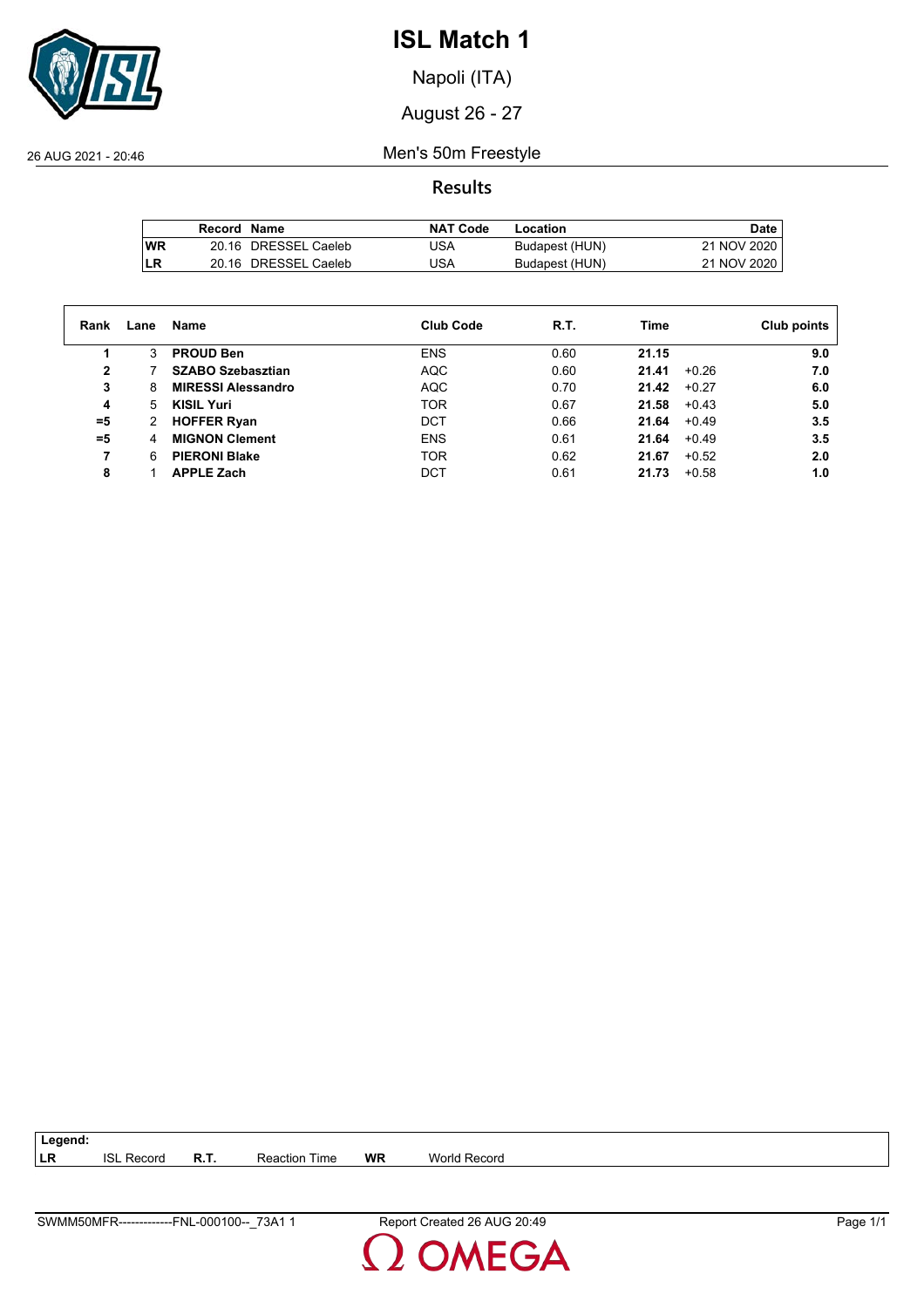

Napoli (ITA)

August 26 - 27

26 AUG 2021 - 20:49 Women's 50m Freestyle

**Results**

|           | Record Name |                           | NAT Code   | Location       | Date         |
|-----------|-------------|---------------------------|------------|----------------|--------------|
| <b>WR</b> |             | 22.93 KROMOWIDJOJO Ranomi | <b>NED</b> | Berlin (GER)   | 7 AUG 2017 I |
| LR        |             | 23.29 KROMOWIDJOJO Ranomi | NED        | Budapest (HUN) | 26 OCT 2019  |

| Rank         | Lane | Name                    | <b>Club Code</b> | R.T. | Time  |         | Club points |
|--------------|------|-------------------------|------------------|------|-------|---------|-------------|
|              | 4    | <b>SJOSTROM Sarah</b>   | <b>ENS</b>       | 0.61 | 23.50 |         | 12.0        |
| $\mathbf{2}$ | 5    | <b>WASICK Kasia</b>     | <b>TOR</b>       | 0.68 | 23.62 | $+0.12$ | 7.0         |
| 3            | 3    | <b>HAUGHEY Siobhan</b>  | <b>ENS</b>       | 0.71 | 23.75 | $+0.25$ | 6.0         |
| 4            | 2    | <b>MACK Linnea</b>      | <b>DCT</b>       | 0.68 | 24.18 | $+0.68$ | 5.0         |
| 5            |      | <b>KAMENEVA Marija</b>  | <b>AQC</b>       | 0.63 | 24.27 | $+0.77$ | 4.0         |
| 6            | 6    | <b>COLEMAN Michelle</b> | <b>TOR</b>       | 0.68 | 24.29 | $+0.79$ | 3.0         |
| 7            |      | <b>HOPKIN Anna</b>      | <b>DCT</b>       | 0.68 | 24.47 | $+0.97$ |             |
| 8            | 8    | di PIETRO Silvia        | <b>AQC</b>       | 0.66 | 25.01 | $+1.51$ |             |

**LR** ISL Record **R.T.** Reaction Time **WR** World Record

**Legend:**

SWMW50MFR-------------FNL-000100--\_73A1 1 Report Created 26 AUG 20:52 Page 1/1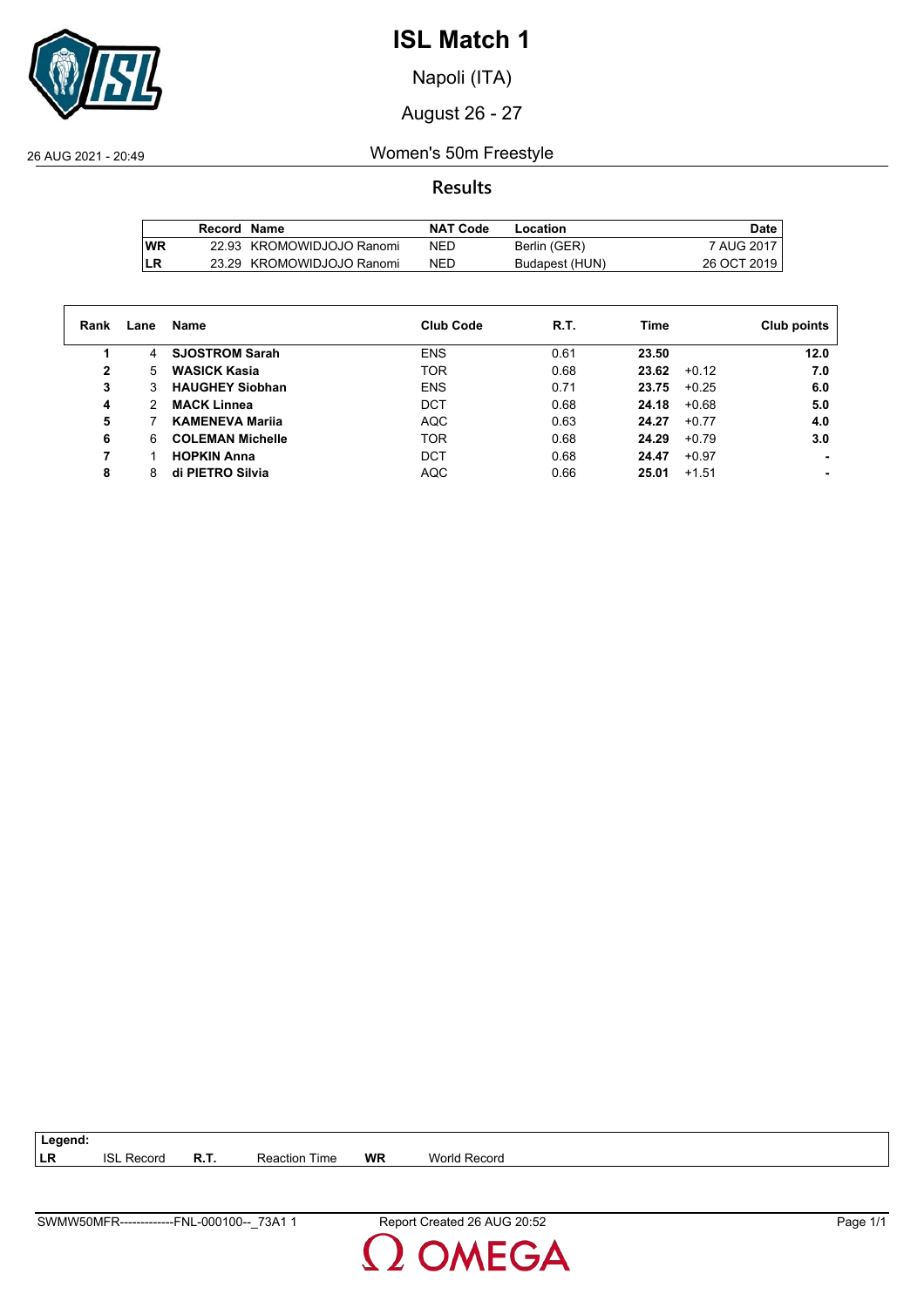

Napoli (ITA)

August 26 - 27

26 AUG 2021 - 20:54 Men's 200m Individual Medley

**Results**

|            | Record  |       | Splits |         | Name               | <b>NAT Code</b> | Location        | Date        |
|------------|---------|-------|--------|---------|--------------------|-----------------|-----------------|-------------|
| <b>WR</b>  | 1:49.63 | 23.71 | 50.74  | 1:22.48 | <b>LOCHTE Ryan</b> | USA             | Istanbul (TUR)  | 14 DEC 2012 |
| <b>ILR</b> | 1:50.76 |       |        |         | SETO Daiva         | JPN             | Las Vegas (USA) | 20 DEC 2019 |

| Rank           | Lane | Name                    | Club<br>Code | R.T. | 50 <sub>m</sub> | 100m                 | 150m                   | Time             |         | Club<br>points |
|----------------|------|-------------------------|--------------|------|-----------------|----------------------|------------------------|------------------|---------|----------------|
| 1              | 7    | <b>KALISZ Chase</b>     | <b>AQC</b>   | 0.69 | $(3)$ 25.06     | (4) 53.88<br>28.82   | (2) 1:26.30<br>32.42   | 1:53.64<br>27.34 |         | 12.0           |
| $\overline{2}$ | 5    | <b>RAZZETTI Alberto</b> | <b>TOR</b>   | 0.66 | $(2)$ 24.63     | (3) 53.57<br>28.94   | $(1)$ 1:26.09<br>32.52 | 1:53.95<br>27.86 | $+0.31$ | 7.0            |
| 3              | 6    | <b>KNOX Finlay</b>      | <b>TOR</b>   | 0.70 | $(1)$ 24.48     | (2) 53.56<br>29.08   | (3) 1:27.11<br>33.55   | 1:54.19<br>27.08 | $+0.55$ | 6.0            |
| 4              | 2    | <b>VAZAIOS Andreas</b>  | <b>DCT</b>   | 0.64 | $(4)$ 25.28     | $(1)$ 53.52<br>28.24 | (4) 1:27.12<br>33.60   | 1:54.55<br>27.43 | $+0.91$ | 5.0            |
| 5              | 8    | <b>BORODIN Ilia</b>     | <b>AQC</b>   | 0.76 | $(7)$ 25.95     | $(6)$ 55.32<br>29.37 | $(5)$ 1:29.19<br>33.87 | 1:57.07<br>27.88 | $+3.43$ | 4.0            |
| 6              | 4    | <b>MAHONEY Travis</b>   | <b>ENS</b>   | 0.68 | $(8)$ 26.21     | (7) 55.42<br>29.21   | $(6)$ 1:30.15<br>34.73 | 1:57.33<br>27.18 | $+3.69$ | 3.0            |
| 7              | 3    | <b>STUPIN Max</b>       | <b>ENS</b>   | 0.68 | $(6)$ 25.94     | (8) 56.82<br>30.88   | $(8)$ 1:30.76<br>33.94 | 1:58.81<br>28.05 | $+5.17$ | ٠              |
| 8              |      | <b>MURPHY Camden</b>    | <b>DCT</b>   | 0.67 | $(5)$ 25.39     | (5) 54.70<br>29.31   | $(7)$ 1:30.63<br>35.93 | 1:59.38<br>28.75 | $+5.74$ |                |

**Legend: LR** ISL Record **R.T.** Reaction Time **WR** World Record

MEGA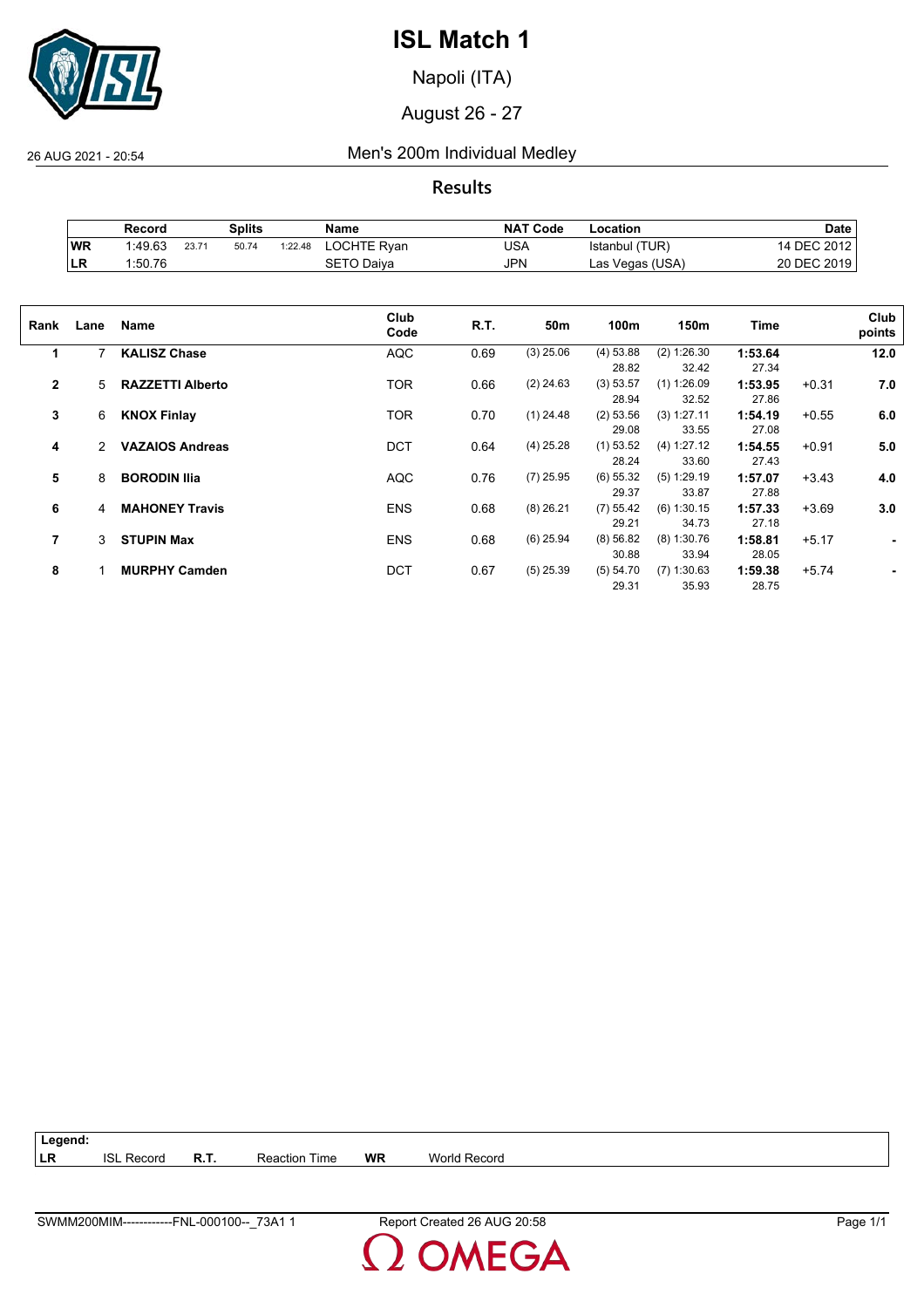

Napoli (ITA)

August 26 - 27

26 AUG 2021 - 20:59 Women's 200m Individual Medley

**Results**

|           | Record  |       | Splits |         | Name           | <b>NAT Code</b> | ∟ocation       | <b>Date</b>       |
|-----------|---------|-------|--------|---------|----------------|-----------------|----------------|-------------------|
| WR        | 2:01.86 | 26.47 | 56.40  | 1:32.49 | HOSSZU Katinka | hun             | Doha (QAT)     | S DEC 2014.       |
| <b>LR</b> | 2:03.93 |       |        |         | วHASHI Yui     | JPN             | Budapest (HUN) | <b>I NOV 2020</b> |

| Rank           | Lane           | Name                      | Club<br>Code | R.T. | 50m         | 100m                   | 150m                   | Time             |         | Club<br>points |
|----------------|----------------|---------------------------|--------------|------|-------------|------------------------|------------------------|------------------|---------|----------------|
| 1              | $\overline{2}$ | <b>ANDISON Bailey</b>     | <b>DCT</b>   | 0.65 | $(2)$ 28.41 | $(2)$ 1:01.08<br>32.67 | $(1)$ 1:36.59<br>35.51 | 2:06.44<br>29.85 |         | 9.0            |
| $\overline{2}$ | 3              | <b>HARVEY Mary-Sophie</b> | <b>ENS</b>   | 0.68 | $(3)$ 28.48 | $(1)$ 1:00.53<br>32.05 | (2) 1:36.75<br>36.22   | 2:06.62<br>29.87 | $+0.18$ | 7.0            |
| 3              | 5              | <b>SANCHEZ Kayla</b>      | <b>TOR</b>   | 0.68 | $(1)$ 28.31 | (6) 1:02.53<br>34.22   | $(8)$ 1:40.33<br>37.80 | 2:09.63<br>29.30 | $+3.19$ | 6.0            |
| 4              |                | <b>JAKABOS Zsuzsanna</b>  | <b>DCT</b>   | 0.73 | $(5)$ 28.68 | $(3)$ 1:01.37<br>32.69 | $(7)$ 1:40.27<br>38.90 | 2:10.22<br>29.95 | $+3.78$ | 5.0            |
| 5              |                | <b>OMOTO Rika</b>         | <b>AQC</b>   | 0.63 | $(6)$ 28.73 | $(5)$ 1:02.22<br>33.49 | $(5)$ 1:40.02<br>37.80 | 2:10.56<br>30.54 | $+4.12$ | 4.0            |
| 6              | 6              | <b>CIEPLUCHA Tessa</b>    | <b>TOR</b>   | 0.79 | $(8)$ 29.11 | $(7)$ 1:02.78<br>33.67 | (6) 1:40.13<br>37.35   | 2:10.65<br>30.52 | $+4.21$ | 3.0            |
| 7              | 4              | <b>GUNES Viktoriya</b>    | <b>ENS</b>   | 0.73 | $(7)$ 29.10 | $(8)$ 1:03.33<br>34.23 | (4) 1:39.97<br>36.64   | 2:10.71<br>30.74 | $+4.27$ | 2.0            |
| 8              | 8              | <b>LESAFFRE Fantine</b>   | <b>AQC</b>   | 0.78 | $(4)$ 28.62 | (4) 1:01.79<br>33.17   | $(3)$ 1:39.59<br>37.80 | 2:11.05<br>31.46 | $+4.61$ | 1.0            |

**Legend: LR** ISL Record **R.T.** Reaction Time **WR** World Record

**DMEGA**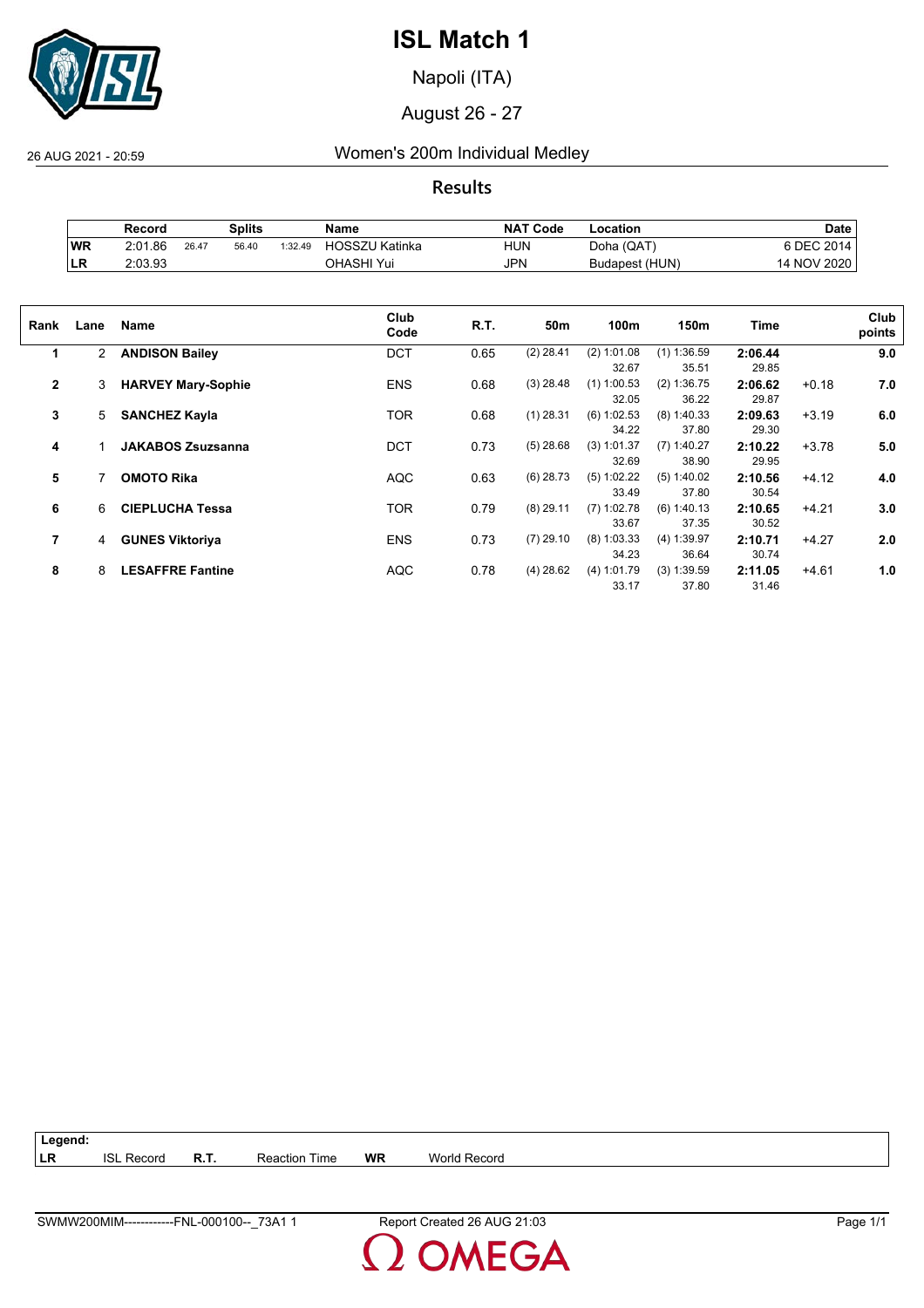

Napoli (ITA)

August 26 - 27

26 AUG 2021 - 21:03 Men's 50m Breaststroke

## **Results**

|     | Record Name |                             | <b>NAT Code</b> | Location       | Date        |
|-----|-------------|-----------------------------|-----------------|----------------|-------------|
| lWR |             | 25.25 van der BURGH Cameron | RSA             | Berlin (GER)   | 14 NOV 2009 |
| LR  |             | 25.29 SAKCI Emre            | TUR             | Budapest (HUN) | 5 NOV 2020  |

| Rank | Lane | Name                           | <b>Club Code</b> | R.T. | Time             | Club points |
|------|------|--------------------------------|------------------|------|------------------|-------------|
| 1    | 8    | <b>MARTINENGHI Nicolo</b>      | <b>AQC</b>       | 0.65 | 26.03            | 10.0        |
| 2    | 2    | <b>FRANCA SILVA Felipe</b>     | DCT              | 0.71 | $+0.04$<br>26.07 | 7.0         |
| 3    |      | <b>SCOZZOLI Fabio</b>          | <b>AQC</b>       | 0.66 | 26.09<br>$+0.06$ | 6.0         |
| 4    | 3    | <b>LIMA Felipe</b>             | <b>ENS</b>       | 0.65 | $+0.16$<br>26.19 | 5.0         |
| 5    | 6.   | <b>SCHWINGENSCHLOGL Fabian</b> | <b>TOR</b>       | 0.68 | 26.30<br>$+0.27$ | 4.0         |
| 6    |      | <b>COPE Tommy</b>              | DCT              | 0.64 | 26.64<br>$+0.61$ | 3.0         |
|      | 5    | <b>McKEE Anton</b>             | <b>TOR</b>       | 0.62 | 26.98<br>$+0.95$ | 2.0         |
| 8    | 4    | <b>ZHILKIN Andrey</b>          | <b>ENS</b>       | 0.66 | 27.17<br>$+1.14$ |             |

**LR** ISL Record **R.T.** Reaction Time **WR** World Record

**Legend:**

**DMEGA**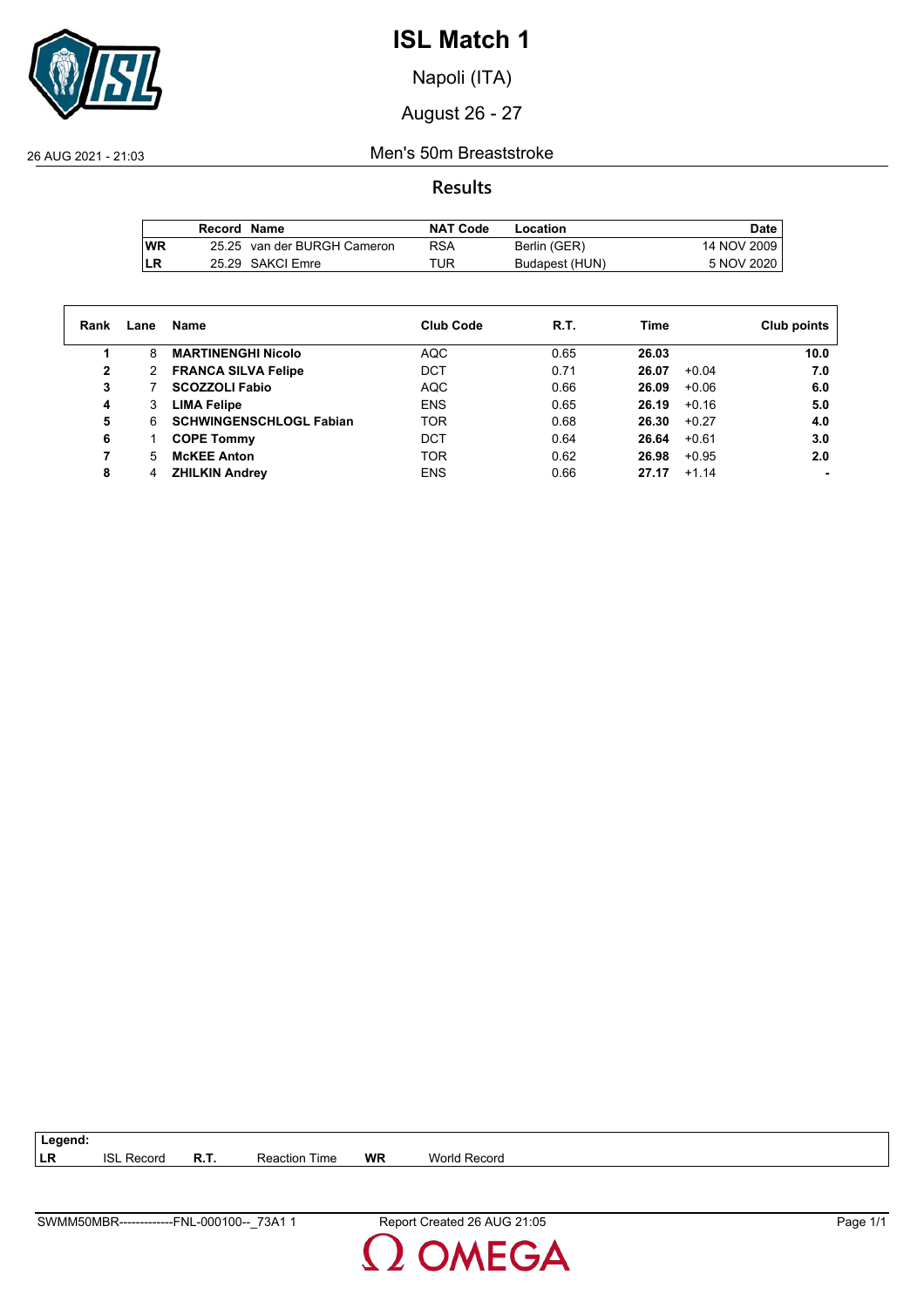

Napoli (ITA)

August 26 - 27

26 AUG 2021 - 21:06 Women's 50m Breaststroke

**Results**

|           | Record Name |                     | <b>NAT Code</b> | Location       | Date        |
|-----------|-------------|---------------------|-----------------|----------------|-------------|
| <b>WR</b> |             | 28.56 ATKINSON Alia | MAU             | Budapest (HUN) | 6 OCT 2018  |
| LR        |             | 28.77 KING Lilly    | USA             | Budapest (HUN) | 21 NOV 2020 |

| Rank | Lane | Name                       | <b>Club Code</b> | R.T. | Time             | Club points |
|------|------|----------------------------|------------------|------|------------------|-------------|
|      | 8    | <b>CASTIGLIONI Arianna</b> | AQC              | 0.65 | 29.42            | 12.0        |
| 2    |      | <b>PILATO Benedetta</b>    | <b>ENS</b>       | 0.68 | 29.51<br>$+0.09$ | 7.0         |
| 3    |      | <b>CARRARO Martina</b>     | <b>AQC</b>       | 0.62 | 29.93<br>$+0.51$ | 6.0         |
| 4    |      | <b>BELONOGOFF Tatiana</b>  | DCT              | 0.67 | 29.99<br>$+0.57$ | 5.0         |
| 5    | 6    | <b>SZTANDERA Dominika</b>  | <b>TOR</b>       | 0.62 | 30.43<br>$+1.01$ | 4.0         |
| 6    | 4    | <b>CHIKUNOVA Evgenia</b>   | <b>ENS</b>       | 0.71 | 30.54<br>$+1.12$ | 3.0         |
|      |      | <b>TEMNIKOVA Maria</b>     | <b>DCT</b>       | 0.66 | 31.10<br>$+1.68$ |             |
| 8    | 5    | <b>WOG Kelsey</b>          | TOR              | 0.64 | 31.83<br>$+2.41$ | -1.0        |

| 73A.<br>SWMW50MBR<br>-000100--<br><b>FNI</b><br>-------------<br>- | G 21:08<br>-26<br>AUG<br>Report 1<br>Created<br>$\sim$ $\sim$ | Page |
|--------------------------------------------------------------------|---------------------------------------------------------------|------|

**LR** ISL Record **R.T.** Reaction Time **WR** World Record

**Legend:**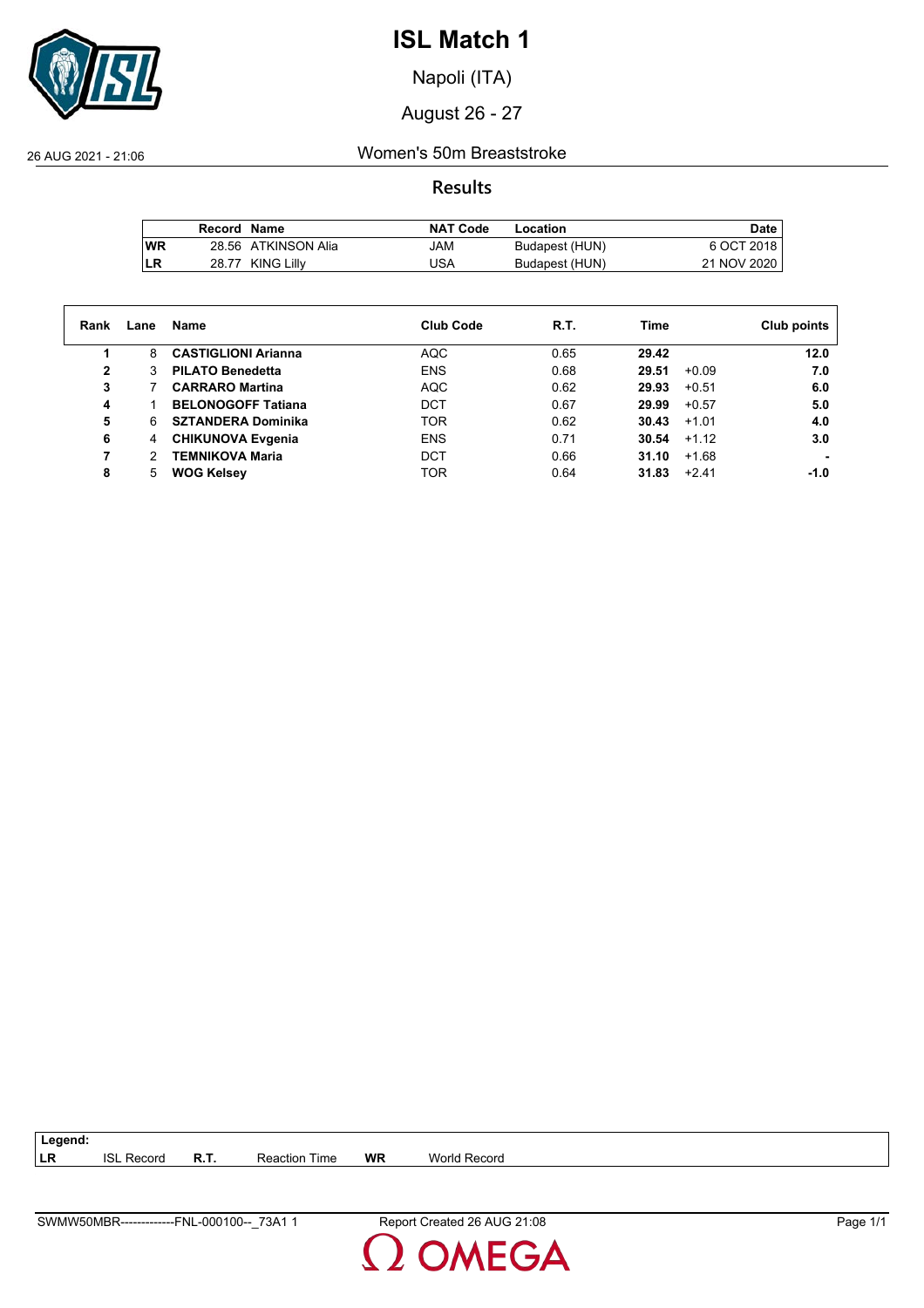

Napoli (ITA)

August 26 - 27

 $\sqrt{2}$ 

26 AUG 2021 - 21:12 Men's 4x100m Freestyle

**Results**

|            | Record  |       | Splits  |         | NAT (Relay)                    | Location       | <b>Date</b> |
|------------|---------|-------|---------|---------|--------------------------------|----------------|-------------|
| <b>WR</b>  | 3:03.03 | 45.66 | 1:31.41 | 2:17.27 | USA - United States of America | Hangzhou (CHN) | 1 DEC 2018  |
| <b>ILR</b> | 3:02.78 |       |         |         | ENS - Energy Standard          | Budapest (HUN) | 21 NOV 2020 |

| Rank           | Lane           | Club / Name                  | R.T. | 50m   | 100m  | <b>Time</b>   |         | Club<br>points |
|----------------|----------------|------------------------------|------|-------|-------|---------------|---------|----------------|
| 1              | $\overline{7}$ | <b>AQC - Aqua Centurions</b> |      |       |       | 3:06.46       |         | 30.0           |
|                |                | <b>MIRESSI Alessandro</b>    | 0.70 | 22.47 | 46.67 | $(1)$ 46.67   |         |                |
|                |                | <b>CECCON Thomas</b>         | 0.21 | 21.95 | 46.47 | $(1)$ 1:33.14 |         |                |
|                |                | <b>GRINEV Vladislav</b>      | 0.28 | 22.22 | 46.87 | $(1)$ 2:20.01 |         |                |
|                |                | <b>CHIERIGHINI Marcelo</b>   | 0.18 | 21.89 | 46.45 |               |         |                |
| $\mathbf{2}$   | 3              | <b>ENS - Energy Standard</b> |      |       |       | 3:08.67       | $+2.21$ | 14.0           |
|                |                | le CLOS Chad                 | 0.60 | 22.39 | 46.68 | $(2)$ 46.68   |         |                |
|                |                | <b>KOLESNIKOV Kliment</b>    | 0.34 | 21.96 | 46.49 | (2) 1:33.17   |         |                |
|                |                | <b>MIGNON Clement</b>        | 0.32 | 22.61 | 47.50 | $(2)$ 2:20.67 |         |                |
|                |                | PROUD Ben                    | 0.31 | 23.11 | 48.00 |               |         |                |
| 3              | 6              | <b>TOR - Toronto Titans</b>  |      |       |       | 3:09.26       | $+2.80$ | 12.0           |
|                |                | <b>HAYDEN Brent</b>          | 0.72 | 23.00 | 48.14 | $(7)$ 48.14   |         |                |
|                |                | PIERONI Blake                | 0.19 | 22.31 | 46.57 | (4) 1:34.71   |         |                |
|                |                | <b>ZAZZERI Lorenzo</b>       | 0.31 | 22.44 | 47.70 | $(3)$ 2:22.41 |         |                |
|                |                | <b>KISIL Yuri</b>            | 0.15 | 22.70 | 46.85 |               |         |                |
| 4              | $\mathbf{1}$   | <b>DCT - DC Trident</b>      |      |       |       | 3:09.56       | $+3.10$ | 10.0           |
|                |                | <b>SHEVTSOV Sergey</b>       | 0.63 | 22.81 | 48.12 | $(6)$ 48.12   |         |                |
|                |                | <b>APPLE Zach</b>            | 0.01 | 22.00 | 46.47 | (3) 1:34.59   |         |                |
|                |                | <b>HOFFER Ryan</b>           | 0.25 | 22.61 | 48.01 | $(5)$ 2:22.60 |         |                |
|                |                | PEBLEY Jacob                 | 0.11 | 22.62 | 46.96 |               |         |                |
| 5              | 4              | <b>ENS - Energy Standard</b> |      |       |       | 3:10.68       | $+4.22$ | 8.0            |
|                |                | <b>RYLOV Evgeny</b>          | 0.59 | 22.47 | 47.07 | $(3)$ 47.07   |         |                |
|                |                | <b>BARRETT Adam</b>          | 0.44 | 22.63 | 47.94 | $(5)$ 1:35.01 |         |                |
|                |                | <b>ZIRK Kregor</b>           | 0.28 | 23.19 | 48.41 | $(6)$ 2:23.42 |         |                |
|                |                | <b>ZHILKIN Andrey</b>        | 0.28 | 22.55 | 47.26 |               |         |                |
| 6              | 2              | <b>DCT - DC Trident</b>      |      |       |       | 3:11.50       | $+5.04$ |                |
|                |                | <b>STJEPANOVIC Velimir</b>   | 0.63 | 23.16 | 48.23 | $(8)$ 48.23   |         |                |
|                |                | <b>GROTHE Zane</b>           | 0.14 | 22.52 | 47.26 | $(6)$ 1:35.49 |         |                |
|                |                | <b>HARTING Zach</b>          | 0.23 | 22.21 | 46.94 | $(4)$ 2:22.43 |         |                |
|                |                | <b>MURPHY Camden</b>         | 0.27 | 23.06 | 49.07 |               |         |                |
| $\overline{7}$ | 5              | <b>TOR - Toronto Titans</b>  |      |       |       | 3:13.33       | $+6.87$ |                |
|                |                | <b>KUSCH Marius</b>          | 0.66 | 22.71 | 47.53 | $(4)$ 47.53   |         |                |
|                |                | PEKARSKI Grigori             | 0.34 | 22.66 | 48.05 | $(7)$ 1:35.58 |         |                |
|                |                | <b>KNOX Finlay</b>           | 0.29 | 23.55 | 48.86 | $(7)$ 2:24.44 |         |                |
|                |                | <b>PRATT Cole</b>            | 0.36 | 23.39 | 48.89 |               |         |                |
| 8              | 8              | <b>AQC - Aqua Centurions</b> |      |       |       | 3:16.30       | $+9.84$ | $-2.0$         |
|                |                | SZABO Szebasztian            | 0.64 | 22.84 | 47.94 | $(5)$ 47.94   |         |                |
|                |                | <b>BALLO Stefano</b>         | 0.06 | 22.89 | 48.38 | $(8)$ 1:36.32 |         |                |
|                |                | de DEUS Leonardo             | 0.16 | 22.80 | 48.24 | $(8)$ 2:24.56 |         |                |
|                |                | <b>KALISZ Chase</b>          | 0.34 | 24.53 | 51.74 |               |         |                |

| Legend: |                   |      |                      |           |                     |
|---------|-------------------|------|----------------------|-----------|---------------------|
| LR      | <b>ISL Record</b> | R.T. | <b>Reaction Time</b> | <b>WR</b> | <b>World Record</b> |
|         |                   |      |                      |           |                     |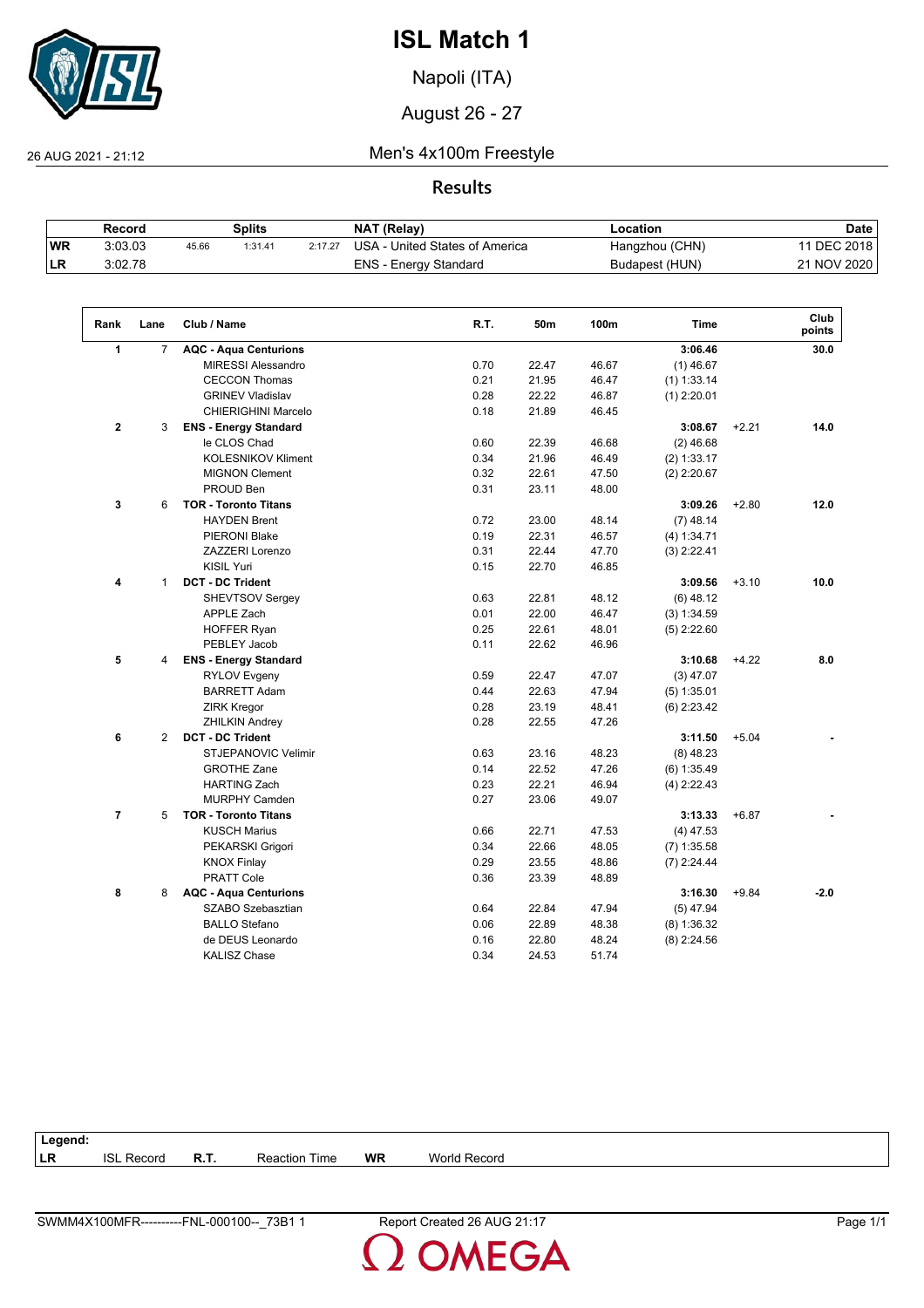

Napoli (ITA)

August 26 - 27

Men's 50m Freestyle

## **Race Information**

| <b>Penalty time:</b> | 22.50                    | Aggregate rating of the event: | 10470 |
|----------------------|--------------------------|--------------------------------|-------|
| Jackpot time:        | ა.85                     | Rating income per point:       | 782   |
| limit time:          | $22.00$ $(21.15 + 0.85)$ |                                |       |

| After Men's 50m Freestyle |            |               |                                |                         |          |                             |         |  |  |
|---------------------------|------------|---------------|--------------------------------|-------------------------|----------|-----------------------------|---------|--|--|
| Rank Name                 | Club       | <b>Points</b> | <b>Instant Event</b><br>Rating | <b>New Event Rating</b> |          | <b>New Event ISL Rating</b> | Rank    |  |  |
| <b>PROUD Ben</b>          | <b>ENS</b> | 9.0           | 7037                           | 2304                    | $(+204)$ | 8                           | $(=$    |  |  |
| 2 SZABO Szebasztian       | <b>AQC</b> | 7.0           | 5473                           | 3211                    | $(+492)$ | 6                           | $(+1)$  |  |  |
| 3 MIRESSI Alessandro      | <b>AQC</b> | 6.0           | 4691                           | 1474                    | $(+414)$ | 13                          | $(+2)$  |  |  |
| 4 KISIL Yuri              | <b>TOR</b> | 5.0           | 3909                           | 824                     | $(+335)$ | 82                          | $(+83)$ |  |  |
| 5 HOFFER Ryan             | DCT        | 3.5           | 2737                           | 1174                    | $(+174)$ | 15                          | $(+2)$  |  |  |
| <b>MIGNON Clement</b>     | <b>ENS</b> | 3.5           | 2737                           | 895                     | $(+184)$ | 81                          | $(+13)$ |  |  |
| 7 PIERONI Blake           | <b>TOR</b> | 2.0           | 1564                           | 766                     | $(+101)$ | 84                          | $(+23)$ |  |  |
| 8 APPLE Zach              | DCT        | 1.0           | 782                            | 1819                    | $(+93)$  | 11                          | $(+1)$  |  |  |

#### **Total Race's Club Points**

### **Match Standings after event 39/39**

|       | Rank Name                  | <b>Points</b> | <b>Penalties</b>         | <b>New Points</b> | Rank Name              | Aggregate<br><b>Swimmer Points Penalties</b> | Aggregate | Actual<br><b>Points</b> |
|-------|----------------------------|---------------|--------------------------|-------------------|------------------------|----------------------------------------------|-----------|-------------------------|
|       | <b>Agua Centurions</b>     | 13.0          | $\overline{\phantom{a}}$ | 13.0              | <b>Energy Standard</b> | 512.5                                        | $-1.0$    | 511.5                   |
|       | 2 Energy Standard          | 12.5          | $\overline{\phantom{a}}$ | 12.5              | 2 Toronto Titans       | 507.5                                        | $-11.0$   | 496.5                   |
|       | 3 Toronto Titans           | 7.0           | $\overline{\phantom{0}}$ | 7.0               | 3 Agua Centurions      | 449.5                                        | $-7.0$    | 442.5                   |
|       | 4 DC Trident               | 4.5           | $\overline{\phantom{0}}$ | 4.5               | 4 DC Trident           | 318.5                                        | $-7.0$    | 311.5                   |
| Note: | Patings values are rounded |               |                          |                   |                        |                                              |           |                         |

### Ratings values are rounded.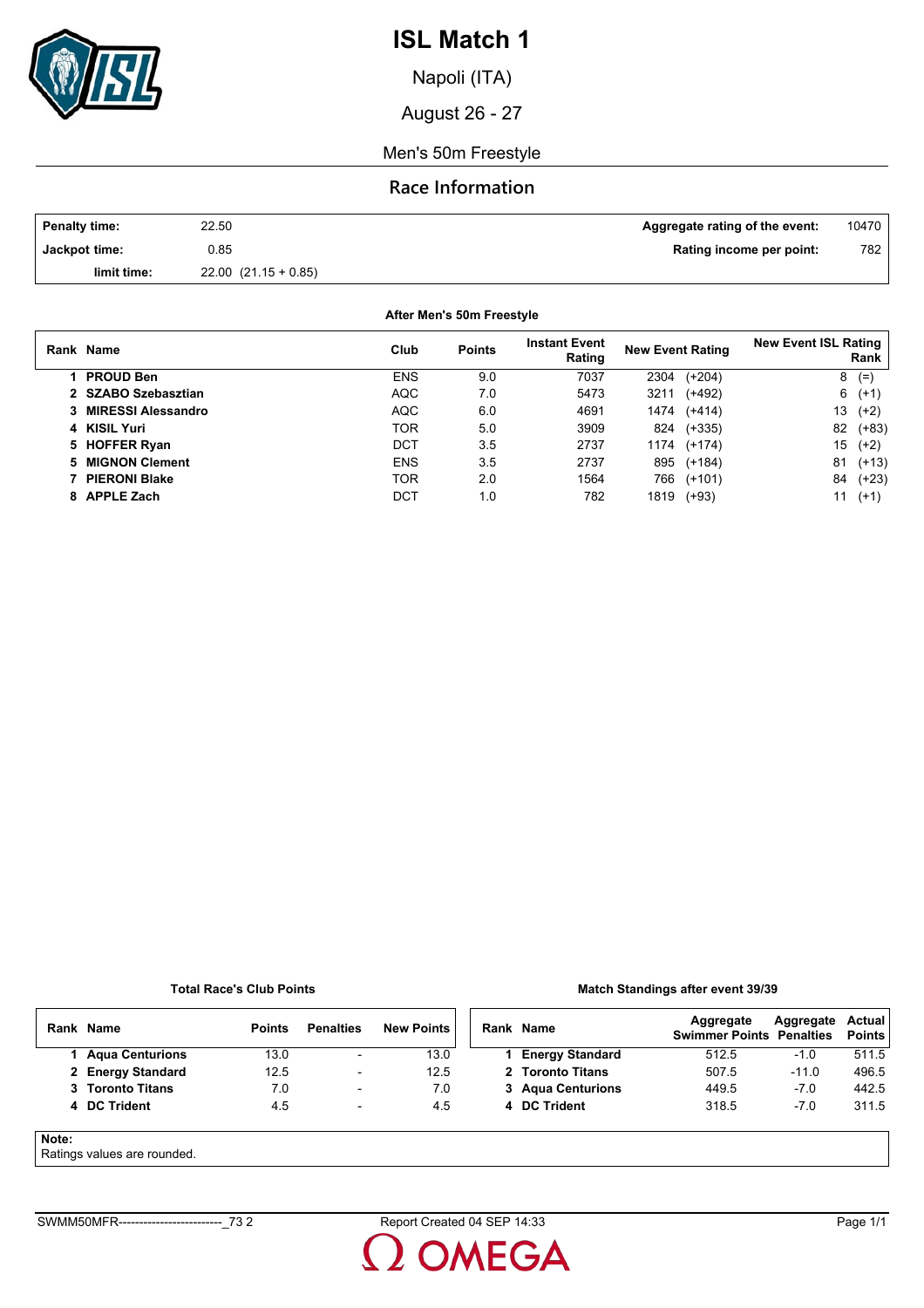

Napoli (ITA)

August 26 - 27

### Women's 50m Freestyle

## **Race Information**

| <b>Penalty time:</b> | 25.50                    | Aggregate rating of the event: | 22299 |
|----------------------|--------------------------|--------------------------------|-------|
| Jackpot time:        | 0.95                     | Rating income per point:       | 1006  |
| limit time:          | $24.45$ $(23.50 + 0.95)$ |                                |       |

**After Women's 50m Freestyle**

| Rank Name             | Club       | <b>Points</b> | <b>Instant Event</b><br>Rating | <b>New Event Rating</b> |          | <b>New Event ISL Rating</b> | Rank     |
|-----------------------|------------|---------------|--------------------------------|-------------------------|----------|-----------------------------|----------|
| <b>SJOSTROM Sarah</b> | <b>ENS</b> | 12.0          | 12068                          | 9940                    | $(+126)$ |                             | $(=)$    |
| 2 WASICK Kasia        | TOR        | 7.0           | 7040                           | 6115                    | $(+211)$ | 3                           | $(=)$    |
| 3 HAUGHEY Siobhan     | <b>ENS</b> | 6.0           | 6034                           | 1013                    | $(+555)$ | 17                          | $(+129)$ |
| 4 MACK Linnea         | DCT        | 5.0           | 5028                           | 927                     | $(+455)$ | 86                          | $(+57)$  |
| 5 KAMENEVA Marija     | <b>AQC</b> | 4.0           | 4023                           | 2589                    | $(+319)$ | 11                          | $(=)$    |
| 6 COLEMAN Michelle    | TOR        | 3.0           | 3017                           | 2147                    | $(+219)$ | 12 <sup>12</sup>            | $(=)$    |
| <b>HOPKIN Anna</b>    | <b>DCT</b> | -             | 0                              | 370                     | $(-83)$  | 168                         | $(-20)$  |
| 8 di PIETRO Silvia    | AQC        | -             |                                | 900                     | $(-100)$ | 88                          | $(-71)$  |

#### **Total Race's Club Points**

### **Match Standings after event 39/39**

|       | Rank Name              | <b>Points</b> | <b>Penalties</b>         | <b>New Points</b> | Rank Name              | Aggregate<br><b>Swimmer Points Penalties</b> | Aggregate | Actual<br><b>Points</b> |
|-------|------------------------|---------------|--------------------------|-------------------|------------------------|----------------------------------------------|-----------|-------------------------|
|       | <b>Energy Standard</b> | 18.0          | $\overline{\phantom{0}}$ | 18.0              | <b>Energy Standard</b> | 512.5                                        | $-1.0$    | 511.5                   |
|       | 2 Toronto Titans       | 10.0          | $\overline{\phantom{a}}$ | 10.0              | 2 Toronto Titans       | 507.5                                        | $-11.0$   | 496.5                   |
|       | 3 DC Trident           | 5.0           | $\overline{\phantom{a}}$ | 5.0               | 3 Agua Centurions      | 449.5                                        | $-7.0$    | 442.5                   |
|       | 4 Agua Centurions      | 4.0           | $\overline{\phantom{a}}$ | 4.0               | 4 DC Trident           | 318.5                                        | $-7.0$    | 311.5                   |
| Note: |                        |               |                          |                   |                        |                                              |           |                         |

Ratings values are rounded.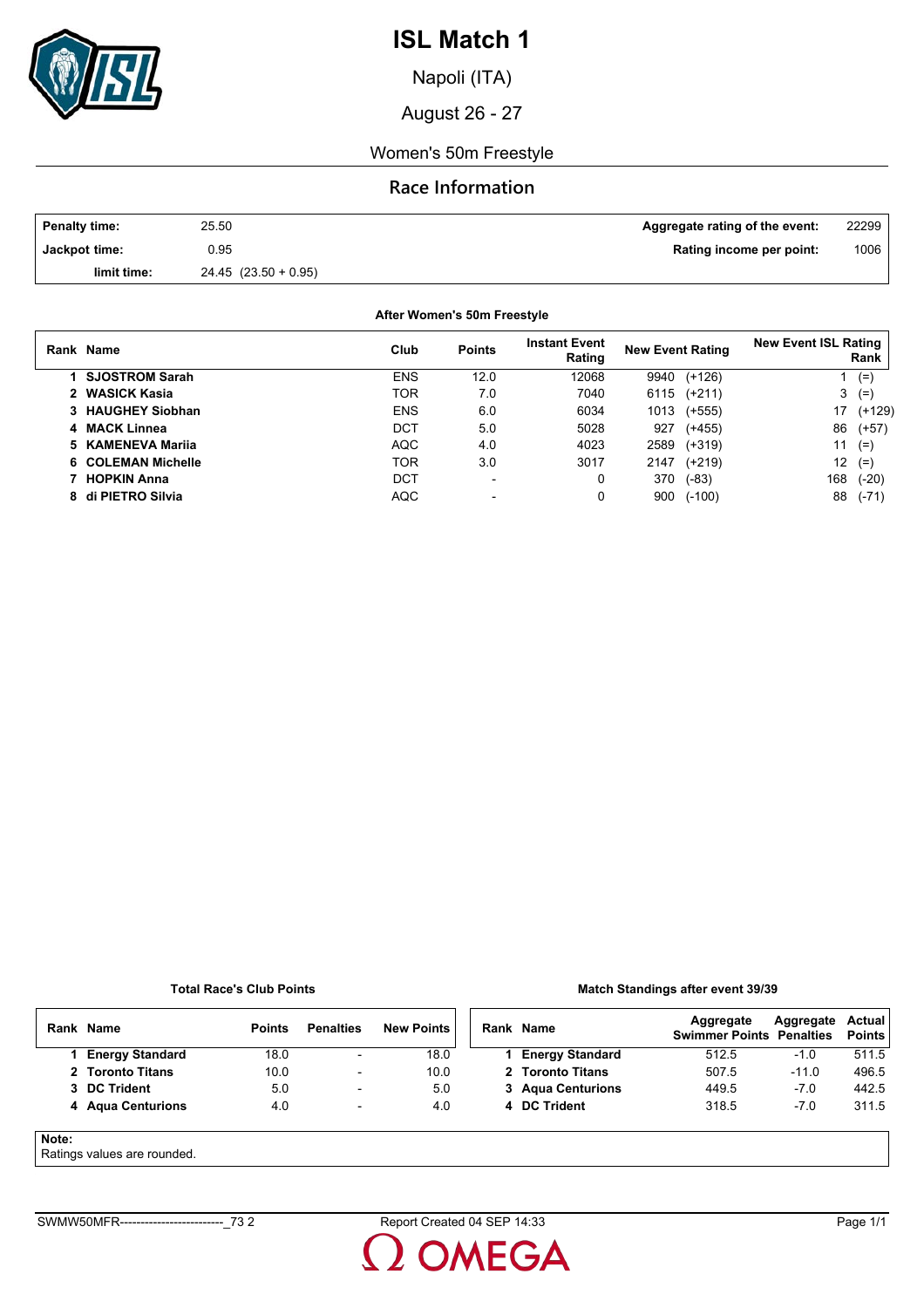

Napoli (ITA)

August 26 - 27

### Men's 200m Individual Medley

## **Race Information**

| <b>Penalty time:</b> | 2:01.00                      | Aggregate rating of the event: | 16735 |
|----------------------|------------------------------|--------------------------------|-------|
| Jackpot time:        | 4.40                         | Rating income per point:       | 900   |
| limit time:          | $1.58.04$ $(1.53.64 + 4.40)$ |                                |       |

**After Men's 200m Individual Medley**

| Rank Name           | Club       | <b>Points</b>            | <b>Instant Event</b><br>Rating | <b>New Event Rating</b> |          | <b>New Event ISL Rating</b> | Rank    |
|---------------------|------------|--------------------------|--------------------------------|-------------------------|----------|-----------------------------|---------|
| <b>KALISZ Chase</b> | <b>AQC</b> | 12.0                     | 10805                          | 1980                    | $(+980)$ | 10                          | $(+10)$ |
| 2 RAZZETTI Alberto  | TOR        | 7.0                      | 6303                           | 1530                    | $(+530)$ | 15                          | $(+5)$  |
| 3 KNOX Finlay       | TOR        | 6.0                      | 5402                           | 3716                    | (+249)   | 5                           | $(=$    |
| 4 VAZAIOS Andreas   | DCT        | 5.0                      | 4502                           | 6280                    | $(-61)$  |                             | $(=)$   |
| 5 BORODIN Ilia      | <b>AQC</b> | 4.0                      | 3602                           | 1260                    | $(+260)$ | 17                          | $(+3)$  |
| 6 MAHONEY Travis    | <b>ENS</b> | 3.0                      | 2701                           | 1170                    | $(+170)$ | 18                          | $(+2)$  |
| 7 STUPIN Max        | <b>ENS</b> | $\overline{\phantom{0}}$ | 0                              | 1931                    | $(+3)$   | 11                          | $(-1)$  |
| 8 MURPHY Camden     | DCT        | $\blacksquare$           | 0                              | 900                     | $(-100)$ | 81                          | $(-61)$ |

#### **Total Race's Club Points**

### **Match Standings after event 39/39**

|       | Rank Name              | <b>Points</b> | <b>Penalties</b>         | <b>New Points</b> | Rank Name              | Aggregate<br><b>Swimmer Points Penalties</b> | Aggregate | <b>Actual</b><br><b>Points</b> |
|-------|------------------------|---------------|--------------------------|-------------------|------------------------|----------------------------------------------|-----------|--------------------------------|
|       | <b>Agua Centurions</b> | 16.0          | $\overline{\phantom{a}}$ | 16.0              | <b>Energy Standard</b> | 512.5                                        | $-1.0$    | 511.5                          |
|       | 2 Toronto Titans       | 13.0          | $\overline{\phantom{0}}$ | 13.0              | 2 Toronto Titans       | 507.5                                        | $-11.0$   | 496.5                          |
|       | 3 DC Trident           | 5.0           | $\overline{\phantom{a}}$ | 5.0               | 3 Agua Centurions      | 449.5                                        | $-7.0$    | 442.5                          |
|       | 4 Energy Standard      | 3.0           | $\overline{\phantom{a}}$ | 3.0               | 4 DC Trident           | 318.5                                        | $-7.0$    | 311.5                          |
| Note: |                        |               |                          |                   |                        |                                              |           |                                |

#### Ratings values are rounded.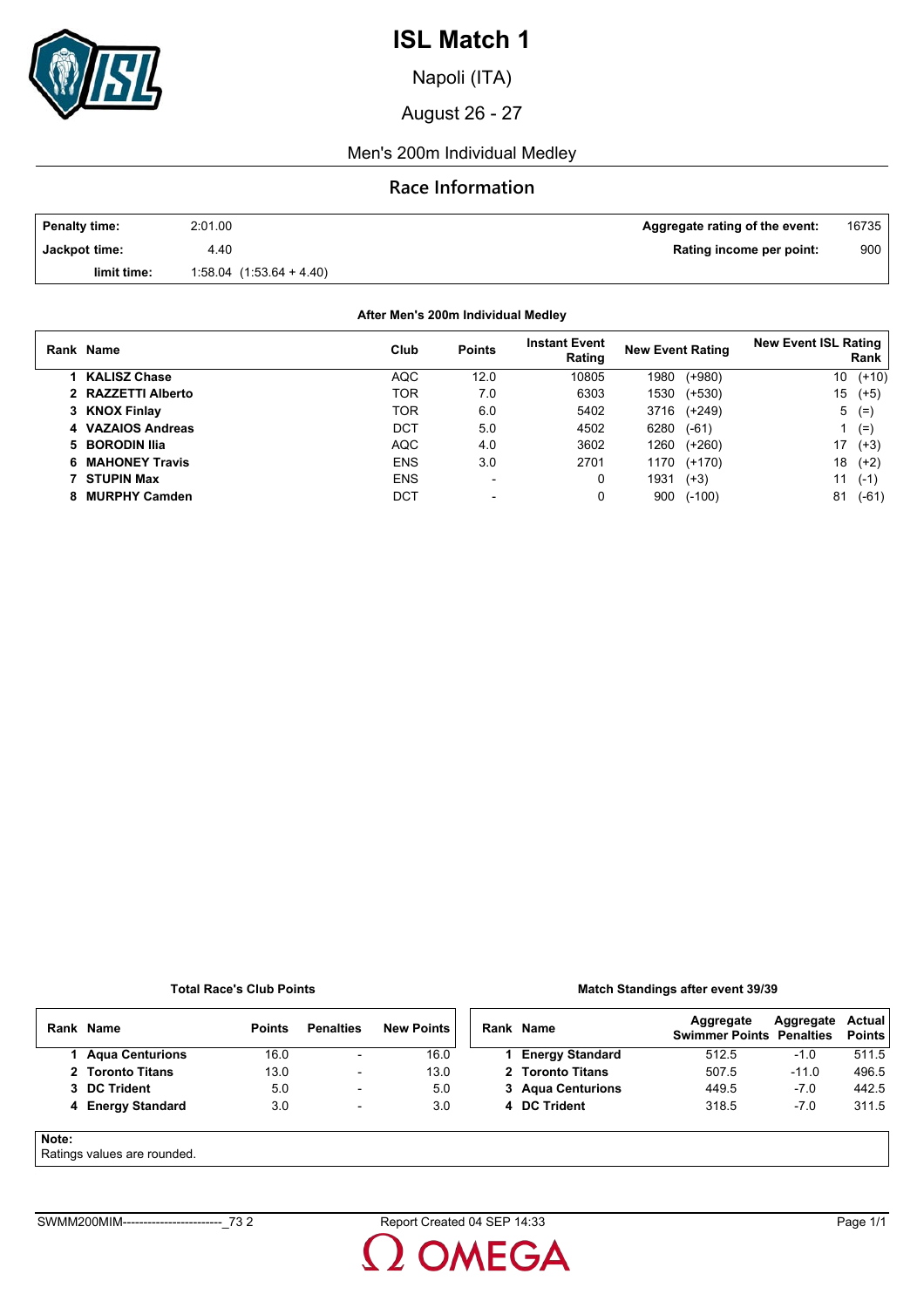

Napoli (ITA)

August 26 - 27

## Women's 200m Individual Medley

## **Race Information**

| <b>Penalty time:</b> | 2:13.50                      | Aggregate rating of the event: | 12445 |
|----------------------|------------------------------|--------------------------------|-------|
| Jackpot time:        | 4.90                         | Rating income per point:       | 819   |
| limit time:          | $2.11.34$ $(2.06.44 + 4.90)$ |                                |       |

### **After Women's 200m Individual Medley**

| Rank Name             | Club       | <b>Points</b> | <b>Instant Event</b><br>Rating | <b>New Event Rating</b> | <b>New Event ISL Rating</b><br>Rank |
|-----------------------|------------|---------------|--------------------------------|-------------------------|-------------------------------------|
| <b>ANDISON Bailey</b> | DCT        | 9.0           | 7373                           | $(+674)$<br>3565        | $7(+1)$                             |
| 2 HARVEY Mary-Sophie  | <b>ENS</b> | 7.0           | 5735                           | 2619<br>(+580)          | 10<br>$(+1)$                        |
| 3 SANCHEZ Kayla       | TOR        | 6.0           | 4915                           | 1392<br>(+392)          | 13<br>$(+1)$                        |
| 4 JAKABOS Zsuzsanna   | DCT        | 5.0           | 4096                           | 1642<br>$(+49)$         | 12<br>$(=$                          |
| 5 OMOTO Rika          | <b>AQC</b> | 4.0           | 3277                           | 1228<br>(+228)          | 14<br>$(=$                          |
| 6 CIEPLUCHA Tessa     | TOR        | 3.0           | 2458                           | 2799<br>$(+150)$        | 9<br>$(=$                           |
| 7 GUNES Viktoriya     | <b>ENS</b> | 2.0           | 1638                           | 374<br>$(+101)$         | 171<br>$(=$                         |
| 8 LESAFFRE Fantine    | <b>AQC</b> | 1.0           | 819                            | 982<br>$(-18)$          | 53<br>(-39)                         |

#### **Total Race's Club Points**

### **Match Standings after event 39/39**

|       | Rank Name         | <b>Points</b> | <b>Penalties</b>         | <b>New Points</b> | Rank Name              | Aggregate<br><b>Swimmer Points Penalties</b> | Aggregate | Actual<br><b>Points</b> |
|-------|-------------------|---------------|--------------------------|-------------------|------------------------|----------------------------------------------|-----------|-------------------------|
|       | <b>DC Trident</b> | 14.0          | $\overline{\phantom{0}}$ | 14.0              | <b>Energy Standard</b> | 512.5                                        | $-1.0$    | 511.5                   |
|       | 2 Energy Standard | 9.0           | $\overline{\phantom{a}}$ | 9.0               | 2 Toronto Titans       | 507.5                                        | $-11.0$   | 496.5                   |
|       | 2 Toronto Titans  | 9.0           | $\overline{\phantom{a}}$ | 9.0               | 3 Agua Centurions      | 449.5                                        | $-7.0$    | 442.5                   |
|       | 4 Agua Centurions | 5.0           | $\overline{\phantom{a}}$ | 5.0               | 4 DC Trident           | 318.5                                        | $-7.0$    | 311.5                   |
| Note: |                   |               |                          |                   |                        |                                              |           |                         |

#### Ratings values are rounded.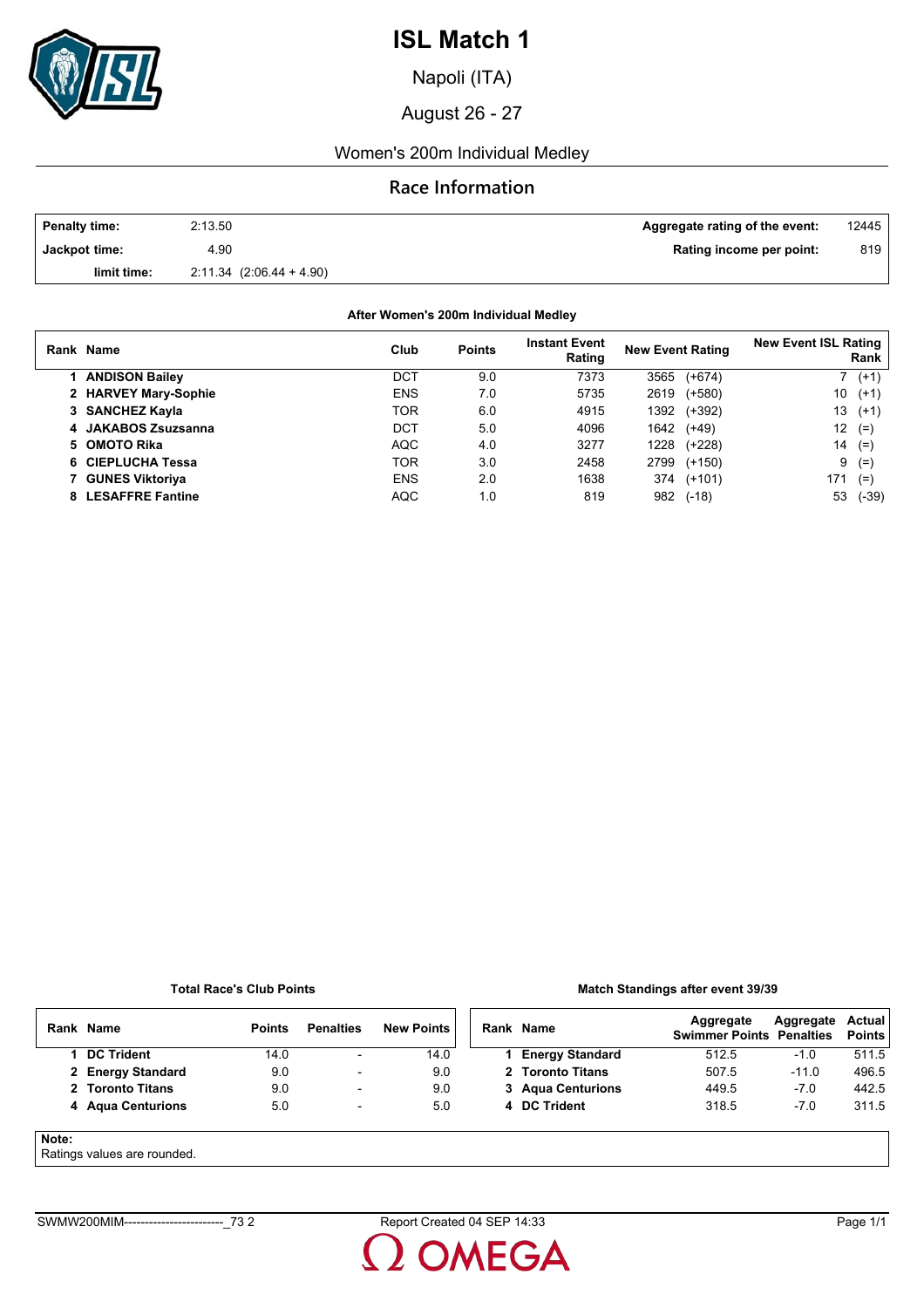

Napoli (ITA)

August 26 - 27

### Men's 50m Breaststroke

### **Race Information**

| <b>Penalty time:</b> | 28.50                    | Aggregate rating of the event: | 22495 |
|----------------------|--------------------------|--------------------------------|-------|
| Jackpot time:        | .05                      | Rating income per point:       | 1009  |
| limit time:          | $27.08$ $(26.03 + 1.05)$ |                                |       |

**After Men's 50m Breaststroke**

|    | Rank Name                 | Club       | <b>Points</b>  | <b>Instant Event</b><br>Rating | <b>New Event Rating</b> |          | <b>New Event ISL Rating</b><br>Rank |          |
|----|---------------------------|------------|----------------|--------------------------------|-------------------------|----------|-------------------------------------|----------|
|    | <b>MARTINENGHI Nicolo</b> | <b>AQC</b> | 10.0           | 10094                          | 5669                    | $(+292)$ | 4                                   | $(=$     |
|    | 2 FRANCA SILVA Felipe     | DCT        | 7.0            | 7066                           | 4347                    | $(+620)$ |                                     | $6(+2)$  |
|    | 3 SCOZZOLI Fabio          | <b>AQC</b> | 6.0            | 6056                           | 4018                    | $(+108)$ |                                     | $8( -1)$ |
|    | 4 LIMA Felipe             | <b>ENS</b> | 5.0            | 5047                           | 5056                    | $(+7)$   | 5                                   | $(=$     |
|    | 5 SCHWINGENSCHLOGL Fabian | <b>TOR</b> | 4.0            | 4037                           | 1304                    | $(+304)$ | 13                                  | $(+3)$   |
|    | 6 COPE Tommy              | DCT        | 3.0            | 3028                           | 1261                    | $(+216)$ | 15                                  | $(-1)$   |
|    | <b>McKEE Anton</b>        | <b>TOR</b> | 2.0            | 2019                           | 1900                    | $(+115)$ | 12                                  | $(=$     |
| 8. | <b>ZHILKIN Andrey</b>     | <b>ENS</b> | $\blacksquare$ | 0                              | 516                     | $(-87)$  | 139                                 | $(-16)$  |

#### **Total Race's Club Points**

### **Match Standings after event 39/39**

|            | Rank Name              | <b>Points</b> | <b>Penalties</b>         | <b>New Points</b> | Rank Name              | Aggregate<br><b>Swimmer Points Penalties</b> | Aggregate | Actual<br><b>Points</b> |
|------------|------------------------|---------------|--------------------------|-------------------|------------------------|----------------------------------------------|-----------|-------------------------|
|            | <b>Agua Centurions</b> | 16.0          | -                        | 16.0              | <b>Energy Standard</b> | 512.5                                        | $-1.0$    | 511.5                   |
|            | 2 DC Trident           | 10.0          | -                        | 10.0              | 2 Toronto Titans       | 507.5                                        | $-11.0$   | 496.5                   |
|            | 3 Toronto Titans       | 6.0           | $\overline{\phantom{0}}$ | 6.0               | 3 Agua Centurions      | 449.5                                        | $-7.0$    | 442.5                   |
|            | 4 Energy Standard      | 5.0           | $\overline{\phantom{a}}$ | 5.0               | 4 DC Trident           | 318.5                                        | $-7.0$    | 311.5                   |
| Note:<br>_ |                        |               |                          |                   |                        |                                              |           |                         |

Ratings values are rounded.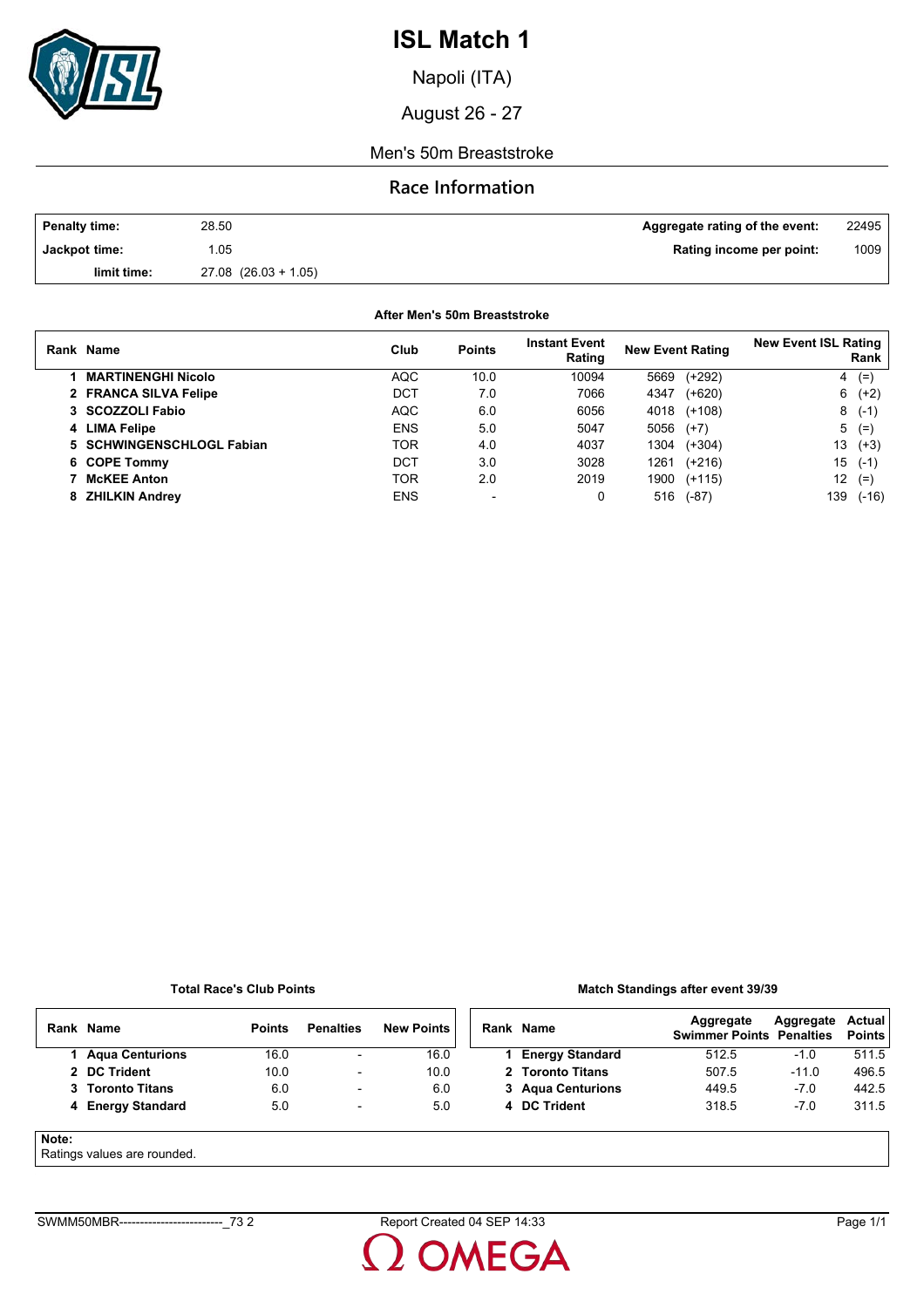

Napoli (ITA)

August 26 - 27

### Women's 50m Breaststroke

### **Race Information**

| <b>Penalty time:</b> | 31.50                    | Aggregate rating of the event: | 17233, |
|----------------------|--------------------------|--------------------------------|--------|
| Jackpot time:        | .15                      | Rating income per point:       | 910    |
| limit time:          | $30.57$ $(29.42 + 1.15)$ |                                |        |

**After Women's 50m Breaststroke**

|   | Rank Name              | Club       | <b>Points</b>            | <b>Instant Event</b><br>Rating | <b>New Event Rating</b> |           | <b>New Event ISL Rating</b> | Rank    |
|---|------------------------|------------|--------------------------|--------------------------------|-------------------------|-----------|-----------------------------|---------|
|   | 1 CASTIGLIONI Arianna  | <b>AQC</b> | 12.0                     | 10918                          | 3347                    | $(+1039)$ |                             | $(+2)$  |
|   | 2 PILATO Benedetta     | <b>ENS</b> | 7.0                      | 6369                           | 7147                    | $(+549)$  |                             | $3(+1)$ |
|   | 3 CARRARO Martina      | <b>AQC</b> | 6.0                      | 5459                           | 4122                    | $(+269)$  | 5                           | $(=$    |
|   | 4 BELONOGOFF Tatiana   | DCT        | 5.0                      | 4549                           | 1355                    | $(+355)$  | 11                          | $(+3)$  |
|   | 5 SZTANDERA Dominika   | TOR        | 4.0                      | 3639                           | 1264                    | $(+264)$  | 13                          | $(+1)$  |
|   | 6 CHIKUNOVA Evgenia    | <b>ENS</b> | 3.0                      | 2729                           | 1173                    | (+173)    | 16                          | $(-2)$  |
|   | <b>TEMNIKOVA Maria</b> | DCT        | $\overline{\phantom{0}}$ | 0                              | 900                     | $(-100)$  | 81                          | $(-67)$ |
| 8 | <b>WOG Kelsey</b>      | TOR        |                          | 0                              | 421                     | $(-53)$   | 169                         | $(-15)$ |

#### **Total Race's Club Points**

### **Match Standings after event 39/39**

|       | Rank Name              | <b>Points</b> | <b>Penalties</b>         | <b>New Points</b> | Rank Name              | Aggregate<br><b>Swimmer Points Penalties</b> | Aggregate | Actual<br><b>Points</b> |
|-------|------------------------|---------------|--------------------------|-------------------|------------------------|----------------------------------------------|-----------|-------------------------|
|       | <b>Agua Centurions</b> | 18.0          | $\overline{\phantom{a}}$ | 18.0              | <b>Energy Standard</b> | 512.5                                        | $-1.0$    | 511.5                   |
|       | 2 Energy Standard      | 10.0          | $\overline{\phantom{a}}$ | 10.0              | 2 Toronto Titans       | 507.5                                        | $-11.0$   | 496.5                   |
|       | 3 DC Trident           | 5.0           | $\overline{\phantom{a}}$ | 5.0               | 3 Agua Centurions      | 449.5                                        | $-7.0$    | 442.5                   |
|       | 4 Toronto Titans       | 4.0           | $-1.0$                   | 3.0               | 4 DC Trident           | 318.5                                        | $-7.0$    | 311.5                   |
| Note: |                        |               |                          |                   |                        |                                              |           |                         |

Ratings values are rounded.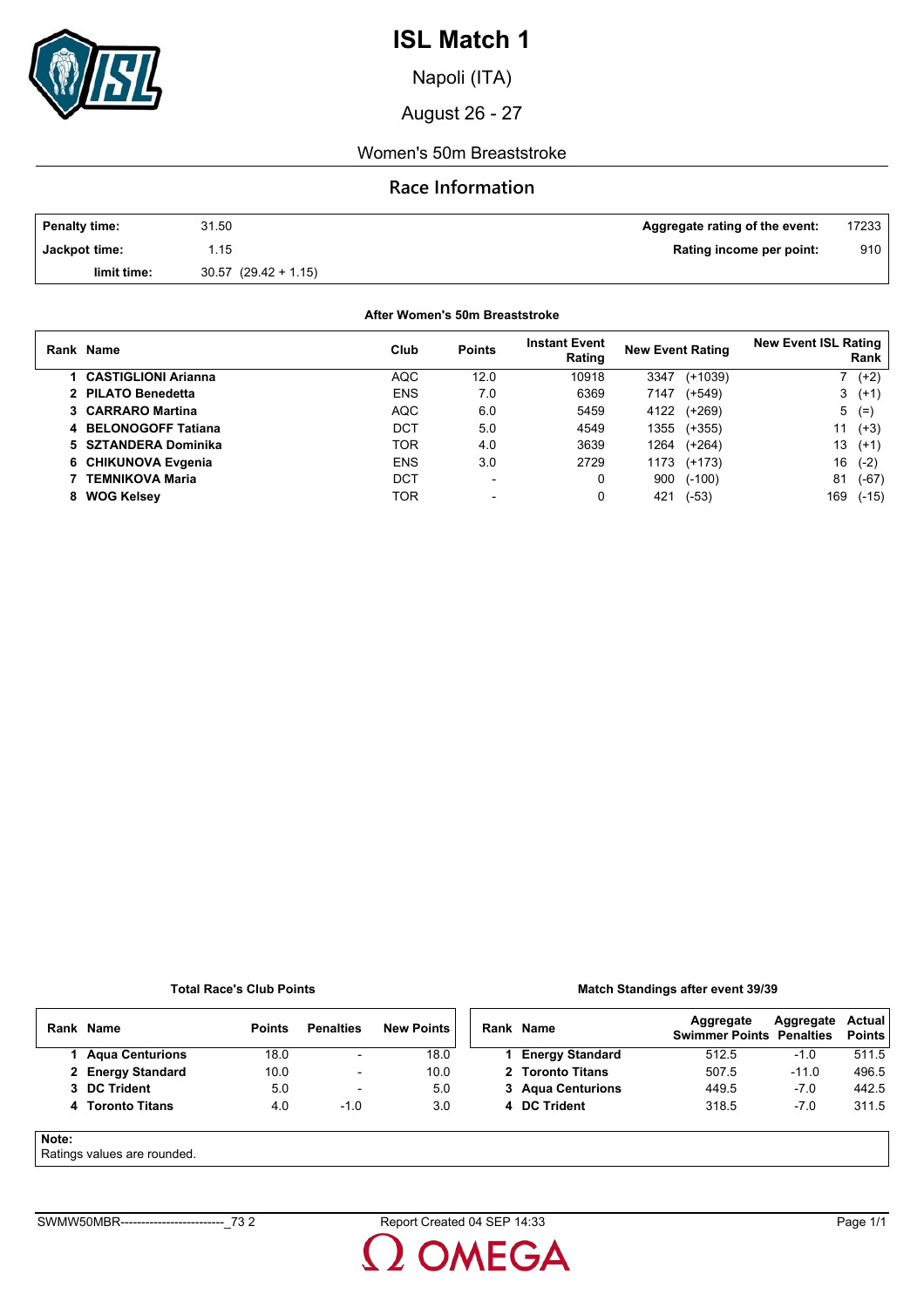

Napoli (ITA)

August 26 - 27

Men's 4x100m Freestyle

## **Race Information**

| <b>Penalty time:</b> | 3:15.00                      | Aggregate rating of the event: | 19492 |
|----------------------|------------------------------|--------------------------------|-------|
| Jackpot time:        | 5.00                         | Rating income per point:       | 308   |
| limit time:          | $3.11.46$ $(3.06.46 + 5.00)$ |                                |       |

**After Men's 4x100m Freestyle**

| Rank Name                  | Club       | Points | <b>Instant Event</b><br>Rating | <b>New Event Rating</b> |               | <b>New Event ISL Rating</b> | Rank      |
|----------------------------|------------|--------|--------------------------------|-------------------------|---------------|-----------------------------|-----------|
| 1 Aqua Centurions          | <b>AQC</b> | 30.0   |                                |                         |               |                             |           |
| <b>MIRESSI Alessandro</b>  |            | 7.5    | 3257                           |                         | 1402 (+226)   | $\mathbf{1}$                | $(+1)$    |
| <b>CECCON Thomas</b>       |            | 7.5    | 1717                           |                         | 622 (+122)    | 28                          | $(+9)$    |
| <b>GRINEV Vladislav</b>    |            | 7.5    | 1717                           |                         | 622 (+122)    | 28                          | $(+9)$    |
| <b>CHIERIGHINI Marcelo</b> |            | 7.5    | 2550                           |                         | 1050 (+185)   | 6                           | $(+7)$    |
| 2 Energy Standard          | <b>ENS</b> | 14.0   |                                |                         |               |                             |           |
| le CLOS Chad               |            | 3.5    | 1266                           | $1013$ $(-3)$           |               | $\overline{7}$              | $(-1)$    |
| <b>KOLESNIKOV Kliment</b>  |            | 3.5    | 1198                           |                         | 982 (+34)     | 8                           | $(=)$     |
| <b>MIGNON Clement</b>      |            | 3.5    | 874                            |                         | 657 (+40)     | 23                          | $(+5)$    |
| PROUD Ben                  |            | 3.5    | 975                            |                         | 732 (+12)     | 19                          | $(=)$     |
| 3 Toronto Titans           | <b>TOR</b> | 12.0   |                                |                         |               |                             |           |
| <b>HAYDEN Brent</b>        |            | 3.0    | 828                            |                         | 724 (+36)     | 20                          | $(+2)$    |
| <b>PIERONI Blake</b>       |            | 3.0    | 1004                           | 936                     | $(+45)$       | 9                           | $(+3)$    |
| <b>ZAZZERI Lorenzo</b>     |            | 3.0    | 665                            |                         | 516 (+16)     | 38                          | $(-1)$    |
| <b>KISIL Yuri</b>          |            | 3.0    | 1200                           |                         | 1137 (+20)    | 3                           | $(=)$     |
| 4 DC Trident               | <b>DCT</b> | 10.0   |                                |                         |               |                             |           |
| <b>SHEVTSOV Sergey</b>     |            | 2.5    | 1002                           | 894                     | $(-30)$       | 11                          | $(-2)$    |
| <b>APPLE Zach</b>          |            | 2.5    | 787                            | 688                     | $(+8)$        | 22                          | $(+1)$    |
| <b>HOFFER Ryan</b>         |            | 2.5    | 630                            |                         | $513$ $(+13)$ | 40                          | $(-3)$    |
| PEBLEY Jacob               |            | 2.5    | 661                            | 570                     | $(+35)$       | 35                          | $(=)$     |
| 5 Energy Standard          | <b>ENS</b> | 8.0    |                                |                         |               |                             |           |
| <b>RYLOV Evgeny</b>        |            | 2.0    | 738                            | 593                     | $(-12)$       | 31                          | $(-2)$    |
| <b>BARRETT Adam</b>        |            | 2.0    | 637                            |                         | 514 (+14)     | 39                          | $(-2)$    |
| <b>ZIRK Kregor</b>         |            | 2.0    | 519                            | 399                     | $(+21)$       | 126                         | $(+8)$    |
| <b>ZHILKIN Andrey</b>      |            | 2.0    | 571                            | 442                     | $(+10)$       | 105                         | $(+5)$    |
| 6 DC Trident               | <b>DCT</b> | ä,     |                                |                         |               |                             |           |
| <b>STJEPANOVIC Velimir</b> |            |        | 0                              |                         | $321$ (-11)   | 157                         | $(-6)$    |
| <b>GROTHE Zane</b>         |            |        | 0                              |                         | $317$ (-11)   | 158                         | $(-4)$    |
| <b>HARTING Zach</b>        |            |        | 0                              |                         | 281 (-11)     | 169                         | $(-1)$    |
| <b>MURPHY Camden</b>       |            |        | $\Omega$                       | 450                     | $(-50)$       | 101                         | $(-64)$   |
| 7 Toronto Titans           | <b>TOR</b> |        |                                |                         |               |                             |           |
| <b>KUSCH Marius</b>        |            |        | 0                              | 630                     | $(-70)$       | 27                          | $(-6)$    |
| PEKARSKI Grigori           |            |        | 0                              |                         | 450 (-50)     | 101                         | $(-64)$   |
| <b>KNOX Finlay</b>         |            |        | 0                              | 98                      | $(-41)$       | 172                         | $(=)$     |
| <b>PRATT Cole</b>          |            |        | $\Omega$                       | 189                     | $(-47)$       | 171                         | $(=)$     |
| 8 Agua Centurions          | <b>AQC</b> |        |                                |                         |               |                             |           |
| SZABO Szebasztian          |            |        | 0                              | 874                     | $(-85)$       |                             | $12( -5)$ |
| <b>BALLO Stefano</b>       |            |        | 0                              | 450                     | $(-50)$       | 101                         | $(-64)$   |
| de DEUS Leonardo           |            |        | 0                              | 367                     | $(-47)$       | 135                         | $(-18)$   |
| <b>KALISZ Chase</b>        |            |        | 0                              |                         | 450 (-50)     |                             | 101 (-64) |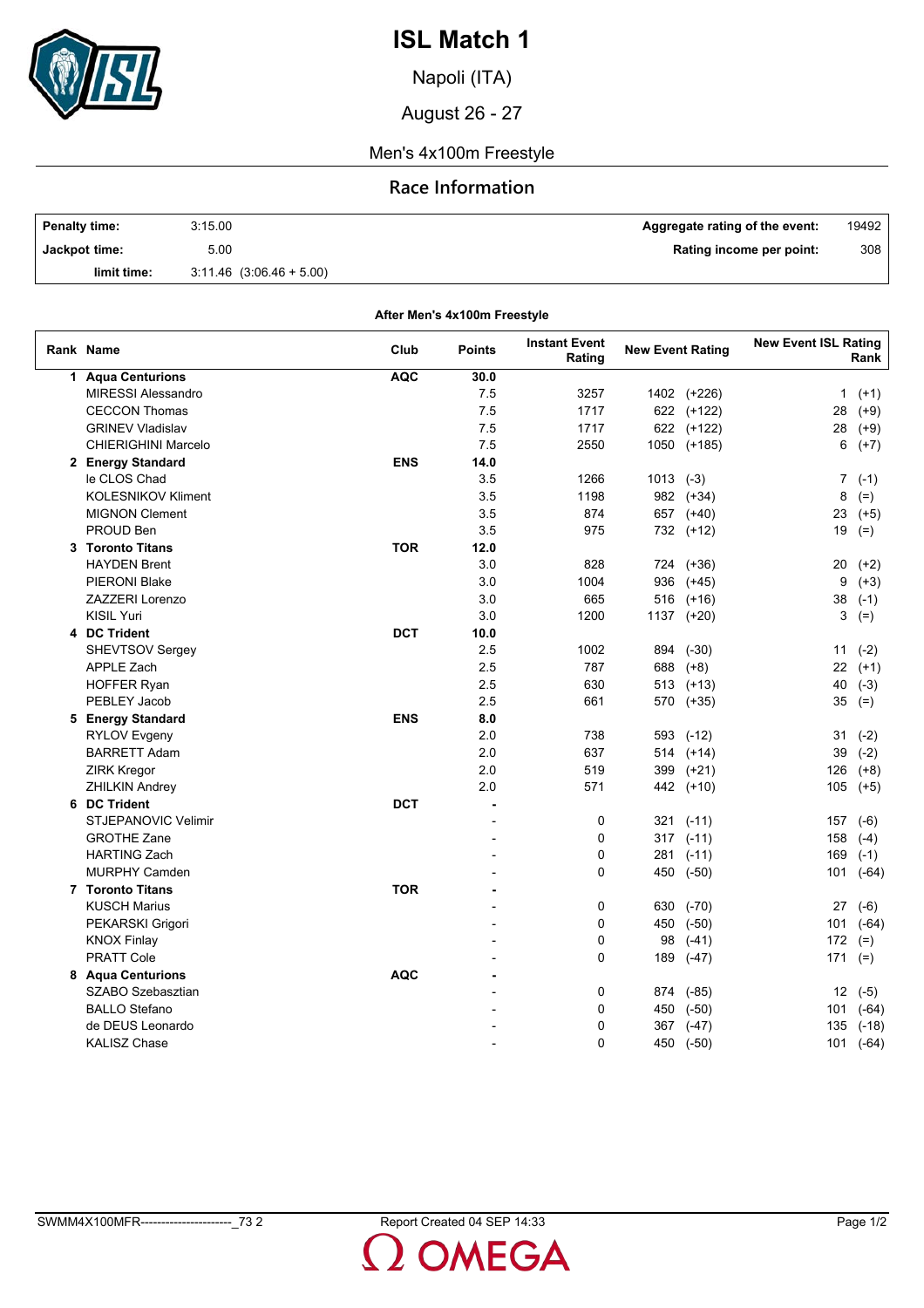

Napoli (ITA)

August 26 - 27

Men's 4x100m Freestyle

**Race Information**

### **Total Race's Club Points**

### **Match Standings after event 39/39**

|       | Rank Name                   | <b>Points</b> | <b>Penalties</b>         | <b>New Points</b> |  | Rank Name              | Aggregate<br><b>Swimmer Points Penalties</b> | Aggregate | Actual<br><b>Points</b> |
|-------|-----------------------------|---------------|--------------------------|-------------------|--|------------------------|----------------------------------------------|-----------|-------------------------|
|       | 1 Agua Centurions           | 30.0          | $-2.0$                   | 28.0              |  | <b>Energy Standard</b> | 512.5                                        | -1.0      | 511.5                   |
|       | 2 Energy Standard           | 22.0          | $\overline{\phantom{a}}$ | 22.0              |  | 2 Toronto Titans       | 507.5                                        | $-11.0$   | 496.5                   |
|       | 3 Toronto Titans            | 12.0          | $\overline{\phantom{0}}$ | 12.0              |  | 3 Agua Centurions      | 449.5                                        | $-7.0$    | 442.5                   |
|       | 4 DC Trident                | 10.0          | $\overline{\phantom{a}}$ | 10.0              |  | 4 DC Trident           | 318.5                                        | $-7.0$    | 311.5                   |
| Note: | Ratings values are rounded. |               |                          |                   |  |                        |                                              |           |                         |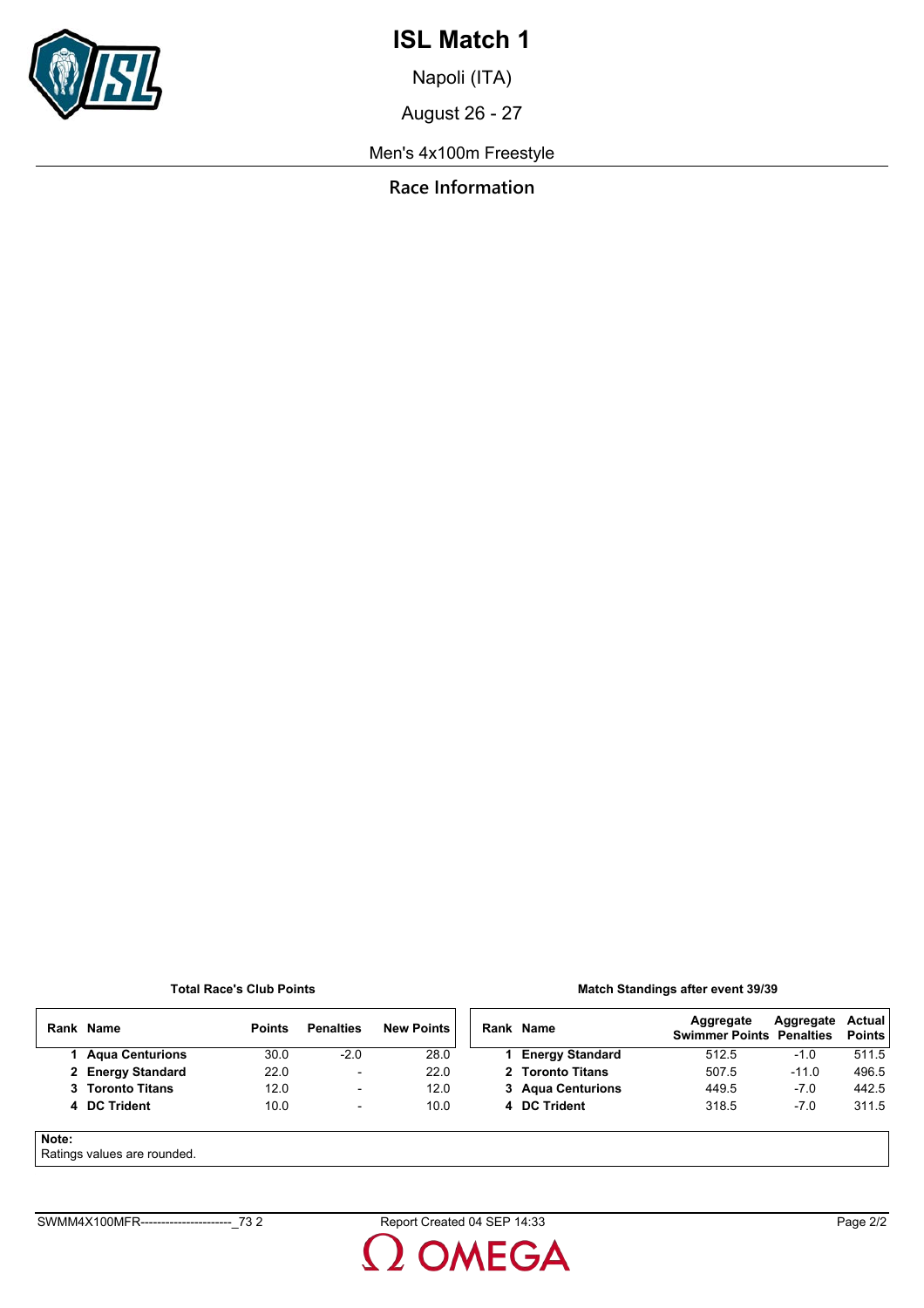

Napoli (ITA)

August 26 - 27

26 AUG 2021 - 21:23 Women's 50m Backstroke

**Results**

|           | Record Name |                      | <b>NAT Code</b> | Location       | Date        |
|-----------|-------------|----------------------|-----------------|----------------|-------------|
| <b>WR</b> |             | 25.60 TOUSSAINT Kira | NED             | Budapest (HUN) | 14 NOV 2020 |
| LR        | 25.60       | TOUSSAINT Kira       | <b>NED</b>      | Budapest (HUN) | 14 NOV 2020 |

| Rank | Lane | Name                    | <b>Club Code</b> | R.T. | Time  |         | Club points |
|------|------|-------------------------|------------------|------|-------|---------|-------------|
|      | 5    | <b>MASSE Kylie</b>      | <b>TOR</b>       | 0.56 | 26.41 |         | 9.0         |
| 2    |      | <b>DELOOF Ali</b>       | <b>DCT</b>       | 0.62 | 26.75 | $+0.34$ | 7.0         |
| 3    | 3    | <b>DAVIES Georgia</b>   | <b>ENS</b>       | 0.61 | 26.76 | $+0.35$ | 6.0         |
| 4    | 8    | <b>KAMENEVA Marija</b>  | <b>AQC</b>       | 0.59 | 26.81 | $+0.40$ | 5.0         |
| 5    | 6    | <b>COLEMAN Michelle</b> | <b>TOR</b>       | 0.70 | 26.91 | $+0.50$ | 4.0         |
| 6    | 4    | <b>KUBOVA Simona</b>    | <b>ENS</b>       | 0.57 | 27.09 | $+0.68$ | 3.0         |
|      | 2    | <b>MACK Linnea</b>      | <b>DCT</b>       | 0.58 | 27.19 | $+0.78$ | 2.0         |
| 8    |      | <b>BARRATT Holly</b>    | <b>AQC</b>       | 0.59 | 27.20 | $+0.79$ | 1.0         |

**LR** ISL Record **R.T.** Reaction Time **WR** World Record

**Legend:**

**MEGA**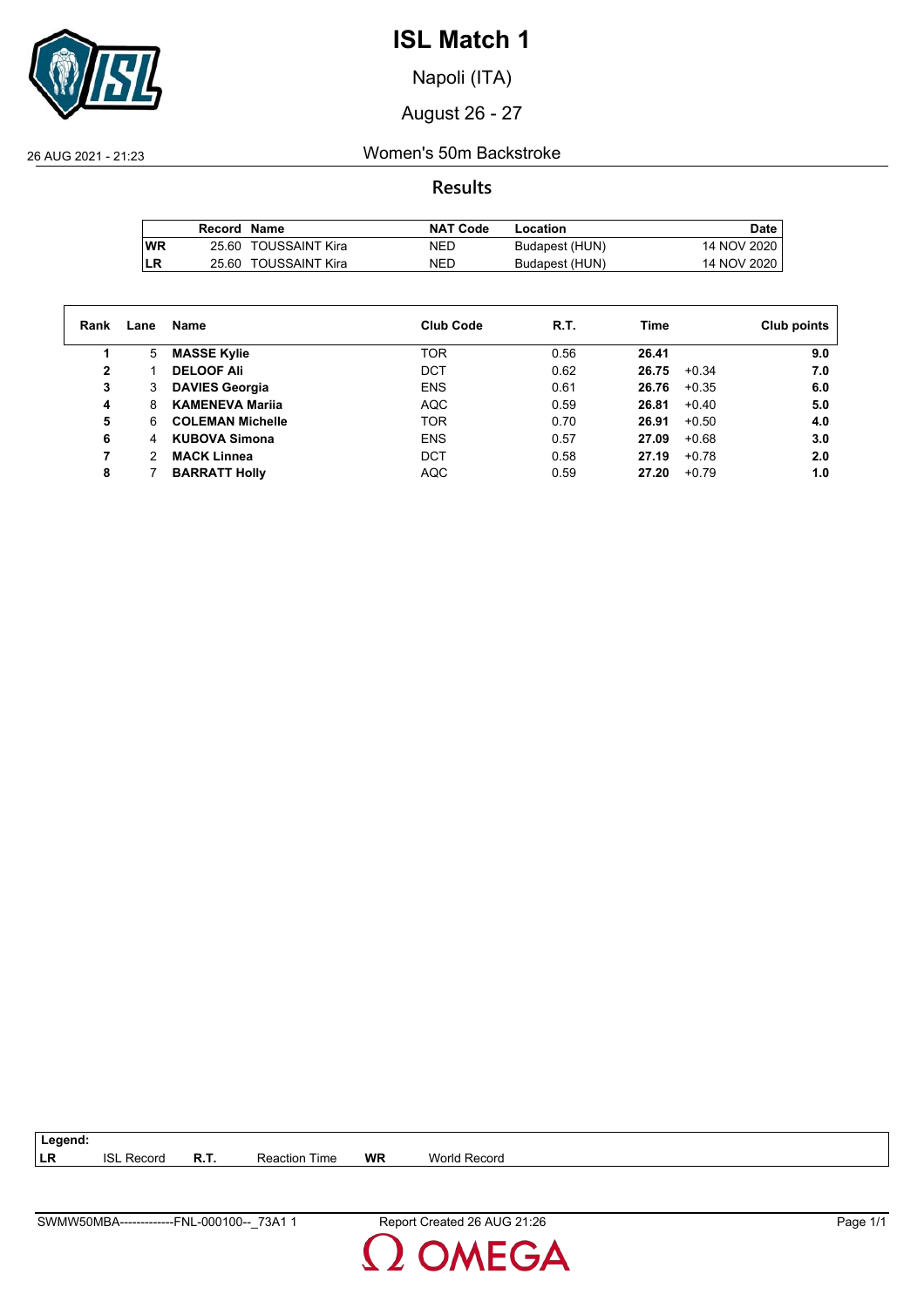

Napoli (ITA)

August 26 - 27

26 AUG 2021 - 21:26 Men's 50m Backstroke

**Results**

|           | Record Name |                        | <b>NAT Code</b> | Location       | Date,       |
|-----------|-------------|------------------------|-----------------|----------------|-------------|
| <b>WR</b> |             | 22.22 MANAUDOU Florent | <b>FRA</b>      | Doha (QAT)     | 6 DEC 2014  |
| LR        |             | 22.54 MURPHY Ryan      | JSA             | Budapest (HUN) | 21 NOV 2020 |

| Rank | Lane                 | Name                      | <b>Club Code</b> | R.T. | Time             | Club points |
|------|----------------------|---------------------------|------------------|------|------------------|-------------|
|      | 6                    | <b>RYAN Shane</b>         | <b>TOR</b>       | 0.60 | 22.82            | 15.0        |
| 2    | 4                    | <b>RYLOV Evgeny</b>       | <b>ENS</b>       | 0.55 | $+0.36$<br>23.18 | 7.0         |
| 3    | 3                    | <b>KOLESNIKOV Kliment</b> | <b>ENS</b>       | 0.67 | 23.30<br>$+0.48$ | 6.0         |
| 4    | $\mathcal{P} \equiv$ | <b>VAZAIOS Andreas</b>    | <b>DCT</b>       | 0.68 | 23.56<br>$+0.74$ | 5.0         |
| 5    |                      | <b>CECCON Thomas</b>      | <b>AQC</b>       | 0.66 | 23.66<br>$+0.84$ | 4.0         |
| 6    | 8                    | <b>RIVOLTA Matteo</b>     | <b>AQC</b>       | 0.64 | $+0.95$<br>23.77 |             |
|      | 5.                   | <b>PRATT Cole</b>         | <b>TOR</b>       | 0.59 | 24.39<br>$+1.57$ |             |
| 8    |                      | <b>HOLLARD Tristan</b>    | <b>DCT</b>       | 0.52 | 24.68<br>$+1.86$ |             |

**LR** ISL Record **R.T.** Reaction Time **WR** World Record

**Legend:**

**DMEGA**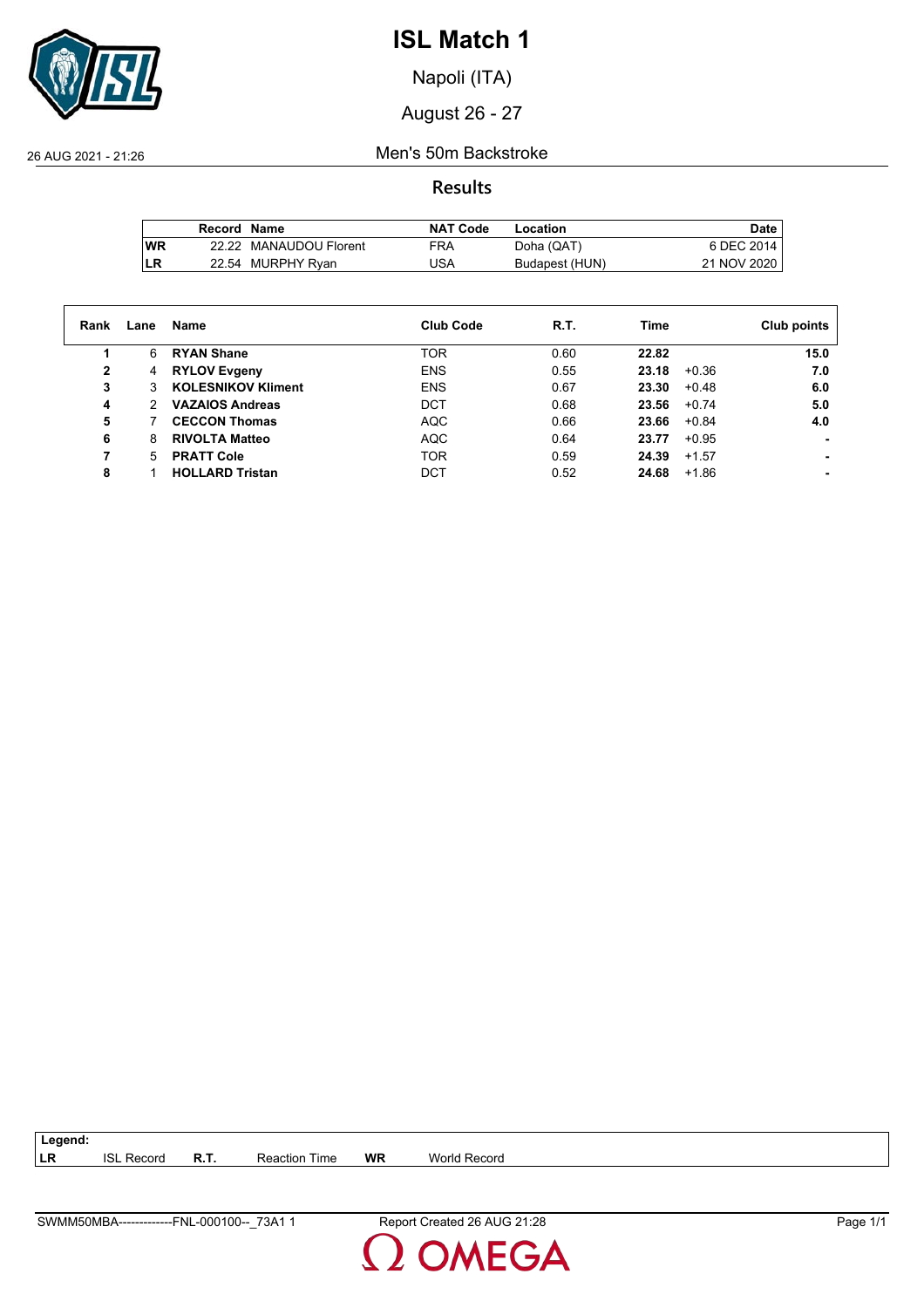

Napoli (ITA)

August 26 - 27

26 AUG 2021 - 21:31 Women's 400m Freestyle

**Results**

|           | Record  |       | Splits  |         | Name                  | <b>NAT</b><br>' Code | ∟ocation           | Date        |
|-----------|---------|-------|---------|---------|-----------------------|----------------------|--------------------|-------------|
| <b>WR</b> | 3:53.92 | 56.08 | 1:55.37 | 2:54.94 | <b>TITMUS Ariarne</b> | AUS                  | Hangzhou (CHN)     | 14 DEC 2018 |
| 'LR       | 3:54.06 |       |         |         | ∟EDECKY Katie         | <b>DCT</b>           | Indianapolis (USA) | 5 OCT 2019  |

| Rank<br>Lane      |               | Name                                        |                                    | Club<br>Code              |                           | R.T.                      | Time    |         | Club<br>points |
|-------------------|---------------|---------------------------------------------|------------------------------------|---------------------------|---------------------------|---------------------------|---------|---------|----------------|
|                   | $\mathcal{P}$ | <b>NEALE Leah</b>                           |                                    | <b>DCT</b>                |                           | 0.66                      | 4:01.29 |         | 11.0           |
| 50m (5) 28.62     |               | 100m (4) 59.08 150m (4) 1:29.52<br>30.46    | 200m (4) 2:00.23<br>30.44<br>30.71 | 250m (4) 2:30.75<br>30.52 | 300m (3) 3:01.27<br>30.52 | 350m (2) 3:31.94<br>30.67 | 29.35   |         |                |
| 2                 |               | <b>HAUGHEY Siobhan</b>                      |                                    | <b>ENS</b>                |                           | 0.74                      | 4:01.50 | $+0.21$ | 13.0           |
| 50m (4) 28.24     |               | 100m (1) 58.04<br>150m (3) 1:29.30<br>29.80 | 200m (3) 2:00.17<br>31.26<br>30.87 | 250m (3) 2:30.68<br>30.51 | 300m (4) 3:01.49<br>30.81 | 350m (3) 3:32.25<br>30.76 | 29.25   |         |                |
| 3                 | 6             | <b>HASSLER Julia</b>                        |                                    | TOR.                      |                           | 0.80                      | 4:01.58 | $+0.29$ | 10.0           |
| 50m (2) 28.05     |               | 100m (2) 58.22 150m (1) 1:28.59<br>30.17    | 200m (1) 1:59.22<br>30.63<br>30.37 | 250m (1) 2:29.76<br>30.54 | 300m (1) 3:00.78<br>31.02 | 350m (1) 3:31.49<br>30.71 | 30.09   |         |                |
| 4                 | 5             | <b>McINTOSH Summer</b>                      |                                    | TOR.                      |                           | 0.80                      | 4:02.69 | $+1.40$ | 8.0            |
| 50m (1) 27.99     |               | 100m (3) 58.32<br>150m (2) 1:28.86<br>30.33 | 200m (2) 1:59.38<br>30.52<br>30.54 | 250m (2) 2:30.23<br>30.85 | 300m (2) 3:01.22<br>30.99 | 350m (4) 3:32.56<br>31.34 | 30.13   |         |                |
| 5                 |               | <b>EVANS Joanna</b>                         |                                    | <b>DCT</b>                |                           | 0.72                      | 4:04.48 | $+3.19$ | 4.0            |
| 50 $m$ (=7) 28.91 |               | 100m (6) 59.42<br>150m (5) 1:30.10<br>30.51 | 200m (5) 2:00.75<br>30.65<br>30.68 | 250m (5) 2:31.39<br>30.64 | 300m (5) 3:02.27<br>30.88 | 350m (5) 3:33.63<br>31.36 | 30.85   |         |                |
| 6                 | 4             | <b>ROSENDAHL BACH Helena</b>                |                                    | <b>ENS</b>                |                           | 0.84                      | 4:06.80 | $+5.51$ | 3.0            |
| 50m (=7) 28.91    |               | 100m (7) 59.51<br>150m (6) 1:30.31<br>30.60 | 200m (6) 2:01.38<br>31.07<br>30.80 | 250m (6) 2:32.52<br>31.14 | 300m (6) 3:03.91<br>31.39 | 350m (6) 3:35.46<br>31.55 | 31.34   |         |                |
|                   |               | <b>HIBBOTT Holly</b>                        |                                    | AQC                       |                           | 0.79                      | 4:08.47 | $+7.18$ | 2.0            |
| 50m (6) 28.79     |               | 100m (8) 59.65 150m (8) 1:31.14<br>30.86    | 200m (7) 2:02.33<br>31.19<br>31.49 | 250m (7) 2:33.78<br>31.45 | 300m (7) 3:05.44<br>31.66 | 350m (7) 3:37.07<br>31.63 | 31.40   |         |                |
| 8                 | 8             | <b>TAYLOR Laura</b>                         |                                    | AQC                       |                           | 0.70                      | 4:09.42 | $+8.13$ | 2.0            |
| 50m (3) 28.16     |               | 100m (5) 59.11<br>150m (7) 1:30.45<br>30.95 | 200m (8) 2:02.46<br>32.01<br>31.34 | 250m (8) 2:34.12<br>31.66 | 300m (8) 3:06.28<br>32.16 | 350m (8) 3:38.41<br>32.13 | 31.01   |         |                |



MEGA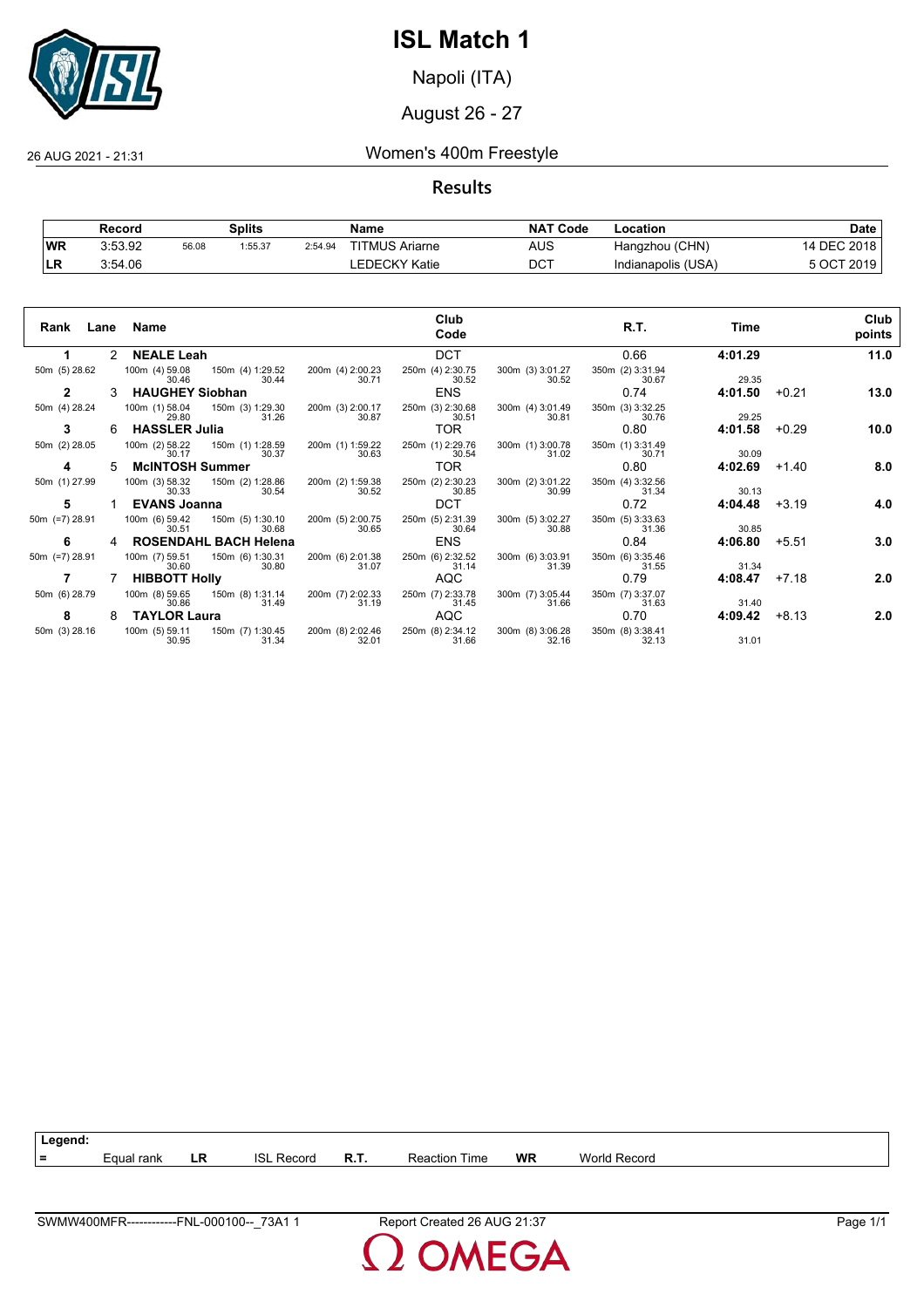

Napoli (ITA)

August 26 - 27

### 26 AUG 2021 - 21:37 Men's 400m Freestyle

**Results**

|           | Record  |       | Splits  |         | Name             | <b>NAT</b><br>' Code | Location       | Date            |
|-----------|---------|-------|---------|---------|------------------|----------------------|----------------|-----------------|
| <b>WR</b> | 3:32.25 | 50.80 | 1:44.73 | 2:38.85 | AGNEL<br>Yannick | FRA                  | Angers (FRA)   | 15 NOV 2012     |
| 'LR       | 3:35.49 |       |         |         | RAPSYS Danas     | TI.                  | Budapest (HUN) | <b>NOV 2020</b> |

| Rank<br>Lane  |   | Name                                                 |                           | Club<br>Code              |                           | R.T.                      | Time    |         | Club<br>points |
|---------------|---|------------------------------------------------------|---------------------------|---------------------------|---------------------------|---------------------------|---------|---------|----------------|
| 1.            |   | <b>CIAMPI Matteo</b>                                 |                           | <b>AQC</b>                |                           | 0.68                      | 3:42.48 |         | 12.0           |
| 50m (4) 25.67 |   | 100m (3) 53.42 150m (1) 1:21.46<br>28.04<br>27.75    | 200m (1) 1:49.39<br>27.93 | 250m (1) 2:17.68<br>28.29 | 300m (1) 2:46.45<br>28.77 | 350m (1) 3:15.05<br>28.60 | 27.43   |         |                |
| 2             |   | <b>GROTHE Zane</b>                                   |                           | <b>DCT</b>                |                           | 0.68                      | 3:42.60 | $+0.12$ | 7.0            |
| 50m (6) 25.93 |   | 100m (6) 54.37<br>150m (7) 1:23.09<br>28.72<br>28.44 | 200m (7) 1:52.12<br>29.03 | 250m (7) 2:20.78<br>28.66 | 300m (6) 2:49.03<br>28.25 | 350m (3) 3:16.41<br>27.38 | 26.19   |         |                |
| 3             | 5 | <b>KROON Luc</b>                                     |                           | TOR.                      |                           | 0.73                      | 3:42.71 | $+0.23$ | 8.0            |
| 50m (5) 25.76 |   | 100m (4) 53.57<br>150m (5) 1:22.17<br>28.60<br>27.81 | 200m (4) 1:50.91<br>28.74 | 250m (2) 2:18.93<br>28.02 | 300m (2) 2:47.19<br>28.26 | 350m (2) 3:15.57<br>28.38 | 27.14   |         |                |
| 4             | 8 | <b>BALLO Stefano</b>                                 |                           | <b>AQC</b>                |                           | 0.70                      | 3:44.93 | $+2.45$ | 6.0            |
| 50m (3) 25.56 |   | 100m (5) 53.76<br>150m (4) 1:22.10<br>28.20<br>28.34 | 200m (3) 1:50.80<br>28.70 | 250m (3) 2:19.41<br>28.61 | 300m (3) 2:48.37<br>28.96 | 350m (5) 3:17.28<br>28.91 | 27.65   |         |                |
| 5             | 6 | <b>LITCHFIELD Max</b>                                |                           | TOR.                      |                           | 0.64                      | 3:45.45 | $+2.97$ | 4.0            |
| 50m (7) 26.16 |   | 100m (7) 54.53<br>150m (6) 1:22.92<br>28.39<br>28.37 | 200m (6) 1:51.75<br>28.83 | 250m (6) 2:20.37<br>28.62 | 300m (5) 2:49.02<br>28.65 | 350m (6) 3:17.58<br>28.56 | 27.87   |         |                |
| 6             | 4 | <b>ZIRK Kregor</b>                                   |                           | <b>ENS</b>                |                           | 0.62                      | 3:45.91 | $+3.43$ | 9.0            |
| 50m (1) 25.39 |   | 100m (1) 52.77<br>150m (3) 1:21.72<br>27.38<br>28.95 | 200m (5) 1:51.02<br>29.30 | 250m (5) 2:20.23<br>29.21 | 300m (7) 2:49.37<br>29.14 | 350m (7) 3:18.12<br>28.75 | 27.79   |         |                |
|               |   | <b>STJEPANOVIC Velimir</b>                           |                           | <b>DCT</b>                |                           | 0.64                      | 3:46.32 | $+3.84$ | 2.0            |
| 50m (8) 26.37 |   | 100m (8) 54.86<br>150m (8) 1:23.64<br>28.49<br>28.78 | 200m (8) 1:52.61<br>28.97 | 250m (8) 2:21.41<br>28.80 | 300m (8) 2:50.53<br>29.12 | 350m (8) 3:18.99<br>28.46 | 27.33   |         |                |
| 8             | 3 | de TULLIO Marco                                      |                           | <b>ENS</b>                |                           | 0.64                      | 3:46.47 | $+3.99$ | 5.0            |
| 50m (2) 25.44 |   | 100m (2) 53.23<br>150m (2) 1:21.66<br>27.79<br>28.43 | 200m (2) 1:50.73<br>29.07 | 250m (4) 2:20.03<br>29.30 | 300m (4) 2:48.53<br>28.50 | 350m (4) 3:17.21<br>28.68 | 29.26   |         |                |

**DMEGA**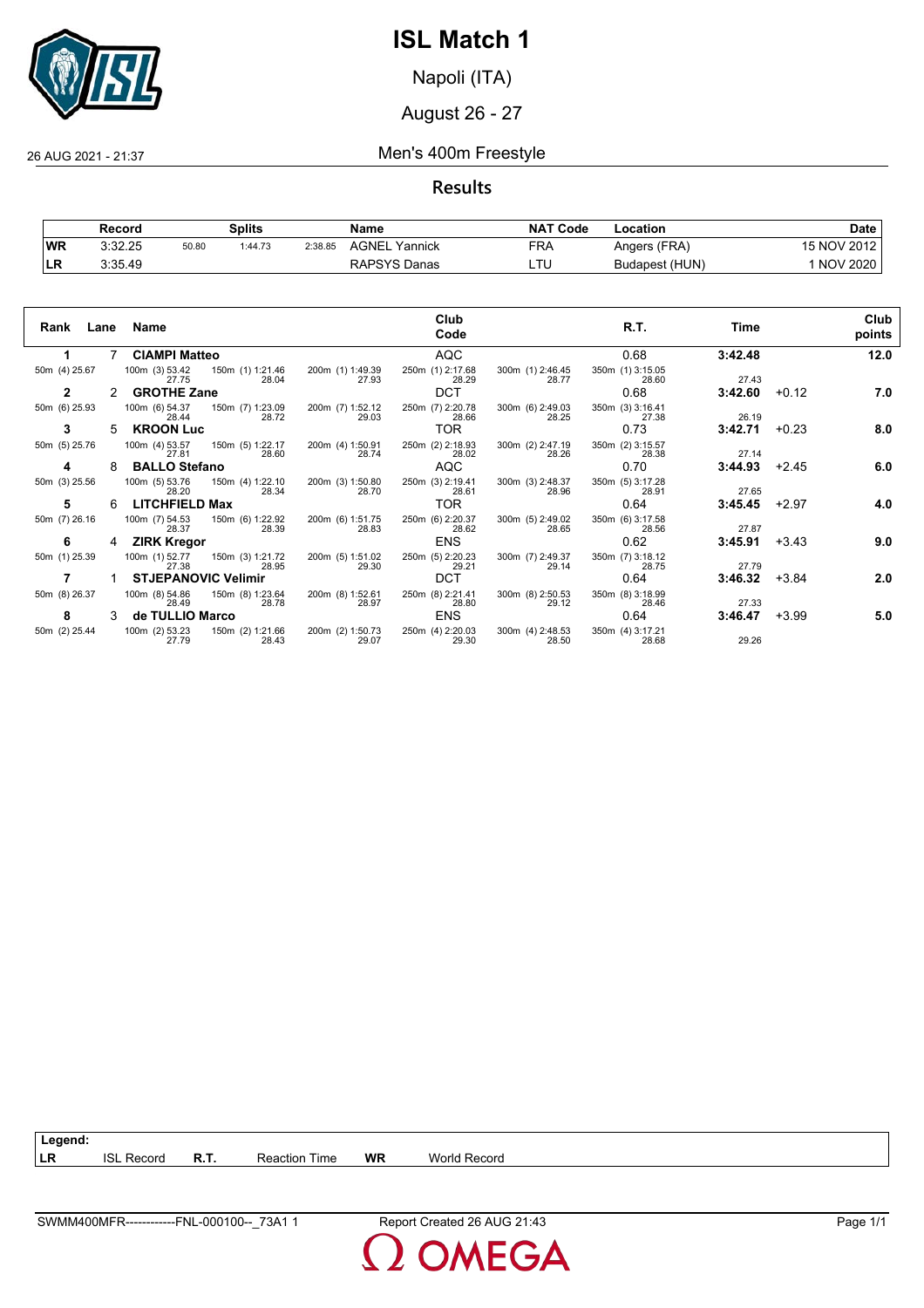

Napoli (ITA)

August 26 - 27

26 AUG 2021 - 21:46 Women's 4x100m Medley Relay

## **Results**

|           | Record  |       | Splits  |         | <b>NAT (Relav)</b>             | -ocation       | Date        |
|-----------|---------|-------|---------|---------|--------------------------------|----------------|-------------|
| <b>WR</b> | 3:44.52 | 55.60 | 1:58.00 | 2:52.79 | USA - United States of America | Budapest (HUN) | 21 NOV 2020 |
| 'LR       | 3:44.52 |       |         |         | CAC - Cali Condors             | Budapest (HUN) | 22 NOV 2020 |

| Rank           | Lane           | Club / Name                  | R.T. | 50m   | 100m    | <b>Time</b>   |         | Club<br>points |
|----------------|----------------|------------------------------|------|-------|---------|---------------|---------|----------------|
| $\mathbf{1}$   | $\overline{7}$ | <b>AQC - Aqua Centurions</b> |      |       |         | 3:50.81       |         | 18.0           |
|                |                | <b>KAMENEVA Mariia</b>       | 0.59 | 28.39 | 57.89   | (6) 57.89     |         |                |
|                |                | <b>CASTIGLIONI Arianna</b>   | 0.20 | 30.27 | 1:03.85 | $(1)$ 2:01.74 |         |                |
|                |                | di LIDDO Elena               | 0.25 | 26.54 | 56.58   | $(1)$ 2:58.32 |         |                |
|                |                | PELLEGRINI Federica          | 0.28 | 25.14 | 52.49   |               |         |                |
| $\mathbf{2}$   | 5              | <b>TOR - Toronto Titans</b>  |      |       |         | 3:51.00       | $+0.19$ | 14.0           |
|                |                | <b>MASSE Kylie</b>           | 0.57 | 27.52 | 56.93   | $(1)$ 56.93   |         |                |
|                |                | SZTANDERA Dominika           | 0.31 | 30.77 | 1:06.40 | $(4)$ 2:03.33 |         |                |
|                |                | <b>HANSSON Louise</b>        | 0.46 | 25.35 | 55.50   | $(3)$ 2:58.83 |         |                |
|                |                | SANCHEZ Kayla                | 0.46 | 25.34 | 52.17   |               |         |                |
| 3              | 3              | <b>ENS - Energy Standard</b> |      |       |         | 3:51.20       | $+0.39$ | 12.0           |
|                |                | DAVIES Georgia               | 0.59 | 28.06 | 57.75   | (5) 57.75     |         |                |
|                |                | CHIKUNOVA Evgenia            | 0.25 | 30.44 | 1:04.49 | $(2)$ 2:02.24 |         |                |
|                |                | SHKURDAI Anastasiya          | 0.32 | 26.19 | 56.17   | $(2)$ 2:58.41 |         |                |
|                |                | <b>TEIJONSALO Fanny</b>      | 0.38 | 25.06 | 52.79   |               |         |                |
| 4              | 4              | <b>ENS - Energy Standard</b> |      |       |         | 3:51.33       | $+0.52$ | 10.0           |
|                |                | <b>HARVEY Mary-Sophie</b>    | 0.60 | 28.01 | 57.28   | (3) 57.28     |         |                |
|                |                | PILATO Benedetta             | 0.37 | 30.42 | 1:05.71 | $(3)$ 2:02.99 |         |                |
|                |                | <b>BANIC Madeline</b>        | 0.24 | 26.44 | 56.70   | $(4)$ 2:59.69 |         |                |
|                |                | <b>SJOSTROM Sarah</b>        | 0.21 | 24.71 | 51.64   |               |         |                |
| 5              | $\mathbf{1}$   | <b>DCT - DC Trident</b>      |      |       |         | 3:54.60       | $+3.79$ | 8.0            |
|                |                | <b>DELOOF Ali</b>            | 0.63 | 27.66 | 57.09   | (2) 57.09     |         |                |
|                |                | <b>TEMNIKOVA Maria</b>       | 0.40 | 31.56 | 1:07.22 | $(6)$ 2:04.31 |         |                |
|                |                | <b>QUAH Ting Wen</b>         | 0.19 | 26.64 | 57.98   | $(6)$ 3:02.29 |         |                |
|                |                | <b>HOPKIN Anna</b>           | 0.13 | 24.70 | 52.31   |               |         |                |
| 6              | 2              | <b>DCT - DC Trident</b>      |      |       |         | 3:54.88       | $+4.07$ | 6.0            |
|                |                | <b>MACK Linnea</b>           | 0.61 | 27.80 | 58.62   | (7) 58.62     |         |                |
|                |                | <b>BELONOGOFF Tatiana</b>    | 0.27 | 30.53 | 1:05.44 | $(5)$ 2:04.06 |         |                |
|                |                | NAZIEBLO Klaudia             | 0.28 | 27.03 | 57.70   | $(5)$ 3:01.76 |         |                |
|                |                | <b>HINDLEY Isabella</b>      | 0.31 | 24.94 | 53.12   |               |         |                |
| $\overline{7}$ | 8              | <b>AQC - Aqua Centurions</b> |      |       |         | 3:56.95       | $+6.14$ | 4.0            |
|                |                | <b>BARRATT Holly</b>         | 0.60 | 29.04 | 59.73   | (8) 59.73     |         |                |
|                |                | <b>CARRARO</b> Martina       | 0.13 | 30.81 | 1:05.82 | $(7)$ 2:05.55 |         |                |
|                |                | di PIETRO Silvia             | 0.22 | 26.78 | 58.15   | $(7)$ 3:03.70 |         |                |
|                |                | MUNOZ del CAMPO Lidon        | 0.25 | 25.04 | 53.25   |               |         |                |
| 8              | 6              | <b>TOR - Toronto Titans</b>  |      |       |         | 3:57.77       | $+6.96$ | 2.0            |
|                |                | <b>BRATTON Lisa</b>          | 0.70 | 28.04 | 57.56   | $(4)$ 57.56   |         |                |
|                |                | <b>WOG Kelsey</b>            | 0.37 | 32.01 | 1:08.82 | $(8)$ 2:06.38 |         |                |
|                |                | <b>STEPHENS Laura</b>        | 0.36 | 27.33 | 58.84   | $(8)$ 3:05.22 |         |                |
|                |                | <b>WASICK Kasia</b>          | 0.24 | 24.94 | 52.55   |               |         |                |

| Legend: |                   |      |                      |           |                     |  |
|---------|-------------------|------|----------------------|-----------|---------------------|--|
| LR      | <b>ISL Record</b> | R.T. | <b>Reaction Time</b> | <b>WR</b> | <b>World Record</b> |  |
|         |                   |      |                      |           |                     |  |

**OMEGA**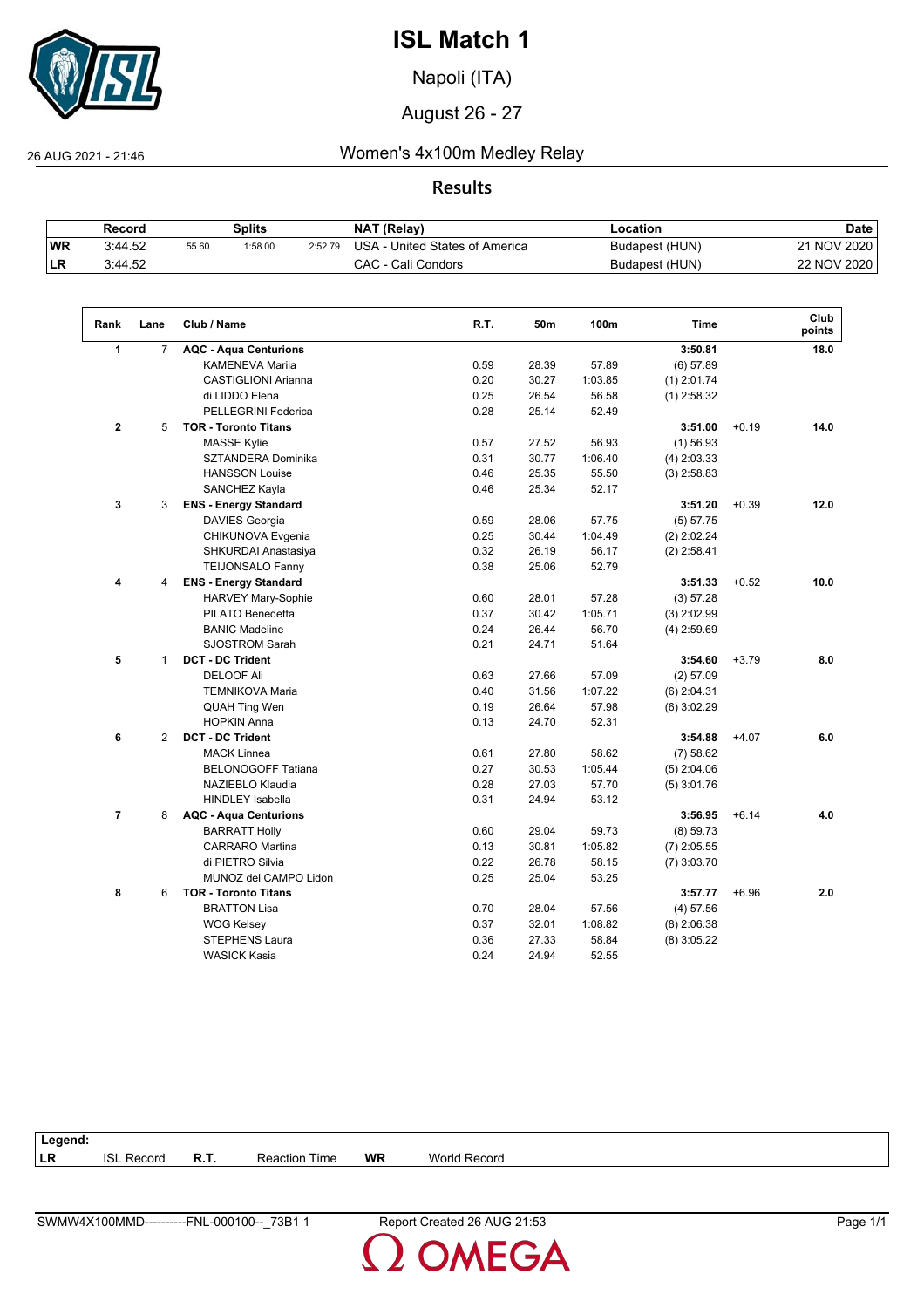

Napoli (ITA)

August 26 - 27

26 AUG 2021 - 21:52 Men's 4x100m Medley Relay

**Results**

|    | Record  |       | Splits  |         | NAT (Relay)              | Location               | Date        |
|----|---------|-------|---------|---------|--------------------------|------------------------|-------------|
| WR | 3:19.16 | 49.63 | 1:46.06 | 2:34.41 | RUS - Russian Federation | Saint Petersburg (RUS) | 20 DEC 2009 |
| LR | 3.18.28 |       |         |         | ENS - Energy Standard    | Budapest (HUN)         | 21 NOV 2020 |

| Rank           | Lane           | Club / Name                  | R.T.    | 50m   | 100m  | <b>Time</b>   |         | Club<br>points |
|----------------|----------------|------------------------------|---------|-------|-------|---------------|---------|----------------|
| 1              | $\overline{4}$ | <b>ENS - Energy Standard</b> |         |       |       | 3:24.05       |         | 24.0           |
|                |                | <b>RYLOV Evgeny</b>          | 0.55    | 23.98 | 49.58 | $(1)$ 49.58   |         |                |
|                |                | <b>LIMA Felipe</b>           | 0.31    | 26.36 | 57.11 | (1) 1:46.69   |         |                |
|                |                | le CLOS Chad                 | 0.43    | 23.15 | 49.63 | $(1)$ 2:36.32 |         |                |
|                |                | <b>MIGNON Clement</b>        | 0.46    | 22.68 | 47.73 |               |         |                |
| $\overline{2}$ | 8              | <b>AQC - Aqua Centurions</b> |         |       |       | 3:24.58       | $+0.53$ | 14.0           |
|                |                | de DEUS Leonardo             | 0.58    | 24.60 | 51.23 | (7) 51.23     |         |                |
|                |                | <b>MARTINENGHI Nicolo</b>    | 0.30    | 26.14 | 56.38 | (2) 1:47.61   |         |                |
|                |                | SZABO Szebasztian            | 0.18    | 23.40 | 50.33 | $(2)$ 2:37.94 |         |                |
|                |                | <b>GRINEV Vladislav</b>      | 0.28    | 22.23 | 46.64 |               |         |                |
| 3              | $\overline{7}$ | <b>AQC - Aqua Centurions</b> |         |       |       | 3:24.65       | $+0.60$ | 12.0           |
|                |                | <b>CECCON Thomas</b>         | 0.67    | 24.86 | 50.71 | (3) 50.71     |         |                |
|                |                | <b>KAMMINGA Arno</b>         | 0.20    | 26.53 | 56.94 | (3) 1:47.65   |         |                |
|                |                | <b>RIVOLTA Matteo</b>        | 0.29    | 23.79 | 50.69 | $(3)$ 2:38.34 |         |                |
|                |                | <b>MIRESSI Alessandro</b>    | 0.51    | 22.05 | 46.31 |               |         |                |
| 4              | 6              | <b>TOR - Toronto Titans</b>  |         |       |       | 3:25.13       | $+1.08$ | 10.0           |
|                |                | <b>RYAN Shane</b>            | 0.60    | 24.50 | 50.36 | $(2)$ 50.36   |         |                |
|                |                | <b>McKEE</b> Anton           | 0.26    | 27.16 | 58.71 | (6) 1:49.07   |         |                |
|                |                | <b>KUSCH Marius</b>          | 0.30    | 22.61 | 49.88 | $(5)$ 2:38.95 |         |                |
|                |                | <b>PIERONI Blake</b>         | 0.23    | 22.00 | 46.18 |               |         |                |
| 5              | 2              | <b>DCT - DC Trident</b>      |         |       |       | 3:26.81       | $+2.76$ | 8.0            |
|                |                | <b>VAZAIOS Andreas</b>       | 0.69    | 24.47 | 51.06 | (5) 51.06     |         |                |
|                |                | COPE Tommy                   | 0.11    | 26.66 | 57.70 | $(5)$ 1:48.76 |         |                |
|                |                | <b>HARTING Zach</b>          | 0.17    | 23.18 | 49.88 | $(4)$ 2:38.64 |         |                |
|                |                | <b>SHEVTSOV Sergey</b>       | 0.12    | 22.56 | 48.17 |               |         |                |
| 6              | 3              | <b>ENS - Energy Standard</b> |         |       |       | 3:28.26       | $+4.21$ | 6.0            |
|                |                | <b>KOLESNIKOV Kliment</b>    | 0.68    | 24.93 | 50.86 | $(4)$ 50.86   |         |                |
|                |                | <b>SWANSON Charlie</b>       | 0.18    | 27.00 | 58.68 | $(7)$ 1:49.54 |         |                |
|                |                | <b>BARRETT Adam</b>          | 0.22    | 23.67 | 51.64 | $(7)$ 2:41.18 |         |                |
|                |                | <b>ZHILKIN Andrey</b>        | 0.25    | 22.19 | 47.08 |               |         |                |
|                | 5              | <b>TOR - Toronto Titans</b>  |         |       |       | <b>DNS</b>    |         | $-8.0$         |
|                |                | <b>PRATT Cole</b>            |         |       |       |               |         |                |
|                |                | SCHWINGENSCHLOGL Fabian      |         |       |       |               |         |                |
|                |                | PEKARSKI Grigori             |         |       |       |               |         |                |
|                |                | <b>HAYDEN Brent</b>          |         |       |       |               |         |                |
|                | $\mathbf{1}$   | <b>DCT - DC Trident</b>      |         |       |       | <b>DSQ</b>    |         | $-4.0$         |
|                |                | PEBLEY Jacob                 | 0.61    | 24.88 | 51.09 | (6) 51.09     |         |                |
|                |                | <b>FRANCA SILVA Felipe</b>   | 0.16    | 26.37 | 57.39 | (4) 1:48.48   |         |                |
|                |                | <b>HOFFER Ryan</b>           | 0.19    | 24.18 | 52.51 | $(6)$ 2:40.99 |         |                |
|                |                | <b>APPLE Zach</b>            | $-0.05$ |       |       |               |         |                |

| Legend:                 |                               |            |                     |    |                   |      |                      |
|-------------------------|-------------------------------|------------|---------------------|----|-------------------|------|----------------------|
| <b>DNS</b><br><b>WR</b> | Did Not Start<br>World Record | <b>DSQ</b> | <b>Disqualified</b> | LR | <b>ISL Record</b> | R.T. | <b>Reaction Time</b> |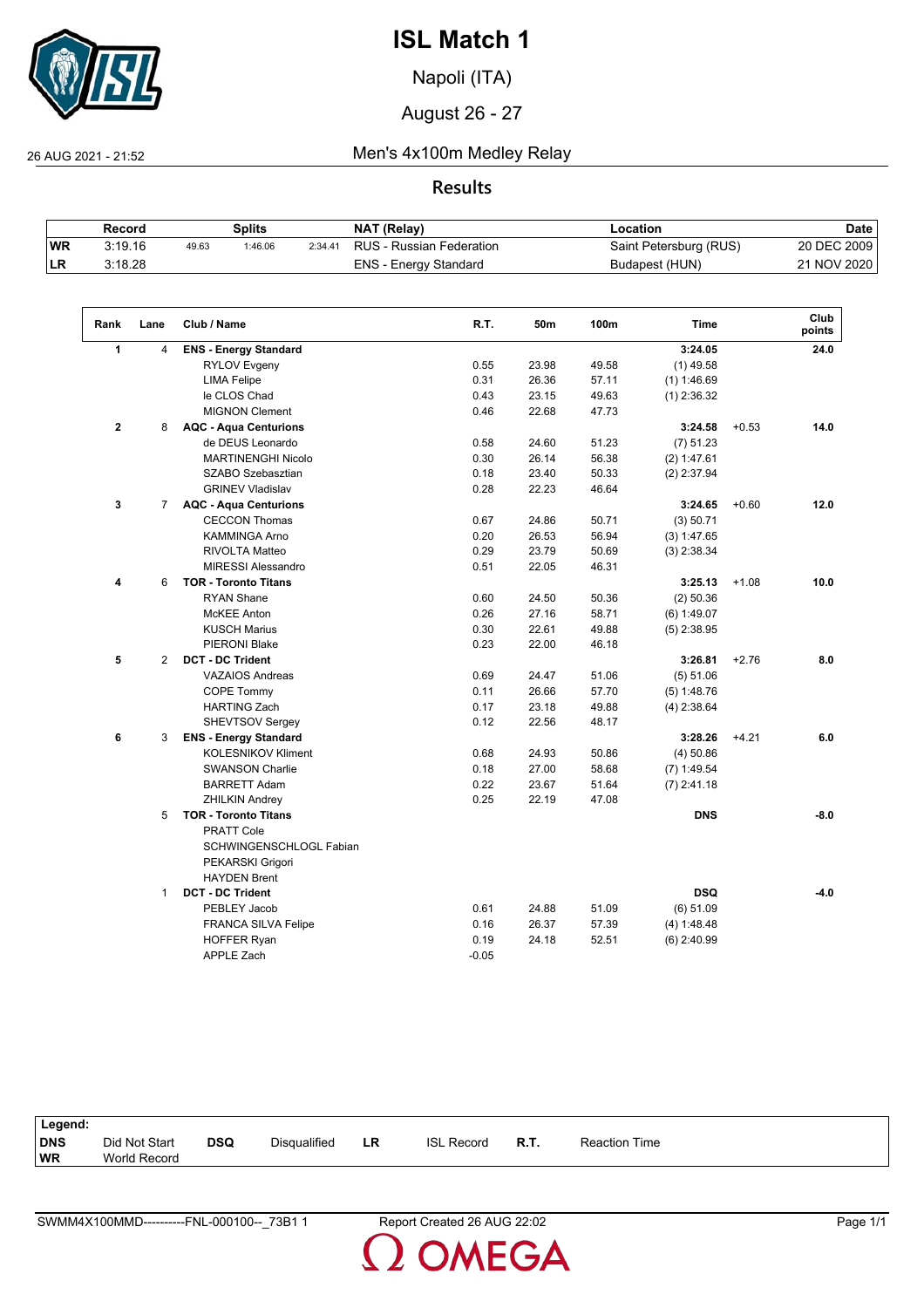

Napoli (ITA)

August 26 - 27

### Women's 50m Backstroke

## **Race Information**

| <b>Penalty time:</b> | 28.50                    | Aggregate rating of the event: | 18854 |
|----------------------|--------------------------|--------------------------------|-------|
| Jackpot time:        | .05                      | Rating income per point:       | 940   |
| limit time:          | $27.46$ $(26.41 + 1.05)$ |                                |       |

**After Women's 50m Backstroke**

| Rank Name          | Club       | <b>Points</b> | <b>Instant Event</b><br>Rating | <b>New Event Rating</b> | <b>New Event ISL Rating</b><br>Rank |
|--------------------|------------|---------------|--------------------------------|-------------------------|-------------------------------------|
| <b>MASSE Kylie</b> | TOR        | 9.0           | 8464                           | $(+496)$<br>5032        | 3<br>$(+1)$                         |
| 2 DELOOF Ali       | DCT        | 7.0           | 6583                           | $(+381)$<br>2287        | 12<br>$(+2)$                        |
| 3 DAVIES Georgia   | <b>ENS</b> | 6.0           | 5643                           | 3375<br>$(+140)$        | 6<br>$(=)$                          |
| 4 KAMENEVA Marija  | AQC        | 5.0           | 4702                           | $(+384)$<br>2477        | 9<br>$(+3)$                         |
| 5 COLEMAN Michelle | TOR        | 4.0           | 3762                           | 1053<br>$(+290)$        | 17<br>$(+72)$                       |
| 6 KUBOVA Simona    | <b>ENS</b> | 3.0           | 2821                           | $(-216)$<br>2871        | 8<br>$(-1)$                         |
| <b>MACK Linnea</b> | DCT        | 2.0           | 1881                           | 2369<br>$(+135)$        | 10<br>$(=)$                         |
| 8 BARRATT Holly    | <b>AQC</b> | 1.0           | 940                            | 994<br>$(-6)$           | 55<br>$(-38)$                       |

**Total Race's Club Points**

#### **Match Standings after event 39/39**

|       | Rank Name                  | <b>Points</b> | <b>Penalties</b>         | <b>New Points</b> | Rank Name              | Aggregate<br><b>Swimmer Points Penalties</b> | Aggregate | <b>Actual</b><br><b>Points</b> |
|-------|----------------------------|---------------|--------------------------|-------------------|------------------------|----------------------------------------------|-----------|--------------------------------|
|       | Toronto Titans             | 13.0          | ٠                        | 13.0              | <b>Energy Standard</b> | 512.5                                        | $-1.0$    | 511.5                          |
|       | 2 DC Trident               | 9.0           | $\overline{\phantom{0}}$ | 9.0               | 2 Toronto Titans       | 507.5                                        | $-11.0$   | 496.5                          |
|       | 2 Energy Standard          | 9.0           | -                        | 9.0               | 3 Agua Centurions      | 449.5                                        | $-7.0$    | 442.5                          |
|       | 4 Aqua Centurions          | 6.0           | -                        | 6.0               | 4 DC Trident           | 318.5                                        | $-7.0$    | 311.5                          |
| Note: | Potingo values are reunded |               |                          |                   |                        |                                              |           |                                |

### Ratings values are rounded.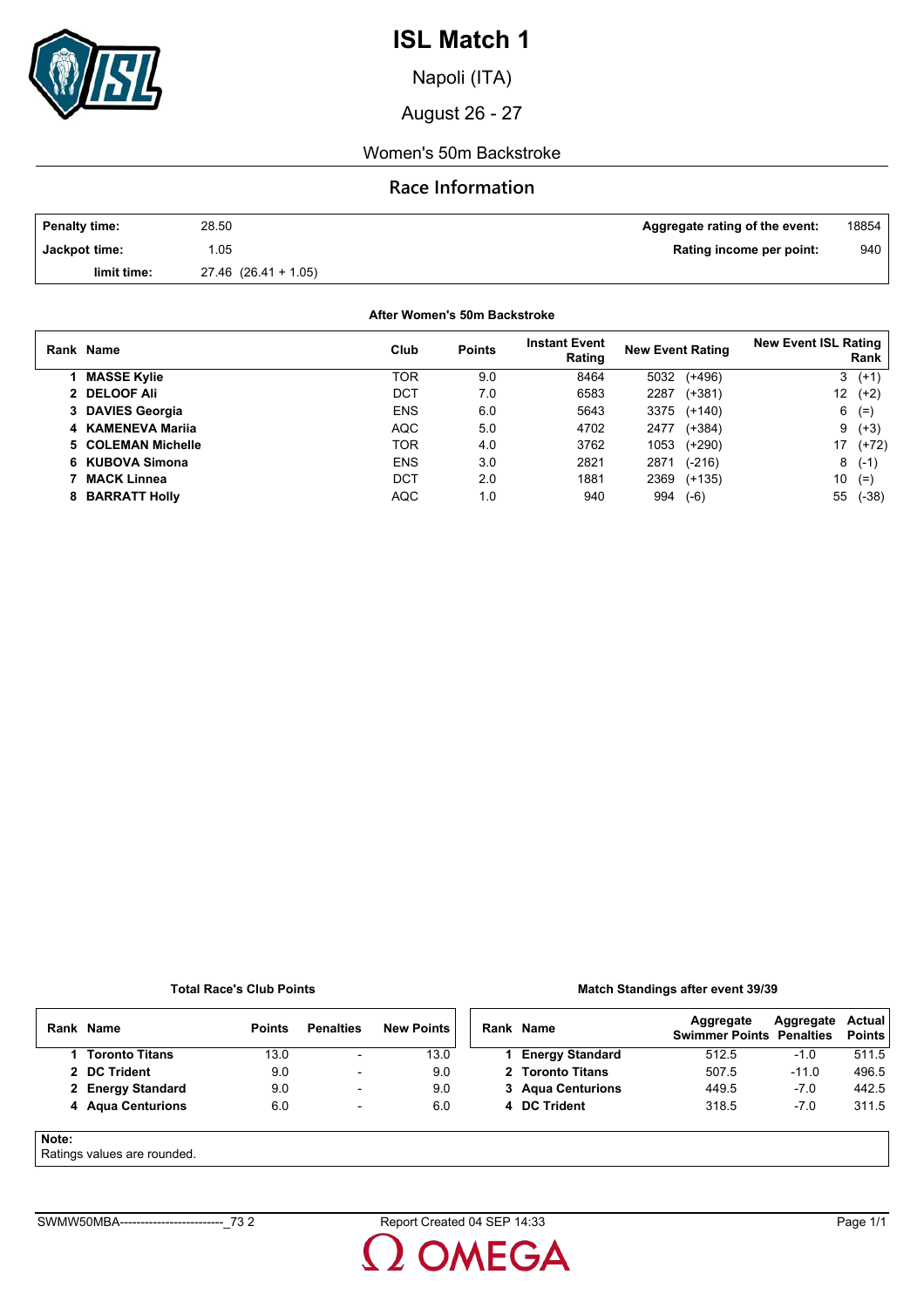

Napoli (ITA)

August 26 - 27

Men's 50m Backstroke

## **Race Information**

| <b>Penalty time:</b> | 25.00                    | Aggregate rating of the event: | 13387 |
|----------------------|--------------------------|--------------------------------|-------|
| Jackpot time:        | 0.90                     | Rating income per point:       | 837   |
| limit time:          | $23.72$ $(22.82 + 0.90)$ |                                |       |

**After Men's 50m Backstroke**

| Rank Name            | Club       | <b>Points</b>            | <b>Instant Event</b><br>Rating | <b>New Event Rating</b> |           | <b>New Event ISL Rating</b> | Rank    |
|----------------------|------------|--------------------------|--------------------------------|-------------------------|-----------|-----------------------------|---------|
| 1 RYAN Shane         | TOR        | 15.0                     | 12556                          | 4844                    | $(+1200)$ |                             | $4(+1)$ |
| 2 RYLOV Evgeny       | <b>ENS</b> | 7.0                      | 5859                           | 3131                    | (+531)    |                             | $6(+4)$ |
| 3 KOLESNIKOV Kliment | <b>ENS</b> | 6.0                      | 5022                           | 2245                    | $(-365)$  | 10                          | $(-1)$  |
| 4 VAZAIOS Andreas    | DCT        | 5.0                      | 4185                           | 1178                    | $(-8)$    | 17                          | $(-1)$  |
| 5 CECCON Thomas      | <b>AQC</b> | 4.0                      | 3348                           | 1235                    | (+235)    | 16                          | $(+2)$  |
| 6 RIVOLTA Matteo     | <b>AQC</b> | $\overline{\phantom{a}}$ | 0                              | 592                     | $(-55)$   | 131                         | $(-26)$ |
| <b>PRATT Cole</b>    | TOR        | $\overline{\phantom{a}}$ | 0                              | 613                     | $(-88)$   | 122                         | $(-36)$ |
| 8 HOLLARD Tristan    | DCT        | $\overline{\phantom{0}}$ | 0                              | 900                     | $(-100)$  | 79                          | $(-61)$ |

**Total Race's Club Points**

### **Match Standings after event 39/39**

|       | Rank Name                   | <b>Points</b> | <b>Penalties</b>         | <b>New Points</b> | Rank Name              | Aggregate<br><b>Swimmer Points Penalties</b> | Aggregate | Actual<br><b>Points</b> |
|-------|-----------------------------|---------------|--------------------------|-------------------|------------------------|----------------------------------------------|-----------|-------------------------|
|       | 1 Toronto Titans            | 15.0          | $\overline{\phantom{a}}$ | 15.0              | <b>Energy Standard</b> | 512.5                                        | $-1.0$    | 511.5                   |
|       | 2 Energy Standard           | 13.0          | -                        | 13.0              | 2 Toronto Titans       | 507.5                                        | $-11.0$   | 496.5                   |
|       | 3 DC Trident                | 5.0           | $\overline{\phantom{0}}$ | 5.0               | 3 Agua Centurions      | 449.5                                        | $-7.0$    | 442.5                   |
|       | 4 Agua Centurions           | 4.0           | $\overline{\phantom{a}}$ | 4.0               | 4 DC Trident           | 318.5                                        | $-7.0$    | 311.5                   |
| Note: | Detinge values are revealed |               |                          |                   |                        |                                              |           |                         |

Ratings values are rounded.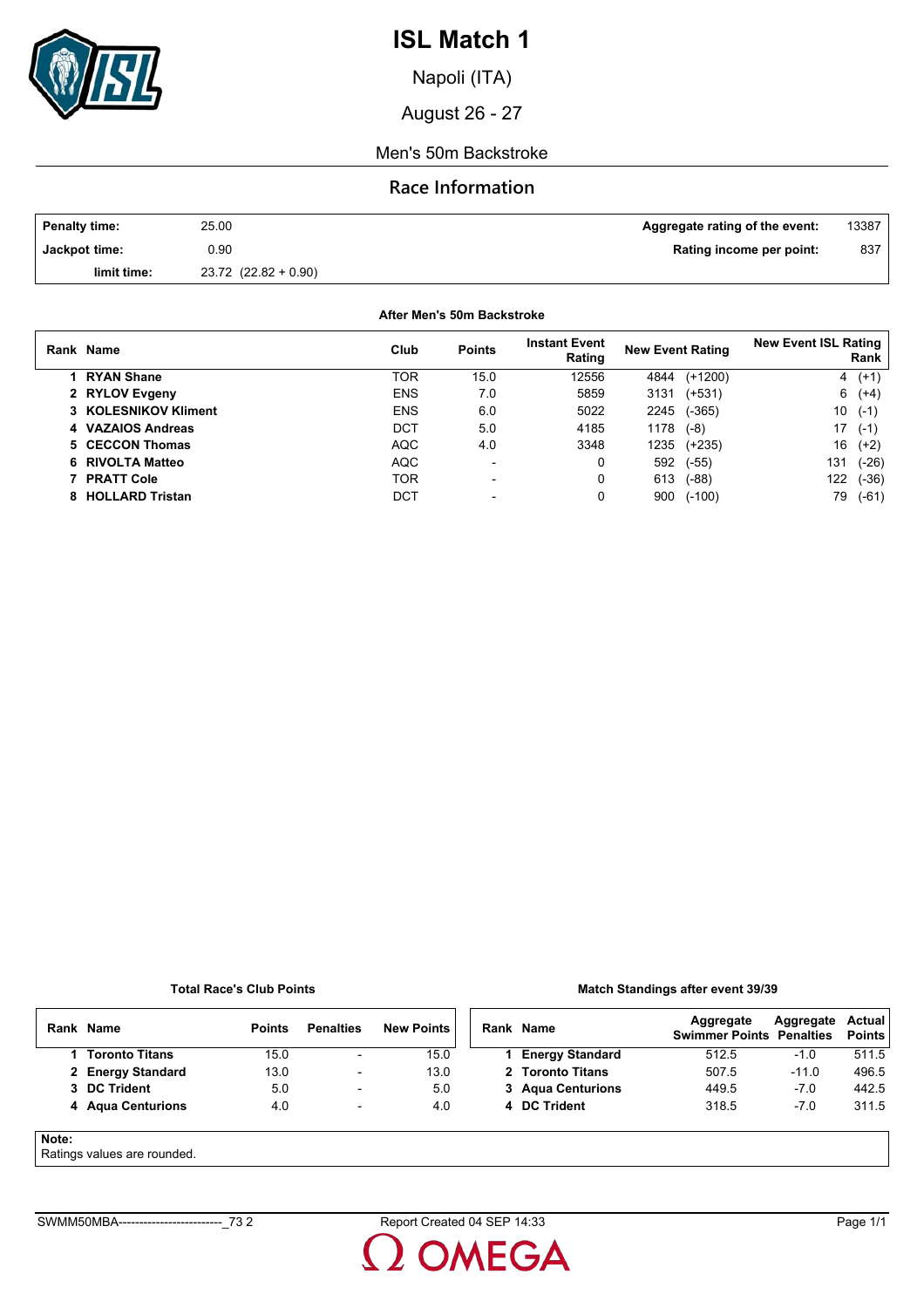

Napoli (ITA)

August 26 - 27

### Women's 400m Freestyle

## **Race Information**

| <b>Penalty time:</b> | 4:10.00                      | Aggregate rating of the event: | 20703 |
|----------------------|------------------------------|--------------------------------|-------|
| Jackpot time:        | 9.40                         | Rating income per point:       | 1228  |
| limit time:          | $4.10.69$ $(4.01.29 + 9.40)$ |                                |       |

**After Women's 400m Freestyle**

| Rank Name               | Club       | <b>Points</b> | <b>Instant Event</b><br>Rating | <b>New Event Rating</b> | <b>New Event ISL Rating</b><br>Rank |
|-------------------------|------------|---------------|--------------------------------|-------------------------|-------------------------------------|
| <b>NEALE Leah</b>       | <b>DCT</b> | 11.0          | 9429                           | $(+800)$<br>2232        | $(+3)$<br>11                        |
| 2 HAUGHEY Siobhan       | <b>ENS</b> | 13.0          | 11144                          | $(+1020)$<br>7788       | 3<br>$(=\)$                         |
| 3 HASSLER Julia         | TOR        | 10.0          | 8572                           | $(+714)$<br>2146        | 12<br>$(+2)$                        |
| 4 McINTOSH Summer       | TOR        | 8.0           | 6858                           | 1975<br>$(+543)$        | 14<br>$(=)$                         |
| 5 EVANS Joanna          | DCT        | 4.0           | 3429                           | 1632<br>$(+200)$        | 17<br>$(-3)$                        |
| 6 ROSENDAHL BACH Helena | <b>ENS</b> | 3.0           | 2572                           | 1546<br>(+114)          | 18<br>$(-4)$                        |
| <b>HIBBOTT Holly</b>    | <b>AQC</b> | 2.0           | 1714                           | 4570<br>$(-771)$        | $(-2)$                              |
| 8 TAYLOR Laura          | <b>AQC</b> | 2.0           | 1714                           | 1461<br>$(+28)$         | $(-5)$<br>19                        |

#### **Total Race's Club Points**

#### **Match Standings after event 39/39**

|       | Rank Name                   | <b>Points</b> | <b>Penalties</b>         | <b>New Points</b> | Rank Name              | Aggregate<br><b>Swimmer Points Penalties</b> | Aggregate | Actual<br><b>Points</b> |
|-------|-----------------------------|---------------|--------------------------|-------------------|------------------------|----------------------------------------------|-----------|-------------------------|
|       | <b>Toronto Titans</b>       | 18.0          | ۰.                       | 18.0              | <b>Energy Standard</b> | 512.5                                        | $-1.0$    | 511.5                   |
|       | 2 Energy Standard           | 16.0          | $\overline{\phantom{a}}$ | 16.0              | 2 Toronto Titans       | 507.5                                        | $-11.0$   | 496.5                   |
|       | 3 DC Trident                | 15.0          | $\overline{\phantom{0}}$ | 15.0              | 3 Agua Centurions      | 449.5                                        | $-7.0$    | 442.5                   |
|       | 4 Agua Centurions           | 4.0           | $\overline{\phantom{0}}$ | 4.0               | 4 DC Trident           | 318.5                                        | $-7.0$    | 311.5                   |
| Note: | Dette en contra a marcada d |               |                          |                   |                        |                                              |           |                         |

Ratings values are rounded.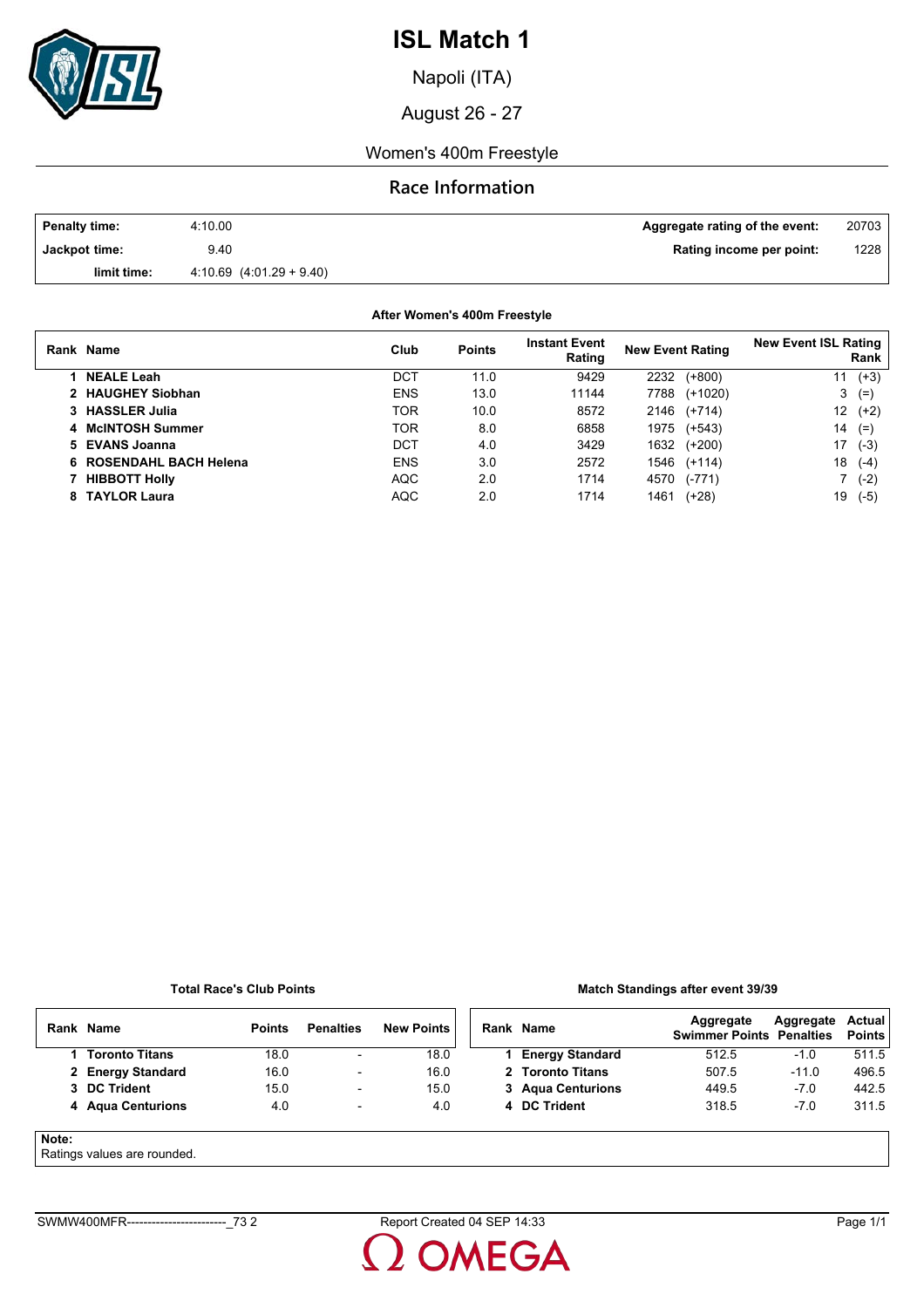

Napoli (ITA)

August 26 - 27

Men's 400m Freestyle

### **Race Information**

| <b>Penalty time:</b> | 3:50.50                      | Aggregate rating of the event: | 24517 |
|----------------------|------------------------------|--------------------------------|-------|
| Jackpot time:        | 8.50                         | Rating income per point:       | 1300  |
| limit time:          | $3.50.98$ $(3.42.48 + 8.50)$ |                                |       |

**After Men's 400m Freestyle**

| Rank Name                    | Club       | <b>Points</b> | <b>Instant Event</b><br>Rating | <b>New Event Rating</b> | <b>New Event ISL Rating</b><br>Rank |
|------------------------------|------------|---------------|--------------------------------|-------------------------|-------------------------------------|
| <b>CIAMPI Matteo</b>         | <b>AQC</b> | 12.0          | 10891                          | $(+946)$<br>2378        | 13<br>$(+5)$                        |
| 2 GROTHE Zane                | DCT        | 7.0           | 6353                           | 7356<br>$(-317)$        | $(=\)$                              |
| 3 KROON Luc                  | TOR        | 8.0           | 7261                           | 2015<br>(+583)          | 15<br>$(+3)$                        |
| 4 BALLO Stefano              | <b>AQC</b> | 6.0           | 5446                           | 1834<br>$(+401)$        | 17<br>$(+1)$                        |
| 5 LITCHFIELD Max             | TOR        | 4.0           | 3630                           | 3843<br>(+258)          | $^{\prime}$ (+1)                    |
| 6 ZIRK Kregor                | <b>ENS</b> | 9.0           | 8168                           | 2823<br>$(+497)$        | $9(+3)$                             |
| <b>7 STJEPANOVIC Velimir</b> | DCT        | 2.0           | 1815                           | $(-349)$<br>4854        | 3<br>$(=$                           |
| 8 de TULLIO Marco            | <b>ENS</b> | 5.0           | 4538                           | $(+311)$<br>1743        | 18<br>$(=$                          |

#### **Total Race's Club Points**

### **Match Standings after event 39/39**

|       | Rank Name                   | <b>Points</b> | <b>Penalties</b>         | <b>New Points</b> | Rank Name              | Aggregate<br><b>Swimmer Points Penalties</b> | Aggregate | Actual<br><b>Points</b> |
|-------|-----------------------------|---------------|--------------------------|-------------------|------------------------|----------------------------------------------|-----------|-------------------------|
|       | <b>Agua Centurions</b>      | 18.0          | $\overline{\phantom{a}}$ | 18.0              | <b>Energy Standard</b> | 512.5                                        | $-1.0$    | 511.5                   |
|       | 2 Energy Standard           | 14.0          | $\overline{\phantom{a}}$ | 14.0              | 2 Toronto Titans       | 507.5                                        | $-11.0$   | 496.5                   |
|       | 3 Toronto Titans            | 12.0          | $\overline{\phantom{0}}$ | 12.0              | 3 Agua Centurions      | 449.5                                        | $-7.0$    | 442.5                   |
|       | 4 DC Trident                | 9.0           | $\overline{\phantom{a}}$ | 9.0               | 4 DC Trident           | 318.5                                        | $-7.0$    | 311.5                   |
| Note: | Detinge values are revealed |               |                          |                   |                        |                                              |           |                         |

Ratings values are rounded.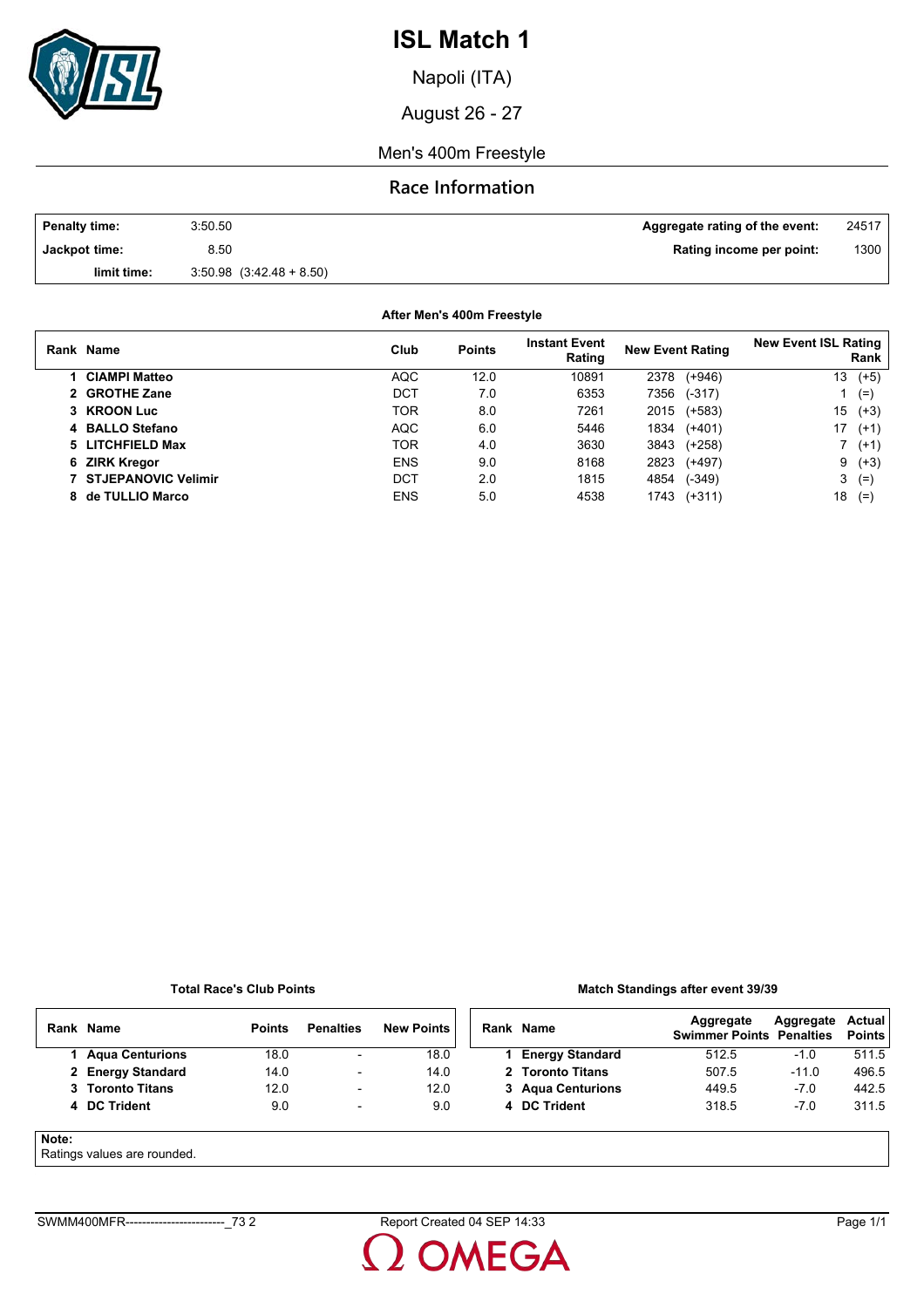

Napoli (ITA)

August 26 - 27

## Women's 4x100m Medley Relay

## **Race Information**

| <b>Penalty time:</b> | 3:59.00                      | Aggregate rating of the event: | 16479 |
|----------------------|------------------------------|--------------------------------|-------|
| Jackpot time:        | 7.00                         | Rating income per point:       | 275 l |
| limit time:          | $3.57.81$ $(3.50.81 + 7.00)$ |                                |       |

|                            | After Women's 4x100m Medley Relay |               |                                |                         |           |                             |         |
|----------------------------|-----------------------------------|---------------|--------------------------------|-------------------------|-----------|-----------------------------|---------|
| Rank Name                  | Club                              | <b>Points</b> | <b>Instant Event</b><br>Rating | <b>New Event Rating</b> |           | <b>New Event ISL Rating</b> | Rank    |
| 1 Aqua Centurions          | <b>AQC</b>                        | 18.0          |                                |                         |           |                             |         |
| <b>KAMENEVA Mariia</b>     |                                   | 4.5           | 1450                           | 615                     | $(+100)$  | 28                          | $(+10)$ |
| <b>CASTIGLIONI Arianna</b> |                                   | 4.5           | 920                            | 339                     | $(+63)$   | 150                         | $(+15)$ |
| di LIDDO Elena             |                                   | 4.5           | 1417                           |                         | 592 (+92) | 32                          | $(+7)$  |
| PELLEGRINI Federica        |                                   | 4.5           | 1171                           | 453                     | $(+64)$   | 111                         | $(+22)$ |
| 2 Toronto Titans           | <b>TOR</b>                        | 14.0          |                                |                         |           |                             |         |
| <b>MASSE Kylie</b>         |                                   | 3.5           | 1246                           |                         | 911 (+27) | 9                           | $(-1)$  |
| SZTANDERA Dominika         |                                   | 3.5           | 809                            |                         | 531 (+31) | 38                          | $(+1)$  |
| <b>HANSSON Louise</b>      |                                   | 3.5           | 992                            |                         | 714 (+54) | 19                          | $(+3)$  |
| SANCHEZ Kayla              |                                   | 3.5           | 809                            | 531                     | (+31)     | 38                          | $(+1)$  |
| 3 Energy Standard          | <b>ENS</b>                        | 12.0          |                                |                         |           |                             |         |
| <b>DAVIES Georgia</b>      |                                   | 3.0           | 799                            | 629                     | (+42)     | 26                          | $(+4)$  |
| CHIKUNOVA Evgenia          |                                   | 3.0           | 711                            | 521                     | $(+21)$   | 41                          | $(-2)$  |
| SHKURDAI Anastasiya        |                                   | 3.0           | 1083                           | 948                     | $(+80)$   | 8                           | $(+1)$  |
| <b>TEIJONSALO Fanny</b>    |                                   | 3.0           | 711                            | 521                     | $(+21)$   | 41                          | $(-2)$  |
| 4 Energy Standard          | <b>ENS</b>                        | 10.0          |                                |                         |           |                             |         |
| HARVEY Mary-Sophie         |                                   | 2.5           | 435                            | 298                     | $(+15)$   | 162                         | $(-1)$  |
| PILATO Benedetta           |                                   | 2.5           | 857                            | 778                     | $(+40)$   | 12                          | $(+3)$  |
| <b>BANIC Madeline</b>      |                                   | 2.5           | 685                            |                         | 593 (+40) | 31                          | $(+1)$  |
| <b>SJOSTROM Sarah</b>      |                                   | 2.5           | 778                            |                         | 692 (+39) | 21                          | $(+4)$  |
| 5 DC Trident               | <b>DCT</b>                        | 8.0           |                                |                         |           |                             |         |
| <b>DELOOF Ali</b>          |                                   | 2.0           | 706                            |                         | 731 (+3)  | 17                          | $(=)$   |
| <b>TEMNIKOVA Maria</b>     |                                   | 2.0           | 528                            | 503                     | $(+3)$    | 44                          | $(-5)$  |
| QUAH Ting Wen              |                                   | 2.0           | 458                            | 428                     | $(+17)$   | 117                         | $(+4)$  |
| <b>HOPKIN Anna</b>         |                                   | 2.0           | 512                            | 486                     | $(+6)$    | 105                         | $(+3)$  |
| 6 DC Trident               | <b>DCT</b>                        | 6.0           |                                |                         |           |                             |         |
| <b>MACK Linnea</b>         |                                   | 1.5           | 304                            | 262 (-8)                |           | 169                         | $(-3)$  |
| <b>BELONOGOFF Tatiana</b>  |                                   | 1.5           | 476                            | 498                     | $(-2)$    | 82                          | $(-43)$ |
| NAZIEBLO Klaudia           |                                   | 1.5           | 476                            | 498                     | $(-2)$    | 82                          | $(-43)$ |
| <b>HINDLEY Isabella</b>    |                                   | 1.5           | 396                            | 386                     | $(-6)$    | 132                         | $(=)$   |
| 7 Aqua Centurions          | <b>AQC</b>                        | 4.0           |                                |                         |           |                             |         |
| <b>BARRATT Holly</b>       |                                   | 1.0           | 315                            |                         | 482 (-18) | 106                         | $(-67)$ |
| <b>CARRARO</b> Martina     |                                   | 1.0           | 274                            |                         | 391 (-26) | 130                         | $(-10)$ |
| di PIETRO Silvia           |                                   | 1.0           | 315                            |                         | 482 (-18) | 106                         | $(-67)$ |
| MUNOZ del CAMPO Lidon      |                                   | 1.0           | 198                            |                         | 272 (+11) | 166                         | $(+3)$  |
| 8 Toronto Titans           | <b>TOR</b>                        | 2.0           |                                |                         |           |                             |         |
| <b>BRATTON Lisa</b>        |                                   | 0.5           | 113                            | 391                     | $(-12)$   | 129                         | $(-3)$  |
| WOG Kelsey                 |                                   | 0.5           | 137                            | 508                     | $(-15)$   | 43                          | $(-6)$  |
| <b>STEPHENS Laura</b>      |                                   | 0.5           | 132                            | 463                     | $(-37)$   | 109                         | $(-70)$ |
| <b>WASICK Kasia</b>        |                                   | 0.5           | 169                            |                         |           |                             |         |
|                            |                                   |               |                                | 608                     | $(-81)$   | 29                          | $(-9)$  |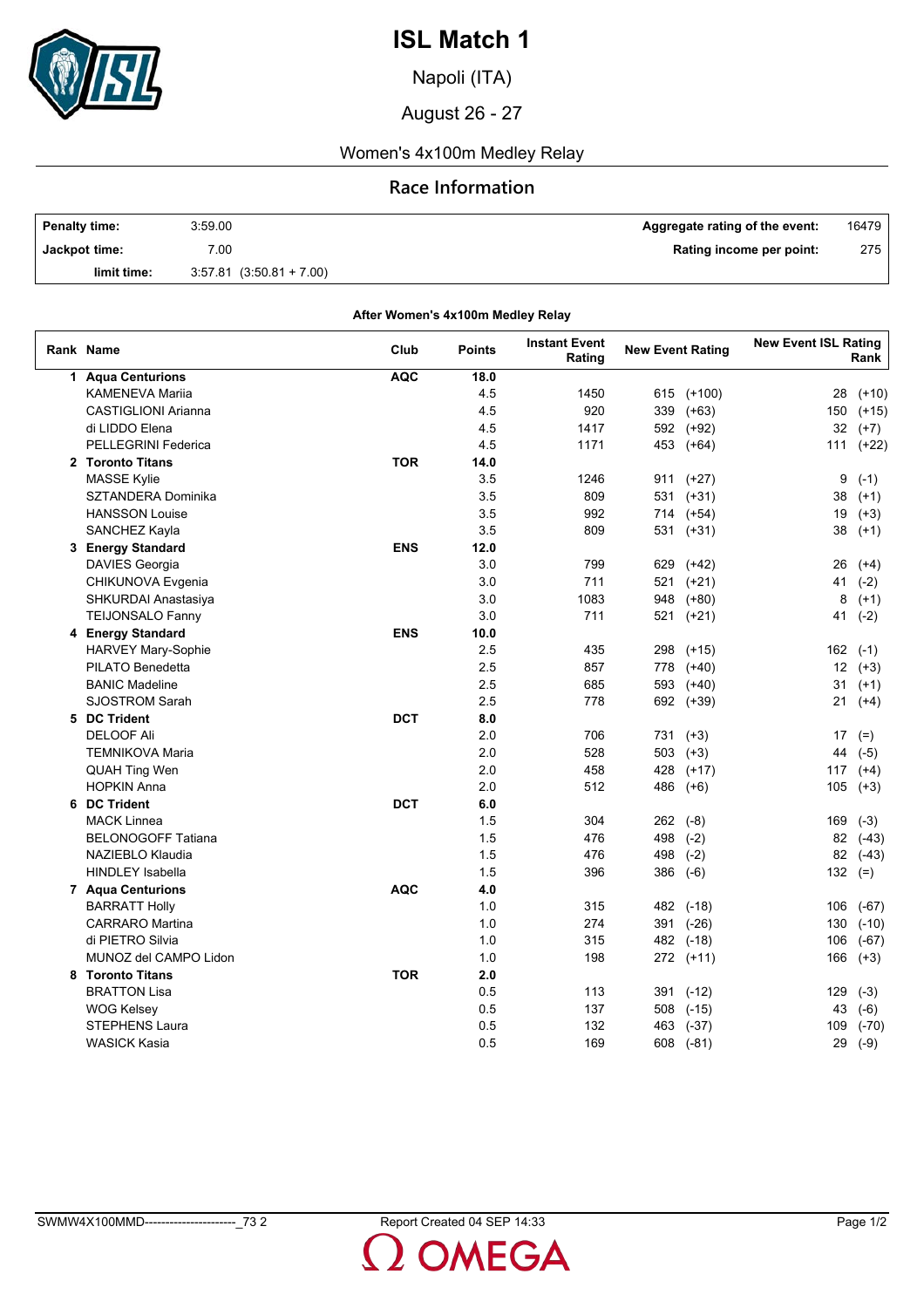

Napoli (ITA)

August 26 - 27

Women's 4x100m Medley Relay

**Race Information**

### **Total Race's Club Points**

#### **Match Standings after event 39/39**

|       | Rank Name                  | <b>Points</b> | <b>Penalties</b>         | <b>New Points</b> | Rank Name              | Aggregate<br><b>Swimmer Points Penalties</b> | Aggregate | Actual<br><b>Points</b> |
|-------|----------------------------|---------------|--------------------------|-------------------|------------------------|----------------------------------------------|-----------|-------------------------|
|       | 1 Agua Centurions          | 22.0          | $\overline{\phantom{0}}$ | 22.0              | <b>Energy Standard</b> | 512.5                                        | $-1.0$    | 511.5                   |
|       | <b>Energy Standard</b>     | 22.0          | $\overline{\phantom{a}}$ | 22.0              | 2 Toronto Titans       | 507.5                                        | $-11.0$   | 496.5                   |
|       | 3 Toronto Titans           | 16.0          | $\overline{\phantom{a}}$ | 16.0              | 3 Agua Centurions      | 449.5                                        | $-7.0$    | 442.5                   |
|       | 4 DC Trident               | 14.0          | $\overline{\phantom{a}}$ | 14.0              | 4 DC Trident           | 318.5                                        | $-7.0$    | 311.5                   |
| Note: | Potinge values are reunded |               |                          |                   |                        |                                              |           |                         |

Ratings values are rounded.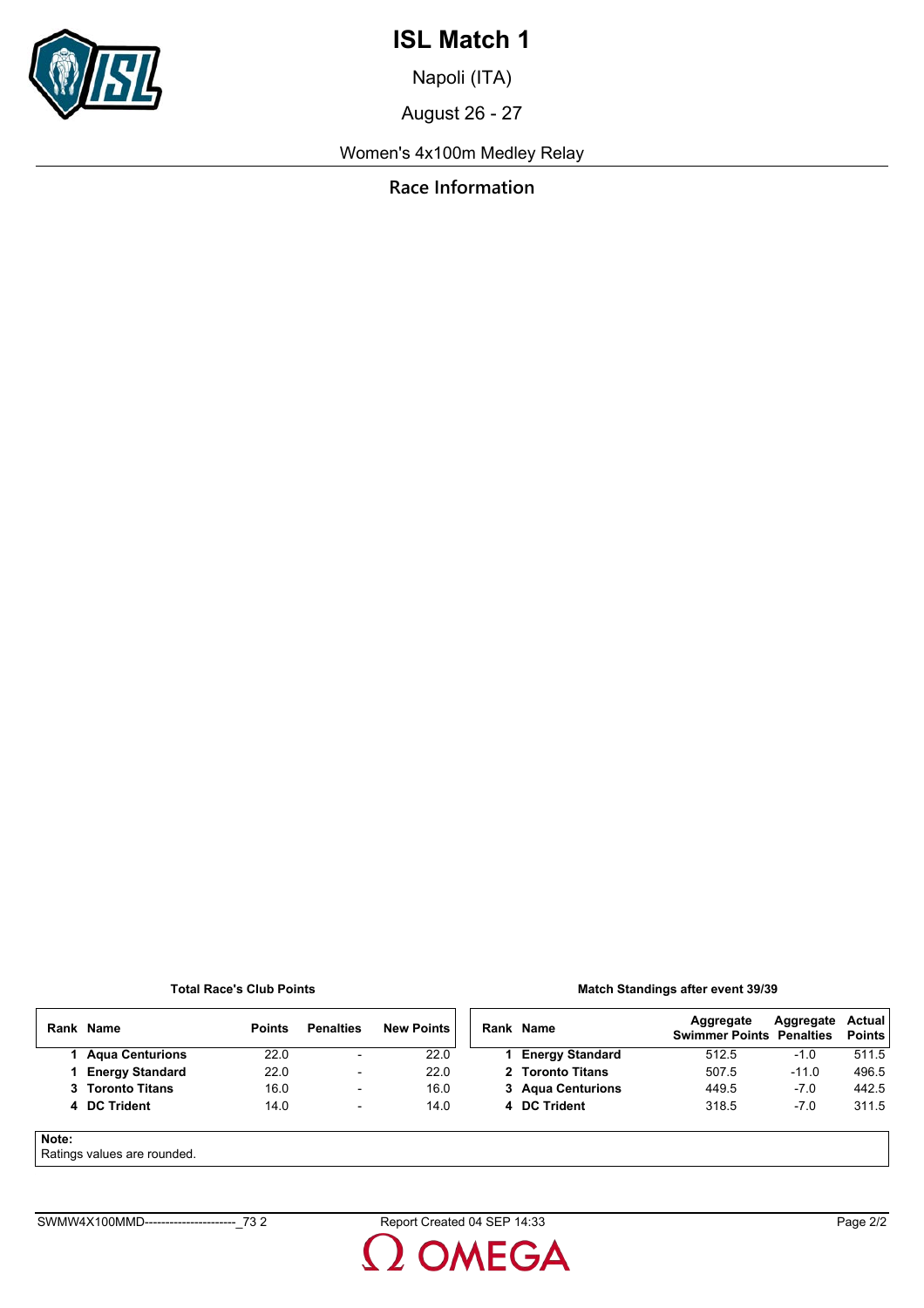

Napoli (ITA)

August 26 - 27

### Men's 4x100m Medley Relay

### **Race Information**

| <b>Penalty time:</b> | 3:33.50                      | Aggregate rating of the event: | 18564 |
|----------------------|------------------------------|--------------------------------|-------|
| Jackpot time:        | 6.00                         | Rating income per point:       | 298   |
| limit time:          | $3.30.05$ $(3.24.05 + 6.00)$ |                                |       |

**Rank Name Points Instant Event Rating New Event Rating New Event ISL Rating Rank After Men's 4x100m Medley Relay Club 1 Energy Standard ENS 24.0** RYLOV Evgeny 6.0 1304 591 (+63) 29 (+8) LIMA Felipe 6.0 1785 920 (+96) 10 (+2) le CLOS Chad 6.0 2797 1600 (+153) 1 (=) MIGNON Clement 10 1266 586 (+82) 31 (+10) **2 Aqua Centurions AQC 14.0** de DEUS Leonardo 3.5 873 491 (+42) 81 (+26) MARTINENGHI Nicolo 3.5 1257 802 (+73) 15 (+3) SZABO Szebasztian 1997 654 (+42) 23 (+3) GRINEV Vladislav 39 (+3) 39 (+3) 35 35 44 544 (+44) 39 (+3) **3 Aqua Centurions AQC 12.0** CECCON Thomas 3.0 738 524 (+24) 41 (+1) KAMMINGA Arno 3.0 738 524 (+24) 41 (+1) RIVOLTA Matteo 3.0 1032 836 (+50) 14 (+2) MIRESSI Alessandro 11 (+2) 13.0 1068 875 (+54) 11 (+2) **4 Toronto Titans TOR 10.0** RYAN Shane 2.5 635 487 (+35) 84 (+21) McKEE Anton 2.5 831 687 (+38) 21 (+1) KUSCH Marius 2.5 816 676 (+44) 22 (+1) PIERONI Blake 2.5 697 555 (+41) 36 (+2) **5 DC Trident DCT 8.0** VAZAIOS Andreas 130 (+10) 130 (+25) 130 (+25) 130 (+26) 130 (+10) COPE Tommy 2.0 577 414 (+13) 117 (+4) HARTING Zach 135 (+23) 2.0 504 375 (+42) 135 (+23) SHEVTSOV Sergey 2.0 773 595 (+10) 27 (+4) **6 Energy Standard ENS 6.0** KOLESNIKOV Kliment 6 (-1) 693 999 (-58) 6 (-1) SWANSON Charlie 82 (-40) 82 (-40) 82 (-40) 82 (-40) 82 (-40) BARRETT Adam 1.5 387 489 (-11) 82 (-40) ZHILKIN Andrey 1.5 322 369 (-13) 138 (-7) **7 Toronto Titans TOR -** PRATT Cole - 0 288 (-45) 165 (-8) SCHWINGENSCHLOGL Fabian 10 104 (-62) 2 104 (-62) 2 104 (-62) 2 104 (-62) PEKARSKI Grigori 104 (-62) 104 (-62) - 0 450 (-50) 104 (-62) HAYDEN Brent 159 (-20) 169 (-20) 169 (-20) 169 (-20) 169 (-20) 169 (-20) 169 (-20) **8 DC Trident C DCT -DCT -DCT -DCT -**PEBLEY Jacob - 0 390 (+7) 125 (+4) FRANCA SILVA Felipe 17 (-3) 17 (-3) 2 17 (-3) 2 17 (-3) 2 17 (-3) 2 17 (-3) 2 17 (-3) 2 17 (-3)

HOFFER Ryan - 0 450 (-50) 104 (-62) APPLE Zach - 0 575 (-38) 32 (-7)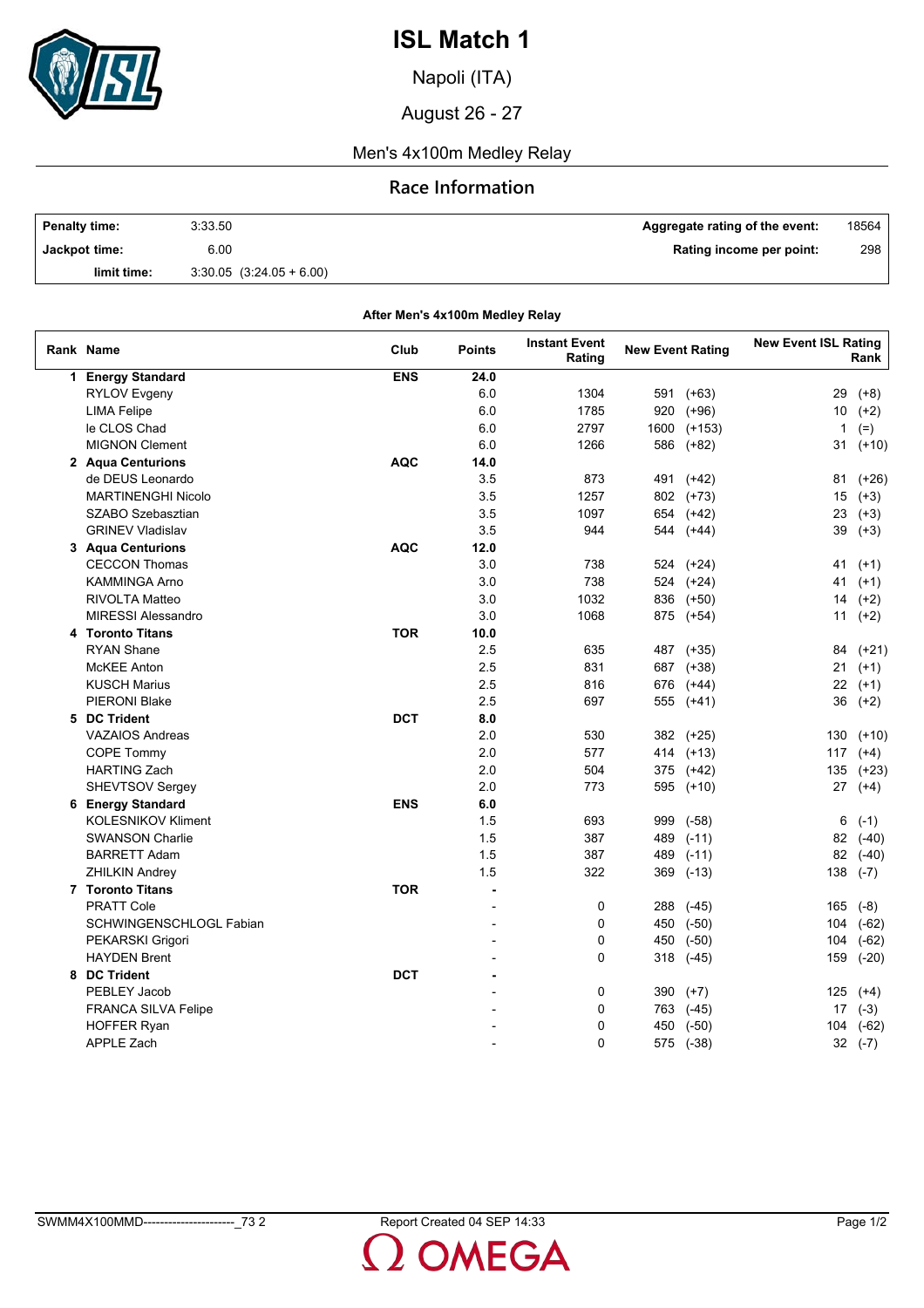

Napoli (ITA)

August 26 - 27

Men's 4x100m Medley Relay

**Race Information**

### **Total Race's Club Points**

#### **Match Standings after event 39/39**

| Rank  | <b>Name</b>            | <b>Points</b> | <b>Penalties</b>         | <b>New Points</b> |  | Rank Name              | Aggregate<br><b>Swimmer Points Penalties</b> | Aggregate | Actual<br><b>Points</b> |
|-------|------------------------|---------------|--------------------------|-------------------|--|------------------------|----------------------------------------------|-----------|-------------------------|
|       | <b>Energy Standard</b> | 30.0          | $\overline{\phantom{a}}$ | 30.0              |  | <b>Energy Standard</b> | 512.5                                        | -1.0      | 511.5                   |
|       | 2 Agua Centurions      | 26.0          | $\overline{\phantom{0}}$ | 26.0              |  | 2 Toronto Titans       | 507.5                                        | $-11.0$   | 496.5                   |
|       | 3 DC Trident           | 8.0           | $-4.0$                   | 4.0               |  | 3 Agua Centurions      | 449.5                                        | $-7.0$    | 442.5                   |
|       | 4 Toronto Titans       | 10.0          | $-8.0$                   | 2.0               |  | 4 DC Trident           | 318.5                                        | $-7.0$    | 311.5                   |
| Note: |                        |               |                          |                   |  |                        |                                              |           |                         |

Ratings values are rounded.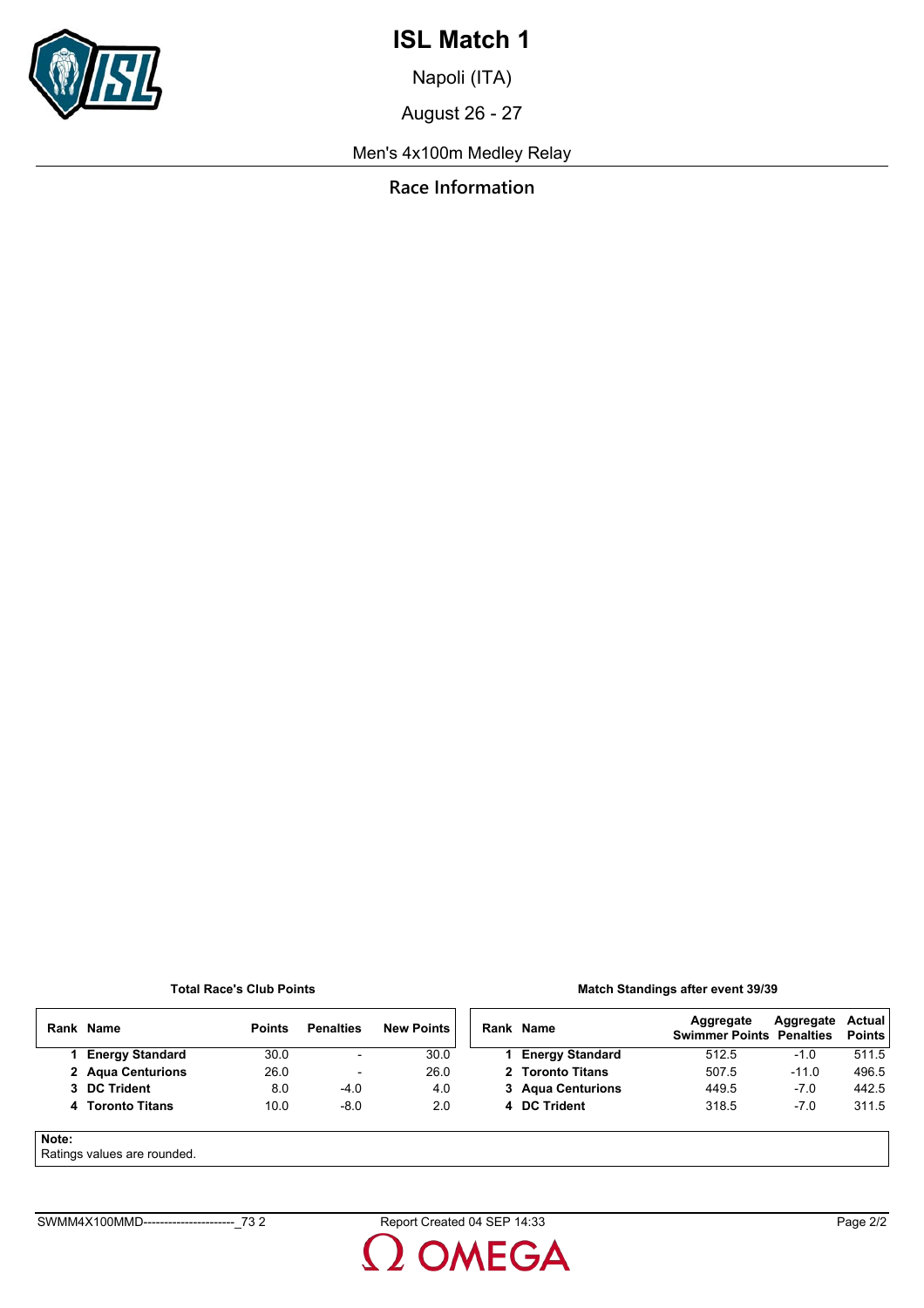

Napoli (ITA)

August 26 - 27

27 AUG 2021 - 20:03 Women's 100m Freestyle

**Results**

|           | Record | Split | Name                   | <b>NAT Code</b> | Location       | Date .      |
|-----------|--------|-------|------------------------|-----------------|----------------|-------------|
| <b>WR</b> | 50.25  | 24.21 | CAMPBELL Cate          | AUS             | Adelaide (AUS) | 26 OCT 2017 |
| ∣LR       | 50.94  |       | <b>HAUGHEY Siobhan</b> | HKG             | Budapest (HUN) | 22 NOV 2020 |

| Rank           | Lane          | <b>Name</b>             | Club<br>Code | R.T. | 50m         | Time           | Club<br>points |
|----------------|---------------|-------------------------|--------------|------|-------------|----------------|----------------|
| 1              | 3             | <b>HAUGHEY Siobhan</b>  | <b>ENS</b>   | 0.70 | $(1)$ 24.63 | 51.22<br>26.59 | 12.0           |
| $\overline{2}$ | 4             | <b>SJOSTROM Sarah</b>   | <b>ENS</b>   | 0.66 | $(3)$ 25.03 | 51.55<br>26.52 | 7.0<br>$+0.33$ |
| 3              | 7             | <b>HOPKIN Anna</b>      | <b>DCT</b>   | 0.69 | $(2)$ 24.72 | 52.22<br>27.50 | 6.0<br>$+1.00$ |
| 4              | $\mathcal{P}$ | <b>WASICK Kasia</b>     | <b>TOR</b>   | 0.69 | $(5)$ 25.13 | 52.25<br>27.12 | 5.0<br>$+1.03$ |
| 5              | 1.            | <b>COLEMAN Michelle</b> | <b>TOR</b>   | 0.70 | $(4)$ 25.09 | 52.71<br>27.62 | 4.0<br>$+1.49$ |
| 6              | 5             | <b>KAMENEVA Marija</b>  | <b>AQC</b>   | 0.64 | $(7)$ 25.65 | 52.89<br>27.24 | 3.0<br>$+1.67$ |
| 7              | 8             | <b>BRUHN Annika</b>     | <b>DCT</b>   | 0.76 | $(6)$ 25.62 | 53.29<br>27.67 | $+2.07$<br>۰   |
| 8              | 6             | di PIETRO Silvia        | <b>AQC</b>   | 0.67 | $(8)$ 25.79 | 53.41<br>27.62 | $+2.19$        |

**Legend: LR** ISL Record **R.T.** Reaction Time **WR** World Record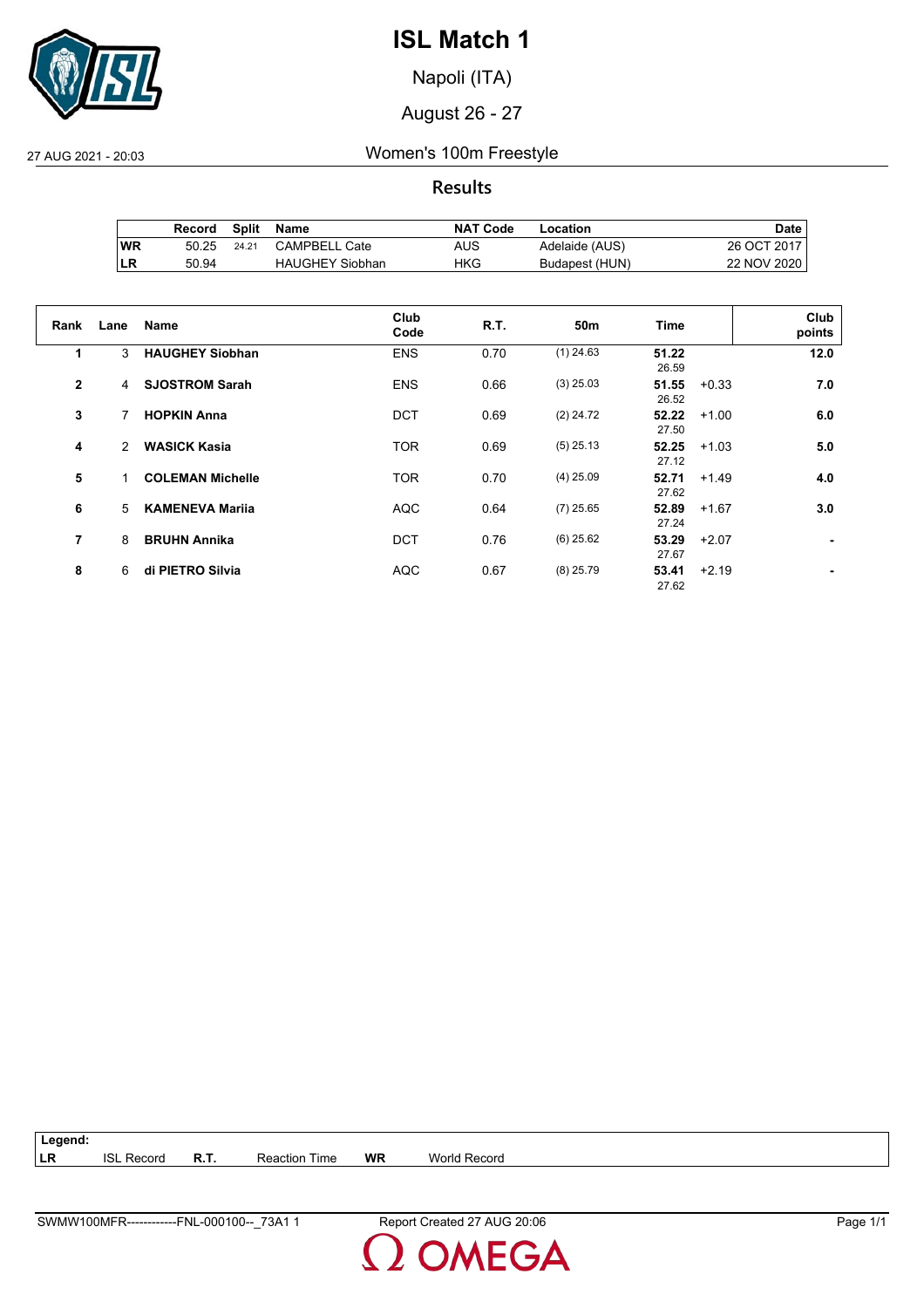

Napoli (ITA)

August 26 - 27

27 AUG 2021 - 20:06 Men's 100m Freestyle

**Results**

|    | Record | Split | Name           | <b>NAT Code</b> | Location       | Date l      |
|----|--------|-------|----------------|-----------------|----------------|-------------|
| WR | 44.94  | 21.72 | LEVEAUX Amaury | FRA             | Rijeka (CRO)   | 13 DEC 2008 |
| LR | 45.08  |       | DRESSEL Caeleb | JSA             | Budapest (HUN) | 22 NOV 2020 |

| Rank           | Lane | <b>Name</b>                | Club<br>Code | R.T. | 50m         | Time                      | Club<br>points |
|----------------|------|----------------------------|--------------|------|-------------|---------------------------|----------------|
| 1              | 5    | <b>MIRESSI Alessandro</b>  | <b>AQC</b>   | 0.70 | $(1)$ 22.28 | 46.30<br>24.02            | 9.0            |
| $\overline{2}$ | 6    | <b>CECCON Thomas</b>       | <b>AQC</b>   | 0.68 | $(5)$ 22.69 | 46.43<br>$+0.13$<br>23.74 | 7.0            |
| 3              | 4    | <b>KOLESNIKOV Kliment</b>  | <b>ENS</b>   | 0.66 | $(3)$ 22.51 | 46.73<br>$+0.43$<br>24.22 | 6.0            |
| 4              |      | <b>PIERONI Blake</b>       | <b>TOR</b>   | 0.62 | $(7)$ 22.85 | 46.80<br>$+0.50$<br>23.95 | 5.0            |
| 5              | 7    | <b>APPLE Zach</b>          | <b>DCT</b>   | 0.64 | $(2)$ 22.44 | 46.88<br>$+0.58$<br>24.44 | 4.0            |
| 6              | 2    | <b>KISIL Yuri</b>          | <b>TOR</b>   | 0.70 | $(6)$ 22.82 | 47.09<br>$+0.79$<br>24.27 | 3.0            |
| $\overline{7}$ | 3    | <b>MIGNON Clement</b>      | <b>ENS</b>   | 0.63 | $(4)$ 22.68 | 47.66<br>$+1.36$<br>24.98 | 2.0            |
| 8              | 8    | <b>STJEPANOVIC Velimir</b> | <b>DCT</b>   | 0.63 | $(8)$ 23.06 | 47.86<br>$+1.56$<br>24.80 | 1.0            |

| Legend: |                   |             |                      |    |              |
|---------|-------------------|-------------|----------------------|----|--------------|
| ∣LR     | <b>ISL Record</b> | <b>R.T.</b> | <b>Reaction Time</b> | WR | World Record |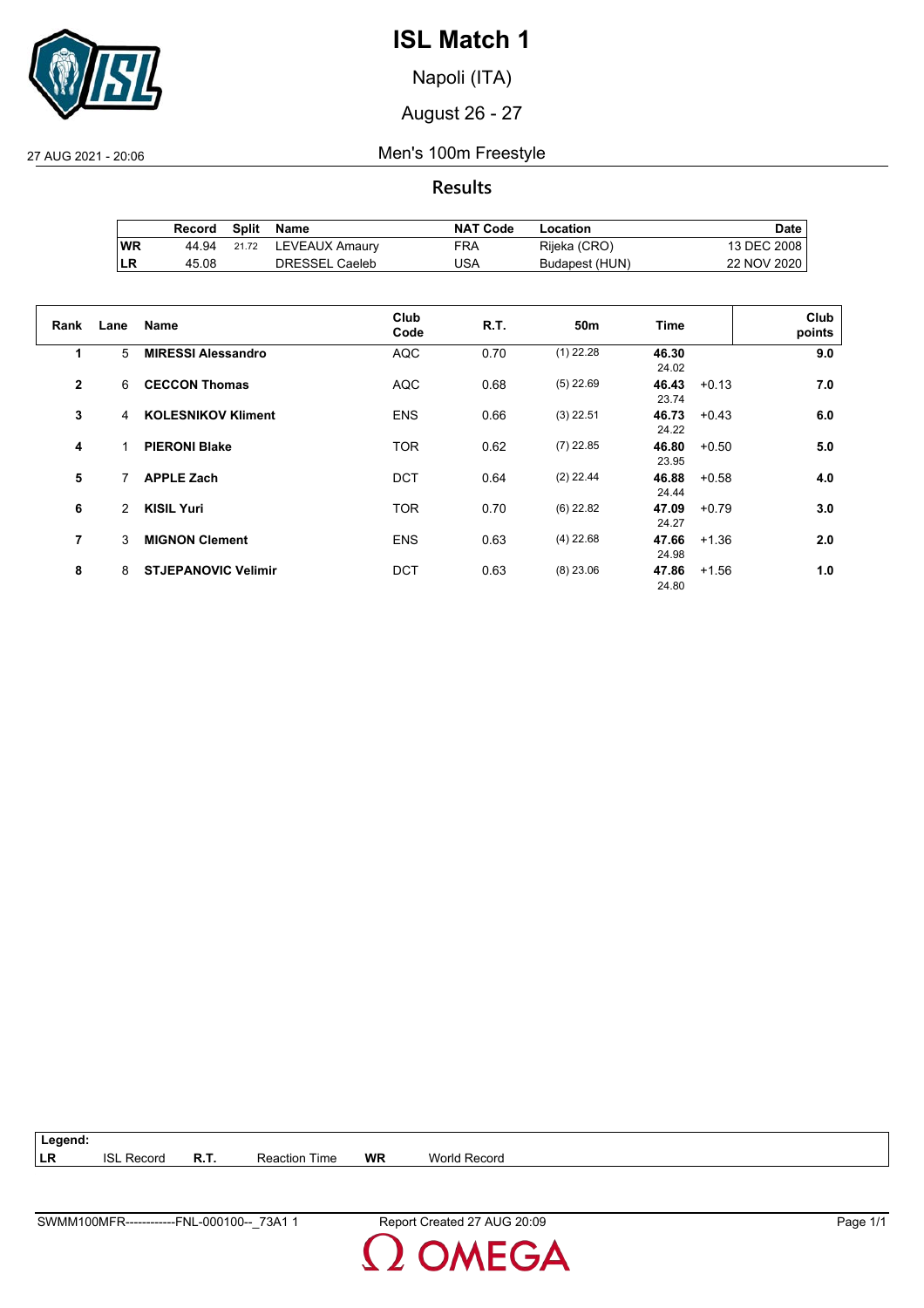

Napoli (ITA)

August 26 - 27

27 AUG 2021 - 20:12 Women's 200m Butterfly

**Results**

|           | Record  |       | Splits |         | Name                   | <b>NAT Code</b> | ∟ocation       | Date        |
|-----------|---------|-------|--------|---------|------------------------|-----------------|----------------|-------------|
| <b>WR</b> | 1:59.61 | 27.75 | 58.24  | 1:28.96 | <b>BELMONTE Mireia</b> | <b>ESP</b>      | Doha (QAT)     | 3 DEC 2014  |
| ∣LR       | 2:03.12 |       |        |         | <b>HASEGAWA Suzuka</b> | JPN             | Budapest (HUN) | 25 OCT 2020 |

| Rank           | Lane | <b>Name</b>                  | Club<br>Code | R.T. | 50m         | 100m           | 150m          | Time    |         | Club<br>points |
|----------------|------|------------------------------|--------------|------|-------------|----------------|---------------|---------|---------|----------------|
| 1              | 2    | <b>McINTOSH Summer</b>       | <b>TOR</b>   | 0.75 | $(1)$ 27.67 | $(1)$ 59.29    | $(1)$ 1:32.46 | 2:06.61 |         | 9.0            |
|                |      |                              |              |      |             | 31.62          | 33.17         | 34.15   |         |                |
| $\mathbf{2}$   | 8    | <b>JAKABOS Zsuzsanna</b>     | <b>DCT</b>   | 0.75 | $(5)$ 29.05 | (2) 1:01.10    | (3) 1:34.00   | 2:07.10 | $+0.49$ | 7.0            |
|                |      |                              |              |      |             | 32.05          | 32.90         | 33.10   |         |                |
| 3              | 4    | <b>ROSENDAHL BACH Helena</b> | <b>ENS</b>   | 0.83 | $(8)$ 29.38 | $(=6) 1:01.59$ | (2) 1:33.81   | 2:07.25 | $+0.64$ | 6.0            |
|                |      |                              |              |      |             | 32.21          | 32.22         | 33.44   |         |                |
| 4              | 6    | <b>POLIERI Alessia</b>       | <b>AQC</b>   | 0.65 | $(2)$ 28.84 | $(=6)$ 1:01.59 | $(7)$ 1:34.80 | 2:07.97 | $+1.36$ | 5.0            |
|                |      |                              |              |      |             | 32.75          | 33.21         | 33.17   |         |                |
| 5              |      | <b>NAZIEBLO Klaudia</b>      | <b>DCT</b>   | 0.73 | $(6)$ 29.09 | (4) 1:01.50    | (4) 1:34.49   | 2:08.28 | $+1.67$ | 4.0            |
|                |      |                              |              |      |             | 32.41          | 32.99         | 33.79   |         |                |
| 6              | 5    | <b>TAYLOR Laura</b>          | <b>AQC</b>   | 0.68 | $(7)$ 29.12 | $(5)$ 1:01.57  | (6) 1:34.73   | 2:08.45 | $+1.84$ | 3.0            |
|                |      |                              |              |      |             | 32.45          | 33.16         | 33.72   |         |                |
| $\overline{7}$ |      | <b>STEPHENS Laura</b>        | <b>TOR</b>   | 0.71 | $(4)$ 29.04 | $(3)$ 1:01.17  | (5) 1:34.62   | 2:09.27 | $+2.66$ | 2.0            |
|                |      |                              |              |      |             | 32.13          | 33.45         | 34.65   |         |                |
| 8              | 3    | <b>HARVEY Mary-Sophie</b>    | <b>ENS</b>   | 0.69 | $(3)$ 28.87 | $(8)$ 1:01.73  | $(8)$ 1:35.10 | 2:09.60 | $+2.99$ | 1.0            |
|                |      |                              |              |      |             | 32.86          | 33.37         | 34.50   |         |                |

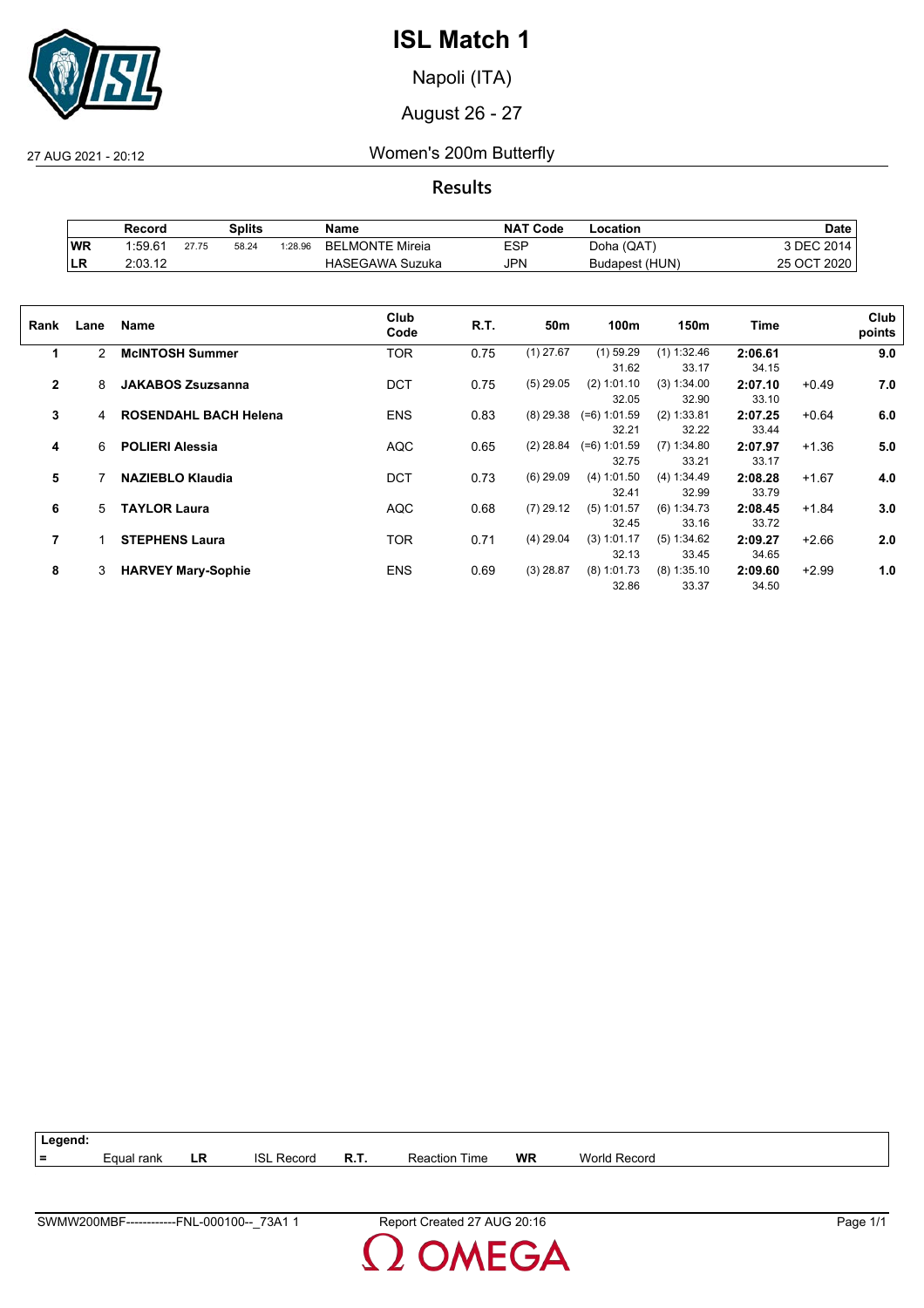

Napoli (ITA)

August 26 - 27

27 AUG 2021 - 20:17 Men's 200m Butterfly

**Results**

|            | Record  |       | Splits |         | Name         | <b>NAT Code</b> | Location       | Date            |
|------------|---------|-------|--------|---------|--------------|-----------------|----------------|-----------------|
| WR         | 1:48.24 | 24.00 | 51.29  | 1:19.29 | SETO Daiva   | <b>JPN</b>      | Hangzhou (CHN) | <b>DEC 2018</b> |
| <b>ILR</b> | 1:48.57 |       |        |         | le CLOS Chad | RSA             | Budapest (HUN) | 22 NOV 2020     |

| Rank         | Lane | Name                    | Club<br>Code | R.T. | 50m          | 100m                 | 150m                   | Time             |         | Club<br>points |
|--------------|------|-------------------------|--------------|------|--------------|----------------------|------------------------|------------------|---------|----------------|
| 1            | 4    | le CLOS Chad            | <b>ENS</b>   | 0.62 | $(1)$ 24.86  | (3) 54.10<br>29.24   | (4) 1:23.62<br>29.52   | 1:51.70<br>28.08 |         | 9.0            |
| $\mathbf{2}$ |      | <b>HARTING Zach</b>     | <b>DCT</b>   | 0.64 | $(=4)$ 25.27 | (2) 53.84<br>28.57   | (1) 1:22.46<br>28.62   | 1:51.92<br>29.46 | $+0.22$ | 7.0            |
| 3            | 5.   | de DEUS Leonardo        | <b>AQC</b>   | 0.70 | $(=4)$ 25.27 | $(4)$ 54.17<br>28.90 | (3) 1:23.60<br>29.43   | 1:52.37<br>28.77 | $+0.67$ | 6.0            |
| 4            | 2    | <b>RAZZETTI Alberto</b> | <b>TOR</b>   | 0.64 | $(2)$ 25.05  | $(1)$ 53.75<br>28.70 | (2) 1:23.28<br>29.53   | 1:52.91<br>29.63 | $+1.21$ | 5.0            |
| 5            | 8    | <b>MURPHY Camden</b>    | <b>DCT</b>   | 0.62 | $(3)$ 25.06  | $(6)$ 54.58<br>29.52 | (6) 1:24.20<br>29.62   | 1:53.58<br>29.38 | $+1.88$ | 4.0            |
| 6            | 6    | <b>KALISZ Chase</b>     | <b>AQC</b>   | 0.70 | $(6)$ 25.46  | (5) 54.19<br>28.73   | (5) 1:23.82<br>29.63   | 1:54.22<br>30.40 | $+2.52$ | 3.0            |
| 7            | 3    | <b>ZIRK Kregor</b>      | <b>ENS</b>   | 0.62 | $(7)$ 25.77  | $(7)$ 55.05<br>29.28 | $(7)$ 1:24.96<br>29.91 | 1:54.41<br>29.45 | $+2.71$ | 2.0            |
| 8            |      | LITCHFIELD Max          | TOR          | 0.63 | $(8)$ 25.93  | (8) 55.35<br>29.42   | $(8)$ 1:25.05<br>29.70 | 1:55.54<br>30.49 | $+3.84$ | 1.0            |

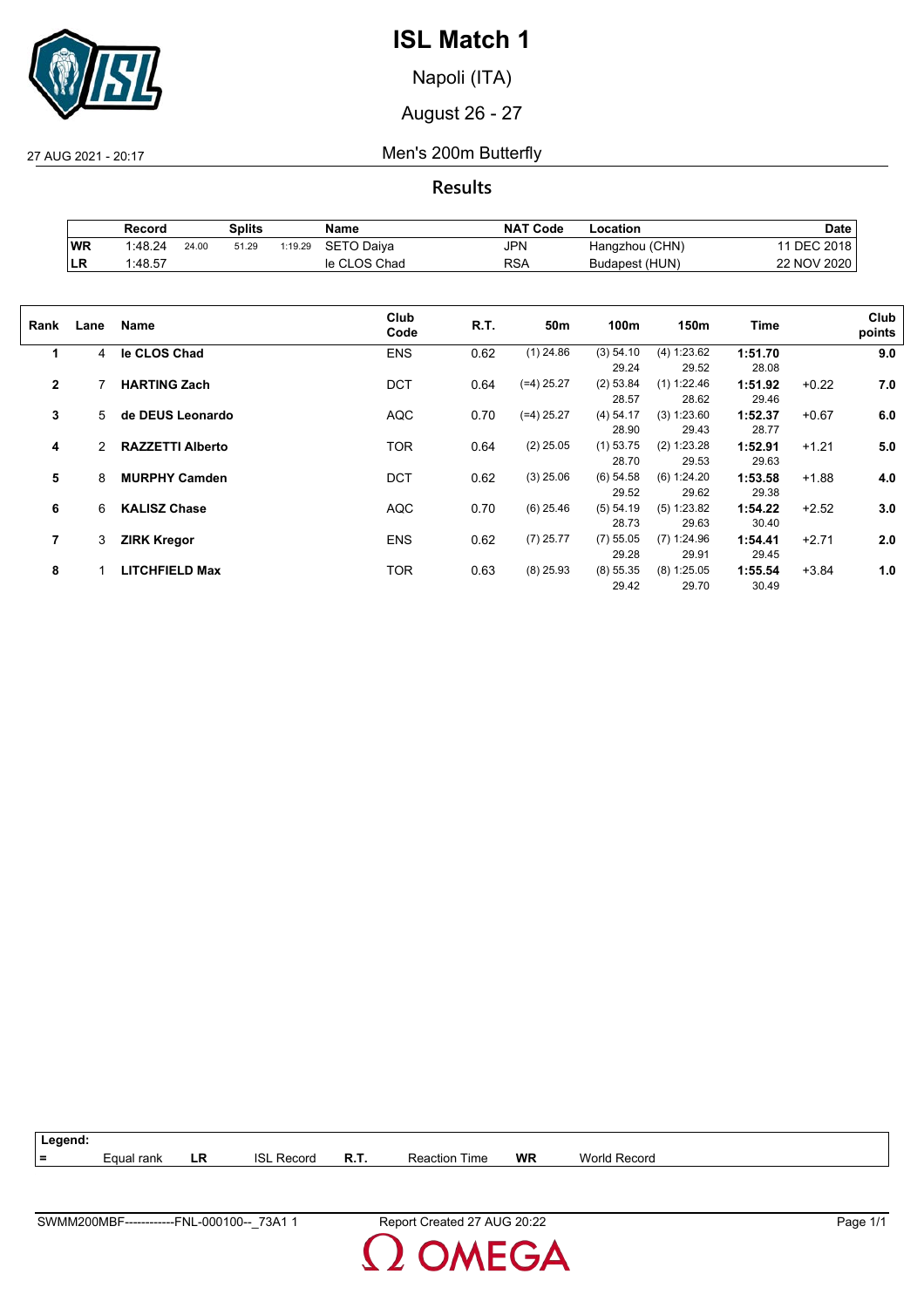

Napoli (ITA)

August 26 - 27

27 AUG 2021 - 20:25 Women's 100m Backstroke

**Results**

|           | Record | Split | Name           | <b>NAT Code</b> | Location       | Date .      |
|-----------|--------|-------|----------------|-----------------|----------------|-------------|
| <b>WR</b> | 54.89  | 26.52 | ATHERTON Minna | AUS             | Budapest (HUN) | 27 OCT 2019 |
| ∣LR       | 54.89  |       | ATHERTON Minna | AUS             | Budapest (HUN) | 27 OCT 2019 |

| Rank         | Lane | <b>Name</b>           | Club<br>Code | R.T. | 50m         | Time           | Club<br>points |
|--------------|------|-----------------------|--------------|------|-------------|----------------|----------------|
| 1            |      | <b>MASSE Kylie</b>    | <b>TOR</b>   | 0.56 | $(2)$ 27.39 | 56.52<br>29.13 | 10.0           |
| $\mathbf{2}$ | 7    | <b>DELOOF Ali</b>     | <b>DCT</b>   | 0.63 | $(3)$ 27.43 | 57.08<br>29.65 | 7.0<br>$+0.56$ |
| 3            | 2    | <b>BRATTON Lisa</b>   | <b>TOR</b>   | 0.62 | $(6)$ 28.04 | 57.38<br>29.34 | 6.0<br>$+0.86$ |
| 4            | 3    | <b>DAVIES Georgia</b> | <b>ENS</b>   | 0.59 | $(5)$ 27.93 | 57.75<br>29.82 | 5.0<br>$+1.23$ |
| 5            | 6    | <b>BARRATT Holly</b>  | <b>AQC</b>   | 0.64 | $(7)$ 28.21 | 57.86<br>29.65 | 4.0<br>$+1.34$ |
| 6            | 4    | <b>KUBOVA Simona</b>  | <b>ENS</b>   | 0.60 | $(4)$ 27.72 | 57.96<br>30.24 | 3.0<br>$+1.44$ |
| 7            | 8    | <b>MACK Linnea</b>    | <b>DCT</b>   | 0.60 | $(1)$ 27.13 | 58.31<br>31.18 | 2.0<br>$+1.79$ |
| 8            | 5    | di LIDDO Elena        | <b>AQC</b>   | 0.60 | $(8)$ 28.65 | 59.75<br>31.10 | $+3.23$        |

**Legend: LR** ISL Record **R.T.** Reaction Time **WR** World Record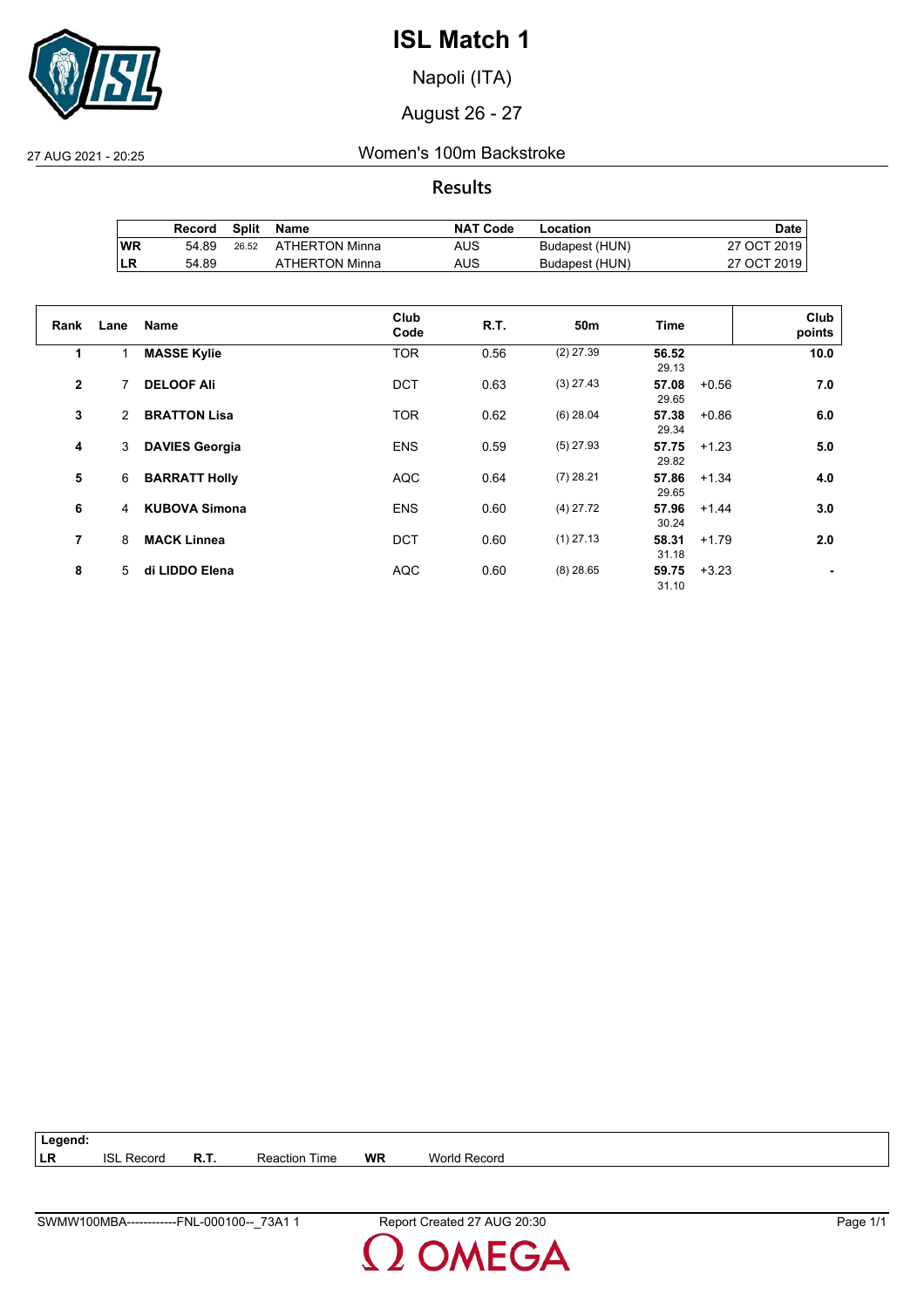

Napoli (ITA)

August 26 - 27

27 AUG 2021 - 20:28 Men's 100m Backstroke

**Results**

|     | Record | Split | Name                      | <b>NAT Code</b> | Location       | Date l      |
|-----|--------|-------|---------------------------|-----------------|----------------|-------------|
| WR  | 48.58  | 23.80 | KOLESNIKOV Kliment        | RUS             | Budapest (HUN) | 21 NOV 2020 |
| ILR | 48.58  |       | <b>KOLESNIKOV Kliment</b> | <b>RUS</b>      | Budapest (HUN) | 22 NOV 2020 |

| Rank         | Lane | <b>Name</b>            | Club<br>Code | R.T. | 50 <sub>m</sub> | Time           |         | Club<br>points |
|--------------|------|------------------------|--------------|------|-----------------|----------------|---------|----------------|
| 1            | 4    | <b>RYLOV Evgeny</b>    | <b>ENS</b>   | 0.55 | $(1)$ 23.69     | 49.48<br>25.79 |         | 19.0           |
| $\mathbf{2}$ |      | <b>RYAN Shane</b>      | <b>TOR</b>   | 0.60 | $(2)$ 24.29     | 50.42<br>26.13 | $+0.94$ | 7.0            |
| 3            | 7    | <b>PEBLEY Jacob</b>    | <b>DCT</b>   | 0.59 | $(3)$ 24.53     | 50.80<br>26.27 | $+1.32$ | 6.0            |
| 4            | 6    | <b>RIVOLTA Matteo</b>  | <b>AQC</b>   | 0.60 | $(4)$ 24.74     | 51.37<br>26.63 | $+1.89$ | 5.0            |
| 5            | 8    | <b>HOLLARD Tristan</b> | <b>DCT</b>   | 0.57 | $(6)$ 25.29     | 51.68<br>26.39 | $+2.20$ |                |
| 6            | 2    | <b>PRATT Cole</b>      | <b>TOR</b>   | 0.60 | $(5)$ 25.16     | 51.74<br>26.58 | $+2.26$ |                |
| 7            | 3    | <b>MAHONEY Travis</b>  | <b>ENS</b>   | 0.65 | $(7)$ 25.39     | 52.81<br>27.42 | $+3.33$ |                |
| 8            | 5    | <b>CIAMPI Matteo</b>   | <b>AQC</b>   | 0.65 | $(8)$ 25.78     | 53.65<br>27.87 | $+4.17$ | $-1.0$         |

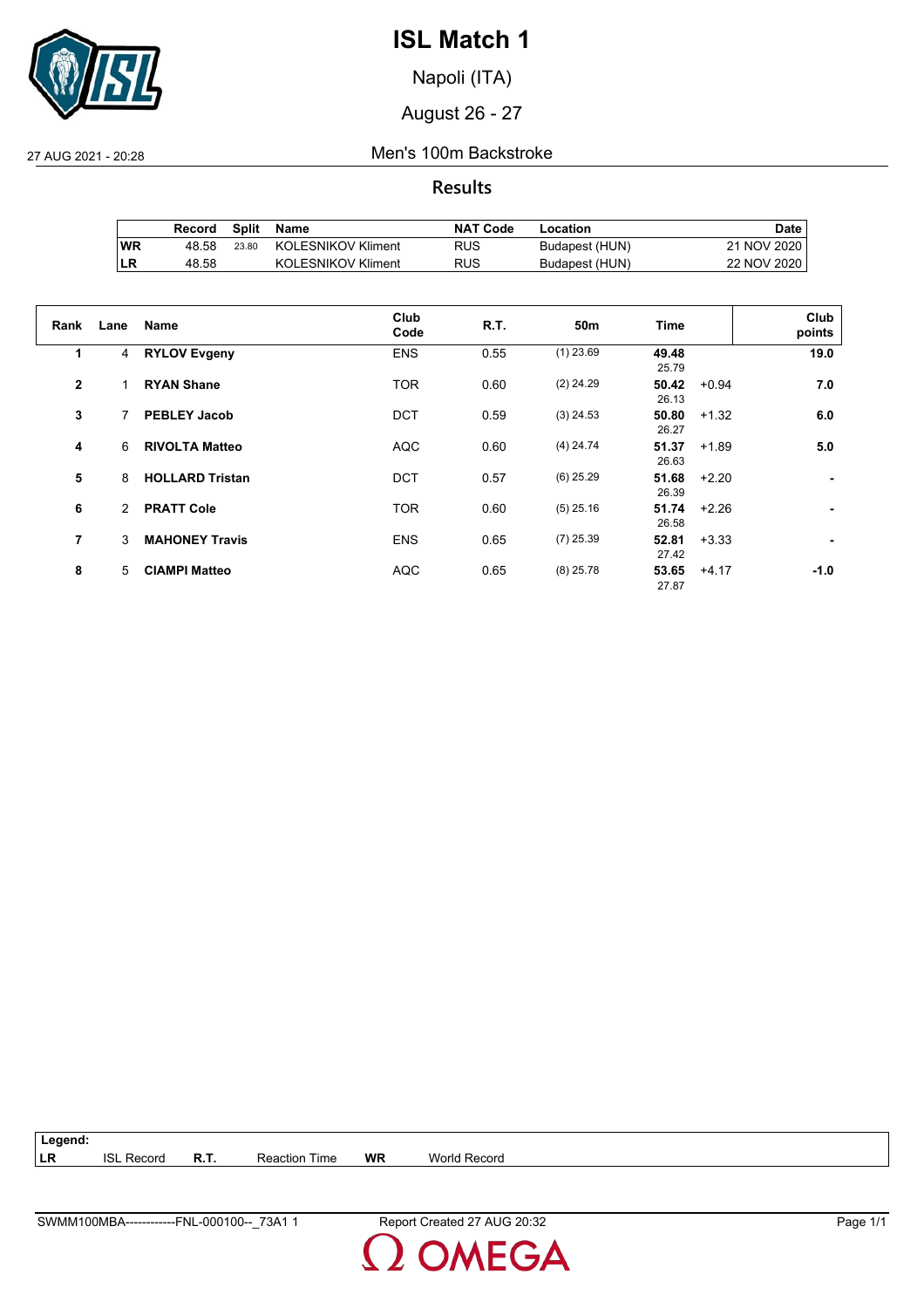

Napoli (ITA)

August 26 - 27

27 AUG 2021 - 20:31 Women's 100m Individual Medley

**Results**

|           | Record | Split | Name                     | <b>NAT Code</b> | Location       | Date .      |
|-----------|--------|-------|--------------------------|-----------------|----------------|-------------|
| <b>WR</b> | 56.51  | 25.97 | HOSSZU Katinka           | HUN             | Berlin (GER)   | 7 AUG 2017  |
| ∣LR       | 57.30  |       | <b>GASTALDELLO Beryl</b> | FRA             | Budapest (HUN) | 22 NOV 2020 |

| Rank         | Lane | <b>Name</b>                | Club<br>Code | R.T. | 50 <sub>m</sub> | <b>Time</b>      |         | Club<br>points |
|--------------|------|----------------------------|--------------|------|-----------------|------------------|---------|----------------|
| 1            |      | <b>HANSSON Louise</b>      | <b>TOR</b>   | 0.69 | $(1)$ 26.30     | 58.82<br>32.52   |         | 10.0           |
| $\mathbf{2}$ | 2    | <b>SANCHEZ Kayla</b>       | <b>TOR</b>   | 0.71 | $(2)$ 26.74     | 58.89<br>32.15   | $+0.07$ | 7.0            |
| 3            | 4    | <b>SHKURDAI Anastasiya</b> | <b>ENS</b>   | 0.64 | $(3)$ 26.84     | 58.92<br>32.08   | $+0.10$ | 6.0            |
| 4            | 5    | <b>KAMENEVA Marija</b>     | <b>AQC</b>   | 0.62 | $(4)$ 27.54     | 59.45<br>31.91   | $+0.63$ | 5.0            |
| 5            | 6    | <b>OMOTO Rika</b>          | <b>AQC</b>   | 0.66 | $(5)$ 27.75     | 1:00.23<br>32.48 | $+1.41$ | 4.0            |
| 6            | 7    | <b>ANDISON Bailey</b>      | <b>DCT</b>   | 0.66 | $(7)$ 28.08     | 1:00.35<br>32.27 | $+1.53$ | 3.0            |
| 7            | 3    | <b>GUNES Viktoriya</b>     | <b>ENS</b>   | 0.70 | $(8)$ 28.48     | 1:00.49<br>32.01 | $+1.67$ | 2.0            |
| 8            | 8    | <b>QUAH Ting Wen</b>       | <b>DCT</b>   | 0.64 | $(6)$ 27.95     | 1:01.43<br>33.48 | $+2.61$ |                |

**Legend: LR** ISL Record **R.T.** Reaction Time **WR** World Record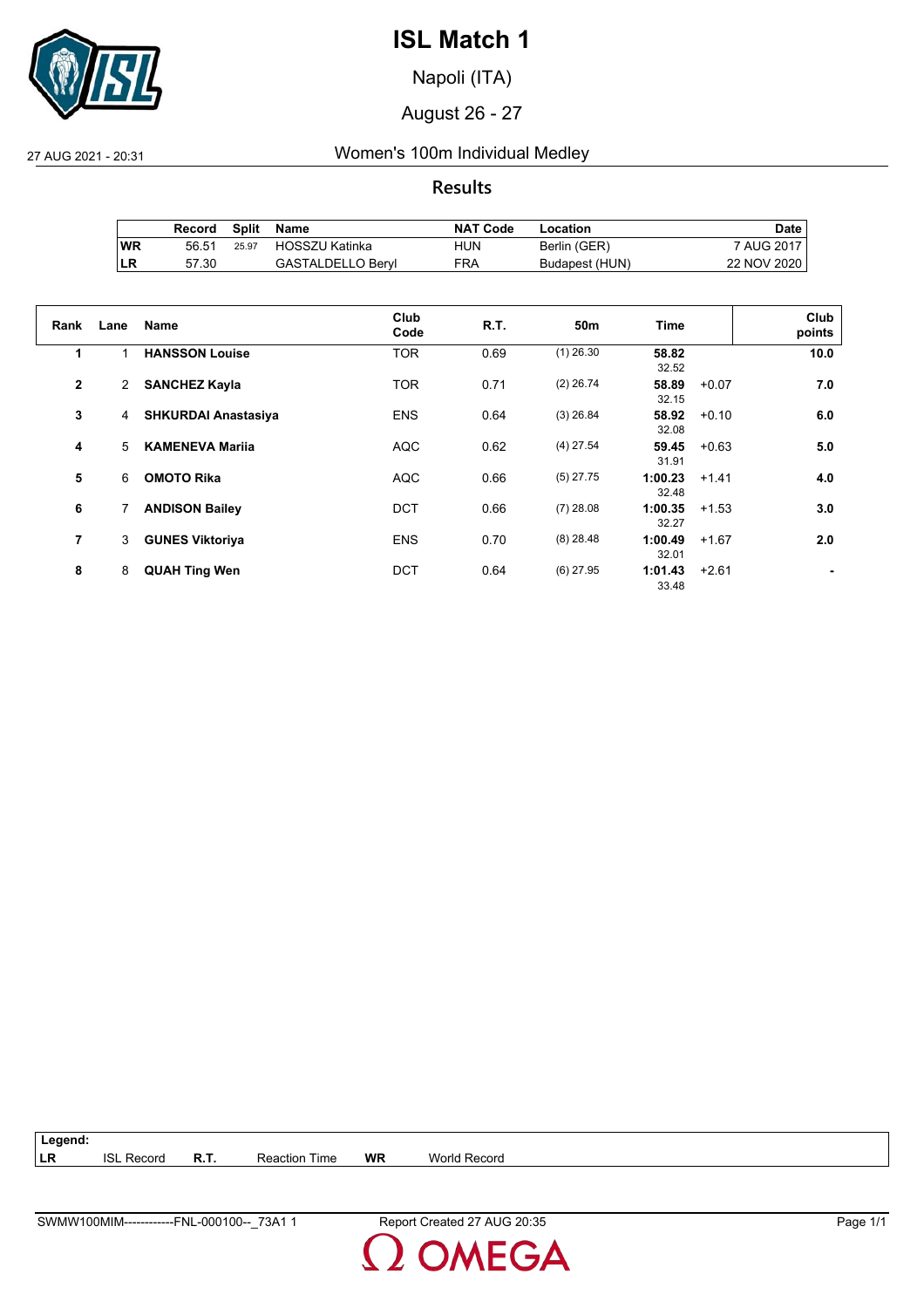

Napoli (ITA)

August 26 - 27

27 AUG 2021 - 20:35 Men's 100m Individual Medley

**Results**

|           | Record | Split | Name                  | <b>NAT Code</b> | Location       | Date l      |
|-----------|--------|-------|-----------------------|-----------------|----------------|-------------|
| <b>WR</b> | 49.28  | 22.49 | DRESSEL Caeleb        | USA             | Budapest (HUN) | 22 NOV 2020 |
| ∣LR       | 49.28  |       | <b>DRESSEL Caeleb</b> | USA             | Budapest (HUN) | 22 NOV 2020 |

| Rank           | Lane           | <b>Name</b>            | Club<br>Code | <b>R.T.</b> | 50 <sub>m</sub> | <b>Time</b>               | Club<br>points |
|----------------|----------------|------------------------|--------------|-------------|-----------------|---------------------------|----------------|
| 1              | 5              | <b>CECCON Thomas</b>   | <b>AQC</b>   | 0.68        | $(2)$ 23.53     | 51.95<br>28.42            | 15.0           |
| $\overline{2}$ |                | <b>VAZAIOS Andreas</b> | <b>DCT</b>   | 0.62        | $(1)$ 23.41     | 51.97<br>$+0.02$<br>28.56 | 7.0            |
| 3              | $\overline{2}$ | <b>KNOX Finlay</b>     | <b>TOR</b>   | 0.66        | $(3)$ 23.63     | 52.44<br>$+0.49$<br>28.81 | 6.0            |
| 4              | 3              | <b>ZHILKIN Andrey</b>  | <b>ENS</b>   | 0.68        | $(4)$ 23.99     | 52.75<br>$+0.80$<br>28.76 | 5.0            |
| 5              | 6              | <b>SCOZZOLI Fabio</b>  | <b>AQC</b>   | 0.67        | $(6)$ 24.57     | 53.12<br>$+1.17$<br>28.55 | 4.0            |
| 6              | 4              | <b>STUPIN Max</b>      | <b>ENS</b>   | 0.68        | $(8)$ 24.93     | 54.10<br>$+2.15$<br>29.17 | $-1.0$         |
| $\overline{7}$ | 1              | <b>KROON Luc</b>       | <b>TOR</b>   | 0.75        | $(7)$ 24.87     | 54.67<br>$+2.72$<br>29.80 | $-1.0$         |
| 8              | 8              | <b>LITHERLAND Jay</b>  | <b>DCT</b>   | 0.72        | $(5)$ 24.53     | 54.77<br>$+2.82$<br>30.24 | $-1.0$         |

**Legend: LR** ISL Record **R.T.** Reaction Time **WR** World Record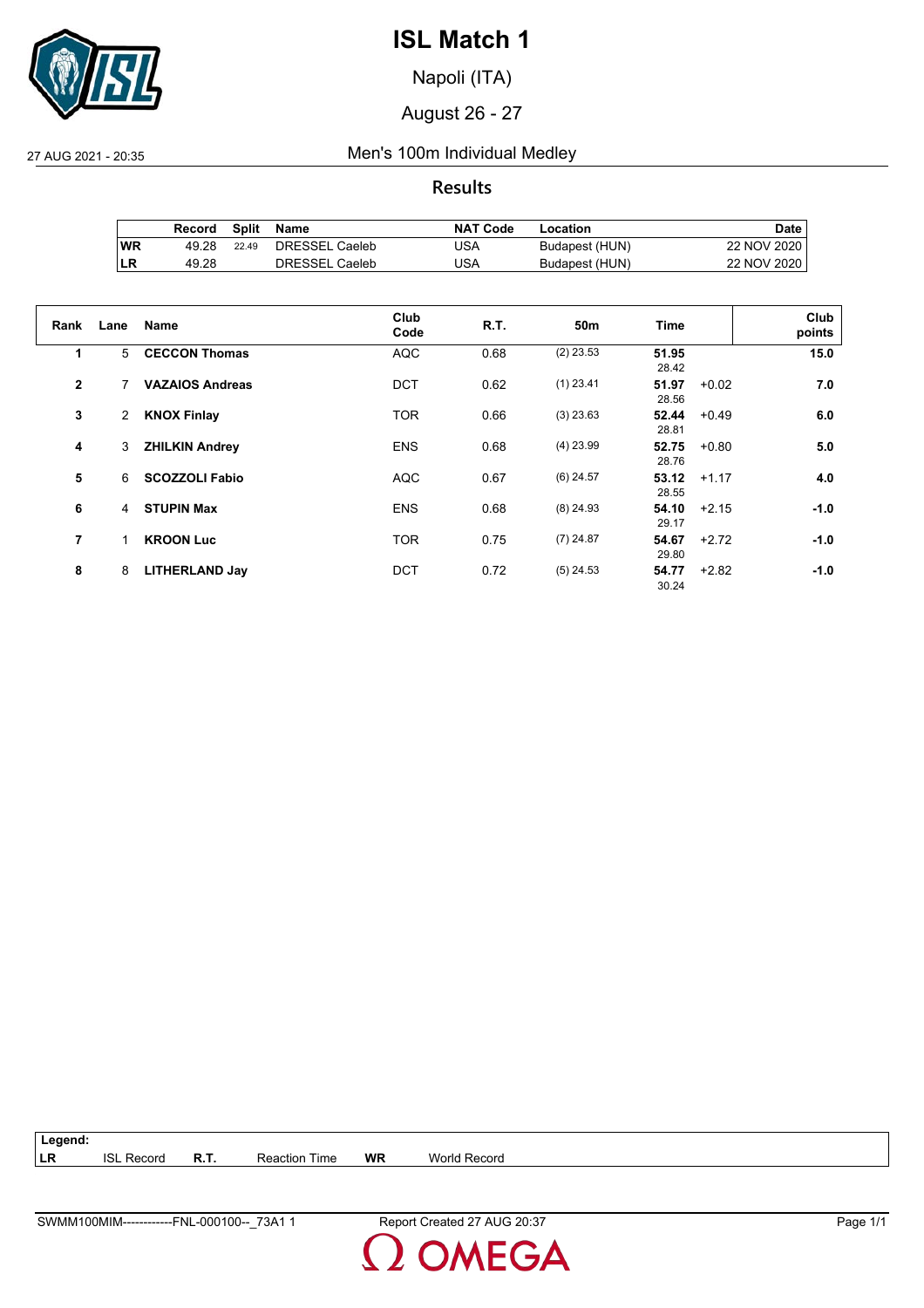

Napoli (ITA)

August 26 - 27

### Women's 100m Freestyle

## **Race Information**

| <b>Penalty time:</b> | 55.00                    | Aggregate rating of the event: | 20524            |
|----------------------|--------------------------|--------------------------------|------------------|
| Jackpot time:        | 2.05                     | Rating income per point:       | 972 <sub>1</sub> |
| limit time:          | $53.27$ $(51.22 + 2.05)$ |                                |                  |

**After Women's 100m Freestyle**

| Rank Name              | Club       | <b>Points</b>            | <b>Instant Event</b><br>Rating | <b>New Event Rating</b> | <b>New Event ISL Rating</b><br>Rank |
|------------------------|------------|--------------------------|--------------------------------|-------------------------|-------------------------------------|
| <b>HAUGHEY Siobhan</b> | <b>ENS</b> | 12.0                     | 11665                          | $(+669)$<br>6322        | $2(+1)$                             |
| 2 SJOSTROM Sarah       | <b>ENS</b> | 7.0                      | 6804                           | $(-405)$<br>5678        | 3<br>$(-1)$                         |
| 3 HOPKIN Anna          | DCT        | 6.0                      | 5832                           | 1936<br>$(+497)$        | 14<br>$(+1)$                        |
| 4 WASICK Kasia         | <b>TOR</b> | 5.0                      | 4860                           | 3176<br>$(+433)$        | $(=)$                               |
| 5 COLEMAN Michelle     | <b>TOR</b> | 4.0                      | 3888                           | $(+302)$<br>2259        | 12<br>$(+1)$                        |
| 6 KAMENEVA Marija      | <b>AQC</b> | 3.0                      | 2916                           | $(+205)$<br>852         | 92<br>$(+27)$                       |
| <b>BRUHN Annika</b>    | DCT        | $\overline{\phantom{a}}$ | 0                              | 900<br>$(-100)$         | 88<br>$(-67)$                       |
| 8 di PIETRO Silvia     | <b>AQC</b> |                          | 0                              | 900<br>$(-100)$         | 88<br>$(-67)$                       |

#### **Total Race's Club Points**

### **Match Standings after event 39/39**

|       | Rank Name                  | <b>Points</b> | <b>Penalties</b>         | <b>New Points</b> | Rank Name              | Aggregate<br><b>Swimmer Points Penalties</b> | Aggregate | Actual<br>Points |
|-------|----------------------------|---------------|--------------------------|-------------------|------------------------|----------------------------------------------|-----------|------------------|
|       | <b>Energy Standard</b>     | 19.0          | $\overline{\phantom{a}}$ | 19.0              | <b>Energy Standard</b> | 512.5                                        | $-1.0$    | 511.5            |
|       | 2 Toronto Titans           | 9.0           | $\overline{\phantom{a}}$ | 9.0               | 2 Toronto Titans       | 507.5                                        | $-11.0$   | 496.5            |
|       | 3 DC Trident               | 6.0           | $\overline{\phantom{a}}$ | 6.0               | 3 Agua Centurions      | 449.5                                        | $-7.0$    | 442.5            |
|       | 4 Agua Centurions          | 3.0           | $\overline{\phantom{a}}$ | 3.0               | 4 DC Trident           | 318.5                                        | $-7.0$    | 311.5            |
| Note: | Dotingo volung are rounded |               |                          |                   |                        |                                              |           |                  |

### Ratings values are rounded.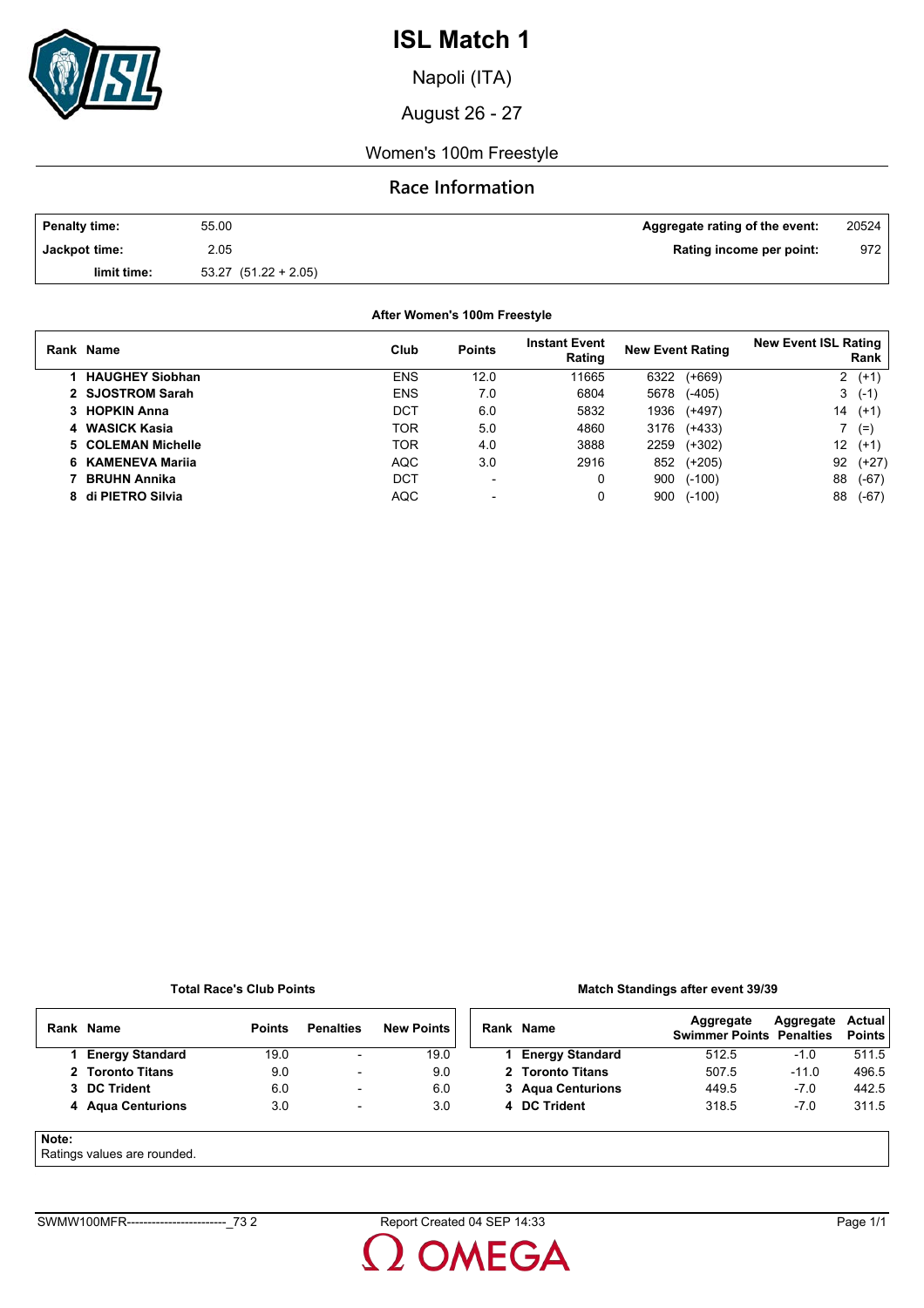

Napoli (ITA)

August 26 - 27

Men's 100m Freestyle

## **Race Information**

| <b>Penalty time:</b> | 49.50                 | Aggregate rating of the event: | 14658 |
|----------------------|-----------------------|--------------------------------|-------|
| Jackpot time:        | .80                   | Rating income per point:       | 861   |
| limit time:          | $48.10(46.30 + 1.80)$ |                                |       |

**After Men's 100m Freestyle**

| Rank Name                 | Club       | <b>Points</b> | <b>Instant Event</b><br>Rating | <b>New Event Rating</b> |          | <b>New Event ISL Rating</b><br>Rank |          |
|---------------------------|------------|---------------|--------------------------------|-------------------------|----------|-------------------------------------|----------|
| <b>MIRESSI Alessandro</b> | AQC.       | 9.0           | 7750                           | 3759                    | $(+718)$ | 3                                   | $(+2)$   |
| 2 CECCON Thomas           | <b>AQC</b> | 7.0           | 6028                           | 1503                    | $(+503)$ | 17                                  | $(+9)$   |
| 3 KOLESNIKOV Kliment      | <b>ENS</b> | 6.0           | 5167                           | 1426                    | $(+460)$ | 19                                  | $(+70)$  |
| 4 PIERONI Blake           | TOR        | 5.0           | 4305                           | 3571                    | $(+374)$ |                                     | $4( -1)$ |
| 5 APPLE Zach              | DCT        | 4.0           | 3444                           | 3940                    | $(+63)$  | 2                                   | $(=)$    |
| 6 KISIL Yuri              | TOR        | 3.0           | 2583                           | 794                     | $(+201)$ | 92                                  | $(+54)$  |
| <b>MIGNON Clement</b>     | <b>ENS</b> | 2.0           | 1722                           | 1406                    | $(+82)$  | 21                                  | $(=$     |
| 8 STJEPANOVIC Velimir     | DCT        | 1.0           | 861                            | 690                     | $(+29)$  | 118                                 | $(+11)$  |

#### **Total Race's Club Points**

### **Match Standings after event 39/39**

|       | Rank Name                   | <b>Points</b> | <b>Penalties</b>         | <b>New Points</b> | Rank Name              | Aggregate<br><b>Swimmer Points Penalties</b> | Aggregate | <b>Actual</b><br><b>Points</b> |
|-------|-----------------------------|---------------|--------------------------|-------------------|------------------------|----------------------------------------------|-----------|--------------------------------|
|       | <b>Agua Centurions</b>      | 16.0          | $\overline{\phantom{a}}$ | 16.0              | <b>Energy Standard</b> | 512.5                                        | $-1.0$    | 511.5                          |
|       | 2 Toronto Titans            | 8.0           | $\overline{\phantom{a}}$ | 8.0               | 2 Toronto Titans       | 507.5                                        | $-11.0$   | 496.5                          |
|       | 2 Energy Standard           | 8.0           | $\overline{\phantom{a}}$ | 8.0               | 3 Agua Centurions      | 449.5                                        | $-7.0$    | 442.5                          |
|       | 4 DC Trident                | 5.0           | $\overline{\phantom{a}}$ | 5.0               | 4 DC Trident           | 318.5                                        | $-7.0$    | 311.5                          |
| Note: | Ratings values are rounded. |               |                          |                   |                        |                                              |           |                                |

### $\star$ atings values are rounded.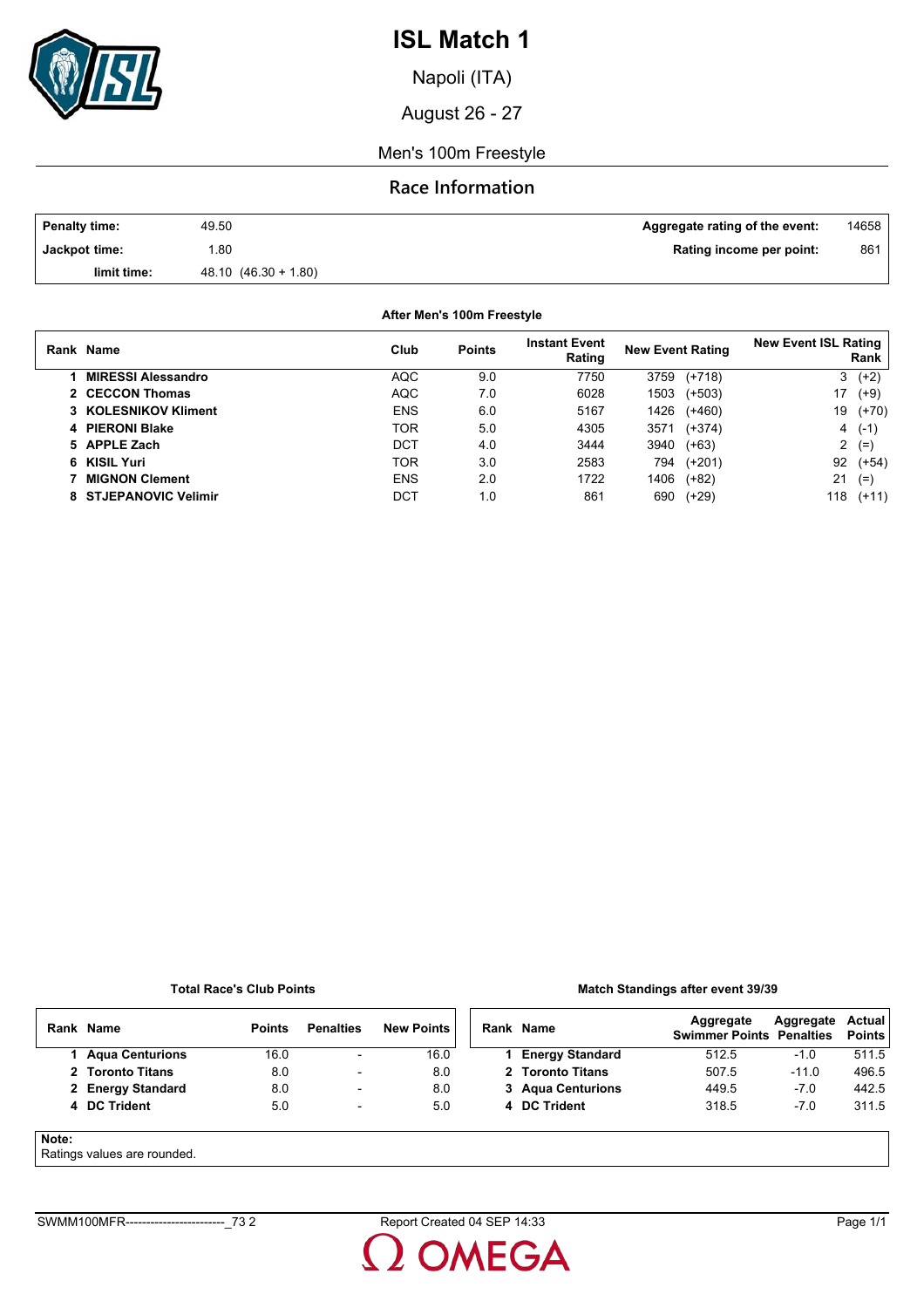

Napoli (ITA)

August 26 - 27

Women's 200m Butterfly

## **Race Information**

| <b>Penalty time:</b> | 2:12.00                   | Aggregate rating of the event: | 12794 |
|----------------------|---------------------------|--------------------------------|-------|
| Jackpot time:        | 4.80                      | Rating income per point:       | 826   |
| limit time:          | $2.11.41(2.06.61 + 4.80)$ |                                |       |

**After Women's 200m Butterfly**

|    | Rank Name                 | Club       | <b>Points</b> | <b>Instant Event</b><br>Rating | <b>New Event Rating</b> | <b>New Event ISL Rating</b><br>Rank |
|----|---------------------------|------------|---------------|--------------------------------|-------------------------|-------------------------------------|
|    | <b>McINTOSH Summer</b>    | TOR        | 9.0           | 7432                           | $(+643)$<br>1643        | $(+3)$<br>12                        |
|    | 2 JAKABOS Zsuzsanna       | DCT        | 7.0           | 5781                           | 4256<br>$(+75)$         | $(=\)$<br>4                         |
|    | 3 ROSENDAHL BACH Helena   | <b>ENS</b> | 6.0           | 4955                           | 1395<br>(+395)          | 14<br>$(+1)$                        |
|    | 4 POLIERI Alessia         | <b>AQC</b> | 5.0           | 4129                           | $(+313)$<br>1313        | 15<br>$(=)$                         |
|    | 5 NAZIEBLO Klaudia        | DCT        | 4.0           | 3303                           | 1230<br>$(+230)$        | 16<br>$(-1)$                        |
|    | 6 TAYLOR Laura            | <b>AQC</b> | 3.0           | 2477                           | 1148<br>$(+148)$        | 17<br>$(-2)$                        |
|    | <b>STEPHENS Laura</b>     | <b>TOR</b> | 2.0           | 1652                           | 1065<br>$(+65)$         | 19<br>$(-4)$                        |
| 8. | <b>HARVEY Mary-Sophie</b> | <b>ENS</b> | 1.0           | 826                            | 2485<br>$(-127)$        | 9<br>$(=$                           |

#### **Total Race's Club Points**

### **Match Standings after event 39/39**

|       | Rank Name         | <b>Points</b> | <b>Penalties</b> | <b>New Points</b> | Rank Name              | Aggregate<br><b>Swimmer Points Penalties</b> | Aggregate | <b>Actual</b><br><b>Points</b> |
|-------|-------------------|---------------|------------------|-------------------|------------------------|----------------------------------------------|-----------|--------------------------------|
|       | Toronto Titans    | 11.0          | $\blacksquare$   | 11.0              | <b>Energy Standard</b> | 512.5                                        | $-1.0$    | 511.5                          |
|       | <b>DC Trident</b> | 11.0          | ٠                | 11.0              | 2 Toronto Titans       | 507.5                                        | $-11.0$   | 496.5                          |
|       | 3 Agua Centurions | 8.0           | ۰                | 8.0               | 3 Agua Centurions      | 449.5                                        | $-7.0$    | 442.5                          |
|       | 4 Energy Standard | 7.0           | -                | 7.0               | 4 DC Trident           | 318.5                                        | $-7.0$    | 311.5                          |
| Note: |                   |               |                  |                   |                        |                                              |           |                                |

#### Ratings values are rounded.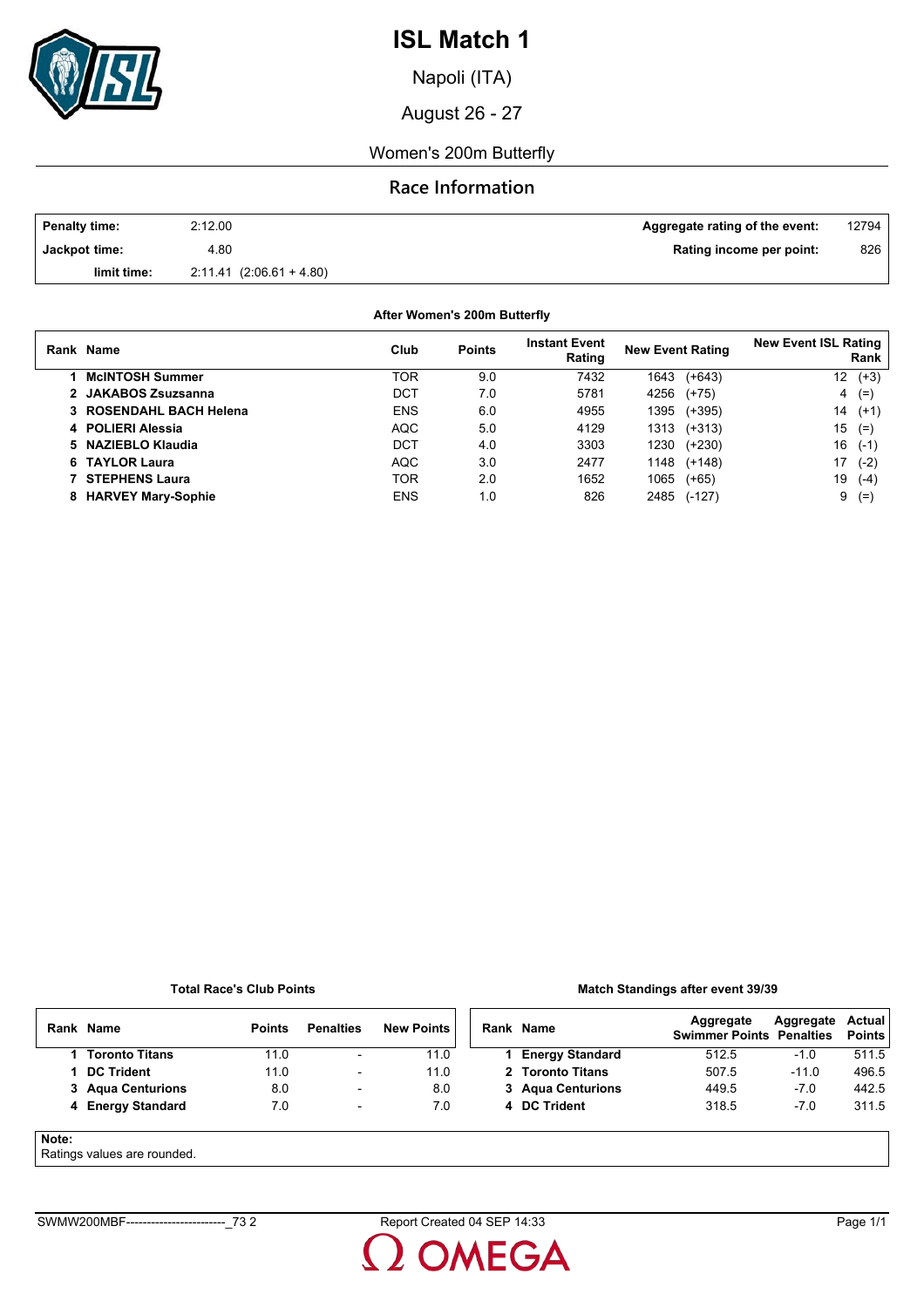

Napoli (ITA)

August 26 - 27

Men's 200m Butterfly

### **Race Information**

| <b>Penalty time:</b> | 1:59.50                   | Aggregate rating of the event: | 20662 |
|----------------------|---------------------------|--------------------------------|-------|
| Jackpot time:        | 4.40                      | Rating income per point:       | 975   |
| limit time:          | $1.56.10(1.51.70 + 4.40)$ |                                |       |

**After Men's 200m Butterfly**

| Rank Name          | Club       | <b>Points</b> | <b>Instant Event</b><br>Rating | <b>New Event Rating</b> | <b>New Event ISL Rating</b><br>Rank |
|--------------------|------------|---------------|--------------------------------|-------------------------|-------------------------------------|
| le CLOS Chad       | <b>ENS</b> | 9.0           | 8772                           | 10742<br>$(+155)$       | $(=)$                               |
| 2 HARTING Zach     | DCT        | 7.0           | 6823                           | 1635<br>$(+548)$        | $(+3)$<br>11                        |
| 3 de DEUS Leonardo | <b>AQC</b> | 6.0           | 5848                           | $(+495)$<br>2918        | $(+3)$                              |
| 4 RAZZETTI Alberto | <b>TOR</b> | 5.0           | 4873                           | 1387<br>$(+387)$        | 14<br>$(+2)$                        |
| 5 MURPHY Camden    | DCT        | 4.0           | 3899                           | $(+290)$<br>1290        | 16<br>$(=)$                         |
| 6 KALISZ Chase     | <b>AQC</b> | 3.0           | 2924                           | 1192<br>$(+192)$        | 17<br>$(-1)$                        |
| <b>ZIRK Kregor</b> | <b>ENS</b> | 2.0           | 1949                           | $(-160)$<br>2913        | 8<br>$(-1)$                         |
| 8 LITCHFIELD Max   | TOR        | 1.0           | 975                            | 532<br>$(+40)$          | 146<br>$(+17)$                      |

#### **Total Race's Club Points**

### **Match Standings after event 39/39**

|       | Rank Name                   | <b>Points</b> | <b>Penalties</b>         | <b>New Points</b> | Rank Name              | Aggregate<br><b>Swimmer Points Penalties</b> | Aggregate | <b>Actual</b><br><b>Points</b> |
|-------|-----------------------------|---------------|--------------------------|-------------------|------------------------|----------------------------------------------|-----------|--------------------------------|
|       | <b>Energy Standard</b>      | 11.0          | $\overline{\phantom{a}}$ | 11.0              | <b>Energy Standard</b> | 512.5                                        | $-1.0$    | 511.5                          |
|       | <b>DC Trident</b>           | 11.0          | -                        | 11.0              | 2 Toronto Titans       | 507.5                                        | $-11.0$   | 496.5                          |
|       | 3 Agua Centurions           | 9.0           | $\overline{\phantom{0}}$ | 9.0               | 3 Agua Centurions      | 449.5                                        | $-7.0$    | 442.5                          |
|       | 4 Toronto Titans            | 6.0           | $\overline{\phantom{a}}$ | 6.0               | 4 DC Trident           | 318.5                                        | $-7.0$    | 311.5                          |
| Note: | Detinge values are revealed |               |                          |                   |                        |                                              |           |                                |

### Ratings values are rounded.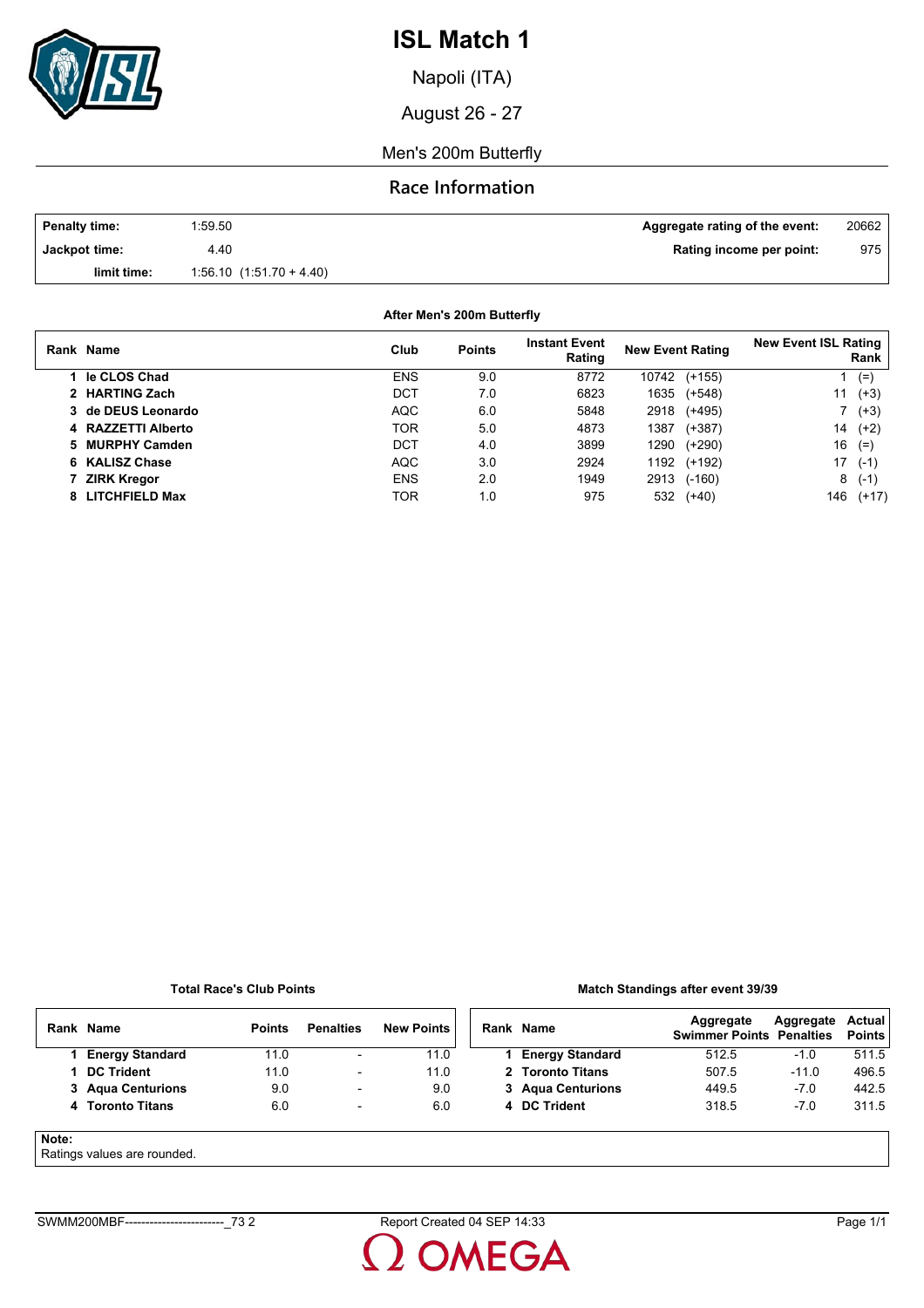

Napoli (ITA)

August 26 - 27

### Women's 100m Backstroke

### **Race Information**

| <b>Penalty time:</b> | 1:00.50                  | Aggregate rating of the event: | 22509 |
|----------------------|--------------------------|--------------------------------|-------|
| Jackpot time:        | 2.20                     | Rating income per point:       | 1010  |
| limit time:          | $58.72$ $(56.52 + 2.20)$ |                                |       |

**After Women's 100m Backstroke**

| Rank Name             | Club       | <b>Points</b> | <b>Instant Event</b><br>Rating | <b>New Event Rating</b> | <b>New Event ISL Rating</b><br>Rank |
|-----------------------|------------|---------------|--------------------------------|-------------------------|-------------------------------------|
| <b>MASSE Kylie</b>    | TOR        | 10.0          | 10096                          | $(+514)$<br>7880        | $\mathbf{2}$<br>$(=)$               |
| 2 DELOOF Ali          | <b>DCT</b> | 7.0           | 7067                           | 3856<br>(+726)          | $6(+1)$                             |
| <b>3 BRATTON Lisa</b> | TOR        | 6.0           | 6058                           | 2959<br>$(+331)$        | $8(+1)$                             |
| 4 DAVIES Georgia      | <b>ENS</b> | 5.0           | 5048                           | 2821<br>$(+157)$        | $(-1)$<br>9                         |
| 5 BARRATT Holly       | <b>AQC</b> | 4.0           | 4038                           | 1304<br>$(+304)$        | 15<br>$(+1)$                        |
| 6 KUBOVA Simona       | <b>ENS</b> | 3.0           | 3029                           | 3475<br>(+102)          | 7 (-1)                              |
| <b>MACK Linnea</b>    | DCT        | 2.0           | 2019                           | $(+151)$<br>1497        | 13<br>$(=)$                         |
| 8 di LIDDO Elena      | <b>AQC</b> | -             | 0                              | $(-100)$<br>900         | 83<br>(-67)                         |

#### **Total Race's Club Points**

#### **Match Standings after event 39/39**

|       | Rank Name                  | <b>Points</b> | <b>Penalties</b>         | <b>New Points</b> | Rank Name              | Aggregate<br><b>Swimmer Points Penalties</b> | Aggregate | Actual<br><b>Points</b> |
|-------|----------------------------|---------------|--------------------------|-------------------|------------------------|----------------------------------------------|-----------|-------------------------|
|       | 1 Toronto Titans           | 16.0          | $\overline{\phantom{a}}$ | 16.0              | <b>Energy Standard</b> | 512.5                                        | $-1.0$    | 511.5                   |
|       | 2 DC Trident               | 9.0           | $\overline{\phantom{0}}$ | 9.0               | 2 Toronto Titans       | 507.5                                        | $-11.0$   | 496.5                   |
|       | 3 Energy Standard          | 8.0           | $\overline{\phantom{a}}$ | 8.0               | 3 Agua Centurions      | 449.5                                        | $-7.0$    | 442.5                   |
|       | 4 Agua Centurions          | 4.0           | $\overline{\phantom{a}}$ | 4.0               | 4 DC Trident           | 318.5                                        | $-7.0$    | 311.5                   |
| Note: | Potingo values are rounded |               |                          |                   |                        |                                              |           |                         |

### Ratings values are rounded.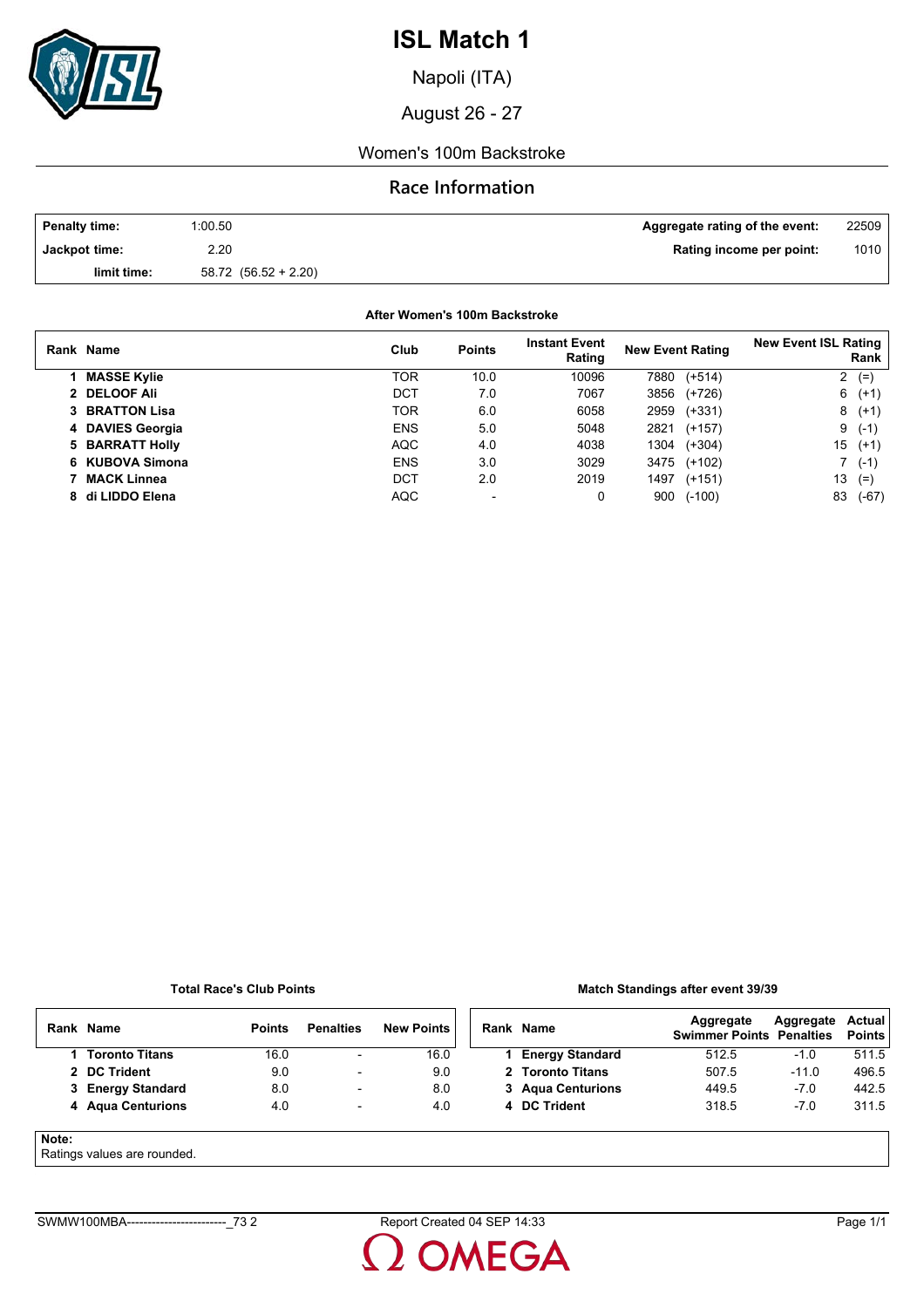

Napoli (ITA)

August 26 - 27

### Men's 100m Backstroke

### **Race Information**

| <b>Penalty time:</b> | 53.50                    | Aggregate rating of the event: | 15098 |
|----------------------|--------------------------|--------------------------------|-------|
| Jackpot time:        | 2.00                     | Rating income per point:       | 869   |
| limit time:          | $51.48$ $(49.48 + 2.00)$ |                                |       |

**After Men's 100m Backstroke**

| Rank Name             | Club       | <b>Points</b>            | <b>Instant Event</b><br>Rating | <b>New Event Rating</b> | <b>New Event ISL Rating</b><br>Rank |
|-----------------------|------------|--------------------------|--------------------------------|-------------------------|-------------------------------------|
| 1 RYLOV Evgeny        | <b>ENS</b> | 19.0                     | 16519                          | $(+1590)$<br>5006       | 4 $(+2)$                            |
| 2 RYAN Shane          | <b>TOR</b> | 7.0                      | 6086                           | 3896<br>$(+547)$        | $5(+2)$                             |
| 3 PEBLEY Jacob        | DCT        | 6.0                      | 5217                           | $(+309)$<br>2739        | 10<br>$(=$                          |
| 4 RIVOLTA Matteo      | <b>AQC</b> | 5.0                      | 4347                           | $(+373)$<br>2046        | 12<br>$(=$                          |
| 5 HOLLARD Tristan     | DCT        | $\blacksquare$           | 0                              | $(-100)$<br>900         | 76<br>$(-60)$                       |
| 6 PRATT Cole          | TOR        | $\overline{\phantom{a}}$ | 0                              | 1136<br>$(-95)$         | 14<br>$(=$                          |
| <b>MAHONEY Travis</b> | <b>ENS</b> | $\overline{\phantom{0}}$ | 0                              | $(-100)$<br>900         | 76<br>$(-60)$                       |
| 8 CIAMPI Matteo       | <b>AQC</b> |                          | 0                              | $(-100)$<br>900         | 76<br>$(-60)$                       |

#### **Total Race's Club Points**

### **Match Standings after event 39/39**

| Rank  | <b>Name</b>                | <b>Points</b> | <b>Penalties</b>         | <b>New Points</b> | Rank Name              | Aggregate<br><b>Swimmer Points Penalties</b> | Aggregate | Actual<br><b>Points</b> |
|-------|----------------------------|---------------|--------------------------|-------------------|------------------------|----------------------------------------------|-----------|-------------------------|
|       | <b>Energy Standard</b>     | 19.0          | $\overline{\phantom{a}}$ | 19.0              | <b>Energy Standard</b> | 512.5                                        | $-1.0$    | 511.5                   |
|       | 2 Toronto Titans           | 7.0           | $\overline{\phantom{0}}$ | 7.0               | 2 Toronto Titans       | 507.5                                        | $-11.0$   | 496.5                   |
|       | 3 DC Trident               | 6.0           | $\overline{\phantom{a}}$ | 6.0               | 3 Agua Centurions      | 449.5                                        | $-7.0$    | 442.5                   |
|       | 4 Agua Centurions          | 5.0           | $-1.0$                   | 4.0               | 4 DC Trident           | 318.5                                        | $-7.0$    | 311.5                   |
| Note: | Potingo voluos aro roundod |               |                          |                   |                        |                                              |           |                         |

### Ratings values are rounded.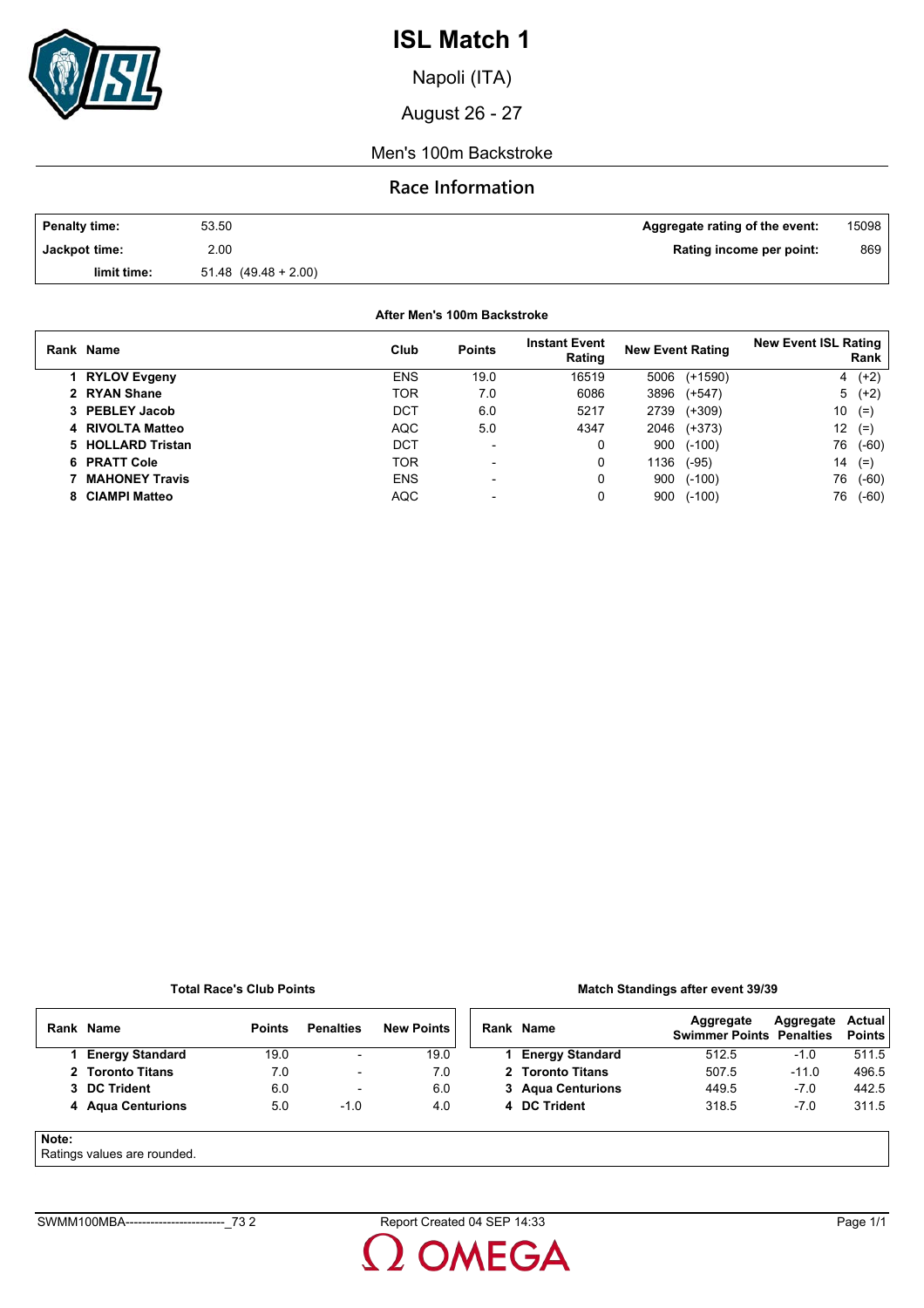

Napoli (ITA)

August 26 - 27

## Women's 100m Individual Medley

## **Race Information**

| <b>Penalty time:</b> | 1:02.50                    | Aggregate rating of the event: | 13442 |
|----------------------|----------------------------|--------------------------------|-------|
| Jackpot time:        | 2.30                       | Rating income per point:       | 838   |
| limit time:          | $1.01.12$ $(58.82 + 2.30)$ |                                |       |

### **After Women's 100m Individual Medley**

| Rank Name             | Club       | <b>Points</b> | <b>Instant Event</b><br>Rating | <b>New Event Rating</b> |          | <b>New Event ISL Rating</b><br>Rank |         |
|-----------------------|------------|---------------|--------------------------------|-------------------------|----------|-------------------------------------|---------|
| <b>HANSSON Louise</b> | TOR        | 10.0          | 8381                           | 2888                    | $(+744)$ | 5                                   | $(+4)$  |
| 2 SANCHEZ Kayla       | TOR        | 7.0           | 5867                           | 1487                    | $(+487)$ | 15                                  | $(+3)$  |
| 3 SHKURDAI Anastasiya | <b>ENS</b> | 6.0           | 5029                           | 4301                    | $(+409)$ |                                     | $(=)$   |
| 4 KAMENEVA Marija     | <b>AQC</b> | 5.0           | 4190                           | 2974                    | (+325)   |                                     | $4(+2)$ |
| 5 OMOTO Rika          | <b>AQC</b> | 4.0           | 3352                           | 1235                    | (+235)   | 18                                  | $(=)$   |
| 6 ANDISON Bailey      | DCT        | 3.0           | 2514                           | 1380                    | $(+157)$ | 16                                  | $(=)$   |
| 7 GUNES Viktoriya     | <b>ENS</b> | 2.0           | 1676                           | 798                     | $(+74)$  | 93                                  | $(+65)$ |
| 8 QUAH Ting Wen       | DCT        |               | 0                              | 717                     | $(-94)$  | 156                                 | $(-61)$ |

### **Total Race's Club Points**

### **Match Standings after event 39/39**

|       | Rank Name                   | <b>Points</b> | <b>Penalties</b>         | <b>New Points</b> | Rank Name              | Aggregate<br><b>Swimmer Points Penalties</b> | Aggregate | Actual<br><b>Points</b> |
|-------|-----------------------------|---------------|--------------------------|-------------------|------------------------|----------------------------------------------|-----------|-------------------------|
|       | 1 Toronto Titans            | 17.0          | $\overline{\phantom{a}}$ | 17.0              | <b>Energy Standard</b> | 512.5                                        | $-1.0$    | 511.5                   |
|       | 2 Agua Centurions           | 9.0           | $\overline{\phantom{0}}$ | 9.0               | 2 Toronto Titans       | 507.5                                        | $-11.0$   | 496.5                   |
|       | 3 Energy Standard           | 8.0           | $\overline{\phantom{0}}$ | 8.0               | 3 Agua Centurions      | 449.5                                        | $-7.0$    | 442.5                   |
|       | 4 DC Trident                | 3.0           | $\overline{\phantom{a}}$ | 3.0               | 4 DC Trident           | 318.5                                        | $-7.0$    | 311.5                   |
| Note: | Ratings values are rounded. |               |                          |                   |                        |                                              |           |                         |

#### $\epsilon$ atings values are rounded.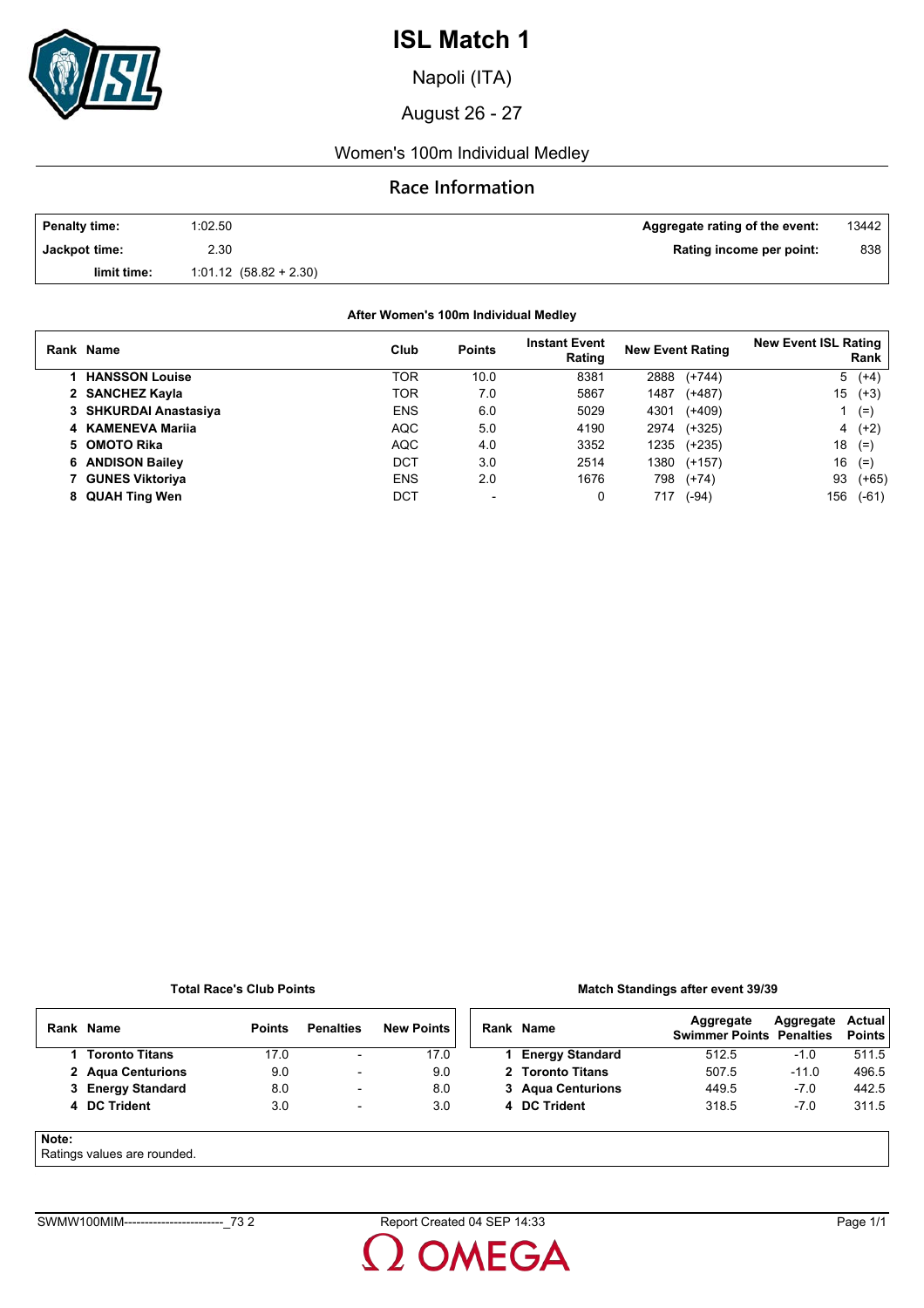

Napoli (ITA)

August 26 - 27

### Men's 100m Individual Medley

## **Race Information**

| Penalty time: | 54.00                 | Aggregate rating of the event: | 9472 |
|---------------|-----------------------|--------------------------------|------|
| Jackpot time: | 2.00                  | Rating income per point:       | 763  |
| limit time:   | $53.95(51.95 + 2.00)$ |                                |      |

### **After Men's 100m Individual Medley**

| Rank Name            | Club       | <b>Points</b>            | <b>Instant Event</b><br>Rating | <b>New Event Rating</b> | <b>New Event ISL Rating</b><br>Rank |
|----------------------|------------|--------------------------|--------------------------------|-------------------------|-------------------------------------|
| <b>CECCON Thomas</b> | <b>AQC</b> | 15.0                     | 11445                          | $(+1044)$<br>2044       | $(+6)$<br>9                         |
| 2 VAZAIOS Andreas    | DCT        | 7.0                      | 5341                           | 2272<br>$(+441)$        | $(+2)$                              |
| 3 KNOX Finlay        | TOR        | 6.0                      | 4578                           | $(+364)$<br>1893        | 11<br>$(+1)$                        |
| 4 ZHILKIN Andrey     | <b>ENS</b> | 5.0                      | 3815                           | $(+288)$<br>1899        | 10<br>$(=)$                         |
| 5 SCOZZOLI Fabio     | <b>AQC</b> | 4.0                      | 3052                           | (+212)<br>1242          | 15<br>$(-1)$                        |
| 6 STUPIN Max         | <b>ENS</b> | $\overline{\phantom{a}}$ | 0                              | 377<br>$(-94)$          | 172<br>$(=)$                        |
| 7 KROON Luc          | <b>TOR</b> | $\blacksquare$           | 0                              | 900<br>$(-100)$         | 78<br>(-63)                         |
| 8 LITHERLAND Jay     | DCT        |                          | 0                              | $(-100)$<br>900         | (-63)<br>78                         |

#### **Total Race's Club Points**

### **Match Standings after event 39/39**

|       | Rank Name                  | <b>Points</b> | <b>Penalties</b>         | <b>New Points</b> | Rank Name              | Aggregate<br><b>Swimmer Points Penalties</b> | Aggregate | Actual<br><b>Points</b> |
|-------|----------------------------|---------------|--------------------------|-------------------|------------------------|----------------------------------------------|-----------|-------------------------|
|       | <b>Agua Centurions</b>     | 19.0          | $\overline{\phantom{a}}$ | 19.0              | <b>Energy Standard</b> | 512.5                                        | $-1.0$    | 511.5                   |
|       | 2 DC Trident               | 7.0           | $-1.0$                   | 6.0               | 2 Toronto Titans       | 507.5                                        | $-11.0$   | 496.5                   |
|       | 3 Toronto Titans           | 6.0           | $-1.0$                   | 5.0               | 3 Agua Centurions      | 449.5                                        | $-7.0$    | 442.5                   |
|       | 4 Energy Standard          | 5.0           | $-1.0$                   | 4.0               | 4 DC Trident           | 318.5                                        | $-7.0$    | 311.5                   |
| Note: | Ratings values are rounded |               |                          |                   |                        |                                              |           |                         |

### Ratings values are rounded.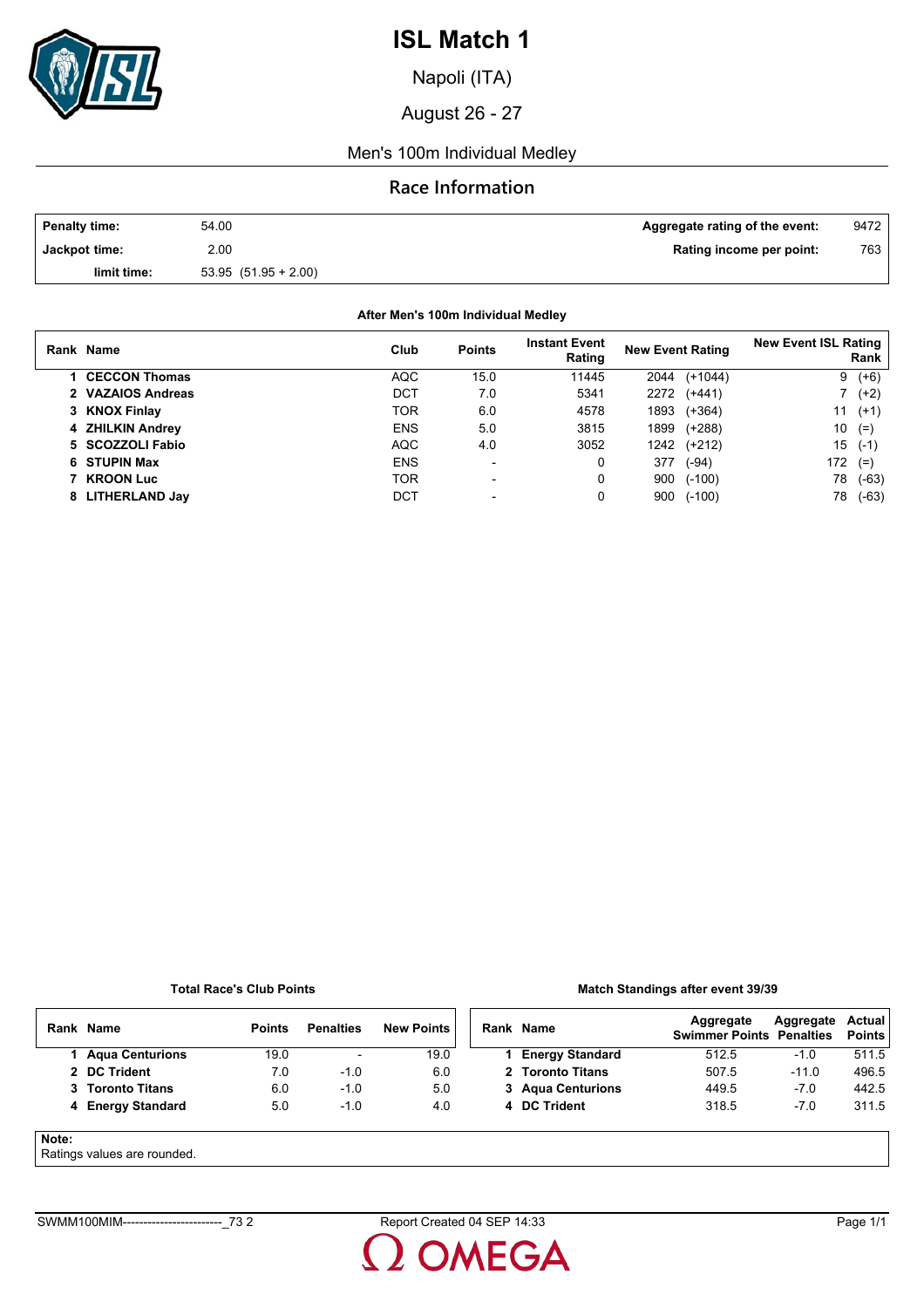

Napoli (ITA)

August 26 - 27

27 AUG 2021 - 20:43 Women's 100m Breaststroke

**Results**

|           | Record  | Split | Name           | <b>NAT Code</b> | Location             | Date        |
|-----------|---------|-------|----------------|-----------------|----------------------|-------------|
| <b>WR</b> | 1:02.36 | 29.56 | MEILUTYTE Ruta | LTU             | Moscow (RUS)         | 12 OCT 2013 |
| $=WR$     | 1:02.36 | 29.46 | ATKINSON Alia  | JAM             | Doha (QAT)           | 6 DEC 2014  |
| $=WR$     | 1:02.36 | 29.33 | ATKINSON Alia  | JAM             | Paris-Chartres (FRA) | 26 AUG 2016 |
| <b>LR</b> | 1:02.50 |       | KING Lilly     | USA             | Budapest (HUN)       | 22 NOV 2020 |

| Rank         | Lane | <b>Name</b>                | Club<br>Code | R.T. | 50m         | Time             |         | Club<br>points |
|--------------|------|----------------------------|--------------|------|-------------|------------------|---------|----------------|
| 1            | 6    | <b>CARRARO Martina</b>     | <b>AQC</b>   | 0.64 | $(1)$ 30.77 | 1:04.85<br>34.08 |         | 10.0           |
| $\mathbf{2}$ | 4    | <b>CHIKUNOVA Evgenia</b>   | <b>ENS</b>   | 0.72 | $(3)$ 31.14 | 1:05.00<br>33.86 | $+0.15$ | 7.0            |
| 3            | 5    | <b>CASTIGLIONI Arianna</b> | <b>AQC</b>   | 0.68 | $(2)$ 30.80 | 1:05.01<br>34.21 | $+0.16$ | 6.0            |
| 4            | 8    | <b>TEMNIKOVA Maria</b>     | DCT          | 0.70 | $(8)$ 31.68 | 1:05.73<br>34.05 | $+0.88$ | 5.0            |
| 5            |      | <b>BELONOGOFF Tatiana</b>  | DCT          | 0.72 | $(4)$ 31.21 | 1:05.86<br>34.65 | $+1.01$ | 4.0            |
| 6            | 2    | <b>SZTANDERA Dominika</b>  | <b>TOR</b>   | 0.61 | $(5)$ 31.44 | 1:06.53<br>35.09 | $+1.68$ | 3.0            |
| 7            | 3    | <b>VALL Jessica</b>        | <b>ENS</b>   | 0.67 | $(7)$ 31.64 | 1:06.85<br>35.21 | $+2.00$ | 2.0            |
| 8            |      | <b>WOG Kelsey</b>          | <b>TOR</b>   | 0.65 | $(6)$ 31.55 | 1:07.45<br>35.90 | $+2.60$ |                |

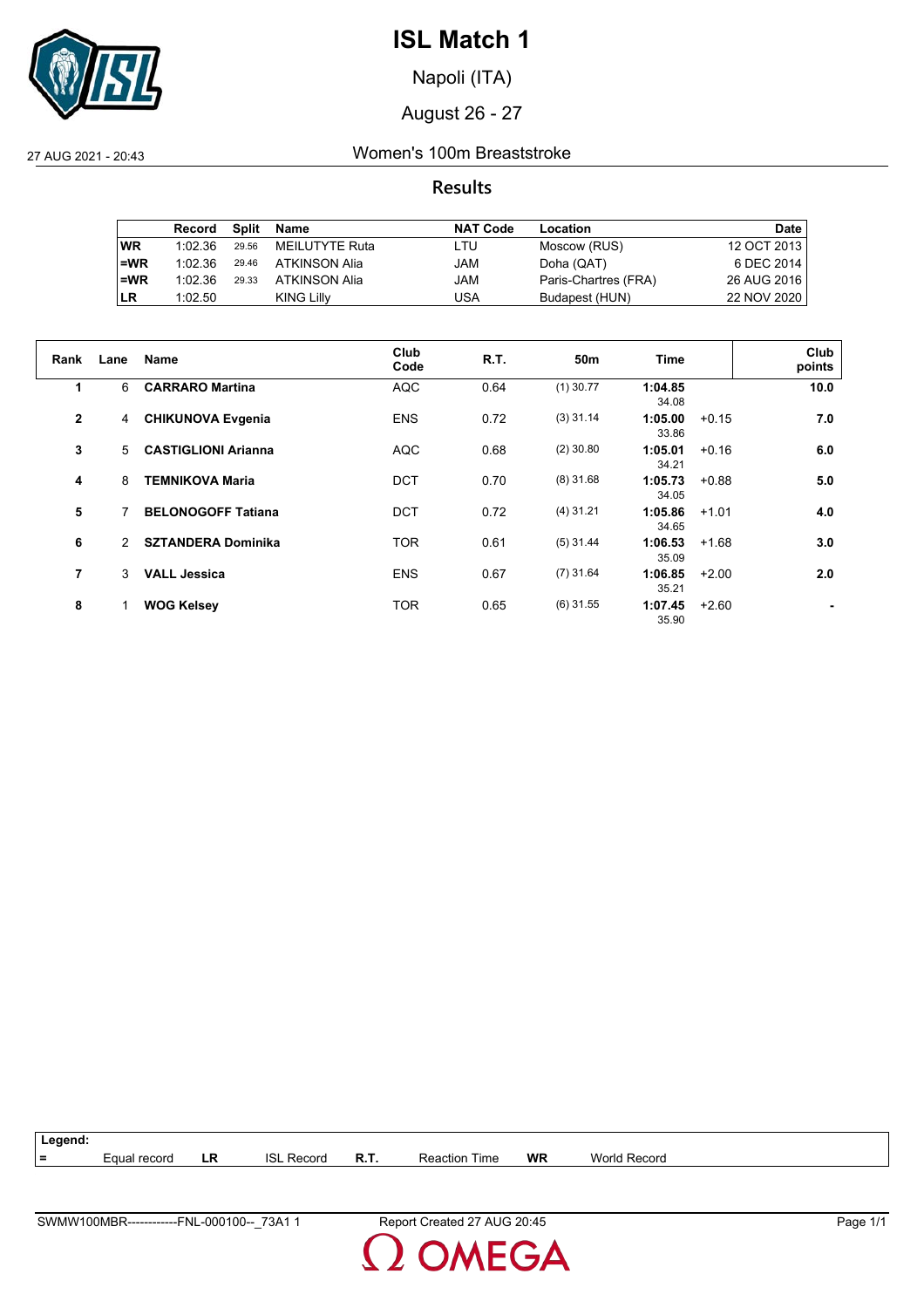

Napoli (ITA)

August 26 - 27

27 AUG 2021 - 20:46 Men's 100m Breaststroke

**Results**

|           | Record |       | Split Name       | <b>NAT Code</b> | Location       | Date i      |
|-----------|--------|-------|------------------|-----------------|----------------|-------------|
| <b>WR</b> | 55.34  | 25.88 | SHYMANOVICH llya | BLR             | Brest (BLR)    | 19 DEC 2020 |
| ı LR      | 55.41  |       | PEATY Adam       | GBR             | Budapest (HUN) | 22 NOV 2020 |

| Rank           | Lane | <b>Name</b>                    | Club<br>Code | R.T. | 50 <sub>m</sub> | Time                      | Club<br>points |
|----------------|------|--------------------------------|--------------|------|-----------------|---------------------------|----------------|
| 1              | 5    | <b>MARTINENGHI Nicolo</b>      | <b>AQC</b>   | 0.65 | $(=3)$ 26.79    | 56.96<br>30.17            | 9.0            |
| $\mathbf{2}$   | 2    | <b>SCHWINGENSCHLOGL Fabian</b> | <b>TOR</b>   | 0.67 | $(1)$ 26.67     | 57.10<br>$+0.14$<br>30.43 | 7.0            |
| 3              | 6    | <b>KAMMINGA Arno</b>           | <b>AQC</b>   | 0.68 | $(5)$ 27.06     | 57.26<br>$+0.30$<br>30.20 | 6.0            |
| 4              | 3    | <b>LIMA Felipe</b>             | <b>ENS</b>   | 0.65 | $(=3)$ 26.79    | 57.41<br>$+0.45$<br>30.62 | 5.0            |
| 5              | 7    | <b>FRANCA SILVA Felipe</b>     | <b>DCT</b>   | 0.68 | $(2)$ 26.77     | 57.68<br>$+0.72$<br>30.91 | 4.0            |
| 6              | 8    | <b>COPE Tommy</b>              | <b>DCT</b>   | 0.65 | $(6)$ 27.15     | 57.80<br>$+0.84$<br>30.65 | 3.0            |
| $\overline{7}$ | 1    | <b>McKEE Anton</b>             | <b>TOR</b>   | 0.64 | $(8)$ 27.80     | 58.39<br>$+1.43$<br>30.59 | 2.0            |
| 8              | 4    | <b>SWANSON Charlie</b>         | <b>ENS</b>   | 0.66 | $(7)$ 27.61     | 58.90<br>$+1.94$<br>31.29 | 1.0            |

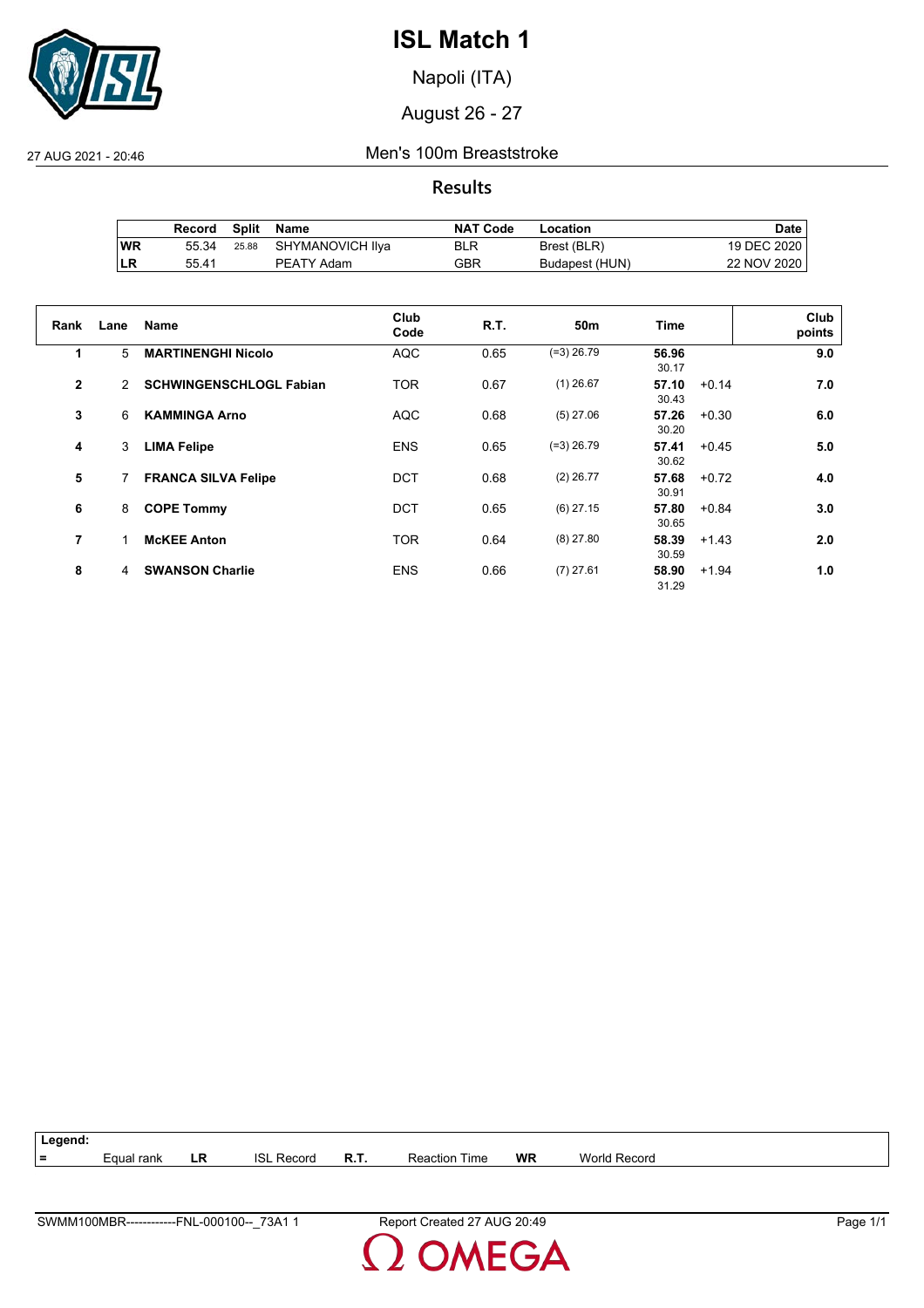

Napoli (ITA)

August 26 - 27

27 AUG 2021 - 20:52 Women's 50m Butterfly

**Results**

|            | Record Name |                           | <b>NAT Code</b> | Location        | Date.       |
|------------|-------------|---------------------------|-----------------|-----------------|-------------|
| <b>IWR</b> |             | 24.38 ALSHAMMAR Therese   | SWE             | Singapore (SGP) | 22 NOV 2009 |
| LR         |             | 24.59 KROMOWIDJOJO Ranomi | <b>NED</b>      | Budapest (HUN)  | 6 NOV 2020  |

| Rank | Lane | Name                    | Club Code  | R.T. | Time             | Club points |
|------|------|-------------------------|------------|------|------------------|-------------|
| 1    | 4    | <b>SJOSTROM Sarah</b>   | <b>ENS</b> | 0.64 | 24.98            | 19.0        |
| 2    | 3    | <b>BANIC Madeline</b>   | <b>ENS</b> | 0.65 | 25.32<br>$+0.34$ | 7.0         |
| 3    | 2    | <b>HANSSON Louise</b>   | <b>TOR</b> | 0.68 | 25.50<br>$+0.52$ | 6.0         |
| 4    | 6    | <b>BARRATT Holly</b>    | <b>AQC</b> | 0.69 | 25.76<br>$+0.78$ | 5.0         |
| 5    |      | <b>WASICK Kasia</b>     | <b>TOR</b> | 0.69 | 26.08<br>$+1.10$ | ۰           |
| 6    |      | <b>QUAH Ting Wen</b>    | <b>DCT</b> | 0.63 | 26.09<br>$+1.11$ |             |
|      | 5    | di PIETRO Silvia        | <b>AQC</b> | 0.66 | $+1.16$<br>26.14 |             |
| 8    | 8    | <b>NAZIEBLO Klaudia</b> | DCT        | 0.70 | 26.50<br>$+1.52$ |             |
|      |      |                         |            |      |                  |             |

**LR** ISL Record **R.T.** Reaction Time **WR** World Record



**Legend:**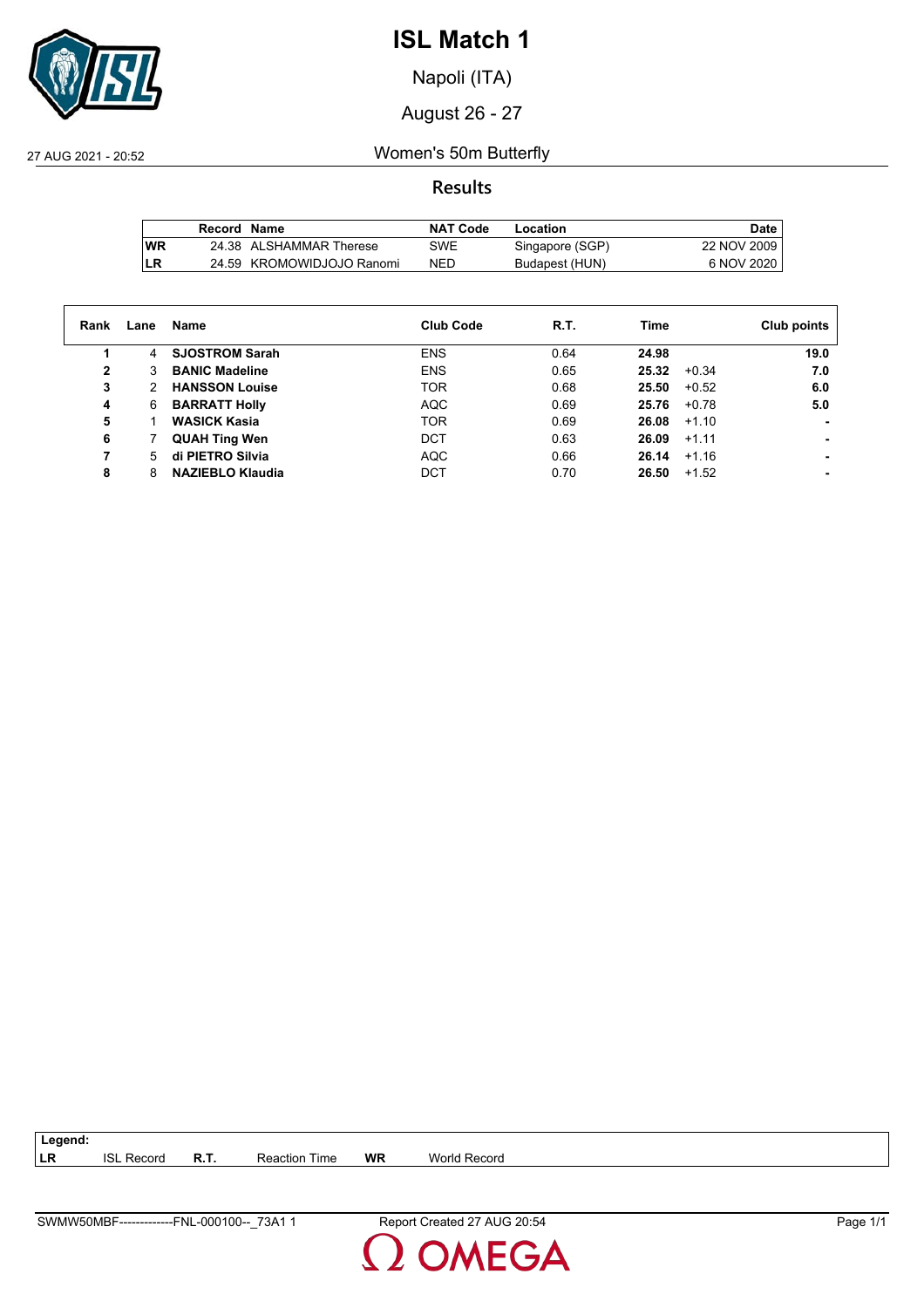

Napoli (ITA)

August 26 - 27

27 AUG 2021 - 20:55 Men's 50m Butterfly

**Results**

|           | Record Name |                       | <b>NAT Code</b> | Location       | Date        |
|-----------|-------------|-----------------------|-----------------|----------------|-------------|
| <b>WR</b> |             | 21.75 SANTOS Nicholas | BRA             | Budapest (HUN) | 6 OCT 2018  |
| LR        |             | 21.78 SANTOS Nicholas | <b>BRA</b>      | Budapest (HUN) | 10 NOV 2020 |

| Rank | Lane | Name                     | <b>Club Code</b> | R.T. | Time             | Club points |
|------|------|--------------------------|------------------|------|------------------|-------------|
|      |      | <b>KUSCH Marius</b>      | <b>TOR</b>       | 0.62 | 22.45            | 12.0        |
| 2    | 5    | <b>SZABO Szebasztian</b> | <b>AQC</b>       | 0.61 | 22.57<br>$+0.12$ | 7.0         |
| 3    | 2    | <b>PEKARSKI Grigori</b>  | <b>TOR</b>       | 0.64 | 22.73<br>$+0.28$ | 6.0         |
| 4    | 4    | le CLOS Chad             | <b>ENS</b>       | 0.61 | 22.76<br>$+0.31$ | 5.0         |
| 5    | 6    | <b>RIVOLTA Matteo</b>    | <b>AQC</b>       | 0.67 | 23.08<br>$+0.63$ | 4.0         |
| 6    | 8    | <b>HOFFER Ryan</b>       | <b>DCT</b>       | 0.68 | $+0.68$<br>23.13 | 3.0         |
|      |      | <b>ZHILKIN Andrey</b>    | <b>ENS</b>       | 0.68 | $+0.98$<br>23.43 |             |
| 8    |      | <b>VAZAIOS Andreas</b>   | DCT              | 0.63 | 23.46<br>$+1.01$ |             |

| 73A <sub>1</sub><br>SWMM50MBF-<br>-000100--<br>FNL-<br>-------------- | 20:57<br>AUG.<br>Report<br>Created | . .<br>Page |
|-----------------------------------------------------------------------|------------------------------------|-------------|

**LR** ISL Record **R.T.** Reaction Time **WR** World Record

**Legend:**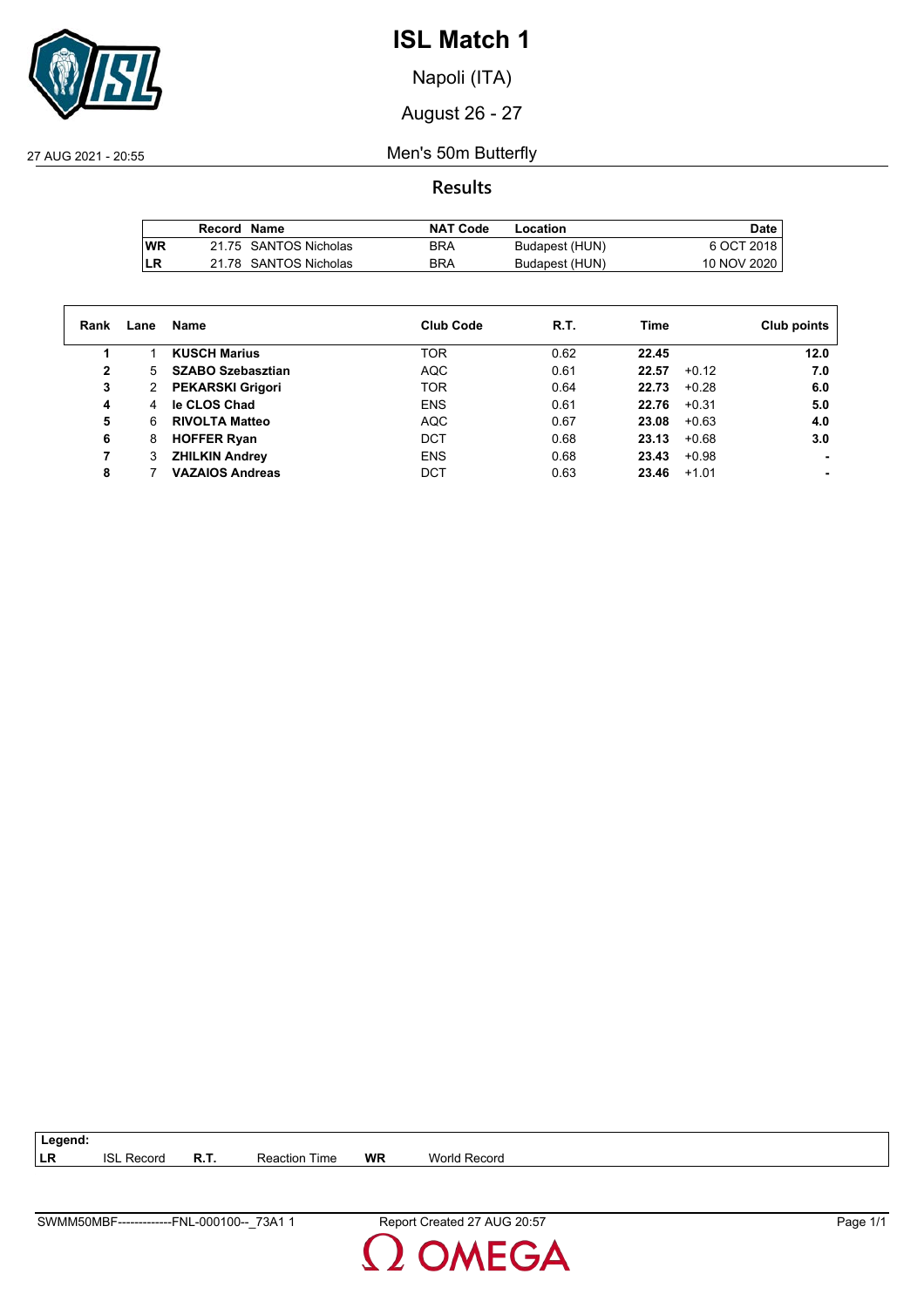

Napoli (ITA)

August 26 - 27

27 AUG 2021 - 21:00 Women's 200m Freestyle

**Results**

|           | Record  |       | Splits |                     | Name                   | NA1<br>Code | ∟ocation        | Date               |
|-----------|---------|-------|--------|---------------------|------------------------|-------------|-----------------|--------------------|
| WR        | 1:50.43 | 25.99 | 54.45  | 1:22.6 <sup>4</sup> | <b>SJOSTROM Sarah</b>  | SWE         | Eindhoven (NED) | <b>12 AUG 2017</b> |
| <b>LR</b> | 1:51.11 |       |        |                     | <b>HAUGHEY Siobhan</b> | HKG         | Budapest (HUN)  | 22 NOV 2020        |

| Rank           | Lane | Name                       | Club<br>Code | R.T. | 50m         | 100m        | 150m          | Time    |         | Club<br>points |
|----------------|------|----------------------------|--------------|------|-------------|-------------|---------------|---------|---------|----------------|
| 1              | 4    | <b>HAUGHEY Siobhan</b>     | <b>ENS</b>   | 0.72 | $(1)$ 26.19 | $(1)$ 54.75 | $(1)$ 1:23.88 | 1:52.88 |         | 10.0           |
|                |      |                            |              |      |             | 28.56       | 29.13         | 29.00   |         |                |
| $\overline{2}$ | 5    | <b>PELLEGRINI Federica</b> | <b>AQC</b>   | 0.76 | $(2)$ 26.55 | $(2)$ 55.36 | (2) 1:24.66   | 1:53.95 | $+1.07$ | 7.0            |
|                |      |                            |              |      |             | 28.81       | 29.30         | 29.29   |         |                |
| 3              |      | <b>NEALE Leah</b>          | <b>DCT</b>   | 0.66 | $(3)$ 26.63 | (3) 55.51   | (3) 1:24.88   | 1:54.06 | $+1.18$ | 6.0            |
|                |      |                            |              |      |             | 28.88       | 29.37         | 29.18   |         |                |
| 4              |      | <b>SANCHEZ Kayla</b>       | <b>TOR</b>   | 0.69 | $(4)$ 27.19 | $(4)$ 56.20 | (4) 1:25.78   | 1:55.30 | $+2.42$ | 5.0            |
|                |      |                            |              |      |             | 29.01       | 29.58         | 29.52   |         |                |
| 5              | 3    | <b>HARVEY Mary-Sophie</b>  | <b>ENS</b>   | 0.72 | $(8)$ 27.70 | $(6)$ 57.07 | (6) 1:26.54   | 1:56.16 | $+3.28$ | 4.0            |
|                |      |                            |              |      |             | 29.37       | 29.47         | 29.62   |         |                |
| 6              | 8    | <b>EVANS Joanna</b>        | <b>DCT</b>   | 0.72 | $(5)$ 27.21 | (5) 56.22   | (5) 1:26.11   | 1:56.63 | $+3.75$ | 3.0            |
|                |      |                            |              |      |             | 29.01       | 29.89         | 30.52   |         |                |
| 7              | 2    | <b>HASSLER Julia</b>       | <b>TOR</b>   | 0.76 | $(7)$ 27.66 | (7) 57.21   | $(7)$ 1:26.93 | 1:56.72 | $+3.84$ | 2.0            |
|                |      |                            |              |      |             | 29.55       | 29.72         | 29.79   |         |                |
|                |      |                            |              |      |             |             |               |         |         |                |
| 8              | 6    | <b>HIBBOTT Holly</b>       | <b>AQC</b>   | 0.75 | $(6)$ 27.53 | (8) 57.30   | $(8)$ 1:27.77 | 1:58.18 | $+5.30$ |                |
|                |      |                            |              |      |             | 29.77       | 30.47         | 30.41   |         |                |

| Legend: |                   |                      |    |              |
|---------|-------------------|----------------------|----|--------------|
| LR      | <b>ISL Record</b> | <b>Reaction Time</b> | WR | World Record |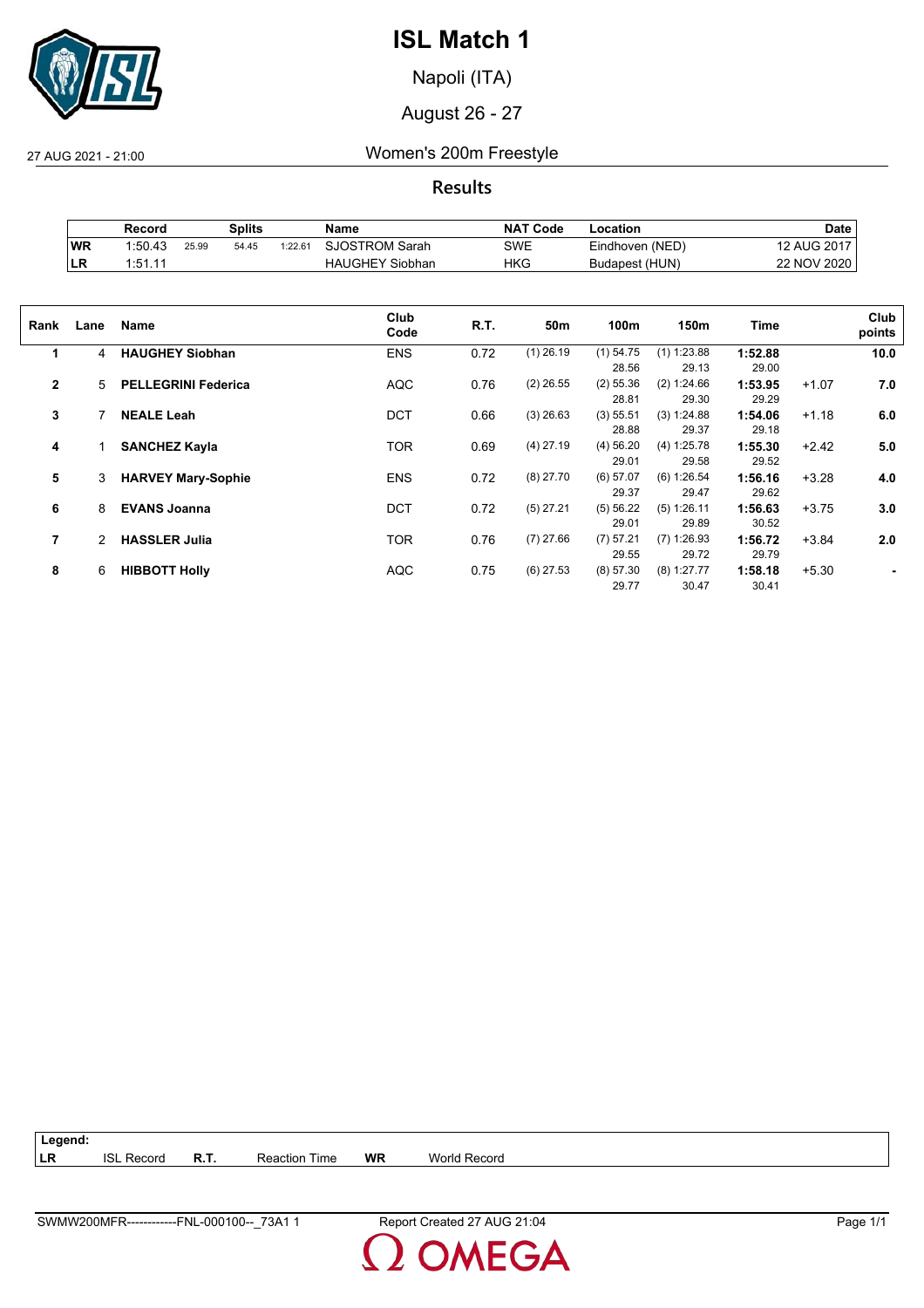

Napoli (ITA)

August 26 - 27

27 AUG 2021 - 21:05 Men's 200m Freestyle

**Results**

|            | Record  |       | Splits |         | Name                   | <b>NAT Code</b> | ∟ocation       | <b>Date</b> |
|------------|---------|-------|--------|---------|------------------------|-----------------|----------------|-------------|
| WR         | 1:39.37 | 23.79 | 49.29  | 1:14.72 | <b>BIEDERMANN Paul</b> | GER             | Berlin (GER)   | NOV 2009    |
| <b>ILR</b> | 1:40.25 |       |        |         | Duncan<br>וטטכ         | GBR             | Budapest (HUN) | 22 NOV 2020 |

| Rank         | Lane | Name                 | Club<br>Code | R.T. | 50m          | 100m                 | 150m                   | Time             |         | Club<br>points |
|--------------|------|----------------------|--------------|------|--------------|----------------------|------------------------|------------------|---------|----------------|
| 1            |      | <b>PIERONI Blake</b> | <b>TOR</b>   | 0.63 | $(1)$ 24.55  | (5) 51.74<br>27.19   | (6) 1:18.83<br>27.09   | 1:44.39<br>25.56 |         | 9.0            |
| $\mathbf{2}$ | 5    | <b>BALLO Stefano</b> | <b>AQC</b>   | 0.74 | $(2)$ 24.56  | $(1)$ 51.40<br>26.84 | $(1)$ 1:18.35<br>26.95 | 1:44.69<br>26.34 | $+0.30$ | 7.0            |
| 3            |      | <b>GROTHE Zane</b>   | <b>DCT</b>   | 0.67 | $(5)$ 24.81  | (3) 51.60<br>26.79   | (4) 1:18.73<br>27.13   | 1:44.85<br>26.12 | $+0.46$ | 6.0            |
| 4            | 2    | <b>KROON Luc</b>     | <b>TOR</b>   | 0.75 | $(=6)$ 24.92 | $(6)$ 51.75<br>26.83 | (5) 1:18.74<br>26.99   | 1:44.88<br>26.14 | $+0.49$ | 5.0            |
| 5            | 6    | <b>CIAMPI Matteo</b> | <b>AQC</b>   | 0.70 | $(=6)$ 24.92 | (4) 51.73<br>26.81   | (2) 1:18.70<br>26.97   | 1:45.02<br>26.32 | $+0.63$ | 4.0            |
| 6            | 8    | <b>APPLE Zach</b>    | <b>DCT</b>   | 0.65 | $(4)$ 24.79  | $(7)$ 51.82<br>27.03 | $(8)$ 1:19.09<br>27.27 | 1:45.23<br>26.14 | $+0.84$ | 3.0            |
| 7            | 3    | <b>ZIRK Kregor</b>   | <b>ENS</b>   | 0.62 | $(3)$ 24.77  | (2) 51.54<br>26.77   | (3) 1:18.71<br>27.17   | 1:45.29<br>26.58 | $+0.90$ | 2.0            |
| 8            | 4    | de TULLIO Marco      | <b>ENS</b>   | 0.67 | $(8)$ 24.97  | (8) 51.88<br>26.91   | $(7)$ 1:19.07<br>27.19 | 1:46.30<br>27.23 | $+1.91$ | 1.0            |

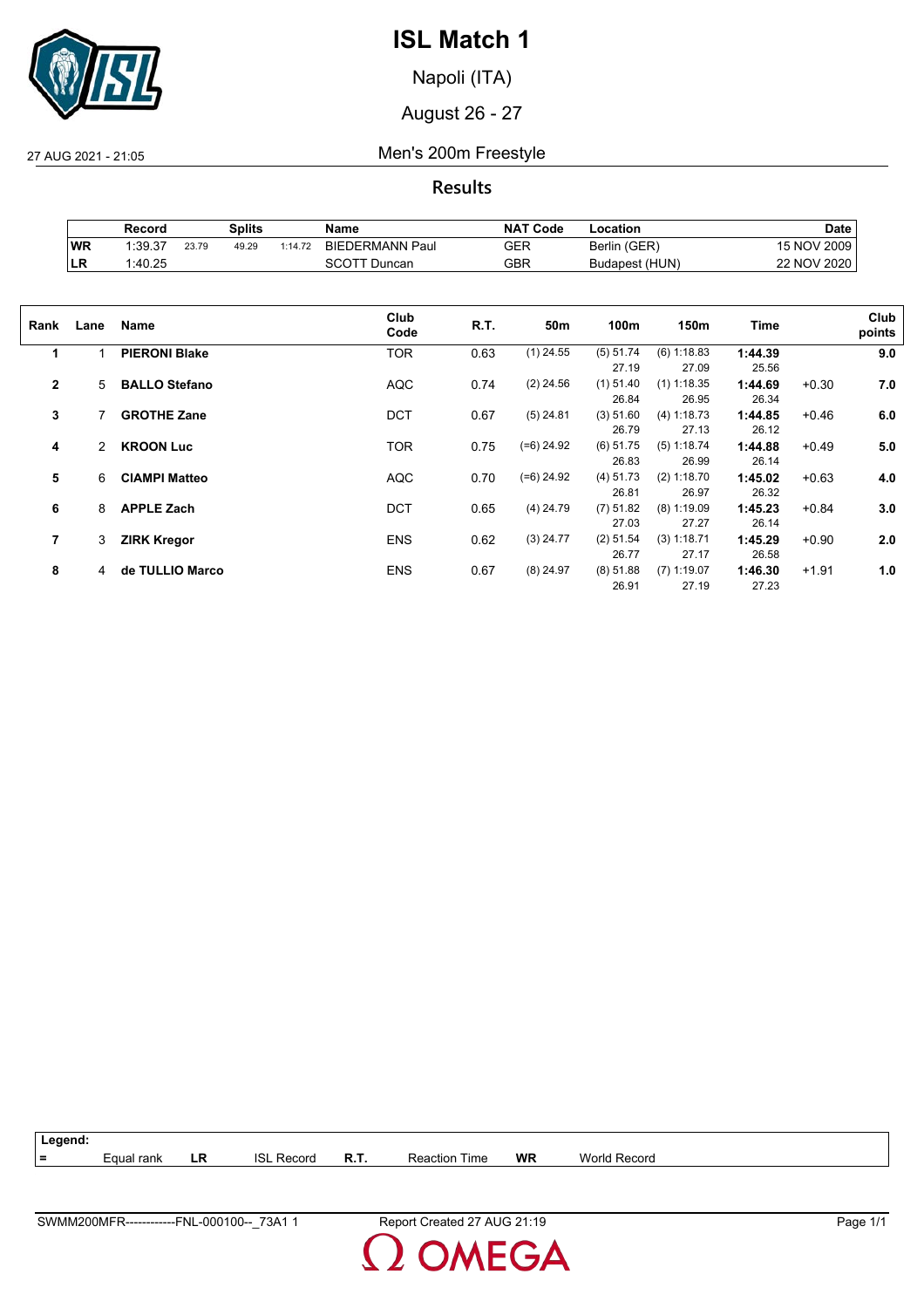

Napoli (ITA)

August 26 - 27

## 27 AUG 2021 - 21:09 Mixed 4x100m Medley Relay

## **Results**

| Rank           | Lane           | Club / Name                  | Gender | R.T. | 50m   | 100m    | <b>Time</b>   |         | Club<br>points |
|----------------|----------------|------------------------------|--------|------|-------|---------|---------------|---------|----------------|
| $\mathbf{1}$   | $\overline{2}$ | <b>TOR - Toronto Titans</b>  |        |      |       |         | 3:35.89       |         | 18.0           |
|                |                | <b>RYAN Shane</b>            | М      | 0.61 | 24.44 | 50.20   | (3) 50.20     |         |                |
|                |                | SCHWINGENSCHLOGL Fabian      | М      | 0.25 | 26.21 | 57.00   | (2) 1:47.20   |         |                |
|                |                | <b>HANSSON Louise</b>        | F      | 0.49 | 25.72 | 56.19   | $(2)$ 2:43.39 |         |                |
|                |                | <b>COLEMAN Michelle</b>      | F      | 0.27 | 24.60 | 52.50   |               |         |                |
| $\mathbf 2$    | 5              | <b>AQC - Aqua Centurions</b> |        |      |       |         | 3:36.45       | $+0.56$ | 14.0           |
|                |                | <b>CECCON Thomas</b>         | M      | 0.69 | 24.83 | 50.42   | $(4)$ 50.42   |         |                |
|                |                | <b>MARTINENGHI Nicolo</b>    | м      | 0.22 | 26.35 | 56.71   | $(1)$ 1:47.13 |         |                |
|                |                | di LIDDO Elena               | F      | 0.09 | 26.08 | 55.86   | $(1)$ 2:42.99 |         |                |
|                |                | PELLEGRINI Federica          | F      | 0.48 | 25.81 | 53.46   |               |         |                |
| 3              | 8              | <b>DCT - DC Trident</b>      |        |      |       |         | 3:38.19       | $+2.30$ | 12.0           |
|                |                | DELOOF Ali                   | F      | 0.64 | 27.50 | 57.51   | (8) 57.51     |         |                |
|                |                | FRANCA SILVA Felipe          | M      | 0.26 | 26.87 | 58.02   | (4) 1:55.53   |         |                |
|                |                | <b>HARTING Zach</b>          | M      | 0.21 | 23.22 | 49.80   | $(3)$ 2:45.33 |         |                |
|                |                | <b>HINDLEY Isabella</b>      | F      | 0.08 | 24.51 | 52.86   |               |         |                |
| 4              | 3              | <b>ENS - Energy Standard</b> |        |      |       |         | 3:39.22       | $+3.33$ | 10.0           |
|                |                | <b>RYLOV Evgeny</b>          | М      | 0.57 | 23.81 | 49.77   | $(2)$ 49.77   |         |                |
|                |                | CHIKUNOVA Evgenia            | F      | 0.18 | 30.67 | 1:04.91 | (3) 1:54.68   |         |                |
|                |                | <b>ZHILKIN Andrey</b>        | М      | 0.32 | 23.85 | 51.75   | $(5)$ 2:46.43 |         |                |
|                |                | <b>TEIJONSALO Fanny</b>      | F      | 0.33 | 24.89 | 52.79   |               |         |                |
| 5              | 4              | <b>ENS - Energy Standard</b> |        |      |       |         | 3:39.58       | $+3.69$ | 8.0            |
|                |                | <b>KOLESNIKOV Kliment</b>    | М      | 0.70 | 23.92 | 49.63   | $(1)$ 49.63   |         |                |
|                |                | PILATO Benedetta             | F      | 0.27 | 30.17 | 1:05.96 | $(5)$ 1:55.59 |         |                |
|                |                | <b>BARRETT Adam</b>          | M      | 0.13 | 23.24 | 50.73   | $(4)$ 2:46.32 |         |                |
|                |                | SEGEL Janja                  | F      | 0.51 | 25.26 | 53.26   |               |         |                |
| 6              | 6              | <b>AQC - Aqua Centurions</b> |        |      |       |         | 3:40.39       | $+4.50$ | 6.0            |
|                |                | de DEUS Leonardo             | м      | 0.58 | 24.98 | 51.77   | (6) 51.77     |         |                |
|                |                | <b>CASTIGLIONI Arianna</b>   | F      | 0.22 | 29.91 | 1:04.02 | $(6)$ 1:55.79 |         |                |
|                |                | <b>RIVOLTA Matteo</b>        | М      | 0.42 | 24.15 | 51.48   | $(7)$ 2:47.27 |         |                |
|                |                | MUNOZ del CAMPO Lidon        | F      | 0.21 | 25.18 | 53.12   |               |         |                |
| $\overline{7}$ | $\mathbf{1}$   | <b>TOR - Toronto Titans</b>  |        |      |       |         | 3:41.47       | $+5.58$ | 4.0            |
|                |                | <b>MASSE Kylie</b>           | F      | 0.58 | 27.31 | 56.95   | $(7)$ 56.95   |         |                |
|                |                | <b>McKEE</b> Anton           | M      | 0.27 | 27.47 | 59.16   | $(7)$ 1:56.11 |         |                |
|                |                | <b>KNOX Finlay</b>           | М      | 0.14 | 23.41 | 51.13   | $(6)$ 2:47.24 |         |                |
|                |                | <b>APOSTALON Anika</b>       | F      | 0.60 | 25.53 | 54.23   |               |         |                |
| 8              | $\overline{7}$ | <b>DCT - DC Trident</b>      |        |      |       |         | 3:41.62       | $+5.73$ | 2.0            |
|                |                | PEBLEY Jacob                 | М      | 0.59 | 24.70 | 50.79   | (5) 50.79     |         |                |
|                |                | <b>BELONOGOFF Tatiana</b>    | F      | 0.53 | 31.62 | 1:07.50 | $(8)$ 1:58.29 |         |                |
|                |                | <b>MURPHY Camden</b>         | М      | 0.05 | 23.04 | 50.43   | $(8)$ 2:48.72 |         |                |
|                |                | <b>BRUHN Annika</b>          | F      | 0.35 | 25.31 | 52.90   |               |         |                |



**DMEGA**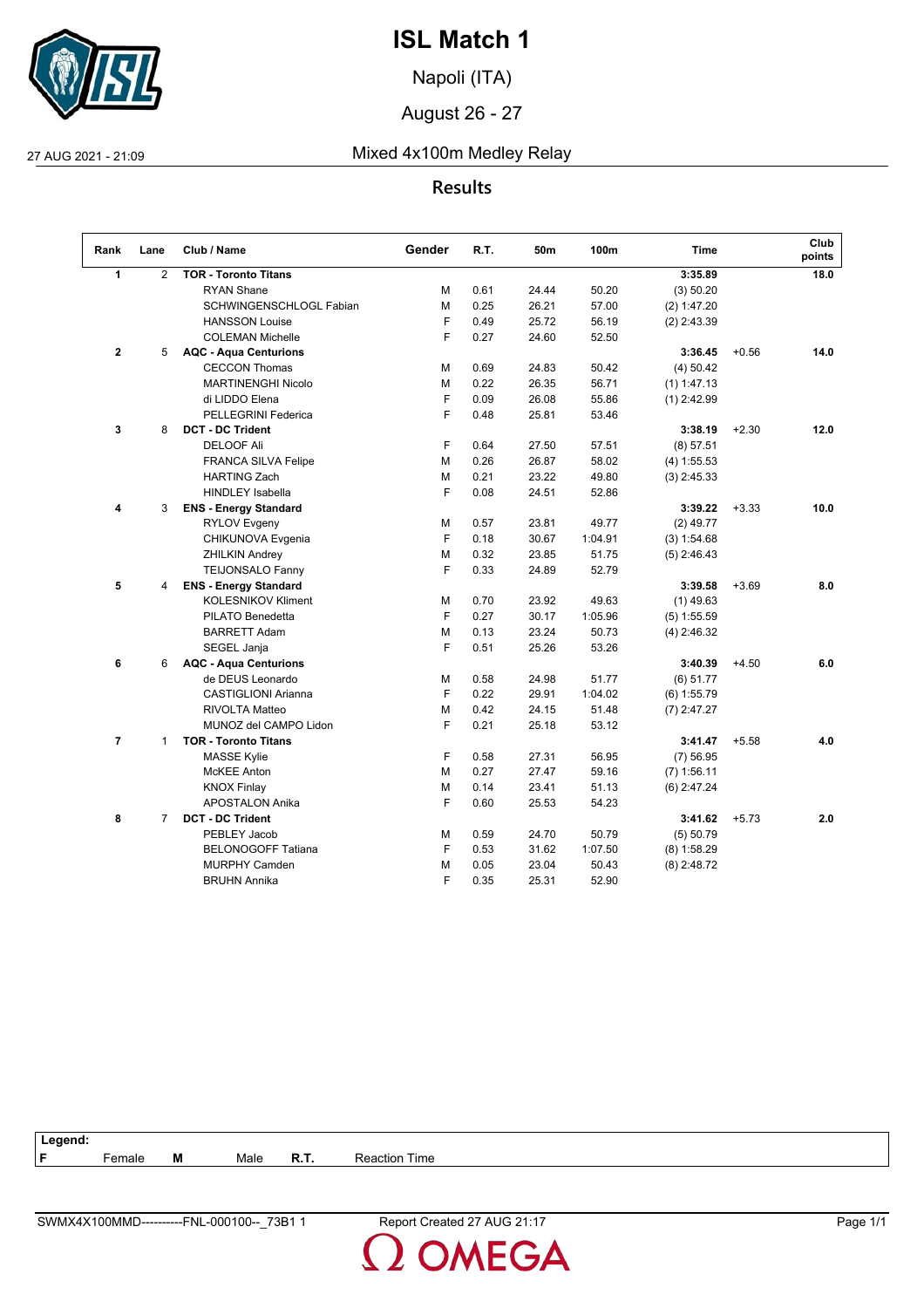

Napoli (ITA)

August 26 - 27

### Women's 100m Breaststroke

### **Race Information**

| <b>Penalty time:</b> | 1:08.50                      | Aggregate rating of the event: | 12830 |
|----------------------|------------------------------|--------------------------------|-------|
| Jackpot time:        | 2.50                         | Rating income per point:       | 827   |
| limit time:          | $1:07.35$ $(1:04.85 + 2.50)$ |                                |       |

### **After Women's 100m Breaststroke**

|    | Rank Name              | Club       | <b>Points</b>            | <b>Instant Event</b><br>Rating | <b>New Event Rating</b> | <b>New Event ISL Rating</b><br>Rank |
|----|------------------------|------------|--------------------------|--------------------------------|-------------------------|-------------------------------------|
|    | <b>CARRARO Martina</b> | <b>AQC</b> | 10.0                     | 8265                           | $(+474)$<br>4115        | 6<br>$(=)$                          |
|    | 2 CHIKUNOVA Evgenia    | <b>ENS</b> | 7.0                      | 5786                           | 1479<br>$(+479)$        | 13<br>$(+2)$                        |
|    | 3 CASTIGLIONI Arianna  | <b>AQC</b> | 6.0                      | 4959                           | 2467<br>$(+441)$        | 10<br>$(+1)$                        |
|    | 4 TEMNIKOVA Maria      | DCT        | 5.0                      | 4133                           | 1313<br>$(+313)$        | 14<br>$(+1)$                        |
|    | 5 BELONOGOFF Tatiana   | DCT        | 4.0                      | 3306                           | 1231<br>$(+231)$        | 15<br>$(=)$                         |
|    | 6 SZTANDERA Dominika   | TOR        | 3.0                      | 2480                           | $(+148)$<br>1148        | 17<br>$(-2)$                        |
|    | 7 VALL Jessica         | <b>ENS</b> | 2.0                      | 1653                           | 1065<br>$(+65)$         | 18<br>$(-3)$                        |
| 8. | <b>WOG Kelsey</b>      | TOR        | $\overline{\phantom{0}}$ | 0                              | $(-55)$<br>2110         | 11<br>$(-1)$                        |

#### **Total Race's Club Points**

### **Match Standings after event 39/39**

|       | Rank Name              | <b>Points</b> | <b>Penalties</b>         | <b>New Points</b> | Rank Name              | Aggregate<br><b>Swimmer Points Penalties</b> | Aggregate | Actual<br>Points |
|-------|------------------------|---------------|--------------------------|-------------------|------------------------|----------------------------------------------|-----------|------------------|
|       | <b>Agua Centurions</b> | 16.0          | $\overline{\phantom{0}}$ | 16.0              | <b>Energy Standard</b> | 512.5                                        | $-1.0$    | 511.5            |
|       | 2 Energy Standard      | 9.0           | $\overline{\phantom{a}}$ | 9.0               | 2 Toronto Titans       | 507.5                                        | $-11.0$   | 496.5            |
|       | 2 DC Trident           | 9.0           | $\overline{\phantom{a}}$ | 9.0               | 3 Agua Centurions      | 449.5                                        | $-7.0$    | 442.5            |
|       | 4 Toronto Titans       | 3.0           | $\overline{\phantom{a}}$ | 3.0               | 4 DC Trident           | 318.5                                        | $-7.0$    | 311.5            |
| Note: |                        |               |                          |                   |                        |                                              |           |                  |

Ratings values are rounded.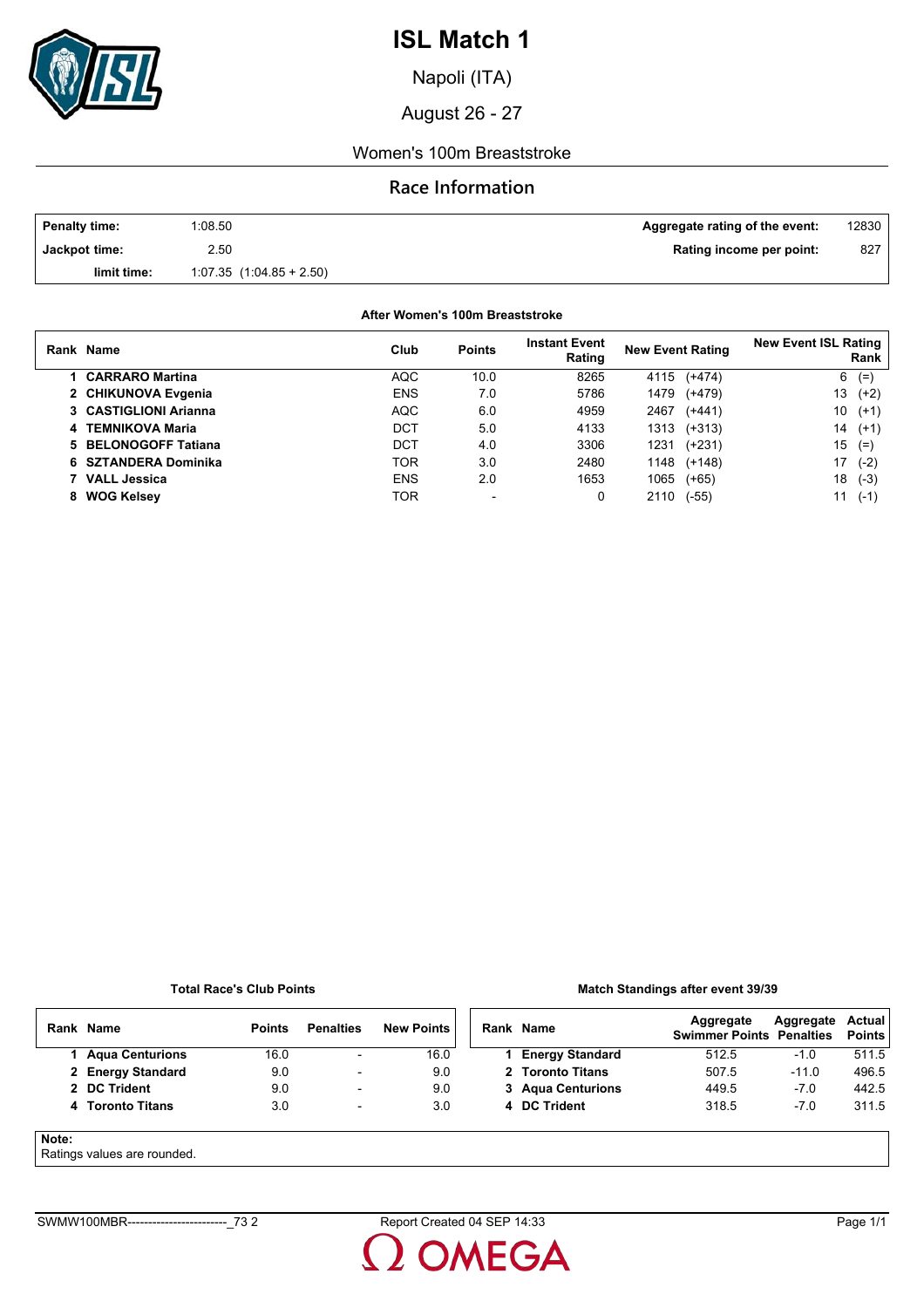

Napoli (ITA)

August 26 - 27

### Men's 100m Breaststroke

## **Race Information**

| <b>Penalty time:</b> | 59.50                | Aggregate rating of the event: | 18624 |
|----------------------|----------------------|--------------------------------|-------|
| Jackpot time:        | 2.25                 | Rating income per point:       | 936   |
| limit time:          | 59.21 (56.96 + 2.25) |                                |       |

### **After Men's 100m Breaststroke**

| Rank Name                 | Club       | <b>Points</b> | <b>Instant Event</b><br>Rating | <b>New Event Rating</b> | <b>New Event ISL Rating</b><br>Rank |
|---------------------------|------------|---------------|--------------------------------|-------------------------|-------------------------------------|
| <b>MARTINENGHI Nicolo</b> | <b>AQC</b> | 9.0           | 8425                           | $(+346)$<br>4638        | $4(+1)$                             |
| 2 SCHWINGENSCHLOGL Fabian | TOR        | 7.0           | 6553                           | 1555<br>$(+555)$        | 16<br>$(=)$                         |
| 3 KAMMINGA Arno           | <b>AQC</b> | 6.0           | 5617                           | 1462<br>$(+462)$        | 17<br>$(-1)$                        |
| 4 LIMA Felipe             | <b>ENS</b> | 5.0           | 4681                           | 3892<br>$(-249)$        | $(-1)$                              |
| 5 FRANCA SILVA Felipe     | DCT        | 4.0           | 3745                           | 3059<br>$(+288)$        | $9(+3)$                             |
| 6 COPE Tommy              | DCT        | 3.0           | 2808                           | 1812<br>$(+194)$        | 15<br>$(=)$                         |
| <b>McKEE Anton</b>        | TOR        | 2.0           | 1872                           | 2905<br>$(+101)$        | 12<br>$(-1)$                        |
| 8 SWANSON Charlie         | <b>ENS</b> | 1.0           | 936                            | 994<br>$(-6)$           | 54<br>$(-38)$                       |

#### **Total Race's Club Points**

### **Match Standings after event 39/39**

|       | Rank Name                 | <b>Points</b> | <b>Penalties</b>         | <b>New Points</b> | Rank Name              | Aggregate<br><b>Swimmer Points Penalties</b> | Aggregate | Actual<br><b>Points</b> |
|-------|---------------------------|---------------|--------------------------|-------------------|------------------------|----------------------------------------------|-----------|-------------------------|
|       | 1 Agua Centurions         | 15.0          | $\overline{\phantom{a}}$ | 15.0              | <b>Energy Standard</b> | 512.5                                        | -1.0      | 511.5                   |
|       | 2 Toronto Titans          | 9.0           | $\overline{\phantom{a}}$ | 9.0               | 2 Toronto Titans       | 507.5                                        | $-11.0$   | 496.5                   |
|       | 3 DC Trident              | 7.0           | $\overline{\phantom{a}}$ | 7.0               | 3 Agua Centurions      | 449.5                                        | $-7.0$    | 442.5                   |
|       | 4 Energy Standard         | 6.0           | $\overline{\phantom{a}}$ | 6.0               | 4 DC Trident           | 318.5                                        | $-7.0$    | 311.5                   |
| Note: | Patings values are munded |               |                          |                   |                        |                                              |           |                         |

#### Ratings values are rounded.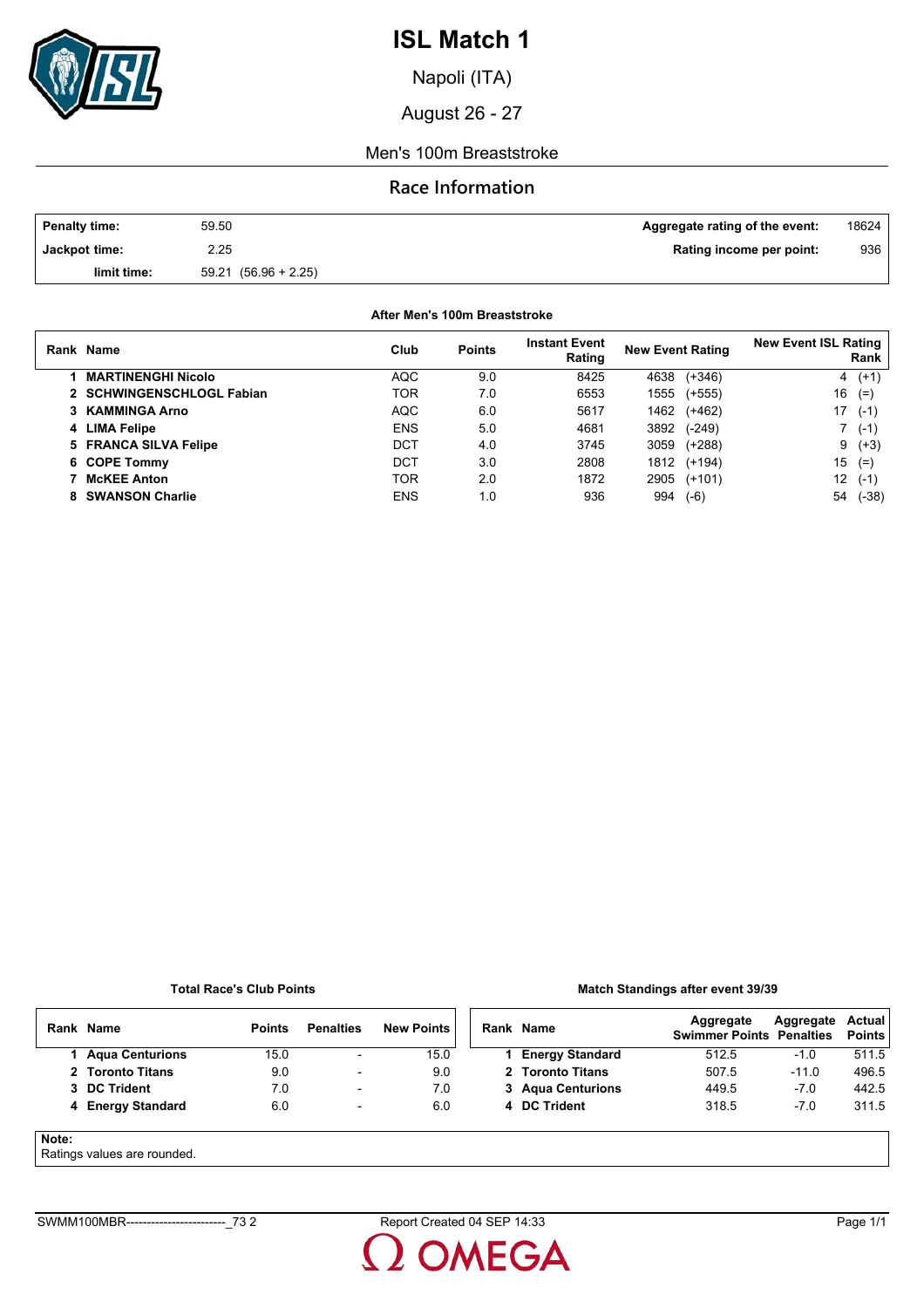

Napoli (ITA)

August 26 - 27

Women's 50m Butterfly

## **Race Information**

| Penalty time: | 26.50                    | Aggregate rating of the event: | 17739 |
|---------------|--------------------------|--------------------------------|-------|
| Jackpot time: | .00                      | Rating income per point:       | 919   |
| limit time:   | $25.98$ $(24.98 + 1.00)$ |                                |       |

**After Women's 50m Butterfly**

| Rank Name               | Club       | <b>Points</b>            | <b>Instant Event</b><br>Rating | <b>New Event Rating</b> |          | <b>New Event ISL Rating</b> | Rank    |
|-------------------------|------------|--------------------------|--------------------------------|-------------------------|----------|-----------------------------|---------|
| 1 SJOSTROM Sarah        | <b>ENS</b> | 19.0                     | 17468                          | 7918                    | $(+883)$ | 2                           | $(=)$   |
| 2 BANIC Madeline        | <b>ENS</b> | 7.0                      | 6436                           | 4366                    | $(+592)$ |                             | $6(+2)$ |
| <b>3 HANSSON Louise</b> | TOR        | 6.0                      | 5516                           | 1827                    | $(+469)$ | 12                          | $(+1)$  |
| 4 BARRATT Holly         | <b>AQC</b> | 5.0                      | 4597                           | 1360                    | $(+360)$ | 14                          | $(+2)$  |
| 5 WASICK Kasia          | TOR        | $\overline{\phantom{0}}$ | 0                              | 803                     | $(-51)$  | 85                          | $(=$    |
| 6 QUAH Ting Wen         | DCT        | -                        | 0                              | 1667                    | $(-51)$  | 13                          | $(-1)$  |
| 7 di PIETRO Silvia      | <b>AQC</b> | $\overline{\phantom{0}}$ | 0                              | 900                     | $(-100)$ | 83                          | $(-67)$ |
| 8 NAZIEBLO Klaudia      | DCT        |                          |                                | 900                     | $(-100)$ | 83                          | (-67)   |

#### **Total Race's Club Points**

#### **Match Standings after event 39/39**

|       | Rank Name                   | <b>Points</b>            | <b>Penalties</b>         | <b>New Points</b> | Rank Name              | Aggregate<br><b>Swimmer Points Penalties</b> | Aggregate | Actual<br><b>Points</b> |
|-------|-----------------------------|--------------------------|--------------------------|-------------------|------------------------|----------------------------------------------|-----------|-------------------------|
|       | <b>Energy Standard</b>      | 26.0                     | $\overline{\phantom{a}}$ | 26.0              | <b>Energy Standard</b> | 512.5                                        | $-1.0$    | 511.5                   |
|       | 2 Toronto Titans            | 6.0                      | $\overline{\phantom{0}}$ | 6.0               | 2 Toronto Titans       | 507.5                                        | $-11.0$   | 496.5                   |
|       | 3 Agua Centurions           | 5.0                      | $\overline{\phantom{a}}$ | 5.0               | 3 Agua Centurions      | 449.5                                        | $-7.0$    | 442.5                   |
|       | 4 DC Trident                | $\overline{\phantom{0}}$ | ۰.                       |                   | 4 DC Trident           | 318.5                                        | $-7.0$    | 311.5                   |
| Note: | Ratings values are rounded. |                          |                          |                   |                        |                                              |           |                         |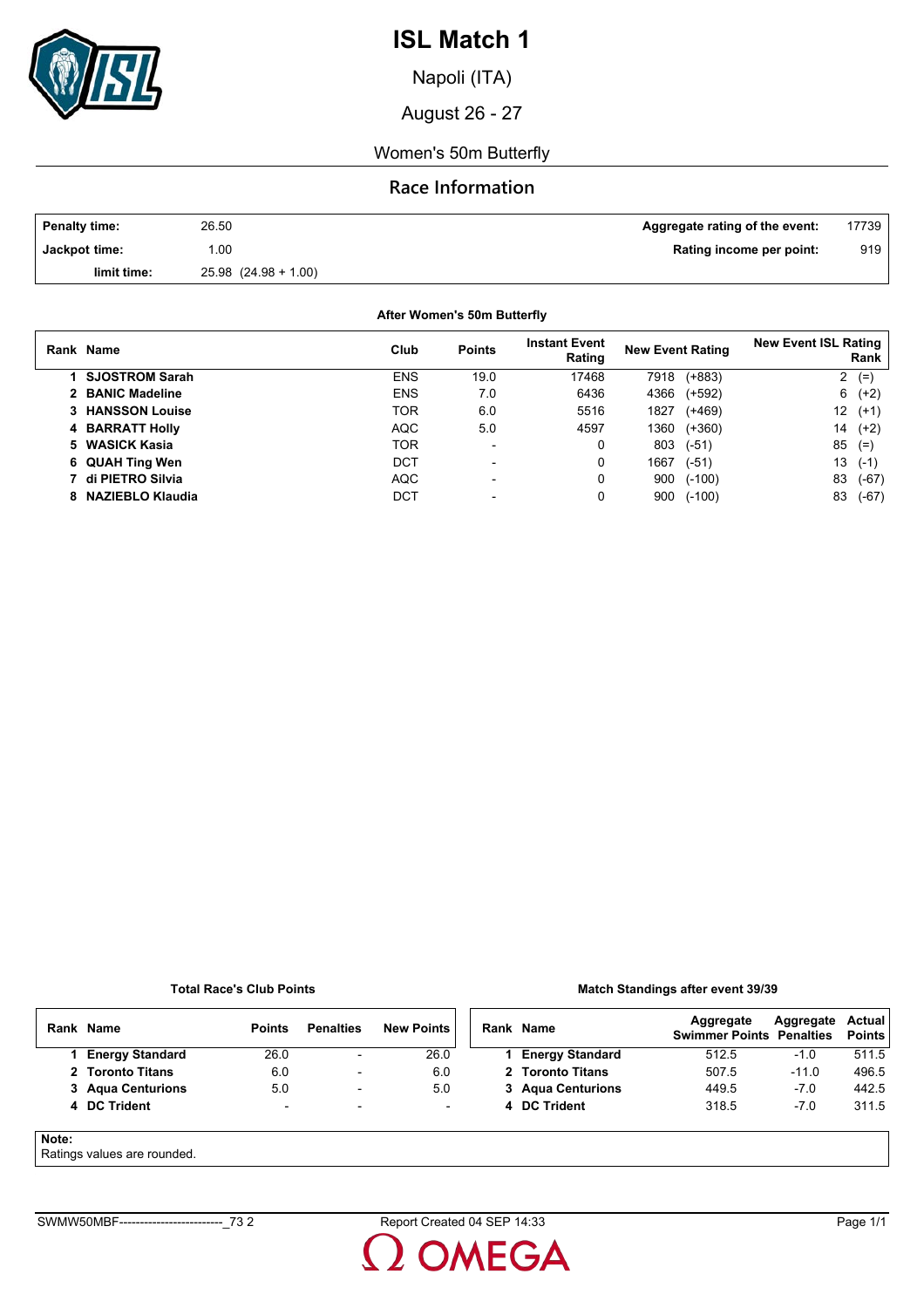

Napoli (ITA)

August 26 - 27

Men's 50m Butterfly

### **Race Information**

| Penalty time: | 24.00               | Aggregate rating of the event: | 23140 |
|---------------|---------------------|--------------------------------|-------|
| Jackpot time: | 0.90                | Rating income per point:       | 1022  |
| limit time:   | $23.35(22.45+0.90)$ |                                |       |

| After Men's 50m Butterfly |            |                                |                         |              |                                     |     |           |  |
|---------------------------|------------|--------------------------------|-------------------------|--------------|-------------------------------------|-----|-----------|--|
| Rank Name                 | Club       | <b>Instant Event</b><br>Rating | <b>New Event Rating</b> |              | <b>New Event ISL Rating</b><br>Rank |     |           |  |
| 1 KUSCH Marius            | TOR        | 12.0                           | 12259                   |              | 3924 (+948)                         | 6   | $(+2)$    |  |
| 2 SZABO Szebasztian       | AQC        | 7.0                            | 7151                    | $10425$ (-4) |                                     |     | $(=)$     |  |
| 3 PEKARSKI Grigori        | <b>TOR</b> | 6.0                            | 6129                    |              | 1513 (+513)                         | 11  | $(+3)$    |  |
| 4 le CLOS Chad            | <b>ENS</b> | 5.0                            | 5108                    |              | $5006$ $(+12)$                      | 5   | $(=)$     |  |
| 5 RIVOLTA Matteo          | AQC        | 4.0                            | 4086                    |              | 1378 (-16)                          |     | $13( -1)$ |  |
| 6 HOFFER Ryan             | DCT        | 3.0                            | 3065                    | 1206         | (+206)                              | 14  | $(=)$     |  |
| 7 ZHILKIN Andrey          | <b>ENS</b> | $\overline{\phantom{0}}$       | 0                       | 640          | (-88)                               | 106 | $(-24)$   |  |
| 8 VAZAIOS Andreas         | DCT        | $\overline{\phantom{0}}$       | 0                       | 566          | $(-54)$                             | 135 | $(-15)$   |  |

**Total Race's Club Points**

#### **Match Standings after event 39/39**

|       | Rank Name                  | <b>Points</b> | <b>Penalties</b>         | <b>New Points</b> |  | Rank Name              | Aggregate<br><b>Swimmer Points Penalties</b> | Aggregate | <b>Actual</b><br><b>Points</b> |
|-------|----------------------------|---------------|--------------------------|-------------------|--|------------------------|----------------------------------------------|-----------|--------------------------------|
|       | <b>Toronto Titans</b>      | 18.0          | $\overline{\phantom{a}}$ | 18.0              |  | <b>Energy Standard</b> | 512.5                                        | $-1.0$    | 511.5                          |
|       | 2 Agua Centurions          | 11.0          | $\overline{\phantom{a}}$ | 11.0              |  | 2 Toronto Titans       | 507.5                                        | $-11.0$   | 496.5                          |
|       | 3 Energy Standard          | 5.0           | $\overline{\phantom{a}}$ | 5.0               |  | 3 Agua Centurions      | 449.5                                        | $-7.0$    | 442.5                          |
|       | 4 DC Trident               | 3.0           | $\overline{\phantom{a}}$ | 3.0               |  | 4 DC Trident           | 318.5                                        | $-7.0$    | 311.5                          |
| Note: | Detings unluse are reunded |               |                          |                   |  |                        |                                              |           |                                |

### Ratings values are rounded.

**OMEGA**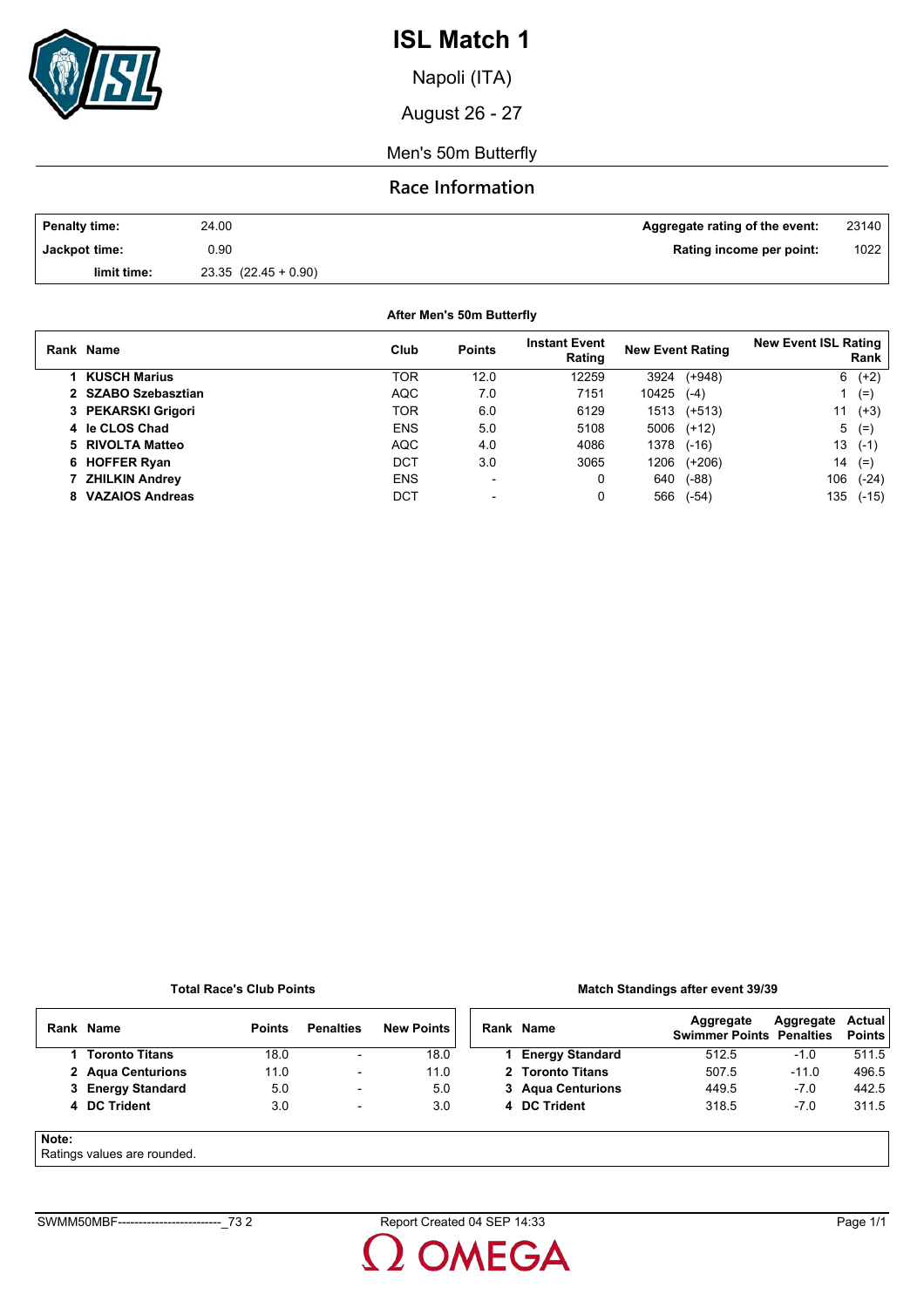

Napoli (ITA)

August 26 - 27

### Women's 200m Freestyle

## **Race Information**

| <b>Penalty time:</b> | 1:58.50                      | Aggregate rating of the event: | 18349 |
|----------------------|------------------------------|--------------------------------|-------|
| Jackpot time:        | 4.50                         | Rating income per point:       | 931   |
| limit time:          | $1.57.38$ $(1.52.88 + 4.50)$ |                                |       |

**After Women's 200m Freestyle**

| Rank Name              | Club       | <b>Points</b> | <b>Instant Event</b><br>Rating | <b>New Event Rating</b> |          | <b>New Event ISL Rating</b> | Rank    |
|------------------------|------------|---------------|--------------------------------|-------------------------|----------|-----------------------------|---------|
| <b>HAUGHEY Siobhan</b> | <b>ENS</b> | 10.0          | 9309                           | 10716                   | $(+57)$  |                             | $(=)$   |
| 2 PELLEGRINI Federica  | AQC        | 7.0           | 6516                           | 2380                    | $(+590)$ | 6                           | $(+5)$  |
| 3 NEALE Leah           | DCT        | 6.0           | 5586                           | 1459                    | $(+459)$ | 14                          | $(+5)$  |
| 4 SANCHEZ Kayla        | TOR        | 5.0           | 4655                           | 1365                    | $(+365)$ | 15                          | $(+4)$  |
| 5 HARVEY Mary-Sophie   | <b>ENS</b> | 4.0           | 3724                           | 802                     | $(+310)$ | 92                          | $(+79)$ |
| 6 EVANS Joanna         | DCT        | 3.0           | 2793                           | 1179                    | (+179)   | 17                          | $(+2)$  |
| <b>HASSLER Julia</b>   | TOR        | 2.0           | 1862                           | 1086                    | $(+86)$  | 21                          | $(-2)$  |
| 8 HIBBOTT Holly        | <b>AQC</b> |               | 0                              | 1047                    | $(-360)$ | 22                          | $(-8)$  |

#### **Total Race's Club Points**

#### **Match Standings after event 39/39**

|       | Rank Name                   | <b>Points</b> | <b>Penalties</b>         | <b>New Points</b> | Rank Name              | Aggregate<br><b>Swimmer Points Penalties</b> | Aggregate | Actual<br><b>Points</b> |
|-------|-----------------------------|---------------|--------------------------|-------------------|------------------------|----------------------------------------------|-----------|-------------------------|
|       | <b>Energy Standard</b>      | 14.0          | $\overline{\phantom{a}}$ | 14.0              | <b>Energy Standard</b> | 512.5                                        | $-1.0$    | 511.5                   |
|       | 2 DC Trident                | 9.0           | $\overline{\phantom{a}}$ | 9.0               | 2 Toronto Titans       | 507.5                                        | $-11.0$   | 496.5                   |
|       | 3 Toronto Titans            | 7.0           | $\overline{\phantom{0}}$ | 7.0               | 3 Agua Centurions      | 449.5                                        | $-7.0$    | 442.5                   |
|       | 3 Agua Centurions           | 7.0           | $\overline{\phantom{0}}$ | 7.0               | 4 DC Trident           | 318.5                                        | $-7.0$    | 311.5                   |
| Note: | Detinge values are revealed |               |                          |                   |                        |                                              |           |                         |

### Ratings values are rounded.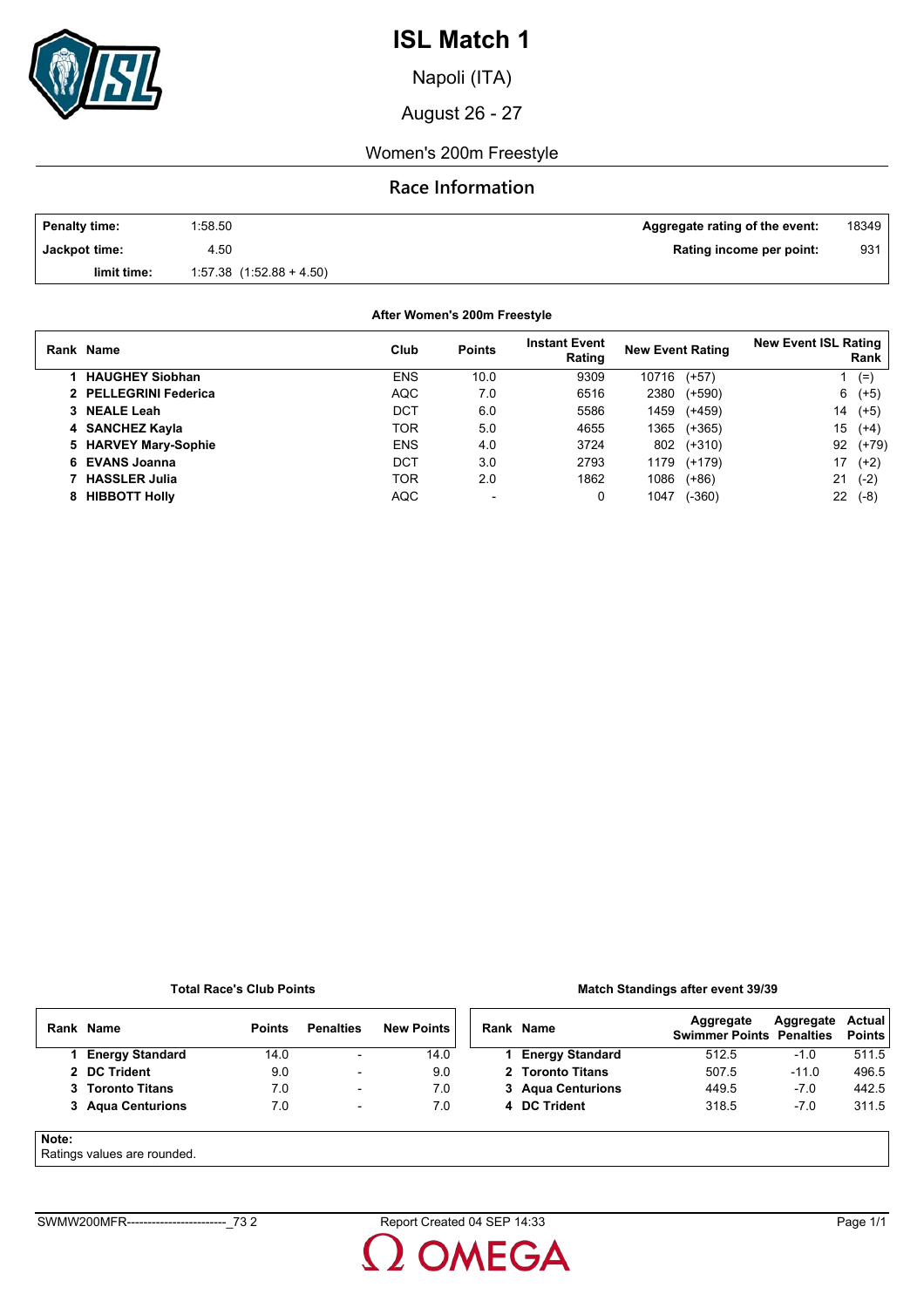

Napoli (ITA)

August 26 - 27

Men's 200m Freestyle

### **Race Information**

| <b>Penalty time:</b> | 1.49.50                   | Aggregate rating of the event: | 14194 |
|----------------------|---------------------------|--------------------------------|-------|
| Jackpot time:        | 4.00                      | Rating income per point:       | 852   |
| limit time:          | $1.48.39(1.44.39 + 4.00)$ |                                |       |

**After Men's 200m Freestyle**

| Rank Name            | Club       | <b>Points</b> | <b>Instant Event</b><br>Rating | <b>New Event Rating</b> | <b>New Event ISL Rating</b><br>Rank |
|----------------------|------------|---------------|--------------------------------|-------------------------|-------------------------------------|
| <b>PIERONI Blake</b> | TOR        | 9.0           | 7671                           | $(+474)$<br>5354        | $(=$                                |
| 2 BALLO Stefano      | <b>AQC</b> | 7.0           | 5966                           | 1497<br>$(+497)$        | 13<br>$(+6)$                        |
| 3 GROTHE Zane        | DCT        | 6.0           | 5114                           | 1815<br>(+145)          | 11<br>$(+1)$                        |
| 4 KROON Luc          | TOR        | 5.0           | 4262                           | 1326<br>(+326)          | 15<br>$(+4)$                        |
| 5 CIAMPI Matteo      | <b>AQC</b> | 4.0           | 3409                           | $(+241)$<br>1241        | 18<br>$(+1)$                        |
| 6 APPLE Zach         | DCT        | 3.0           | 2557                           | 2667<br>$(+187)$        | 7 (+1)                              |
| <b>ZIRK Kregor</b>   | <b>ENS</b> | 2.0           | 1705                           | 1263<br>$(+98)$         | 17<br>$(=)$                         |
| 8 de TULLIO Marco    | <b>ENS</b> | 1.0           | 852                            | 985<br>$(-15)$          | 58<br>$(-39)$                       |

#### **Total Race's Club Points**

#### **Match Standings after event 39/39**

|       | Rank Name         | <b>Points</b> | <b>Penalties</b>         | <b>New Points</b> | Rank Name              | Aggregate<br><b>Swimmer Points Penalties</b> | Aggregate | Actual<br><b>Points</b> |
|-------|-------------------|---------------|--------------------------|-------------------|------------------------|----------------------------------------------|-----------|-------------------------|
|       | 1 Toronto Titans  | 14.0          | $\overline{\phantom{0}}$ | 14.0              | <b>Energy Standard</b> | 512.5                                        | $-1.0$    | 511.5                   |
|       | 2 Agua Centurions | 11.0          | $\overline{\phantom{a}}$ | 11.0              | 2 Toronto Titans       | 507.5                                        | $-11.0$   | 496.5                   |
|       | 3 DC Trident      | 9.0           | $\overline{\phantom{a}}$ | 9.0               | 3 Agua Centurions      | 449.5                                        | $-7.0$    | 442.5                   |
|       | 4 Energy Standard | 3.0           | $\overline{\phantom{a}}$ | 3.0               | 4 DC Trident           | 318.5                                        | $-7.0$    | 311.5                   |
| Note: |                   |               |                          |                   |                        |                                              |           |                         |

#### Ratings values are rounded.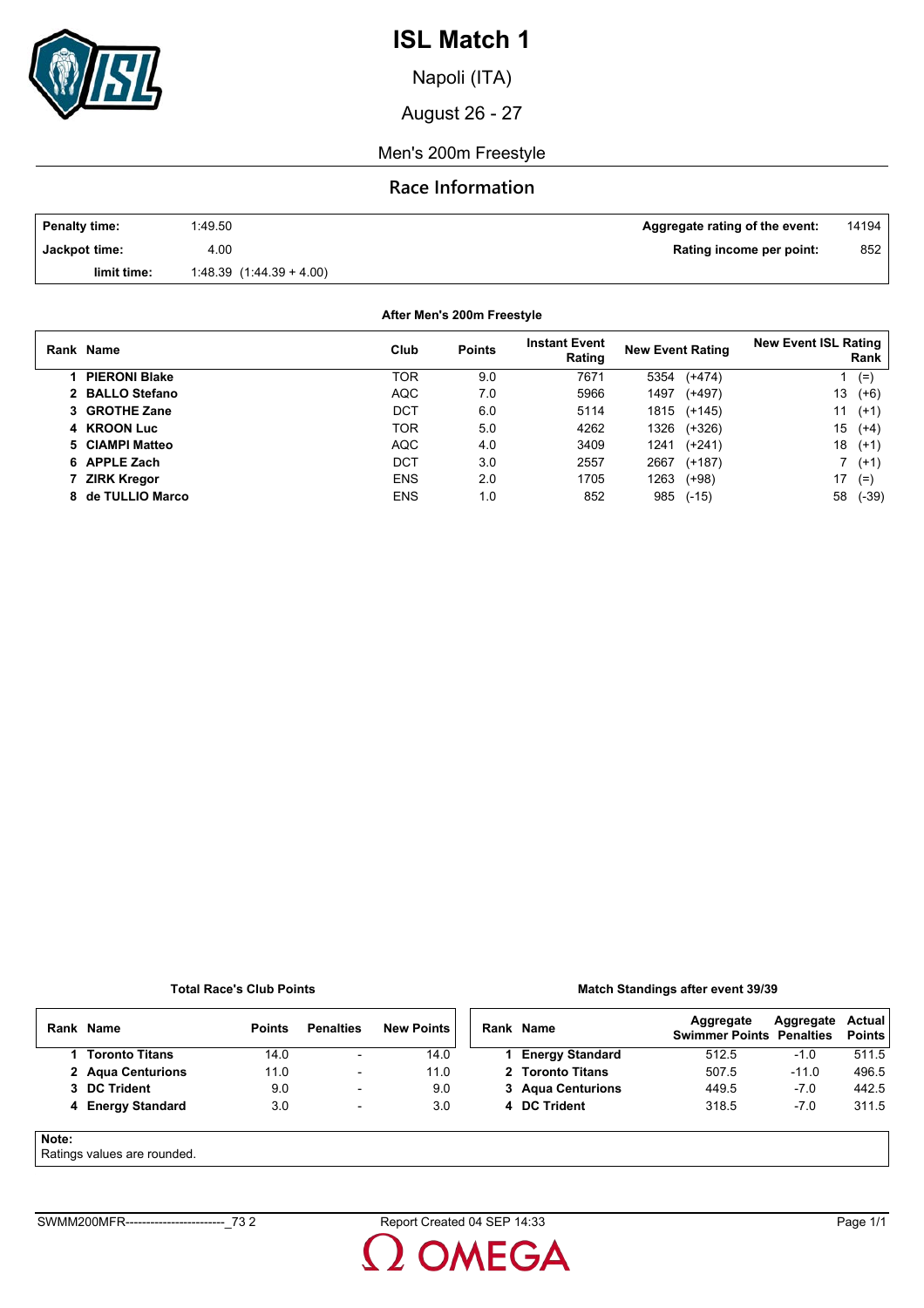

Napoli (ITA)

August 26 - 27

### Mixed 4x100m Medley Relay

#### **Race Information**

| <b>Penalty time:</b> | 3:44.50                      | Aggregate rating of the event: | $16000$ |
|----------------------|------------------------------|--------------------------------|---------|
| Jackpot time:        | 6.50                         | Rating income per point:       | 368     |
| limit time:          | $3.42.39$ $(3.35.89 + 6.50)$ |                                |         |

| After Mixed 4x100m Medley Relay |            |               |                                |                         |            |                             |            |  |  |  |
|---------------------------------|------------|---------------|--------------------------------|-------------------------|------------|-----------------------------|------------|--|--|--|
| Rank Name                       | Club       | <b>Points</b> | <b>Instant Event</b><br>Rating | <b>New Event Rating</b> |            | <b>New Event ISL Rating</b> | Rank       |  |  |  |
| 1 Toronto Titans                | <b>TOR</b> | 18.0          |                                |                         |            |                             |            |  |  |  |
| <b>RYAN Shane</b>               |            | 4.5           | 1654                           |                         | 615 (+115) | 1                           | $(=)$      |  |  |  |
| SCHWINGENSCHLOGL Fabian         |            | 4.5           | 1654                           |                         | 615 (+115) | 1                           | $(=)$      |  |  |  |
| <b>HANSSON Louise</b>           |            | 4.5           | 1654                           |                         | 615 (+115) | 1                           | $(=)$      |  |  |  |
| <b>COLEMAN Michelle</b>         |            | 4.5           | 1654                           | 615                     | $(+115)$   |                             | $1$ (=)    |  |  |  |
| 2 Aqua Centurions               | <b>AQC</b> | 14.0          |                                |                         |            |                             |            |  |  |  |
| <b>CECCON Thomas</b>            |            | 3.5           | 1286                           | 579                     | (+79)      | 5                           | $(-4)$     |  |  |  |
| <b>MARTINENGHI Nicolo</b>       |            | 3.5           | 1286                           | 579                     | $(+79)$    | 5                           | $(-4)$     |  |  |  |
| di LIDDO Elena                  |            | 3.5           | 1286                           | 579                     | $(+79)$    | 5                           | $(-4)$     |  |  |  |
| PELLEGRINI Federica             |            | 3.5           | 1286                           | 579                     | $(+79)$    | 5                           | $(-4)$     |  |  |  |
| 3 DC Trident                    | <b>DCT</b> | 12.0          |                                |                         |            |                             |            |  |  |  |
| <b>DELOOF Ali</b>               |            | 3.0           | 1103                           | 560                     | $(+60)$    | 9                           | $(-8)$     |  |  |  |
| <b>FRANCA SILVA Felipe</b>      |            | 3.0           | 1103                           | 560                     | $(+60)$    | 9                           | $(-8)$     |  |  |  |
| <b>HARTING Zach</b>             |            | 3.0           | 1103                           | 560                     | $(+60)$    | 9                           | $(-8)$     |  |  |  |
| <b>HINDLEY Isabella</b>         |            | 3.0           | 1103                           | 560                     | $(+60)$    | 9                           | $(-8)$     |  |  |  |
| 4 Energy Standard               | <b>ENS</b> | 10.0          |                                |                         |            |                             |            |  |  |  |
| <b>RYLOV Evgeny</b>             |            | 2.5           | 919                            |                         | 542 (+42)  |                             | $13( -12)$ |  |  |  |
| CHIKUNOVA Evgenia               |            | 2.5           | 919                            |                         | 542 (+42)  |                             | $13( -12)$ |  |  |  |
| ZHILKIN Andrey                  |            | 2.5           | 919                            |                         | 542 (+42)  |                             | $13( -12)$ |  |  |  |
| <b>TEIJONSALO Fanny</b>         |            | 2.5           | 919                            |                         | 542 (+42)  | 13                          | $(-12)$    |  |  |  |
| 5 Energy Standard               | <b>ENS</b> | 8.0           |                                |                         |            |                             |            |  |  |  |
| <b>KOLESNIKOV Kliment</b>       |            | 2.0           | 735                            |                         | 524 (+24)  | 17                          | $(-16)$    |  |  |  |
| PILATO Benedetta                |            | 2.0           | 735                            |                         | 524 (+24)  | 17 <sup>2</sup>             | $(-16)$    |  |  |  |
| <b>BARRETT Adam</b>             |            | 2.0           | 735                            |                         | 524 (+24)  |                             | $17( -16)$ |  |  |  |
| SEGEL Janja                     |            | 2.0           | 735                            |                         | 524 (+24)  |                             | $17( -16)$ |  |  |  |
| 6 Aqua Centurions               | <b>AQC</b> | 6.0           |                                |                         |            |                             |            |  |  |  |
| de DEUS Leonardo                |            | 1.5           | 551                            | 505                     | $(+5)$     | 21                          | $(-20)$    |  |  |  |
| <b>CASTIGLIONI Arianna</b>      |            | 1.5           | 551                            | 505                     | $(+5)$     | 21                          | $(-20)$    |  |  |  |
| <b>RIVOLTA Matteo</b>           |            | 1.5           | 551                            | 505                     | $(+5)$     | 21                          | $(-20)$    |  |  |  |
| MUNOZ del CAMPO Lidon           |            | 1.5           | 551                            | 505                     | $(+5)$     | 21                          | $(-20)$    |  |  |  |
| 7 Toronto Titans                | <b>TOR</b> | 4.0           |                                |                         |            |                             |            |  |  |  |
| <b>MASSE Kylie</b>              |            | 1.0           | 368                            |                         | 487 (-13)  | 336                         | $(-335)$   |  |  |  |
| <b>McKEE Anton</b>              |            | 1.0           | 368                            | 487                     | $(-13)$    | 336                         | $(-335)$   |  |  |  |
| <b>KNOX Finlay</b>              |            | 1.0           | 368                            | 487                     | $(-13)$    | 336                         | $(-335)$   |  |  |  |
| <b>APOSTALON Anika</b>          |            | 1.0           | 368                            |                         | 487 (-13)  | 336                         | $(-335)$   |  |  |  |
| 8 DC Trident                    | <b>DCT</b> | 2.0           |                                |                         |            |                             |            |  |  |  |
| PEBLEY Jacob                    |            | 0.5           |                                |                         |            |                             |            |  |  |  |
| <b>BELONOGOFF Tatiana</b>       |            | 0.5           | 184<br>184                     | 468                     | $(-32)$    | 340                         | $(-339)$   |  |  |  |
|                                 |            |               |                                | 468                     | $(-32)$    | 340                         | $(-339)$   |  |  |  |
| <b>MURPHY Camden</b>            |            | 0.5           | 184                            | 468                     | $(-32)$    | 340                         | $(-339)$   |  |  |  |
| <b>BRUHN Annika</b>             |            | 0.5           | 184                            | 468                     | $(-32)$    | 340                         | $(-339)$   |  |  |  |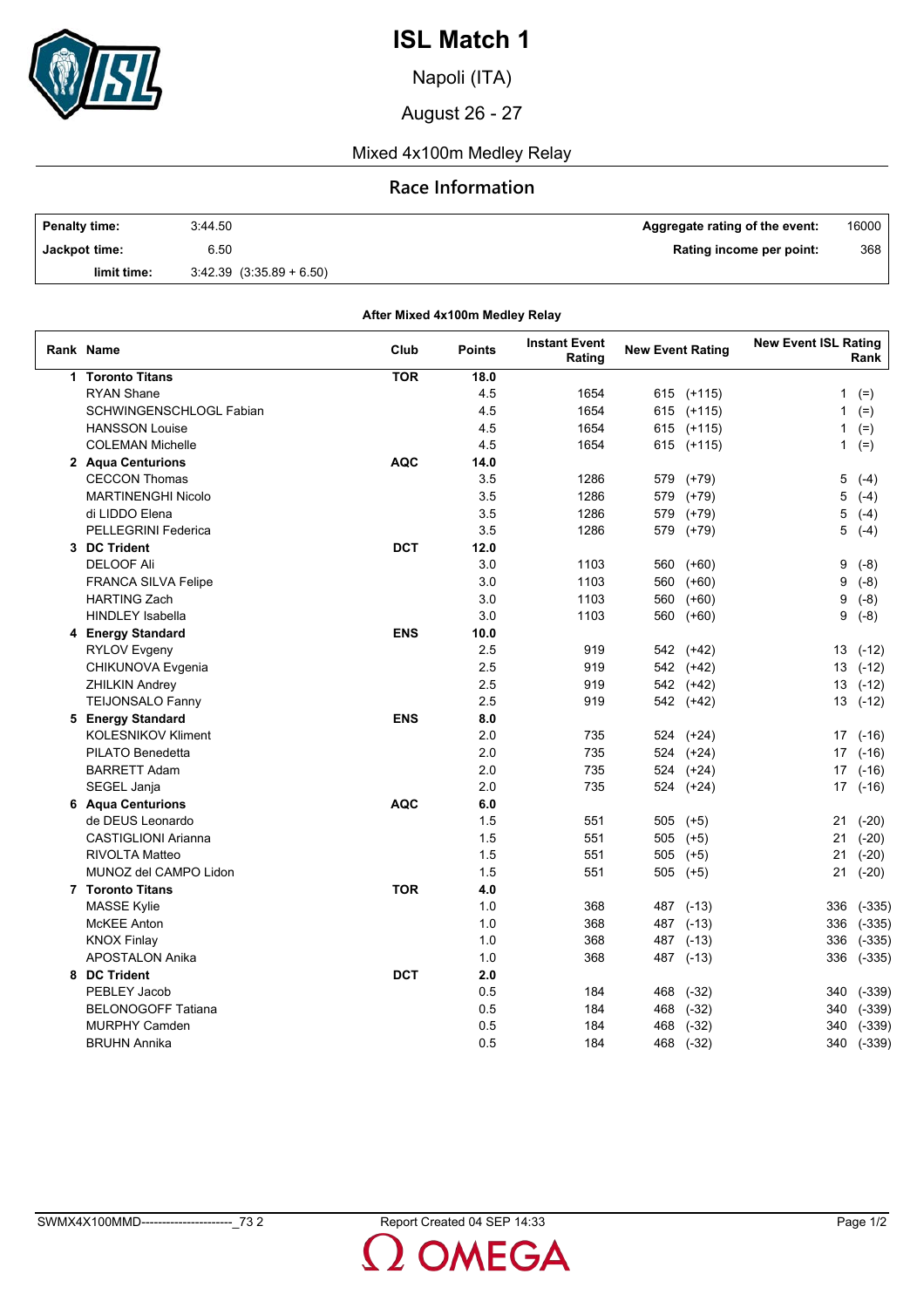

Napoli (ITA)

August 26 - 27

Mixed 4x100m Medley Relay

**Race Information**

#### **Total Race's Club Points**

#### **Match Standings after event 39/39**

|       | Rank Name                  | <b>Points</b> | <b>Penalties</b>         | <b>New Points</b> | Rank Name              | Aggregate<br><b>Swimmer Points Penalties</b> | Aggregate | Actual<br><b>Points</b> |
|-------|----------------------------|---------------|--------------------------|-------------------|------------------------|----------------------------------------------|-----------|-------------------------|
|       | 1 Toronto Titans           | 22.0          | $\overline{\phantom{0}}$ | 22.0              | <b>Energy Standard</b> | 512.5                                        | $-1.0$    | 511.5                   |
|       | 2 Agua Centurions          | 20.0          | $\overline{\phantom{a}}$ | 20.0              | 2 Toronto Titans       | 507.5                                        | $-11.0$   | 496.5                   |
|       | 3 Energy Standard          | 18.0          | $\overline{\phantom{a}}$ | 18.0              | 3 Agua Centurions      | 449.5                                        | $-7.0$    | 442.5                   |
|       | 4 DC Trident               | 14.0          | $\overline{\phantom{a}}$ | 14.0              | 4 DC Trident           | 318.5                                        | $-7.0$    | 311.5                   |
| Note: | Potinge values are reunded |               |                          |                   |                        |                                              |           |                         |

Ratings values are rounded.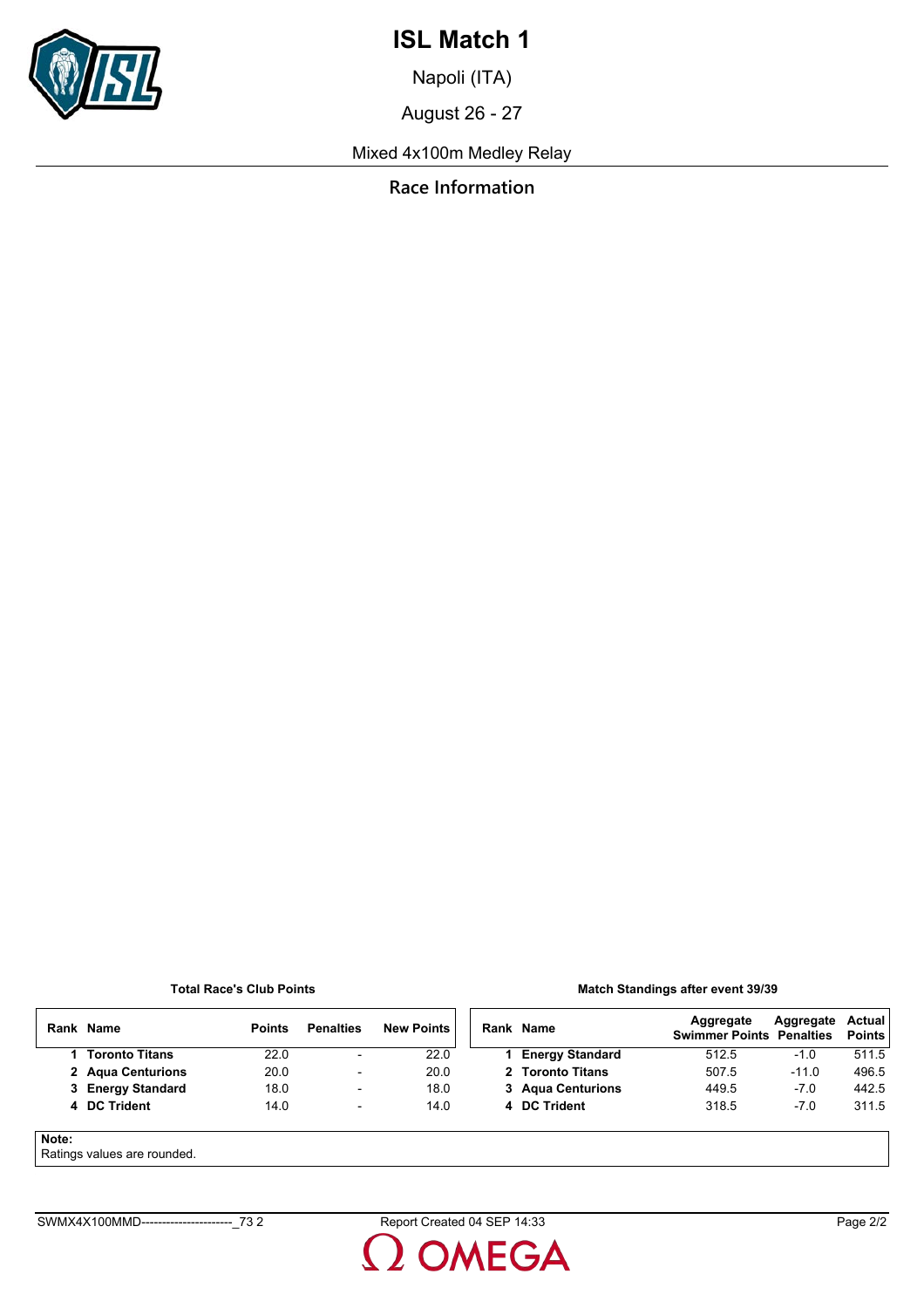

Napoli (ITA)

August 26 - 27

### 27 AUG 2021 - 21:21 Women's 400m Individual Medley

**Results**

|     | Record  |       | <b>Splits</b> |         | Name                        | <b>NAT Code</b> | Location        | Date        |
|-----|---------|-------|---------------|---------|-----------------------------|-----------------|-----------------|-------------|
| ∣WR | 4:18.94 | 59.38 | 2:06.46       | 3:19.24 | LMONTE Mireia<br><b>BFI</b> | <b>ESP</b>      | Eindhoven (NED) | 12 AUG 2017 |
| ы   | 4:23.25 |       |               |         | OHASHI Yui                  | <b>JPN</b>      | Budapest (HUN)  | 15 NOV 2020 |

| Lane<br>Rank      |               | Name                      |                                              |                           | Club<br>Code              |                                            | R.T.                      | Time    |         | Club<br>points |
|-------------------|---------------|---------------------------|----------------------------------------------|---------------------------|---------------------------|--------------------------------------------|---------------------------|---------|---------|----------------|
| 1                 | $\mathcal{P}$ | <b>McINTOSH Summer</b>    |                                              |                           | <b>TOR</b>                |                                            | 0.79                      | 4:30.05 |         | 21.0           |
| 50m (1) 28.45     |               | 32.45                     | 100m (1) 1:00.90 150m (1) 1:34.71<br>33.81   | 200m (1) 2:07.88<br>33.17 | 250m (1) 2:46.96<br>39.08 | 300m (1) 3:27.70<br>40.74                  | 350m (1) 3:59.58<br>31.88 | 30.47   |         |                |
| $\mathbf{2}$      |               | 7 ANDISON Bailey          |                                              |                           | <b>DCT</b>                |                                            | 0.71                      | 4:31.35 | +1.30   | 10.0           |
| $50m$ (=3) 29.19  |               | 32.86                     | 100m (4) 1:02.05  150m (3) 1:36.31<br>34.26  | 200m (3) 2:10.04<br>33.73 | 250m (2) 2:48.78<br>38.74 | 300m (2) 3:28.24<br>39.46                  | 350m (2) 4:00.64<br>32.40 | 30.71   |         |                |
| 3                 |               | <b>CIEPLUCHA Tessa</b>    |                                              |                           | TOR.                      |                                            | 0.84                      | 4:33.14 | $+3.09$ | 6.0            |
| 50m (8) 29.74     |               | 33.43                     | 100m (6) 1:03.17  150m (6) 1:38.72<br>35.55  | 200m (6) 2:13.31<br>34.59 | 250m (5) 2:51.65<br>38.34 | 300m (4) 3:30.37<br>38.72                  | 350m (4) 4:02.51<br>32.14 | 30.63   |         |                |
| 4                 | 8             | <b>JAKABOS Zsuzsanna</b>  |                                              |                           | <b>DCT</b>                |                                            | 0.72                      | 4:33.55 | +3.50   | 9.0            |
| 50m (2) 29.15     |               | 32.29                     | 100m (2) 1:01.44  150m (2) 1:35.54<br>34.10  | 200m (2) 2:08.75<br>33.21 | 250m (3) 2:48.85<br>40.10 | 300m (3) 3:29.97<br>41.12                  | 350m (3) 4:02.34<br>32.37 | 31.21   |         |                |
| 5                 | 5.            | <b>LESAFFRE Fantine</b>   |                                              |                           | AQC                       |                                            | 0.78                      | 4:36.06 | $+6.01$ | 4.0            |
| 50m (6) 29.43     |               | 34.04                     | 100m (8) 1:03.47   150m (5) 1:38.60<br>35.13 | 200m (5) 2:12.82<br>34.22 | 250m (4) 2:51.51<br>38.69 | 300m (5) 3:31.11<br>39.60                  | 350m (5) 4:04.03<br>32.92 | 32.03   |         |                |
| 6                 |               | 4 GUNES Viktoriya         |                                              |                           | <b>ENS</b>                |                                            | 0.76                      | 4:37.69 | +7.64   | 3.0            |
| 50m (5) 29.34     |               | 100m (5) 1:03.14<br>33.80 | 150m (7) 1:39.19<br>36.05                    | 200m (7) 2:14.98<br>35.79 | 250m (6) 2:53.60<br>38.62 | 300m (6) 3:33.36<br>39.76                  | 350m (6) 4:06.20<br>32.84 | 31.49   |         |                |
|                   |               |                           | 3 ROSENDAHL BACH Helena                      |                           | ENS                       |                                            | 0.88                      | 4:41.26 | +11.21  |                |
| 50 $m$ (=3) 29.19 |               | 100m (3) 1:01.67<br>32.48 | 150m (4) 1:37.86<br>36.19                    | 200m (4) 2:12.66<br>34.80 | 250m (7) 2:54.44<br>41.78 | 300m (7) 3:37.04<br>42.60                  | 350m (7) 4:09.64<br>32.60 | 31.62   |         |                |
| 8                 |               | 6 POLIERI Alessia         |                                              |                           | AQC                       |                                            | 0.66                      | 4:42.48 | +12.43  |                |
| 50m (7) 29.52     |               | 33.78                     | 100m (7) 1:03.30   150m (8) 1:39.82<br>36.52 | 200m (8) 2:15.12<br>35.30 | 250m (8) 2:56.58<br>41.46 | 300m (8) 3:38.10 350m (8) 4:10.62<br>41.52 | 32.52                     | 31.86   |         |                |



**MEGA**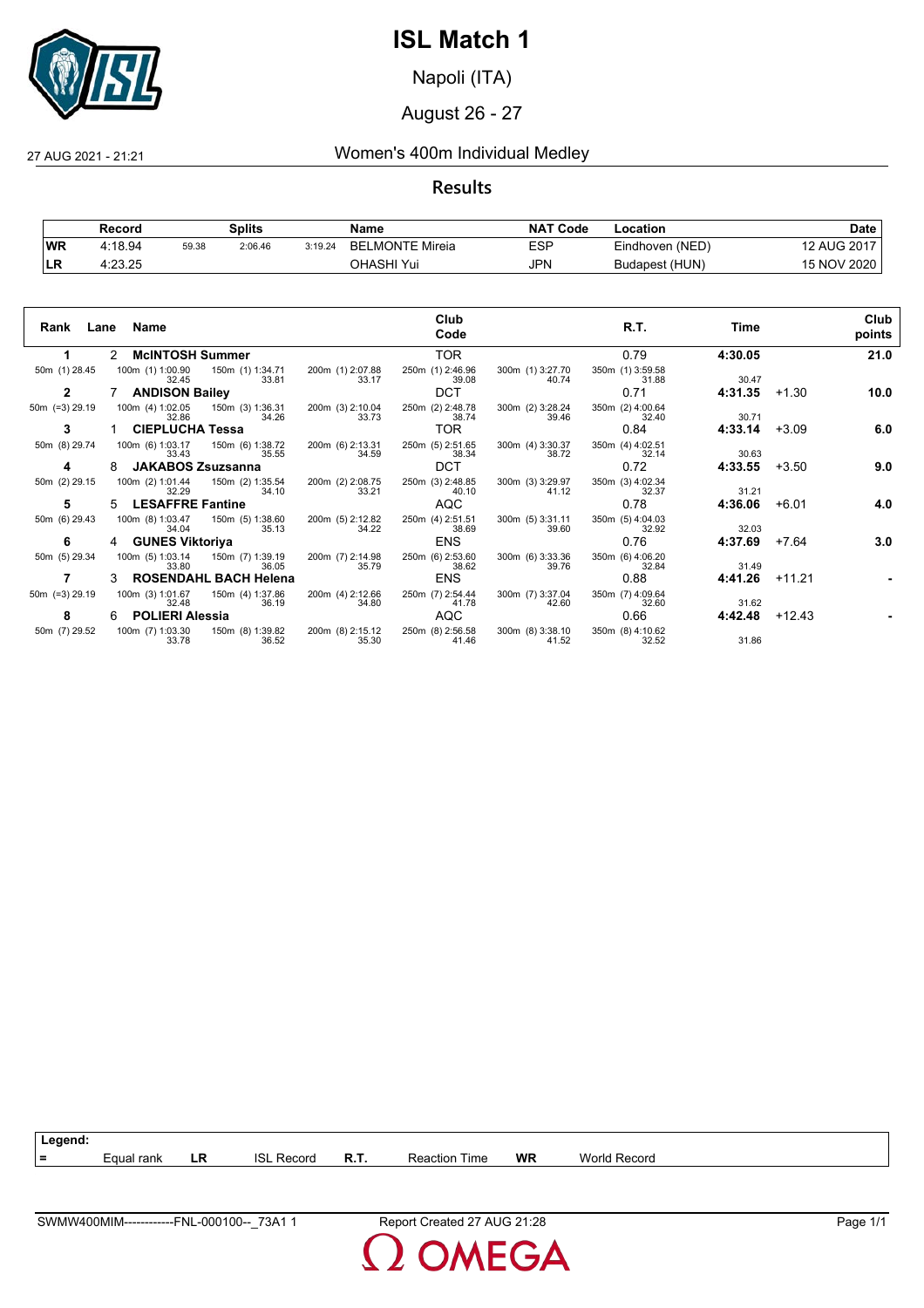

Napoli (ITA)

August 26 - 27

## 27 AUG 2021 - 21:28 Men's 400m Individual Medley

**Results**

|            | Record  |       | Splits  |         | Name       | <b>NAT Code</b> | Location        | Date        |
|------------|---------|-------|---------|---------|------------|-----------------|-----------------|-------------|
| <b>WR</b>  | 3:54.81 | 52.35 | 1:51.40 | 2:57.90 | SETO Daiya | <b>JPN</b>      | Las Vegas (USA) | 20 DEC 2019 |
| <b>ILR</b> | 3.54.81 |       |         |         | SETO Daiva | JPN             | Las Vegas (USA) | 21 DEC 2019 |

| Rank<br>Lane      |    | Name                                                    |                           | Club<br>Code              |                               | R.T.                      | Time    |         | Club<br>points |
|-------------------|----|---------------------------------------------------------|---------------------------|---------------------------|-------------------------------|---------------------------|---------|---------|----------------|
| 1                 | 6  | <b>BORODIN IIIa</b>                                     |                           | <b>AQC</b>                |                               | 0.75                      | 4:02.67 |         | 13.0           |
| 50m (1) 26.07     |    | 150m (1) 1:27.05<br>100m (1) 55.62<br>31.43<br>29.55    | 200m (2) 1:58.28<br>31.23 | 250m (1) 2:32.17<br>33.89 | 300m (1) 3:06.24<br>34.07     | 350m (1) 3:35.14<br>28.90 | 27.53   |         |                |
|                   |    | <b>RAZZETTI Alberto</b>                                 |                           | TOR.                      |                               | 0.68                      | 4:04.21 | $+1.54$ | 13.0           |
| 50m (2) 26.13     |    | 100m (2) 56.16 150m (2) 1:27.43<br>31.27<br>30.03       | 200m (1) 1:58.23<br>30.80 | 250m (2) 2:32.46<br>34.23 | 300m (2) 3:07.27<br>34.81     | 350m (2) 3:36.38<br>29.11 | 27.83   |         |                |
| 3                 | 5. | <b>KALISZ Chase</b>                                     |                           | AQC                       |                               | 0.71                      | 4:06.94 | $+4.27$ | 7.0            |
| 50 $m$ (=5) 26.42 |    | 100m (4) 56.44 150m (6) 1:29.25<br>32.81<br>30.02       | 200m (5) 2:00.98<br>31.73 | 250m (7) 2:35.48<br>34.50 | $300m$ (5) $3:10.13$<br>34.65 | 350m (5) 3:39.93<br>29.80 | 27.01   |         |                |
| 4                 |    | <b>LITCHFIELD Max</b>                                   |                           | TOR.                      |                               | 0.62                      | 4:07.60 | +4.93   | 5.0            |
| 50m (8) 26.76     |    | 100m (8) 57.07 150m (5) 1:29.23<br>32.16<br>30.31       | 200m (6) 2:01.06<br>31.83 | 250m (6) 2:35.31<br>34.25 | 300m (6) 3:10.46<br>35.15     | 350m (4) 3:39.70<br>29.24 | 27.90   |         |                |
| 5                 | 8  | <b>COPE Tommy</b>                                       |                           | <b>DCT</b>                |                               | 0.66                      | 4:09.12 | $+6.45$ | 4.0            |
| 50m (4) 26.38     |    | 100m (7) 56.98<br>150m (8) 1:30.02<br>33.04<br>30.60    | 200m (8) 2:02.30<br>32.28 | 250m (5) 2:35.23<br>32.93 | 300m (3) 3:09.21<br>33.98     | 350m (3) 3:39.54<br>30.33 | 29.58   |         |                |
| 6                 | 4  | <b>SWANSON Charlie</b>                                  |                           | <b>ENS</b>                |                               | 0.69                      | 4:09.13 | +6.46   | 3.0            |
| 50m (3) 26.29     |    | 100m (=5) 56.62<br>150m (7) 1:29.27<br>32.65<br>30.33   | 200m (7) 2:01.17<br>31.90 | 250m (4) 2:34.73<br>33.56 | 300m (4) 3:09.70<br>34.97     | 350m (6) 3:40.41<br>30.71 | 28.72   |         |                |
|                   |    | LITHERLAND Jay                                          |                           | <b>DCT</b>                |                               | 0.77                      | 4:10.68 | $+8.01$ | 5.0            |
| 50m (7) 26.51     |    | 100m (3) 56.39<br>150m (3) 1:28.09<br>31.70<br>29.88    | 200m (3) 1:58.36<br>30.27 | 250m (3) 2:34.27<br>35.91 | 300m (7) 3:10.78<br>36.51     | 350m (7) 3:41.03<br>30.25 | 29.65   |         |                |
| 8                 |    | <b>STUPIN Max</b>                                       |                           | <b>ENS</b>                |                               | 0.67                      | 4:11.96 | $+9.29$ | 3.0            |
| 50 $m$ (=5) 26.42 |    | $100m$ (=5) 56.62<br>150m (4) 1:28.74<br>30.20<br>32.12 | 200m (4) 2:00.00<br>31.26 | 250m (8) 2:36.24<br>36.24 | 300m (8) 3:12.09<br>35.85     | 350m (8) 3:42.64<br>30.55 | 29.32   |         |                |



**MEGA**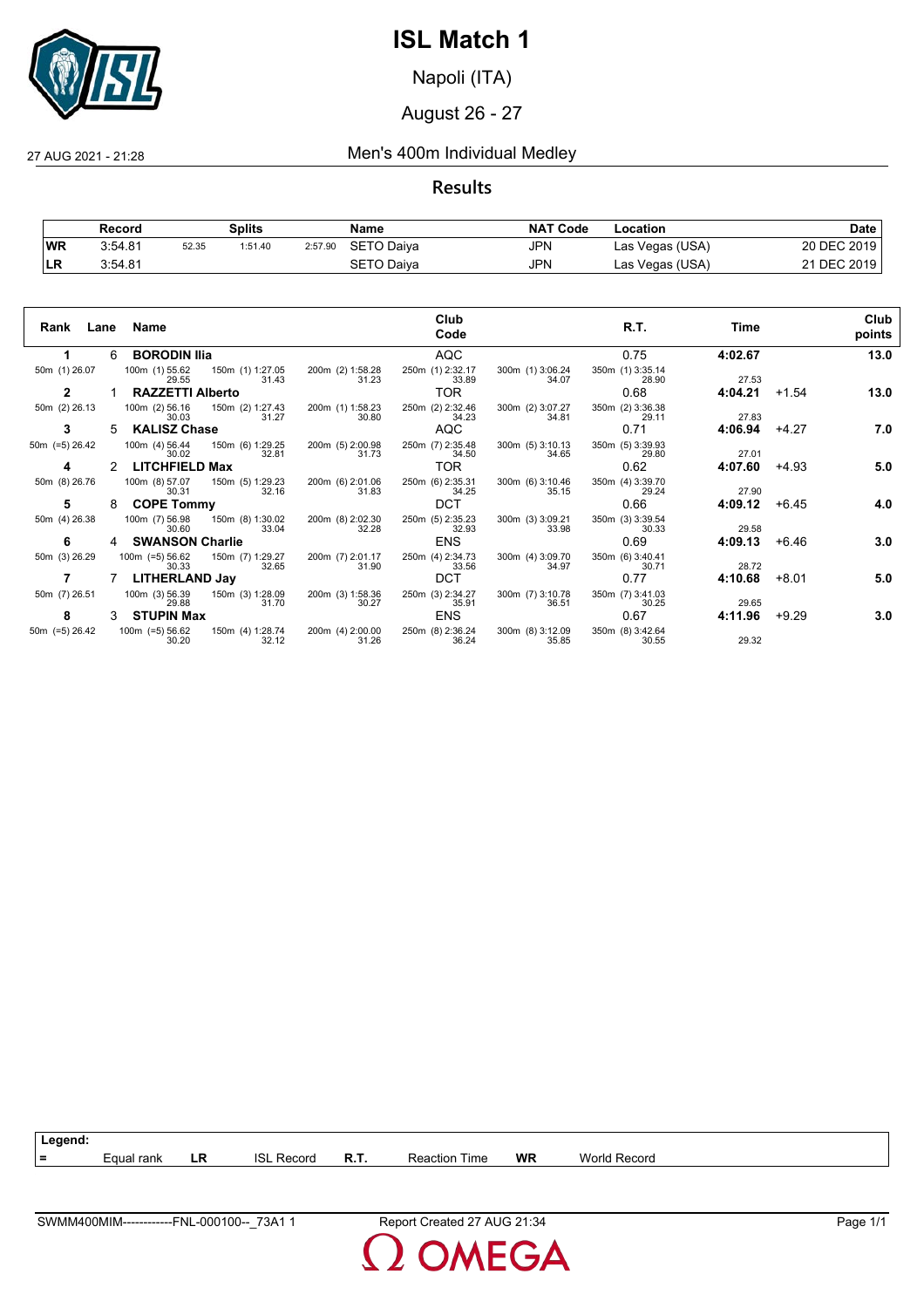

Napoli (ITA)

August 26 - 27

### 27 AUG 2021 - 21:45 Women's 50m Freestyle Skins Final

### **Results**

|    | Record Name |                           | <b>NAT Code</b> | Location       | Date        |
|----|-------------|---------------------------|-----------------|----------------|-------------|
| WR |             | 22.93 KROMOWIDJOJO Ranomi | NED             | Berlin (GER)   | 7 AUG 2017  |
| LR |             | 23.29 KROMOWIDJOJO Ranomi | NED             | Budapest (HUN) | 26 OCT 2019 |

| Rank | Lane | Name                  | <b>Club Code</b> | R.T. | Time             | Club points |
|------|------|-----------------------|------------------|------|------------------|-------------|
|      | 5    | <b>SJOSTROM Sarah</b> | ENS              | 0.66 | 24.79            | 14.0        |
|      |      | <b>WASICK Kasia</b>   | TOR              | 0.67 | 25.26<br>$+0.47$ | 7.0         |

| $\vert$ Legend: |                   |                      |    |              |
|-----------------|-------------------|----------------------|----|--------------|
| <b>ILR</b>      | <b>ISL Record</b> | <b>Reaction Time</b> | WR | World Record |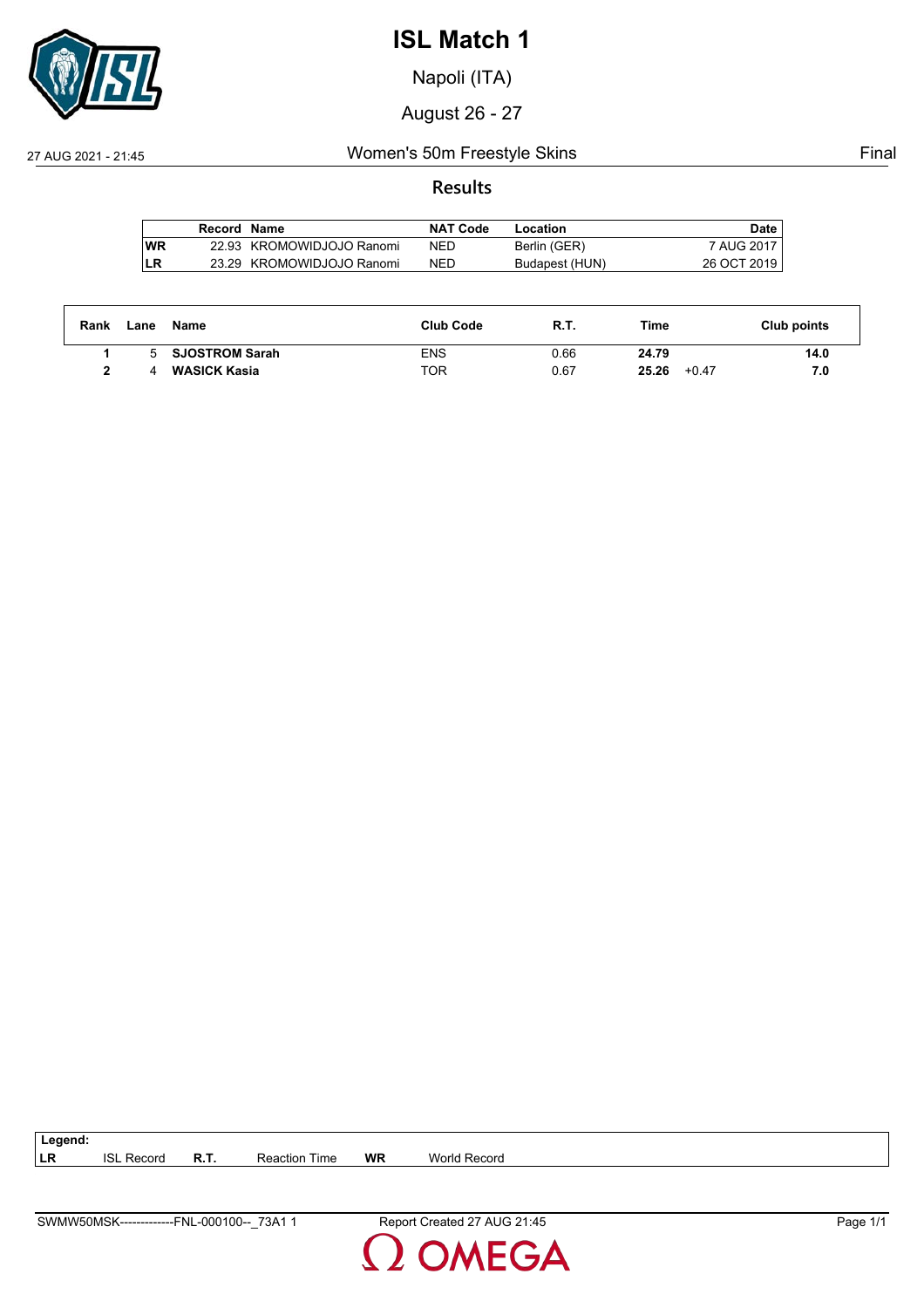

Napoli (ITA)

August 26 - 27

### 27 AUG 2021 - 21:57 Men's 50m Butterfly Skins Final

### **Results**

|    | Record Name |                       | <b>NAT Code</b> | Location       | Date        |
|----|-------------|-----------------------|-----------------|----------------|-------------|
| WR |             | 21.75 SANTOS Nicholas | <b>BRA</b>      | Budapest (HUN) | 6 OCT 2018  |
| LR |             | 21.78 SANTOS Nicholas | <b>BRA</b>      | Budapest (HUN) | 10 NOV 2020 |

| Rank | Lane | Name                    | <b>Club Code</b> | R.T. | Time             | Club points |
|------|------|-------------------------|------------------|------|------------------|-------------|
|      |      | le CLOS Chad            | <b>ENS</b>       | 0.67 | 23.82            | 14.0        |
|      |      | <b>PEKARSKI Grigori</b> | TOR              | 0.69 | 23.88<br>$+0.06$ | 7.0         |

| $\vert$ Legend: |                   |             |                      |           |              |
|-----------------|-------------------|-------------|----------------------|-----------|--------------|
| I LR            | <b>ISL Record</b> | <b>R.T.</b> | <b>Reaction Time</b> | <b>WR</b> | World Record |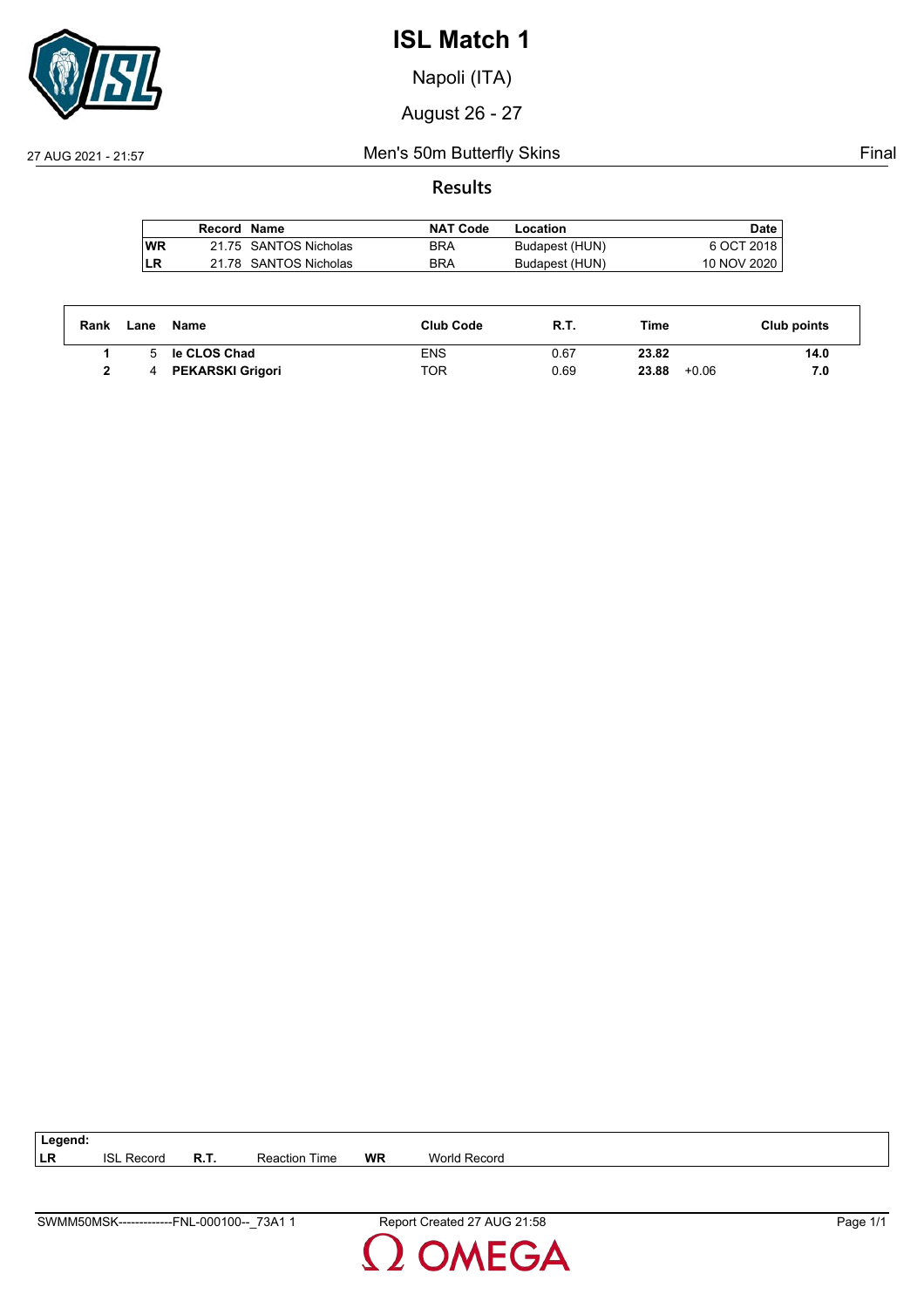

Napoli (ITA)

August 26 - 27

27 AUG 2021 - 21:45 Women's 50m Freestyle Skins

## **Results Summary**

|   | Rank   Name            | Club              | Round 1       |      | Round 2       |      | Final         | <b>Points</b> |
|---|------------------------|-------------------|---------------|------|---------------|------|---------------|---------------|
|   |                        | Code <sup>l</sup> | <b>Points</b> | Rank | <b>Points</b> | Rank | <b>Points</b> | <b>Total</b>  |
|   | <b>SJOSTROM Sarah</b>  | <b>ENS</b>        | 5.0           | 4    | 14.0          |      | 14.0          | 33.0          |
| 2 | <b>WASICK Kasia</b>    | <b>TOR</b>        | 9.0           |      | 7.0           | 2    | 7.0           | 23.0          |
| 3 | <b>HAUGHEY Siobhan</b> | <b>ENS</b>        | 7.0           | 2    | 6.0           | 3    |               | 13.0          |
| 4 | <b>HOPKIN Anna</b>     | <b>DCT</b>        | 6.0           | 3    |               |      |               | 6.0           |
| 5 | <b>KAMENEVA Marija</b> | <b>AQC</b>        | 4.0           | 5    |               |      |               | 4.0           |
| 6 | SANCHEZ Kayla          | <b>TOR</b>        | 3.0           | 6    |               |      |               | 3.0           |
|   | <b>MACK Linnea</b>     | <b>DCT</b>        | 2.0           | ⇁    |               |      |               | 2.0           |
| 8 | di PIETRO Silvia       | <b>AQC</b>        | 1.0           | 8    |               |      |               | 1.0           |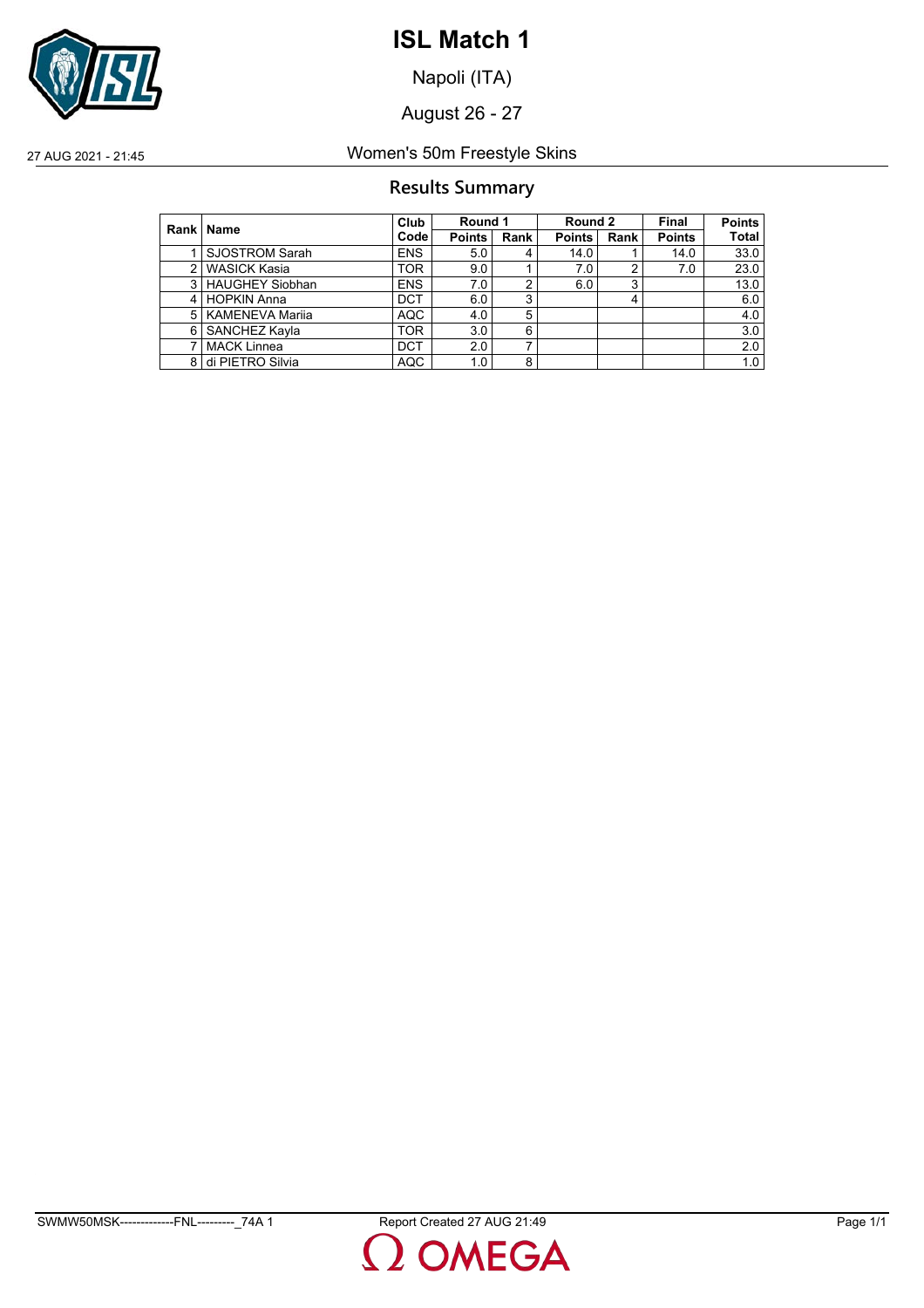

Napoli (ITA)

August 26 - 27

27 AUG 2021 - 21:57 Men's 50m Butterfly Skins

## **Results Summary**

|     | Rank   Name            | Club       | Round 1                  |      | Round 2       |      | <b>Final</b>  | <b>Points</b> |
|-----|------------------------|------------|--------------------------|------|---------------|------|---------------|---------------|
|     |                        | Code       | <b>Points</b>            | Rank | <b>Points</b> | Rank | <b>Points</b> | <b>Total</b>  |
|     | le CLOS Chad           | <b>ENS</b> | 5.0                      | 4    | 7.0           |      | 14.0          | 26.0          |
|     | 2 PEKARSKI Grigori     | TOR        | 6.0                      | 3    | 9.0           |      | 7.0           | 22.0          |
| 3   | <b>KUSCH Marius</b>    | <b>TOR</b> | 7.0                      | ົ    | 5.5           | $=3$ |               | 12.5          |
| 3 I | SZABO Szebasztian      | <b>AQC</b> | 12.0                     |      | 5.5           | $=3$ |               | 17.5          |
| 5   | <b>CECCON Thomas</b>   | <b>AQC</b> | 4.0                      | 5    |               |      |               | 4.0           |
|     | 6   PROUD Ben          | <b>ENS</b> | 3.0                      | 6    |               |      |               | 3.0           |
|     | <b>HOFFER Ryan</b>     | <b>DCT</b> | -                        | ⇁    |               |      |               |               |
| 8   | <b>VAZAIOS Andreas</b> | <b>DCT</b> | $\overline{\phantom{0}}$ | 8    |               |      |               |               |

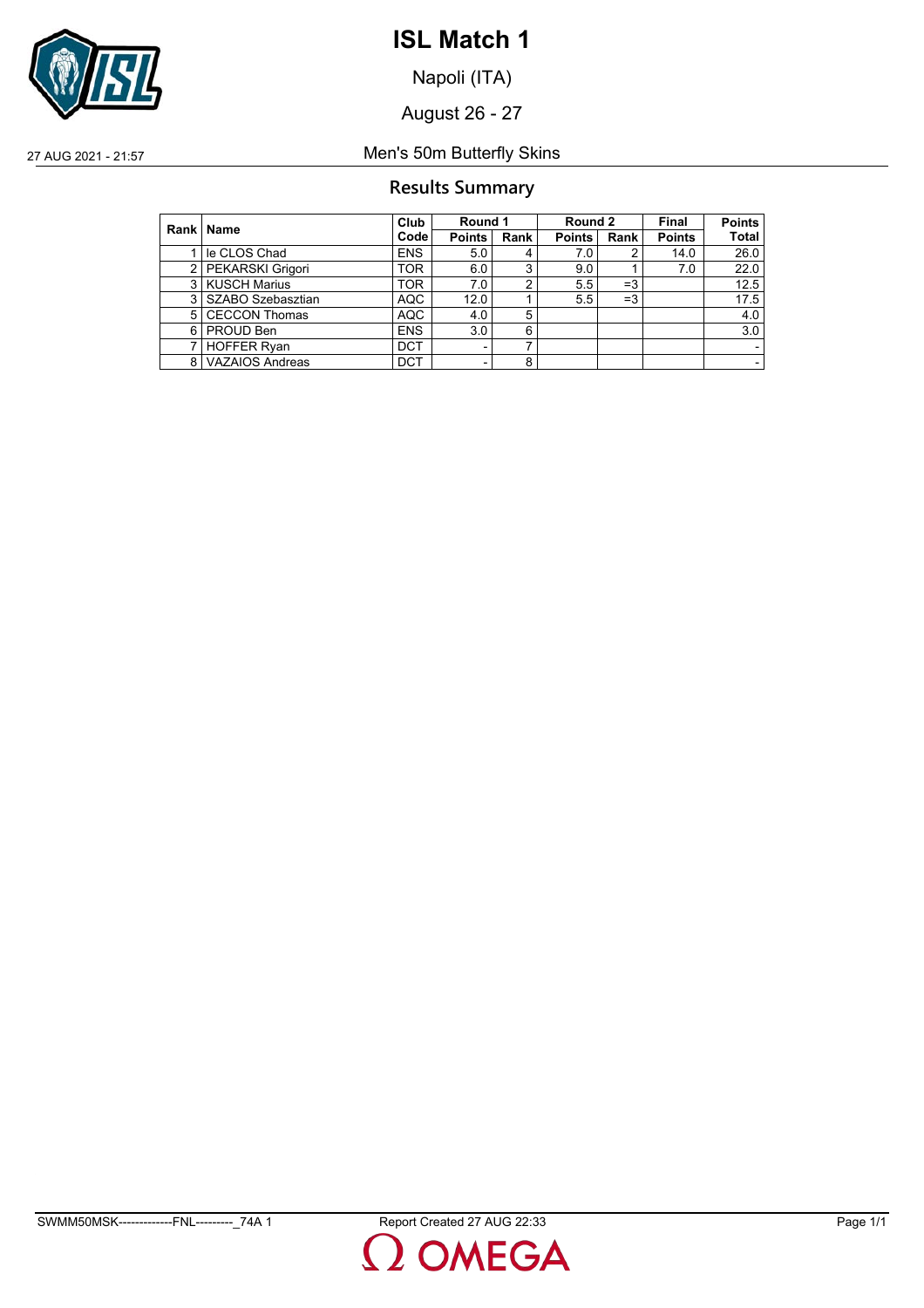

Napoli (ITA)

August 26 - 27

### Women's 400m Individual Medley

#### **Race Information**

| <b>Penalty time:</b> | 4:46.50                       | Aggregate rating of the event: | 23405 |
|----------------------|-------------------------------|--------------------------------|-------|
| Jackpot time:        | 10.40                         | Rating income per point:       | 1279  |
| limit time:          | $4.40.45$ $(4.30.05 + 10.40)$ |                                |       |

#### **After Women's 400m Individual Medley**

| Rank Name              | Club       | <b>Points</b>            | <b>Instant Event</b><br>Rating | <b>New Event Rating</b> | <b>New Event ISL Rating</b><br>Rank |
|------------------------|------------|--------------------------|--------------------------------|-------------------------|-------------------------------------|
| <b>McINTOSH Summer</b> | TOR        | 21.0                     | 18751                          | $(+1732)$<br>3164       | $(+4)$<br>9                         |
| 2 ANDISON Bailey       | DCT        | 10.0                     | 8929                           | 5009<br>$(+803)$        | $(=)$<br>8                          |
| 3 CIEPLUCHA Tessa      | <b>TOR</b> | 6.0                      | 5357                           | 6845<br>$(+401)$        | $(+1)$<br>4                         |
| 4 JAKABOS Zsuzsanna    | DCT        | 9.0                      | 8036                           | 5488<br>$(+77)$         | $(=$<br>6                           |
| 5 LESAFFRE Fantine     | <b>AQC</b> | 4.0                      | 3572                           | 1646<br>$(+214)$        | 13<br>$(=)$                         |
| 6 GUNES Viktoriya      | <b>ENS</b> | 3.0                      | 2679                           | 1472<br>$(-143)$        | 14<br>$(-2)$                        |
| ROSENDAHL BACH Helena  | <b>ENS</b> | $\overline{\phantom{0}}$ | 0                              | 1289<br>$(-143)$        | 80<br>$(-67)$                       |
| 8 POLIERI Alessia      | <b>AQC</b> |                          | 0                              | 1289<br>$(-143)$        | 80<br>(-67)                         |

#### **Total Race's Club Points**

#### **Match Standings after event 39/39**

|       | Rank Name                   | <b>Points</b> | <b>Penalties</b>         | <b>New Points</b> | Rank Name              | Aggregate<br><b>Swimmer Points Penalties</b> | Aggregate | Actual<br><b>Points</b> |
|-------|-----------------------------|---------------|--------------------------|-------------------|------------------------|----------------------------------------------|-----------|-------------------------|
|       | 1 Toronto Titans            | 27.0          | $\overline{\phantom{a}}$ | 27.0              | <b>Energy Standard</b> | 512.5                                        | $-1.0$    | 511.5                   |
|       | 2 DC Trident                | 19.0          | ۰                        | 19.0              | 2 Toronto Titans       | 507.5                                        | $-11.0$   | 496.5                   |
|       | 3 Agua Centurions           | 4.0           | $\overline{\phantom{0}}$ | 4.0               | 3 Agua Centurions      | 449.5                                        | $-7.0$    | 442.5                   |
|       | 4 Energy Standard           | 3.0           | $\overline{\phantom{a}}$ | 3.0               | 4 DC Trident           | 318.5                                        | $-7.0$    | 311.5                   |
| Note: | Detinge values are revealed |               |                          |                   |                        |                                              |           |                         |

#### Ratings values are rounded.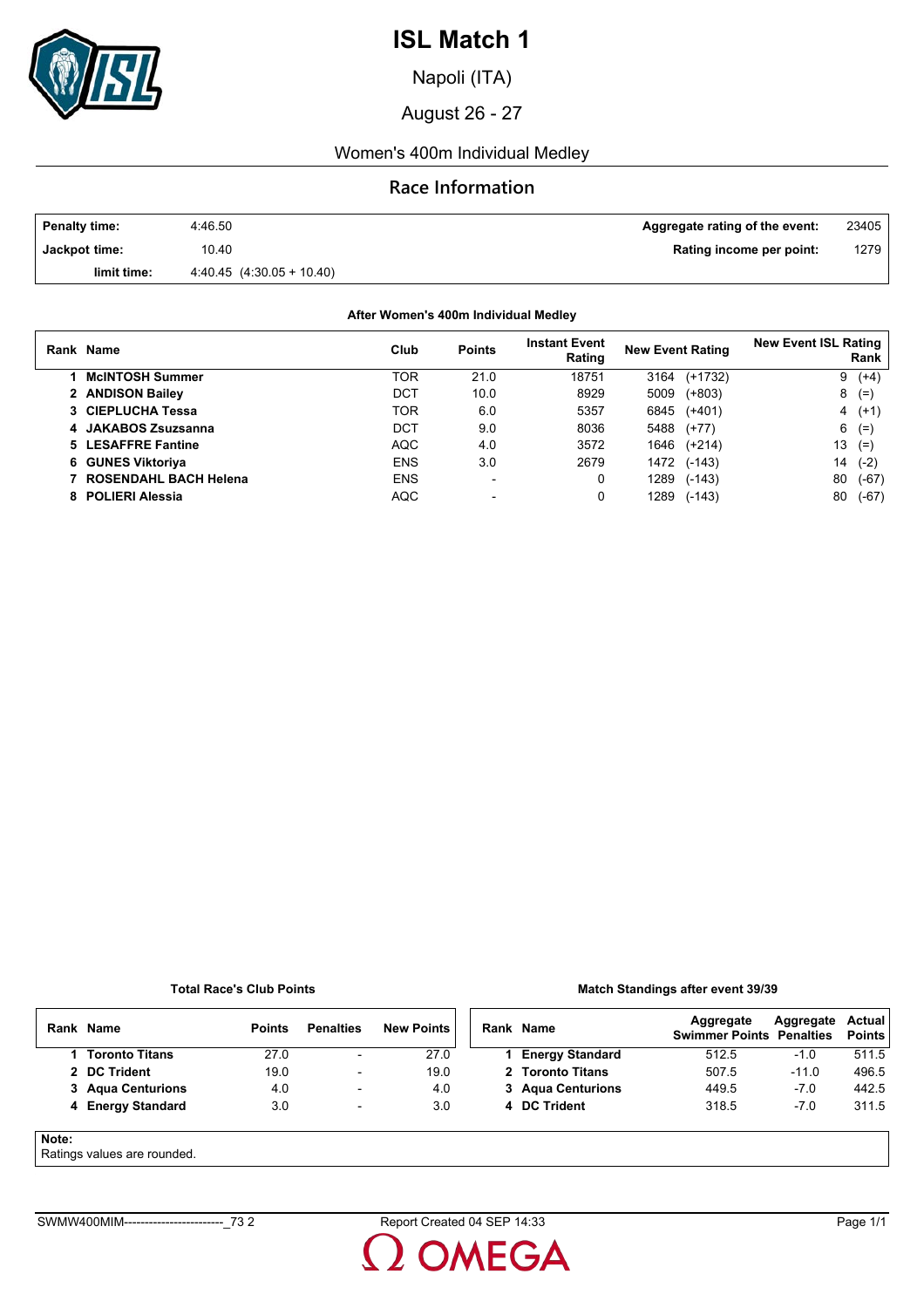

Napoli (ITA)

August 26 - 27

#### Men's 400m Individual Medley

#### **Race Information**

| <b>Penalty time:</b> | 4:18.00                      | Aggregate rating of the event: | 20346 |
|----------------------|------------------------------|--------------------------------|-------|
| Jackpot time:        | 9.40                         | Rating income per point:       | 1221  |
| limit time:          | $4.12.07$ $(4.02.67 + 9.40)$ |                                |       |

**After Men's 400m Individual Medley**

| Rank Name           | Club       | <b>Points</b> | <b>Instant Event</b><br>Rating | <b>New Event Rating</b> | <b>New Event ISL Rating</b><br>Rank |
|---------------------|------------|---------------|--------------------------------|-------------------------|-------------------------------------|
| <b>BORODIN Ilia</b> | <b>AQC</b> | 13.0          | 11083                          | (+965)<br>2397          | $(+6)$<br>14                        |
| 2 RAZZETTI Alberto  | TOR        | 13.0          | 11083                          | 2397<br>$(+965)$        | 14<br>$(+6)$                        |
| 3 KALISZ Chase      | <b>AQC</b> | 7.0           | 5968                           | 1886<br>$(+454)$        | 19<br>$(+1)$                        |
| 4 LITCHFIELD Max    | TOR        | 5.0           | 4263                           | $(+331)$<br>5603        | 3<br>$(=)$                          |
| 5 COPE Tommy        | <b>DCT</b> | 4.0           | 3410                           | 1972<br>$(+202)$        | 18<br>$(-1)$                        |
| 6 SWANSON Charlie   | <b>ENS</b> | 3.0           | 2558                           | 1545<br>$(+113)$        | 23<br>$(-3)$                        |
| 7 LITHERLAND Jay    | DCT        | 5.0           | 4263                           | $(+283)$<br>1715        | 21<br>$(-1)$                        |
| 8 STUPIN Max        | <b>ENS</b> | 3.0           | 2558                           | 6403<br>$(+261)$        | 2<br>$(=$                           |

#### **Total Race's Club Points**

#### **Match Standings after event 39/39**

|       | Rank Name         | <b>Points</b> | <b>Penalties</b>         | <b>New Points</b> | Rank Name              | Aggregate<br><b>Swimmer Points Penalties</b> | Aggregate | Actual<br><b>Points</b> |
|-------|-------------------|---------------|--------------------------|-------------------|------------------------|----------------------------------------------|-----------|-------------------------|
|       | 1 Agua Centurions | 20.0          | $\overline{\phantom{a}}$ | 20.0              | <b>Energy Standard</b> | 512.5                                        | $-1.0$    | 511.5                   |
|       | 2 Toronto Titans  | 18.0          | $\overline{\phantom{a}}$ | 18.0              | 2 Toronto Titans       | 507.5                                        | $-11.0$   | 496.5                   |
|       | 3 DC Trident      | 9.0           | $\overline{\phantom{a}}$ | 9.0               | 3 Agua Centurions      | 449.5                                        | $-7.0$    | 442.5                   |
|       | 4 Energy Standard | 6.0           | $\overline{\phantom{a}}$ | 6.0               | 4 DC Trident           | 318.5                                        | $-7.0$    | 311.5                   |
| Note: |                   |               |                          |                   |                        |                                              |           |                         |

Ratings values are rounded.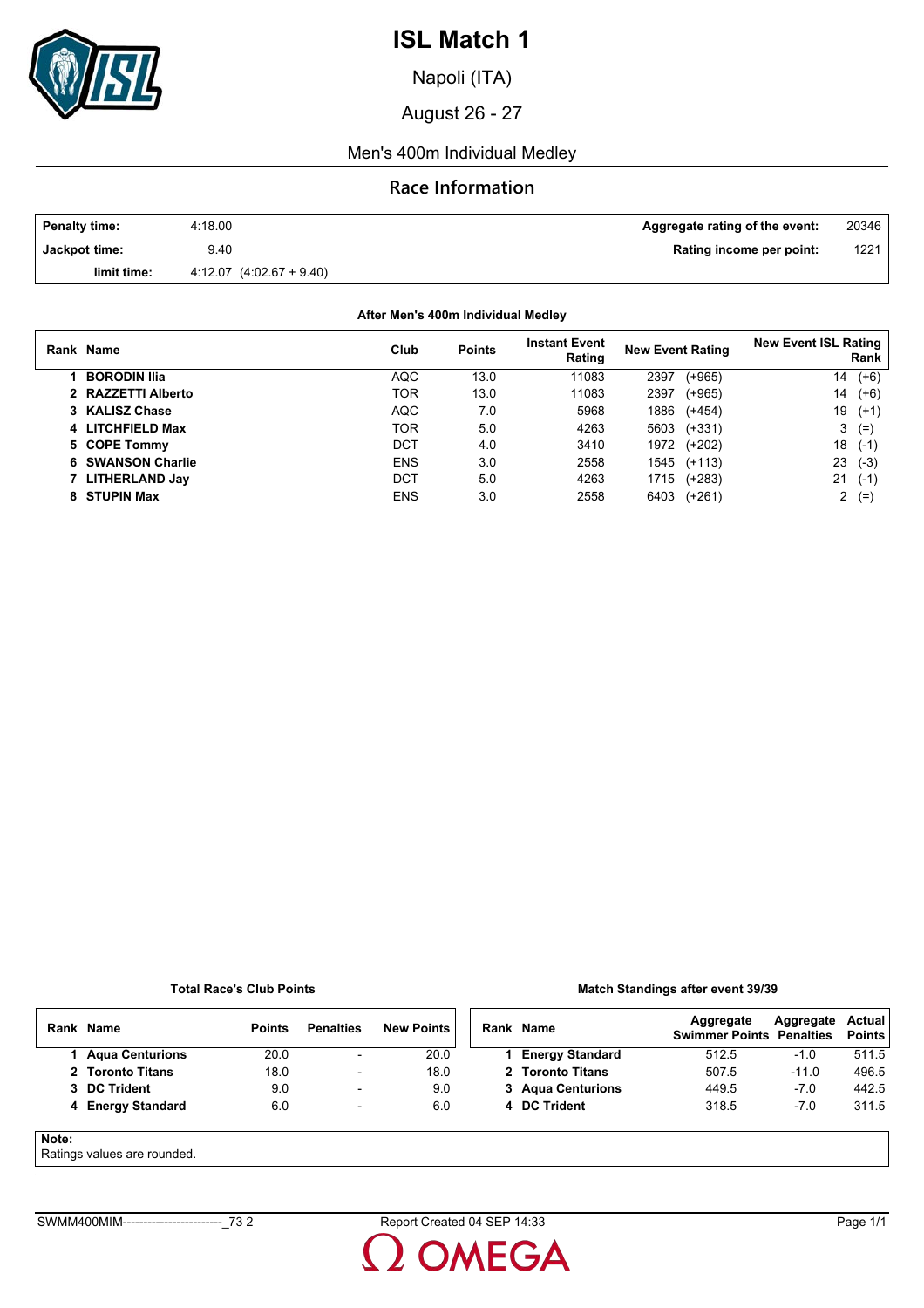

Napoli (ITA)

August 26 - 27

#### Women's 50m Freestyle Skins

#### **Race Information**

| <b>Penalty time:</b> | 25.50                    | Aggregate rating of the event: | 39333 |
|----------------------|--------------------------|--------------------------------|-------|
| Jackpot time:        | 0.95                     | Rating income per point:       | 908   |
| limit time:          | $25.74$ $(24.79 + 0.95)$ |                                |       |

#### **After Women's 50m Freestyle Skins**

| Rank Name             | Club       | <b>Points</b> | <b>Instant Event</b><br>Rating | <b>New Event Rating</b> |           | <b>New Event ISL Rating</b> | Rank    |
|-----------------------|------------|---------------|--------------------------------|-------------------------|-----------|-----------------------------|---------|
| <b>SJOSTROM Sarah</b> | <b>ENS</b> | 33.0          | 29977                          | 19999                   | $(+467)$  |                             | $(=)$   |
| 2 WASICK Kasia        | TOR        | 23.0          | 20893                          | 4152                    | $(+1325)$ | 12                          | $(+8)$  |
| 3 HAUGHEY Siobhan     | <b>ENS</b> | 13.0          | 11809                          | 4424                    | $(+1005)$ | 10                          | $(+4)$  |
| 4 HOPKIN Anna         | DCT        | 6.0           | 5450                           | 1854                    | $(+348)$  | 101                         | (+29)   |
| 5 KAMENEVA Marija     | <b>AQC</b> | 4.0           | 3634                           | 3922                    | (+167)    | 13                          | $(-1)$  |
| 6 SANCHEZ Kayla       | <b>TOR</b> | 3.0           | 2725                           | 2343                    | $(+43)$   | 28                          | $(=)$   |
| <b>MACK Linnea</b>    | DCT        | 2.0           | 1817                           | 3758                    | $(+66)$   | 15                          | $(-2)$  |
| 8 di PIETRO Silvia    | <b>AQC</b> | 1.0           | 908                            | 2161                    | $(-139)$  | 97                          | $(-69)$ |

#### **Total Race's Club Points**

#### **Match Standings after event 39/39**

|       | Rank Name              | <b>Points</b> | <b>Penalties</b>         | <b>New Points</b> | Rank Name              | Aggregate<br><b>Swimmer Points Penalties</b> | Aggregate | Actual<br><b>Points</b> |
|-------|------------------------|---------------|--------------------------|-------------------|------------------------|----------------------------------------------|-----------|-------------------------|
|       | <b>Energy Standard</b> | 46.0          | $\overline{\phantom{a}}$ | 46.0              | <b>Energy Standard</b> | 512.5                                        | $-1.0$    | 511.5                   |
|       | 2 Toronto Titans       | 26.0          | $\overline{\phantom{a}}$ | 26.0              | 2 Toronto Titans       | 507.5                                        | $-11.0$   | 496.5                   |
|       | 3 DC Trident           | 8.0           | $\overline{\phantom{a}}$ | 8.0               | 3 Agua Centurions      | 449.5                                        | $-7.0$    | 442.5                   |
|       | 4 Agua Centurions      | 5.0           | $\overline{a}$           | 5.0               | 4 DC Trident           | 318.5                                        | $-7.0$    | 311.5                   |
| Note: |                        |               |                          |                   |                        |                                              |           |                         |

Ratings values are rounded.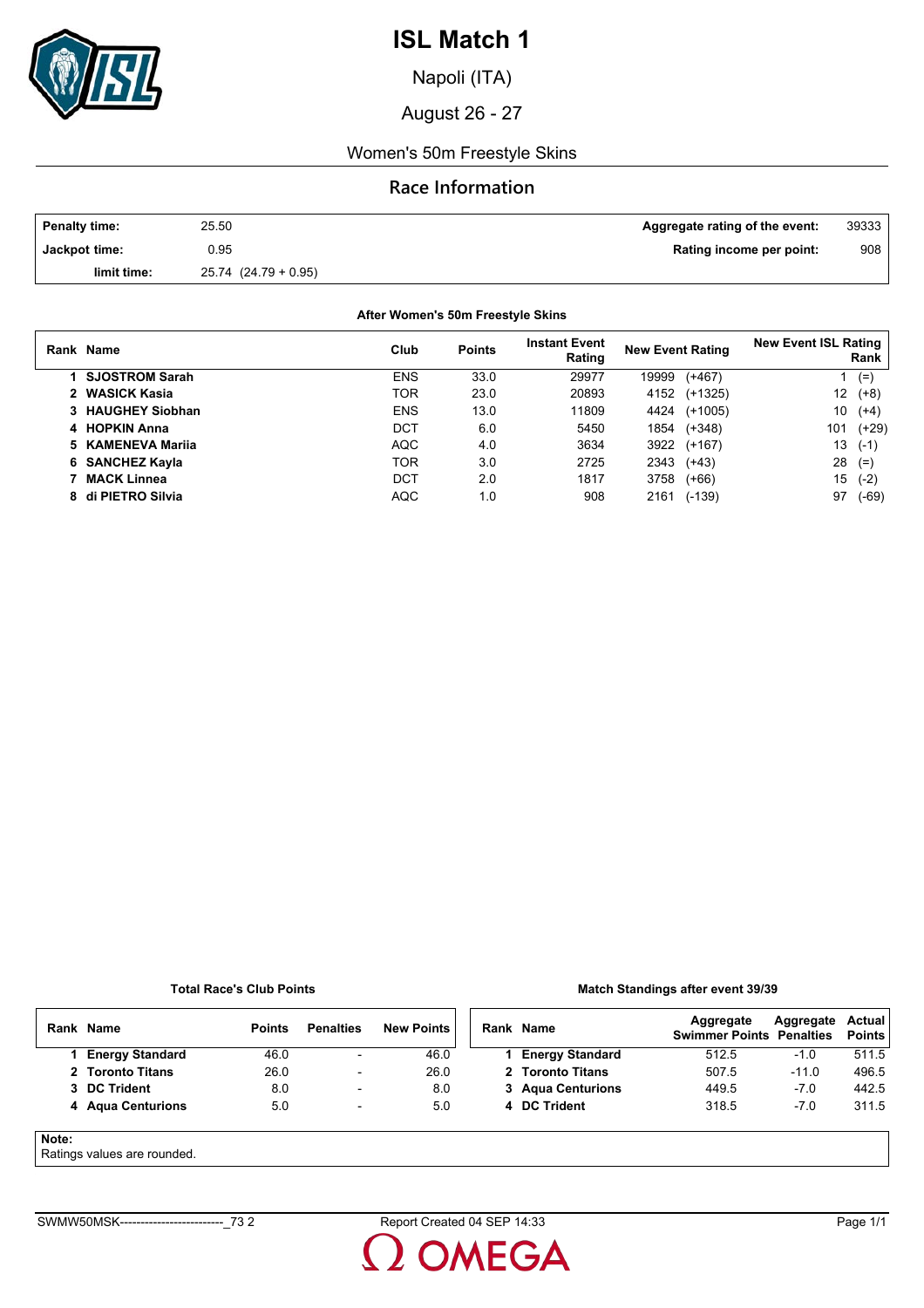

Napoli (ITA)

August 26 - 27

Men's 50m Butterfly Skins

### **Race Information**

| <b>Penalty time:</b> | 24.00                    | Aggregate rating of the event: | 18751 |
|----------------------|--------------------------|--------------------------------|-------|
| Jackpot time:        | 0.90                     | Rating income per point:       | 739   |
| limit time:          | $24.72$ $(23.82 + 0.90)$ |                                |       |

**After Men's 50m Butterfly Skins**

| Rank Name           | Club       | <b>Points</b>            | <b>Instant Event</b><br>Rating | <b>New Event Rating</b> | <b>New Event ISL Rating</b><br>Rank |
|---------------------|------------|--------------------------|--------------------------------|-------------------------|-------------------------------------|
| le CLOS Chad        | <b>ENS</b> | 26.0                     | 19211                          | (+1794)<br>5156         | $(+6)$<br>9                         |
| 2 PEKARSKI Grigori  | TOR        | 22.0                     | 16256                          | 3696<br>(+1396)         | 15<br>$(+13)$                       |
| 3 KUSCH Marius      | TOR        | 12.5                     | 9236                           | 2249<br>(+796)          | 65<br>$(+79)$                       |
| 3 SZABO Szebasztian | <b>AQC</b> | 17.5                     | 12931                          | (+1179)<br>4109         | 10<br>$(+7)$                        |
| 5 CECCON Thomas     | <b>AQC</b> | 4.0                      | 2956                           | 2366<br>$(+66)$         | 26<br>$(+2)$                        |
| 6 PROUD Ben         | <b>ENS</b> | 3.0                      | 2217                           | $(-702)$<br>2081        | 92<br>$(-73)$                       |
| 7 HOFFER Ryan       | DCT        | $\overline{\phantom{0}}$ | 0                              | 2070<br>$(-230)$        | 94<br>$(-66)$                       |
| 8 VAZAIOS Andreas   | <b>DCT</b> | $\overline{\phantom{0}}$ | 0                              | 1196<br>$(-127)$        | 171<br>$(-16)$                      |

#### **Total Race's Club Points**

#### **Match Standings after event 39/39**

|       | Rank Name                   | <b>Points</b>            | <b>Penalties</b>         | <b>New Points</b> | Rank Name              | Aggregate<br><b>Swimmer Points Penalties</b> | Aggregate | Actual<br><b>Points</b> |
|-------|-----------------------------|--------------------------|--------------------------|-------------------|------------------------|----------------------------------------------|-----------|-------------------------|
|       | <b>Toronto Titans</b>       | 34.5                     | ۰                        | 34.5              | <b>Energy Standard</b> | 512.5                                        | $-1.0$    | 511.5                   |
|       | 2 Energy Standard           | 29.0                     | ۰                        | 29.0              | 2 Toronto Titans       | 507.5                                        | $-11.0$   | 496.5                   |
|       | 3 Agua Centurions           | 21.5                     | $\overline{\phantom{a}}$ | 21.5              | 3 Agua Centurions      | 449.5                                        | $-7.0$    | 442.5                   |
|       | 4 DC Trident                | $\overline{\phantom{a}}$ | ۰                        | ۰.                | 4 DC Trident           | 318.5                                        | $-7.0$    | 311.5                   |
| Note: | Ratings values are rounded. |                          |                          |                   |                        |                                              |           |                         |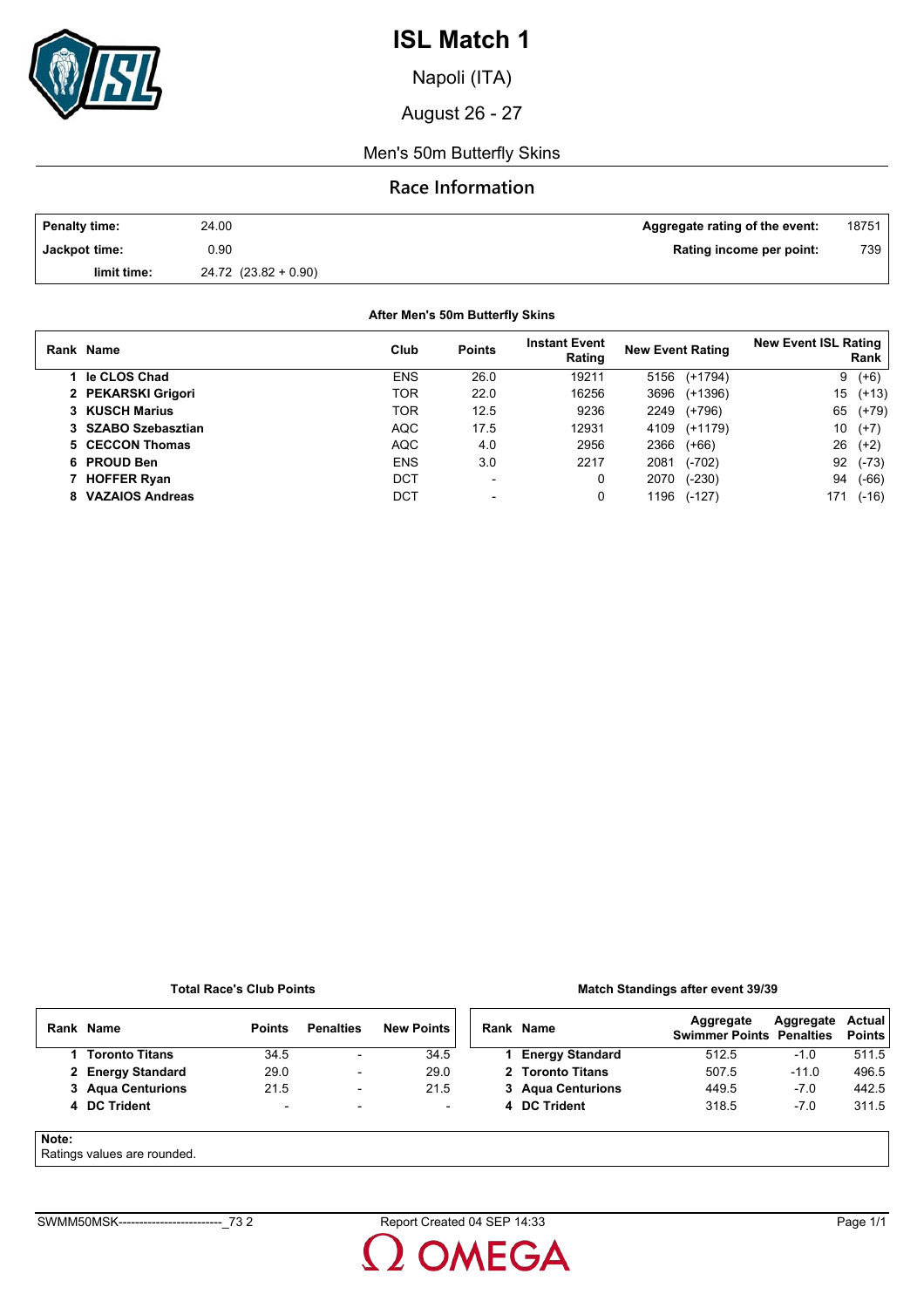

Napoli (ITA)

August 26 - 27

Swimming

# **Club Standings**

| Rank | Club                  | <b>Club Code</b> | Men   | Women | <b>Mixed</b> | <b>Total</b> |
|------|-----------------------|------------------|-------|-------|--------------|--------------|
|      | Energy Standard       | <b>ENS</b>       | 222.5 | 271.0 | 18.0         | 511.5        |
|      | <b>Toronto Titans</b> | TOR              | 211.5 | 263.0 | 22.0         | 496.5        |
| З    | Aqua Centurions       | <b>AQC</b>       | 274.5 | 148.0 | 20.0         | 442.5        |
|      | DC Trident            | DCT              | 128.5 | 169.0 | 14.0         | 311.5        |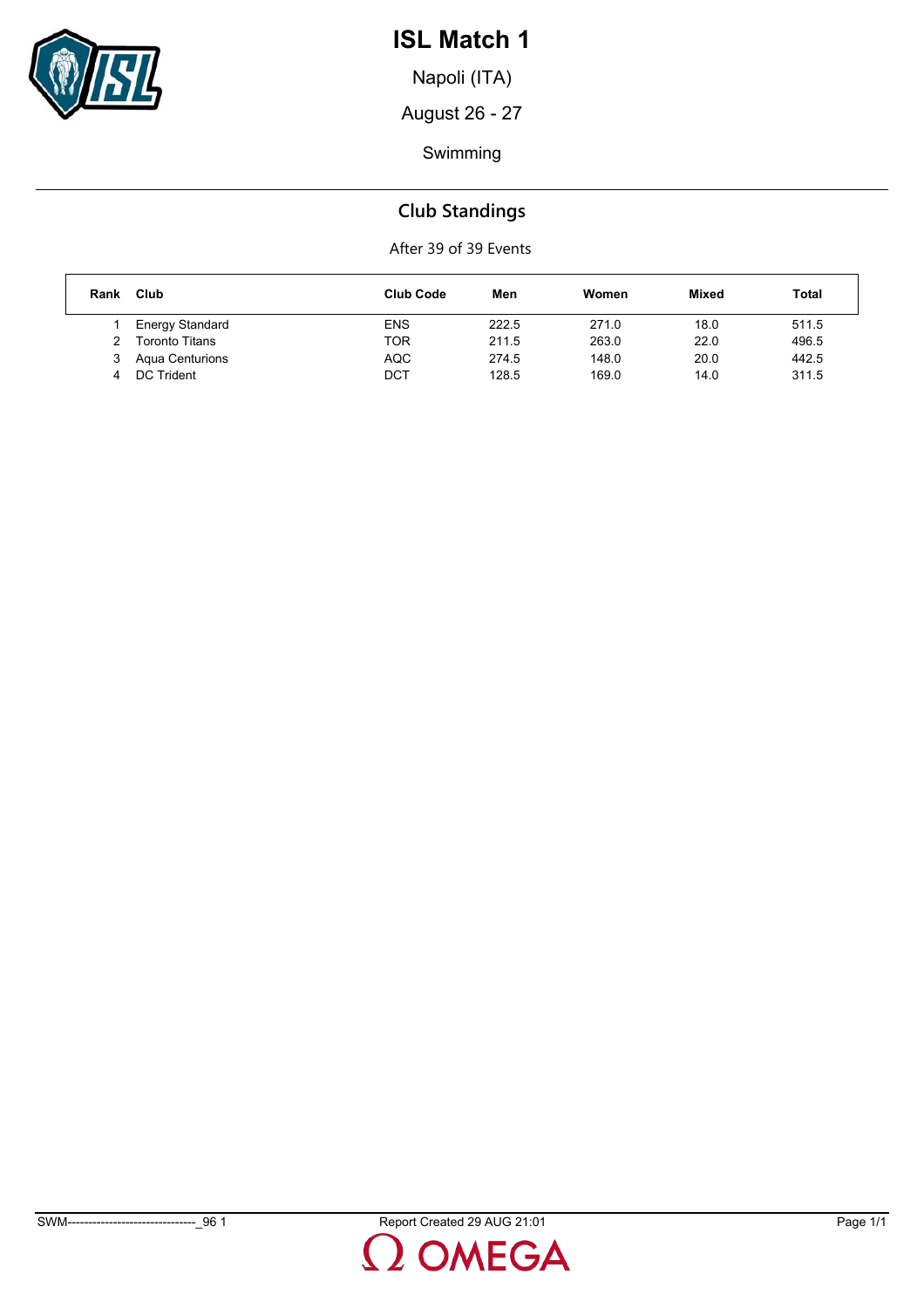

Napoli (ITA)

August 26 - 27

Swimming

## **Match MVP Standings**

| Rank | Name                       | <b>Club Code</b> | <b>Ranking Points</b> | <b>Bonus Points</b>      | Total |
|------|----------------------------|------------------|-----------------------|--------------------------|-------|
| 1    | <b>SJOSTROM Sarah</b>      | <b>ENS</b>       | 60.5                  |                          | 60.5  |
| 2    | <b>HAUGHEY Siobhan</b>     | <b>ENS</b>       | 51.0                  |                          | 51.0  |
| 3    | <b>RYLOV Evgeny</b>        | <b>ENS</b>       | 48.5                  |                          | 48.5  |
| 4    | le CLOS Chad               | <b>ENS</b>       | 46.5                  | $\overline{\phantom{0}}$ | 46.5  |
| 4    | <b>HANSSON Louise</b>      | <b>TOR</b>       | 46.5                  |                          | 46.5  |
| 6    | <b>CECCON Thomas</b>       | <b>AQC</b>       | 42.0                  |                          | 42.0  |
| 7    | McINTOSH Summer            | <b>TOR</b>       | 38.0                  |                          | 38.0  |
| 8    | <b>MASSE Kylie</b>         | <b>TOR</b>       | 30.5                  |                          | 30.5  |
| 8    | SANCHEZ Kayla              | <b>TOR</b>       | 30.5                  |                          | 30.5  |
| 10   | SZABO Szebasztian          | <b>AQC</b>       | 29.3                  | $\overline{\phantom{0}}$ | 29.3  |
| 11   | <b>MARTINENGHI Nicolo</b>  | <b>AQC</b>       | 29.0                  |                          | 29.0  |
| 11   | <b>RYAN Shane</b>          | <b>TOR</b>       | 29.0                  |                          | 29.0  |
| 13   | <b>KUSCH Marius</b>        | <b>TOR</b>       | 27.8                  |                          | 27.8  |
| 14   | CHIKUNOVA Evgenia          | <b>ENS</b>       | 27.5                  |                          | 27.5  |
| 15   | <b>CASTIGLIONI Arianna</b> | <b>AQC</b>       | 27.0                  |                          | 27.0  |
| 16   | <b>KAMENEVA Marija</b>     | <b>AQC</b>       | 26.5                  |                          | 26.5  |
| 17   | <b>MIRESSI Alessandro</b>  | <b>AQC</b>       | 25.5                  |                          | 25.5  |
| 18   | RAZZETTI Alberto           | <b>TOR</b>       | 25.0                  |                          | 25.0  |
| 19   | <b>WASICK Kasia</b>        | <b>TOR</b>       | 24.0                  | $\overline{\phantom{0}}$ | 24.0  |
| 20   | PELLEGRINI Federica        | <b>AQC</b>       | 23.0                  |                          | 23.0  |
| 20   | <b>DELOOF Ali</b>          | DCT              | 23.0                  |                          | 23.0  |
| 20   | <b>COLEMAN Michelle</b>    | <b>TOR</b>       | 23.0                  |                          | 23.0  |
| 23   | <b>CARRARO</b> Martina     | <b>AQC</b>       | 22.0                  |                          | 22.0  |
| 23   | <b>ANDISON Bailey</b>      | DCT              | 22.0                  |                          | 22.0  |
| 23   | <b>KALISZ Chase</b>        | <b>AQC</b>       | 22.0                  |                          | 22.0  |
| 23   | COPE Tommy                 | DCT              | 22.0                  |                          | 22.0  |
| 27   | <b>BRATTON Lisa</b>        | <b>TOR</b>       | 21.5                  |                          | 21.5  |
| 27   | <b>PIERONI Blake</b>       | <b>TOR</b>       | 21.5                  |                          | 21.5  |
| 29   | JAKABOS Zsuzsanna          | DCT              | 21.0                  | $\overline{\phantom{0}}$ | 21.0  |
| 30   | HARVEY Mary-Sophie         | <b>ENS</b>       | 20.5                  |                          | 20.5  |
| 30   | SCHWINGENSCHLOGL Fabian    | <b>TOR</b>       | 20.5                  | $\overline{a}$           | 20.5  |
| 32   | <b>VAZAIOS Andreas</b>     | <b>DCT</b>       | 19.0                  |                          | 19.0  |
| 32   | <b>NEALE Leah</b>          | DCT              | 19.0                  |                          | 19.0  |
| 32   | <b>KOLESNIKOV Kliment</b>  | ENS              | 19.0                  |                          | 19.0  |
| 32   | PEKARSKI Grigori           | <b>TOR</b>       | 19.0                  | $\overline{\phantom{0}}$ | 19.0  |
| 32   | <b>CIAMPI Matteo</b>       | <b>AQC</b>       | 19.0                  |                          | 19.0  |
| 37   | RIVOLTA Matteo             | <b>AQC</b>       | 18.5                  |                          | 18.5  |
| 37   | SHKURDAI Anastasiya        | <b>ENS</b>       | 18.5                  |                          | 18.5  |
| 39   | HARTING Zach               | DCT              | 18.0                  |                          | 18.0  |
| 39   | <b>BANIC Madeline</b>      | <b>ENS</b>       | 18.0                  |                          | 18.0  |
| 41   | <b>BORODIN Ilia</b>        | <b>AQC</b>       | 17.0                  |                          | 17.0  |
| 41   | de DEUS Leonardo           | <b>AQC</b>       | 17.0                  |                          | 17.0  |
| 43   | <b>LIMA Felipe</b>         | <b>ENS</b>       | 16.0                  |                          | 16.0  |
| 43   | PEBLEY Jacob               | DCT              | 16.0                  |                          | 16.0  |
| 43   | KAMMINGA Arno              | <b>AQC</b>       | 16.0                  |                          | 16.0  |
| 46   | di LIDDO Elena             | <b>AQC</b>       | 15.0                  |                          | 15.0  |
| 46   | <b>ZIRK Kregor</b>         | <b>ENS</b>       | 15.0                  |                          | 15.0  |
| 46   | <b>MIGNON Clement</b>      | ENS              | 15.0                  |                          | 15.0  |
| 46   | CIEPLUCHA Tessa            | <b>TOR</b>       | 15.0                  |                          | 15.0  |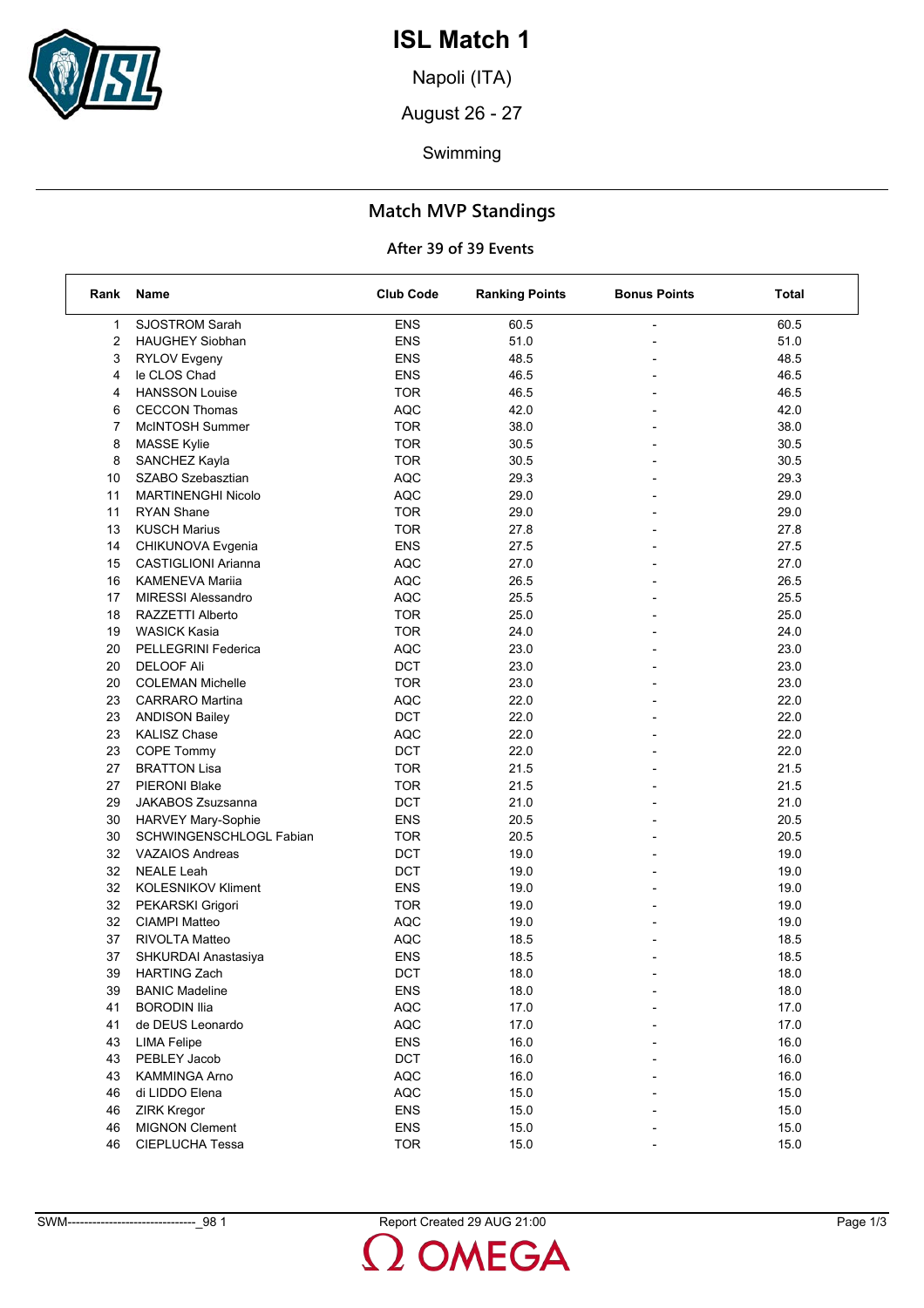

Napoli (ITA)

August 26 - 27

Swimming

## **Match MVP Standings**

| Rank | Name                       | <b>Club Code</b> | <b>Ranking Points</b> | <b>Bonus Points</b> | Total   |
|------|----------------------------|------------------|-----------------------|---------------------|---------|
| 50   | PROUD Ben                  | <b>ENS</b>       | 14.0                  |                     | 14.0    |
| 50   | DAVIES Georgia             | <b>ENS</b>       | 14.0                  |                     | 14.0    |
| 50   | <b>BARRATT Holly</b>       | <b>AQC</b>       | 14.0                  |                     | 14.0    |
| 50   | <b>TEMNIKOVA Maria</b>     | <b>DCT</b>       | 14.0                  |                     | 14.0    |
| 50   | FRANCA SILVA Felipe        | <b>DCT</b>       | 14.0                  |                     | 14.0    |
| 55   | <b>HOPKIN Anna</b>         | <b>DCT</b>       | 13.5                  |                     | 13.5    |
| 55   | McKEE Anton                | <b>TOR</b>       | 13.5                  |                     | 13.5    |
| 57   | <b>GROTHE Zane</b>         | <b>DCT</b>       | 13.0                  |                     | 13.0    |
| 57   | <b>KNOX Finlay</b>         | <b>TOR</b>       | 13.0                  |                     | 13.0    |
| 57   | <b>KROON Luc</b>           | <b>TOR</b>       | 13.0                  |                     | 13.0    |
| 57   | <b>BALLO Stefano</b>       | <b>AQC</b>       | 13.0                  |                     | 13.0    |
| 61   | <b>HASSLER Julia</b>       | <b>TOR</b>       | 12.0                  |                     | 12.0    |
| 62   | <b>MACK Linnea</b>         | <b>DCT</b>       | 11.5                  |                     | 11.5    |
| 62   | NAZIEBLO Klaudia           | <b>DCT</b>       | 11.5                  |                     | 11.5    |
| 62   | PILATO Benedetta           | <b>ENS</b>       | 11.5                  |                     | 11.5    |
| 65   | <b>GRINEV Vladislav</b>    | <b>AQC</b>       | 11.0                  |                     | 11.0    |
| 65   | <b>KISIL Yuri</b>          | <b>TOR</b>       | 11.0                  |                     | 11.0    |
| 65   | <b>BELONOGOFF Tatiana</b>  | <b>DCT</b>       | 11.0                  |                     | 11.0    |
| 65   | <b>ZHILKIN Andrey</b>      | <b>ENS</b>       | 11.0                  |                     | 11.0    |
| 69   | APPLE Zach                 | <b>DCT</b>       | 10.5                  |                     | 10.5    |
| 69   | SZTANDERA Dominika         | <b>TOR</b>       | 10.5                  |                     | 10.5    |
| 71   | SCOZZOLI Fabio             | <b>AQC</b>       | 10.0                  |                     | 10.0    |
| 71   | LITCHFIELD Max             | <b>TOR</b>       | 10.0                  |                     | 10.0    |
| 73   | <b>SWANSON Charlie</b>     | <b>ENS</b>       | 9.5                   |                     | 9.5     |
| 74   | ROSENDAHL BACH Helena      | <b>ENS</b>       | 9.0                   |                     | 9.0     |
| 74   | <b>HOFFER Ryan</b>         | <b>DCT</b>       | 9.0                   |                     | 9.0     |
| 74   | EVANS Joanna               | <b>DCT</b>       | 9.0                   |                     | 9.0     |
| 77   | <b>APOSTALON Anika</b>     | <b>TOR</b>       | 8.5                   |                     | 8.5     |
| 77   | <b>MURPHY Camden</b>       | <b>DCT</b>       | 8.5                   |                     | 8.5     |
| 79   | <b>OMOTO Rika</b>          | <b>AQC</b>       | 8.0                   |                     | 8.0     |
| 80   | <b>CHIERIGHINI Marcelo</b> | <b>AQC</b>       | 7.5                   |                     | 7.5     |
| 81   | <b>MAHONEY Travis</b>      | <b>ENS</b>       | 7.0                   |                     | 7.0     |
| 81   | <b>GUNES Viktoriya</b>     | <b>ENS</b>       | 7.0                   |                     | 7.0     |
| 83   | <b>HINDLEY Isabella</b>    | DCT              | 6.5                   | $\overline{a}$      | 6.5     |
| 84   | <b>KUBOVA Simona</b>       | <b>ENS</b>       | 6.0                   |                     | 6.0     |
| 84   | <b>VALL Jessica</b>        | <b>ENS</b>       | 6.0                   |                     | 6.0     |
| 84   | de TULLIO Marco            | <b>ENS</b>       | 6.0                   |                     | $6.0\,$ |
| 87   | <b>BARRETT Adam</b>        | <b>ENS</b>       | 5.5                   |                     | 5.5     |
| 87   | TEIJONSALO Fanny           | ENS              | 5.5                   |                     | 5.5     |
| 89   | LITHERLAND Jay             | <b>DCT</b>       | 5.0                   |                     | 5.0     |
| 89   | <b>STUPIN Max</b>          | <b>ENS</b>       | $5.0\,$               |                     | $5.0$   |
| 89   | <b>LESAFFRE Fantine</b>    | <b>AQC</b>       | 5.0                   |                     | 5.0     |
| 89   | POLIERI Alessia            | <b>AQC</b>       | 5.0                   |                     | $5.0\,$ |
| 89   | <b>TAYLOR Laura</b>        | AQC              | 5.0                   |                     | 5.0     |
| 89   | PRATT Cole                 | <b>TOR</b>       | 5.0                   |                     | 5.0     |
| 95   | di PIETRO Silvia           | <b>AQC</b>       | 4.5                   |                     | 4.5     |
| 95   | <b>QUAH Ting Wen</b>       | <b>DCT</b>       | 4.5                   |                     | 4.5     |
| 95   | SHEVTSOV Sergey            | DCT              | 4.5                   |                     | 4.5     |
| 98   | STJEPANOVIC Velimir        | DCT              | 3.0                   |                     | 3.0     |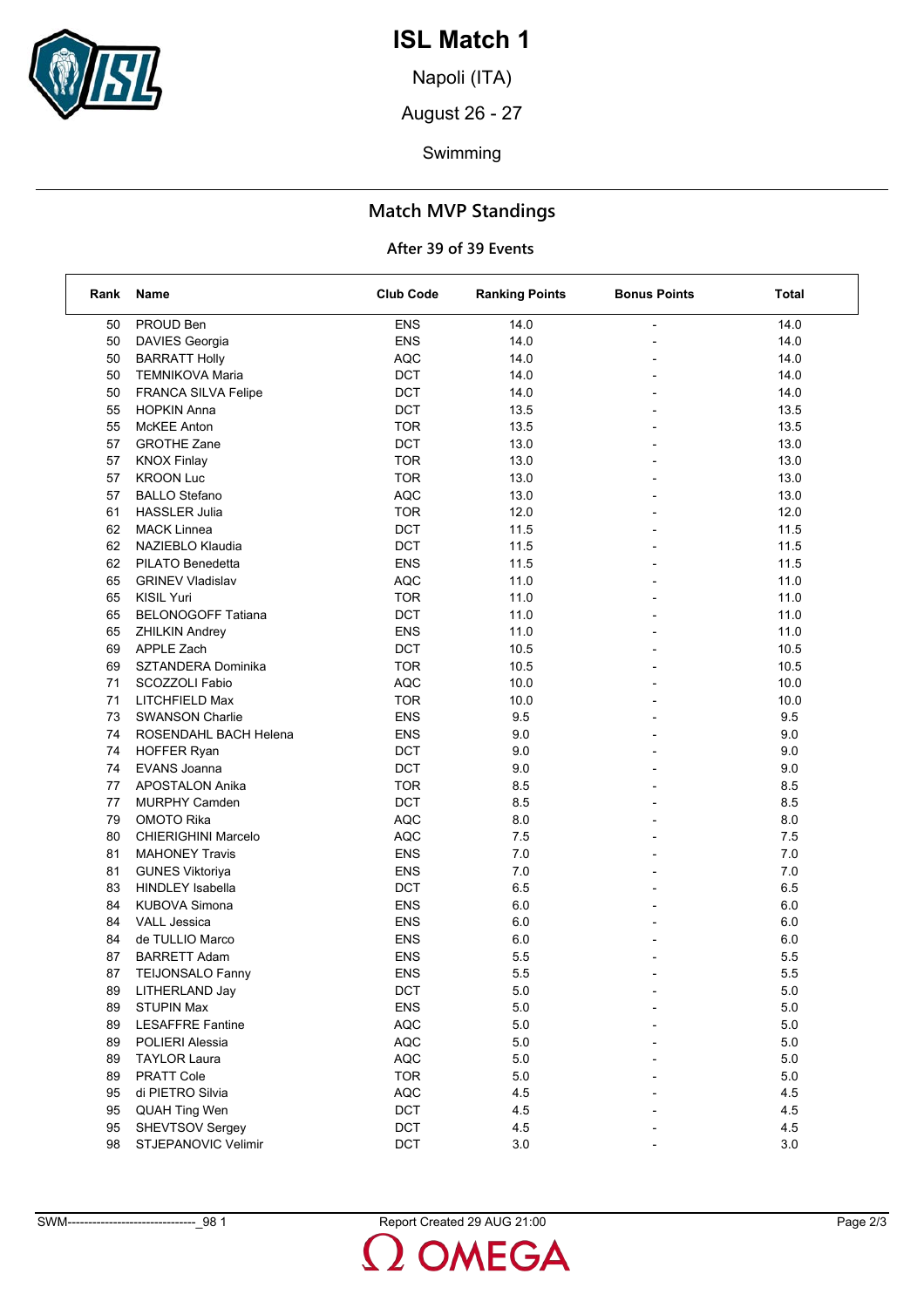

Napoli (ITA)

August 26 - 27

Swimming

## **Match MVP Standings**

| Rank | Name                   | <b>Club Code</b> | <b>Ranking Points</b> | <b>Bonus Points</b>      | <b>Total</b> |
|------|------------------------|------------------|-----------------------|--------------------------|--------------|
| 98   | <b>BRUHN Annika</b>    | <b>DCT</b>       | 3.0                   | $\overline{\phantom{0}}$ | 3.0          |
| 98   | ZAZZERI Lorenzo        | <b>TOR</b>       | 3.0                   |                          | 3.0          |
| 98   | <b>HAYDEN Brent</b>    | <b>TOR</b>       | 3.0                   |                          | 3.0          |
| 102  | MUNOZ del CAMPO Lidon  | <b>AQC</b>       | 2.5                   |                          | 2.5          |
| 102  | STEPHENS Laura         | <b>TOR</b>       | 2.5                   |                          | 2.5          |
| 102  | <b>GROVES Madeline</b> | <b>DCT</b>       | 2.5                   |                          | 2.5          |
| 105  | <b>HIBBOTT Holly</b>   | <b>AQC</b>       | 2.0                   | $\overline{\phantom{0}}$ | 2.0          |
| 105  | SEGEL Janja            | <b>ENS</b>       | 2.0                   |                          | 2.0          |
| 107  | <b>WOG Kelsey</b>      | <b>TOR</b>       | 0.5                   |                          | 0.5          |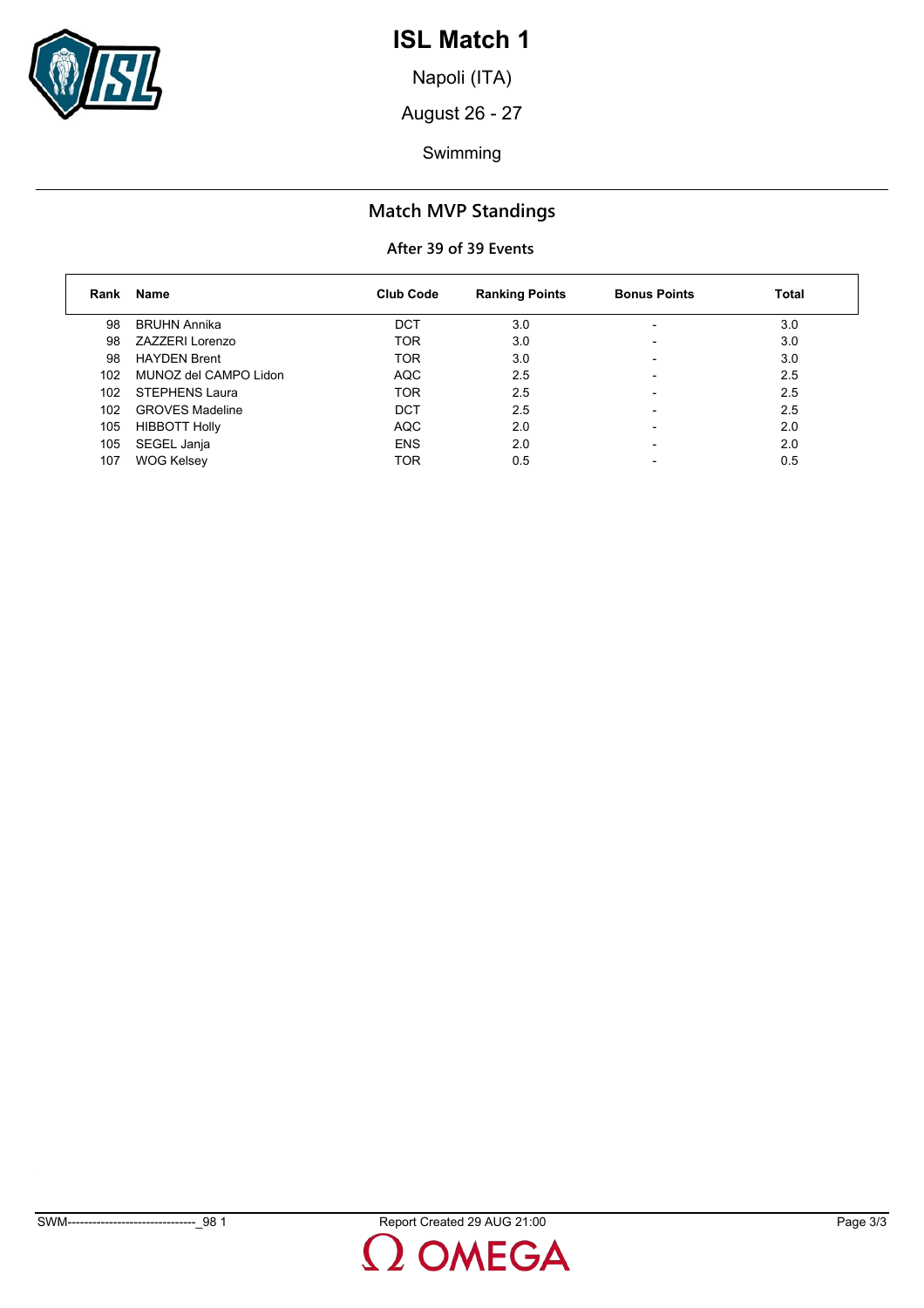

Napoli (ITA)

August 26 - 27

#### Swimming

## **Club Ratings**

#### After 39 of 39 Events

**Rank Club Club Code Rating** 1 Cali Condors CAC 685111 2 Energy Standard **ENS** ENS 824790 3 London Roar **LON** 816454 4 LA Current 2006 120 LAC 200679 Iron5 IRO 754578 6 Toronto Titans **6 Toronto Titans TOR** 728424 7 Tokyo Frog Kings **TOK** 702439 8 Aqua Centurions **AQC** 701444 ers of the NYB 19 NYB 1200120<br>10 DC Trident 10 DCT 10 000512 10 DC Trident DCT

**Note:**

Ratings values are rounded.

**REVISED**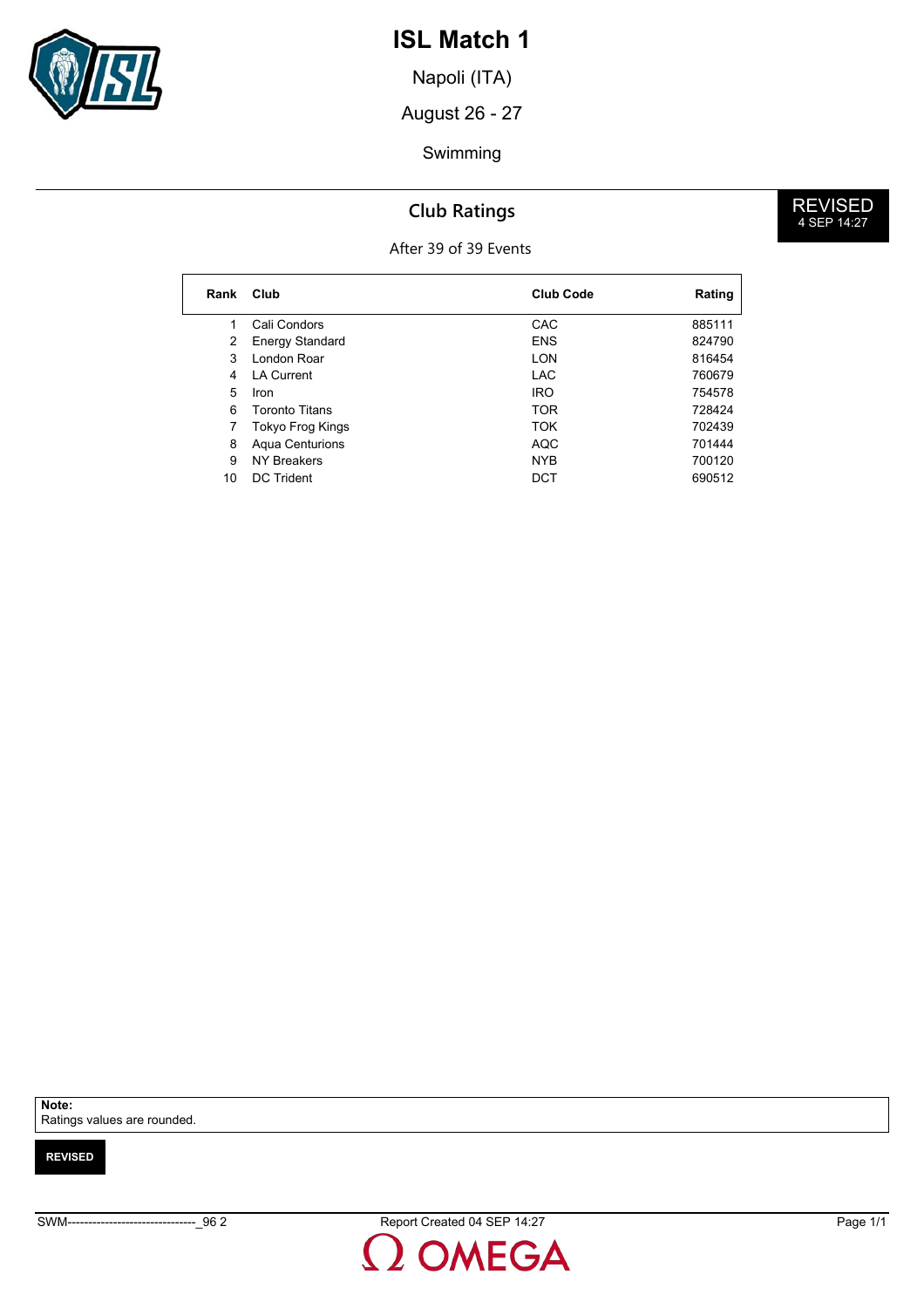

Napoli (ITA)

August 26 - 27

#### Swimming

### **Individual Ratings**

After 39 of 39 Events

| Rank | <b>Name</b>               | <b>Club Code</b> | Rating |
|------|---------------------------|------------------|--------|
| 1    | <b>DRESSEL Caeleb</b>     | CAC              | 75141  |
| 2    | <b>SJOSTROM Sarah</b>     | <b>ENS</b>       | 60788  |
| 3    | <b>KING Lilly</b>         | CAC              | 60269  |
| 4    | <b>MURPHY Ryan</b>        | LAC              | 50171  |
| 5    | <b>GASTALDELLO Beryl</b>  | LAC              | 50120  |
| 6    | le CLOS Chad              | <b>ENS</b>       | 43428  |
| 7    | SMOLIGA Olivia            | <b>CAC</b>       | 40972  |
| 8    | KROMOWIDJOJO Ranomi       | IRO.             | 40891  |
| 9    | <b>HAUGHEY Siobhan</b>    | <b>ENS</b>       | 40098  |
| 10   | <b>FLICKINGER Hali</b>    | CAC              | 38699  |
| 11   | SHIELDS Tom               | <b>LAC</b>       | 37495  |
| 12   | SHYMANOVICH IIya          | <b>ENS</b>       | 36272  |
| 13   | PEATY Adam                | LON              | 36008  |
| 14   | <b>SAKCI Emre</b>         | <b>IRO</b>       | 35635  |
| 15   | <b>MANAUDOU Florent</b>   | ENS              | 33470  |
| 16   | SZABO Szebasztian         | AQC              | 33244  |
| 17   | <b>GUIDO Guilherme</b>    | <b>LON</b>       | 32735  |
| 18   | <b>MASSE Kylie</b>        | TOR              | 32466  |
| 19   | <b>HOSSZU Katinka</b>     | IRO.             | 31951  |
| 20   | PICKREM Sydney            | LON              | 31342  |
| 21   | <b>ATKINSON Alia</b>      | LON              | 30810  |
| 22   | <b>HANNIS Molly</b>       | CAC              | 30785  |
| 23   | RYLOV Evgeny              | <b>ENS</b>       | 30602  |
| 24   | MOROZOV Vladimir          | <b>TOK</b>       | 30047  |
| 25   | OHASHI Yui                | <b>TOK</b>       | 28087  |
| 26   | <b>NELSON Beata</b>       | CAC              | 28049  |
| 27   | <b>PRIGODA Kirill</b>     | LON              | 27950  |
| 28   | <b>ATHERTON Minna</b>     | LON              | 27437  |
| 29   | <b>SANTOS Nicholas</b>    | IRO.             | 27178  |
| 30   | KAWAMOTO Takeshi          | <b>TOK</b>       | 26988  |
| 31   | DAHLIA Kelsi              | CAC              | 26712  |
| 32   | <b>SCOTT Duncan</b>       | LON              | 26492  |
| 33   | <b>SEEBOHM Emily</b>      | <b>ENS</b>       | 26356  |
| 34   | <b>TOUSSAINT Kira</b>     | LON              | 26204  |
| 35   | <b>HEEMSKERK Femke</b>    | ENS              | 25754  |
| 36   | <b>DIENER Christian</b>   | LON              | 25637  |
| 37   | PILATO Benedetta          | ENS              | 25370  |
| 38   | <b>MARTINENGHI Nicolo</b> | AQC              | 25170  |
|      | 39 HENIQUE Melanie        | <b>IRO</b>       | 24969  |
| 40   | <b>LAZOR Annie</b>        | <b>LON</b>       | 24877  |
| 41   | <b>KOCH Marco</b>         | <b>NYB</b>       | 24741  |
| 42   | <b>WATTEL Marie</b>       | LON              | 24736  |
| 43   | KOSEKI Yasuhiro           | <b>TOK</b>       | 24369  |
| 44   | <b>VAZAIOS Andreas</b>    | <b>DCT</b>       | 24127  |
| 45   | CIEPLUCHA Tessa           | <b>TOR</b>       | 24020  |
| 46   | <b>KAMENEVA Marija</b>    | <b>AQC</b>       | 23970  |
| 47   | WASICK Kasia              | <b>TOR</b>       | 23885  |
| 48   | <b>CARRARO</b> Martina    | <b>AQC</b>       | 23668  |
| 49   | <b>WEITZEIL Abbey</b>     | LAC              | 23462  |
|      |                           |                  |        |

SWM-------------------------------\_98 2 Report Created 04 SEP 14:27 Page 1/8

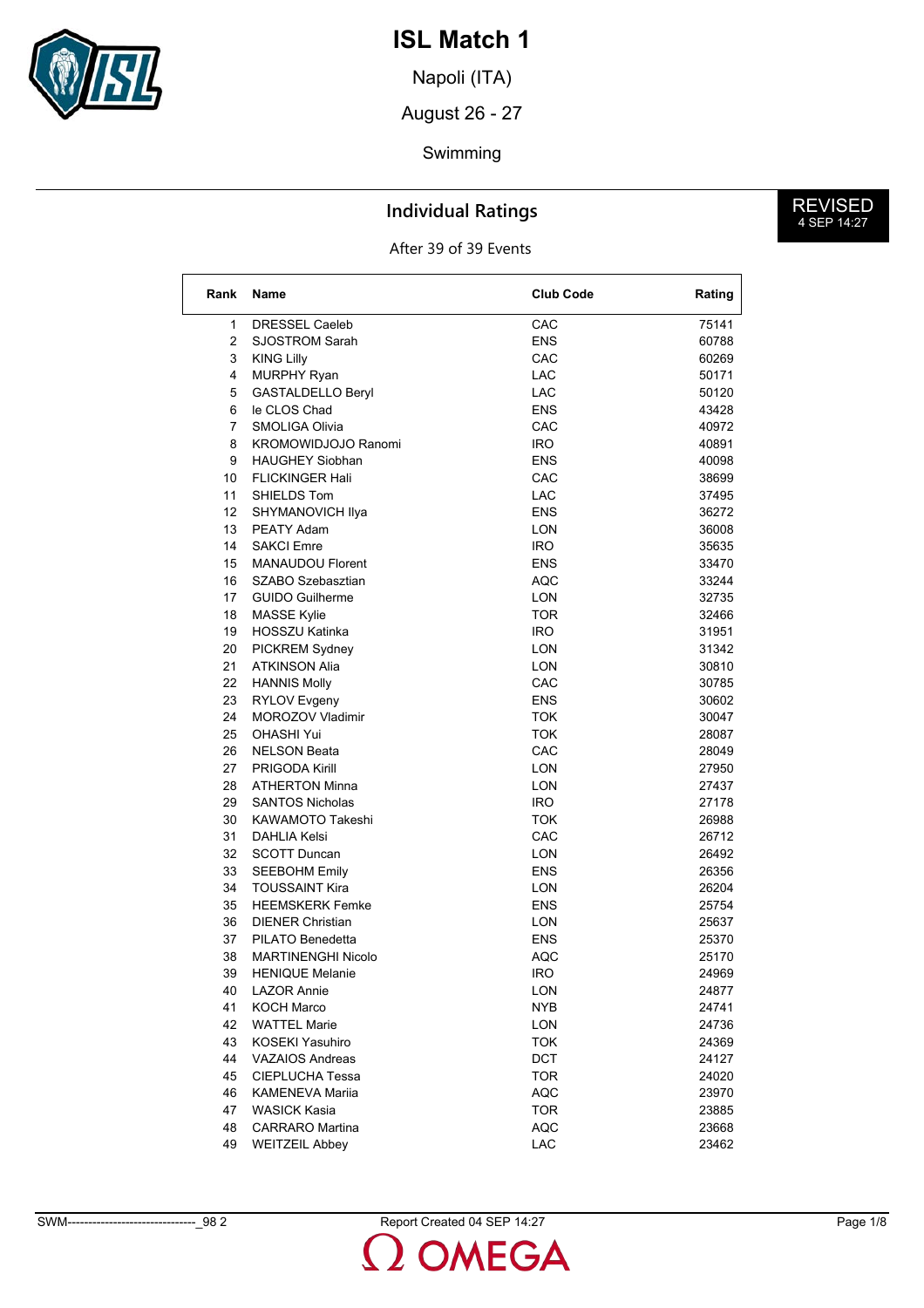

Napoli (ITA)

August 26 - 27

#### Swimming

### **Individual Ratings**

After 39 of 39 Events

| Rank | Name                      | <b>Club Code</b> | Rating |
|------|---------------------------|------------------|--------|
| 50   | <b>WOG Kelsey</b>         | <b>TOR</b>       | 23414  |
| 51   | McKEE Anton               | TOR              | 23349  |
| 52   | <b>KOLESNIKOV Kliment</b> | <b>ENS</b>       | 23290  |
| 53   | <b>RYAN Shane</b>         | TOR              | 23232  |
| 54   | SANTOS Leonardo           | IRO.             | 23191  |
| 55   | McINTOSH Summer           | TOR              | 22897  |
| 56   | <b>BRATTON Lisa</b>       | TOR              | 22742  |
| 57   | <b>WOOD Abbie</b>         | NYB              | 22720  |
| 58   | SURKOVA Arina             | NYB.             | 22529  |
| 59   | <b>HASEGAWA Suzuka</b>    | TOK              | 22489  |
| 60   | SHKURDAI Anastasiya       | <b>ENS</b>       | 22401  |
| 61   | LITCHFIELD Joe            | NYB.             | 22324  |
| 62   | <b>HANSSON Louise</b>     | TOR              | 22261  |
| 63   | <b>JAKABOS Zsuzsanna</b>  | <b>DCT</b>       | 22218  |
| 64   | <b>CECCON Thomas</b>      | AQC              | 22178  |
| 65   | <b>STEWART Coleman</b>    | CAC              | 22115  |
| 66   | <b>CIESLAK Marcin</b>     | CAC              | 22009  |
| 67   | PEKARSKI Grigori          | TOR              | 21998  |
| 68   | <b>CAMPBELL Cate</b>      | LON              | 21982  |
| 69   | RAZZETTI Alberto          | TOR              | 21908  |
| 70   | McKEON Emma               | LON              | 21849  |
| 71   | <b>LIMA Felipe</b>        | ENS              | 21792  |
| 72   | <b>GROTHE Zane</b>        | DCT              | 21713  |
| 73   | CHIKUNOVA Evgenia         | <b>ENS</b>       | 21658  |
| 74   | <b>KALISZ Chase</b>       | AQC              | 21619  |
| 75   | SANCHEZ Kayla             | TOR              | 21560  |
| 76   | <b>ANDERSON Freya</b>     | <b>LON</b>       | 21523  |
| 77   | <b>HONDA Tomoru</b>       | TOK              | 21441  |
| 78   | <b>FINK Nic</b>           | CAC              | 21412  |
| 79   | <b>LAUKKANEN Jenna</b>    | <b>LON</b>       | 21398  |
| 80   | CIAMPI Matteo             | AQC              | 21335  |
| 81   | APPLE Zach                | DCT              | 21285  |
| 82   | SCHWINGENSCHLOGL Fabian   | TOR              | 21277  |
| 83   | NEALE Leah                | DCT              | 21246  |
| 84   | <b>HEINTZ Philip</b>      | NYB.             | 21229  |
| 85   | SMITH Leah                | <b>TOK</b>       | 21211  |
| 86   | <b>BORODIN Ilia</b>       | AQC              | 21207  |
| 87   | <b>PIERONI Blake</b>      | TOR              | 21149  |
| 88   | <b>VERRASZTO David</b>    | <b>IRO</b>       | 21108  |
| 89   | SCOZZOLI Fabio            | AQC              | 21013  |
| 90   | KAMMINGA Arno             | <b>AQC</b>       | 20948  |
| 91   | <b>BALLO Stefano</b>      | <b>AQC</b>       | 20848  |
| 92   | <b>KROON Luc</b>          | <b>TOR</b>       | 20824  |
| 93   | HULKKO Ida                | <b>IRO</b>       | 20809  |
| 94   | <b>RESS Justin</b>        | CAC              | 20806  |
| 95   | <b>HASSLER Julia</b>      | <b>TOR</b>       | 20765  |
| 96   | <b>TEMNIKOVA Maria</b>    | <b>DCT</b>       | 20717  |
| 97   | <b>BASSETO Guilherme</b>  | <b>IRO</b>       | 20711  |
| 98   | <b>BARRATT Holly</b>      | <b>AQC</b>       | 20691  |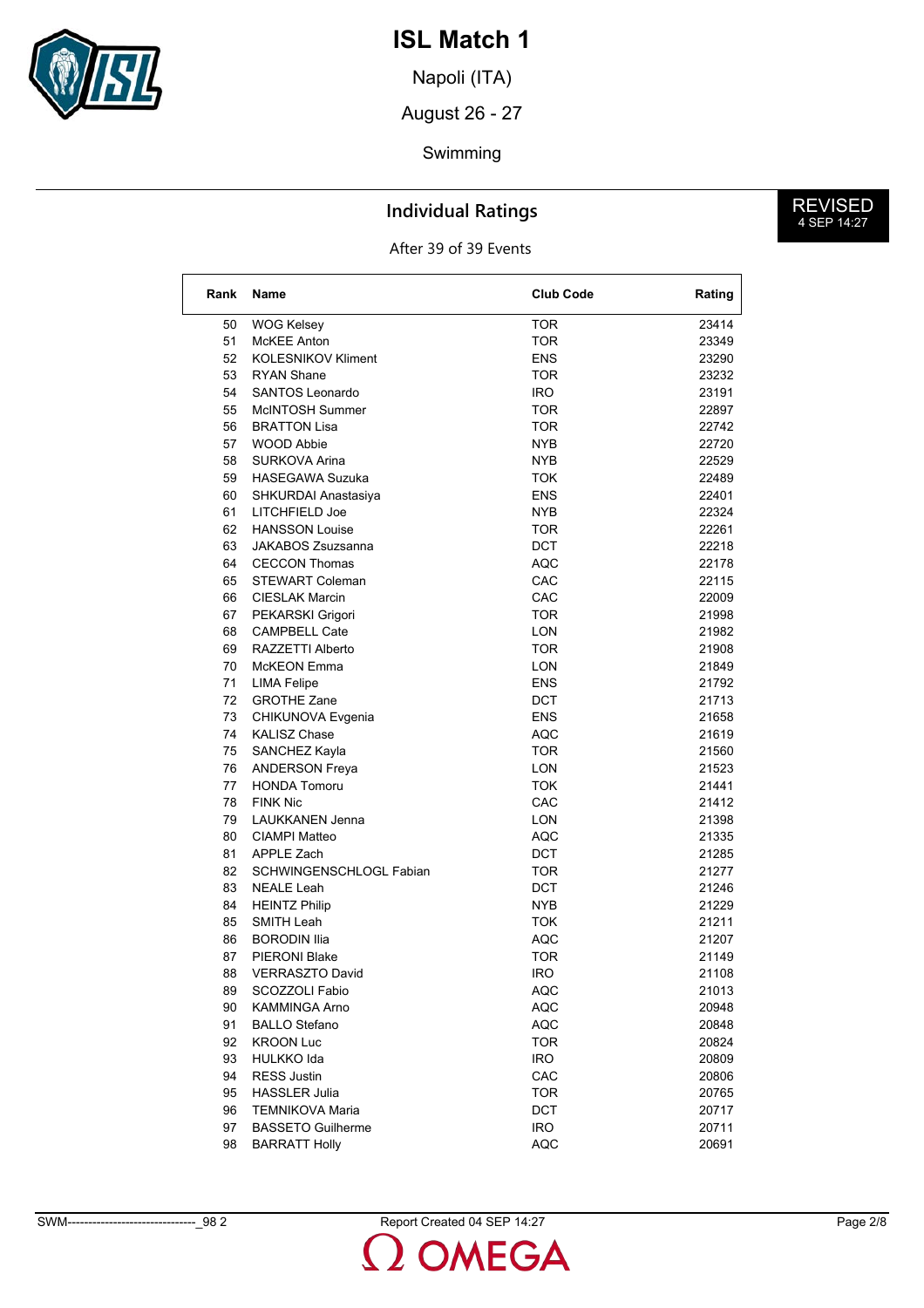

Napoli (ITA)

August 26 - 27

#### Swimming

### **Individual Ratings**

After 39 of 39 Events

| Rank | Name                             | <b>Club Code</b> | Rating |
|------|----------------------------------|------------------|--------|
| 99   | <b>DEAN Tom</b>                  | LON              | 20666  |
| 100  | <b>ACEVEDO Javier</b>            | <b>LAC</b>       | 20665  |
| 100  | <b>BAKER Kathleen</b>            | LAC              | 20665  |
| 100  | <b>BARNA Andrej</b>              | IRO.             | 20665  |
| 100  | <b>BIANCHI Ilaria</b>            | LON              | 20665  |
| 100  | <b>BOHUS Richard</b>             | <b>TOK</b>       | 20665  |
| 100  | <b>BRAUNSCHEIG Ole</b>           | NYB              | 20665  |
| 100  | <b>BRZOSKOWSKI Maarten</b>       | TOK              | 20665  |
| 100  | <b>BUKHOV Vladislav</b>          | LAC              | 20665  |
| 100  | <b>BUSCH Kim</b>                 | LON              | 20665  |
| 100  | <b>COCCONCELLI Costanza</b>      | IRO.             | 20665  |
| 100  | <b>COMERFORD Mallory</b>         | TOK              | 20665  |
| 100  | <b>DAHLKE Mikaela</b>            | <b>LAC</b>       | 20665  |
| 100  | de WAARD Maaike                  | CAC              | 20665  |
| 100  | DELOOF Gabby                     | TOK              | 20665  |
| 100  | <b>ENEVOLD SORENSEN Karoline</b> | NYB              | 20665  |
| 100  | <b>FANZ Casey</b>                | IRO.             | 20665  |
| 100  | FIEDKIEWICZ Kornelia             | <b>NYB</b>       | 20665  |
| 100  | <b>FRANCESCHI Sara</b>           | LAC              | 20665  |
| 100  | <b>GIREV</b> Ivan                | TOK              | 20665  |
| 100  | <b>HELD Ryan</b>                 | <b>LAC</b>       | 20665  |
| 100  | <b>HILL Danielle</b>             | IRO.             | 20665  |
| 100  | <b>INCERTI Zac</b>               | LON              | 20665  |
| 100  | <b>JONES Harriet</b>             | <b>TOK</b>       | 20665  |
| 100  | <b>KOSTIN Oleg</b>               | CAC              | 20665  |
| 100  | <b>KRASKA Jakub</b>              | NYB              | 20665  |
| 100  | <b>KULLMAN Leonie</b>            | CAC              | 20665  |
| 100  | <b>LAHTINEN Laura</b>            | LON              | 20665  |
| 100  | <b>LOYNING Ingeborg</b>          | IRO.             | 20665  |
| 100  | <b>MACINNES Keanna</b>           | <b>TOK</b>       | 20665  |
| 100  | <b>MADDEN Paige</b>              | <b>TOK</b>       | 20665  |
| 100  | MAJERSKI Jakub                   | NYB.             | 20665  |
| 100  | <b>MALYUTIN Martin</b>           | LAC              | 20665  |
| 100  | <b>MARTINEZ Jose Angel</b>       | CAC              | 20665  |
| 100  | <b>MILDRED Edward</b>            | LON              | 20665  |
| 100  | <b>MONTEIRO Ana Catarina</b>     | NYB              | 20665  |
| 100  | <b>MORA Lorenzo</b>              | IRO.             | 20665  |
| 100  | MORIMOTO Teppei                  | LON              | 20665  |
| 100  | <b>NEMETH Nandor</b>             | <b>TOK</b>       | 20665  |
| 100  | PALLISTER Lani                   | LAC              | 20665  |
| 100  | PEDA Paulina                     | <b>NYB</b>       | 20665  |
| 100  | PIETRUSCHKA Marie                | CAC              | 20665  |
| 100  | PIJNENBURG Stan                  | <b>NYB</b>       | 20665  |
| 100  | PINFOLD Brett                    | <b>LAC</b>       | 20665  |
| 100  | PINZUTI Alessandro               | <b>TOK</b>       | 20665  |
| 100  | POGGIO Federico                  | <b>TOK</b>       | 20665  |
| 100  | POPOVICI David                   | <b>NYB</b>       | 20665  |
| 100  | PUTS Jesse                       | CAC              | 20665  |
| 100  | <b>REITSHAMMER Bernhard</b>      | <b>IRO</b>       | 20665  |

**MEGA**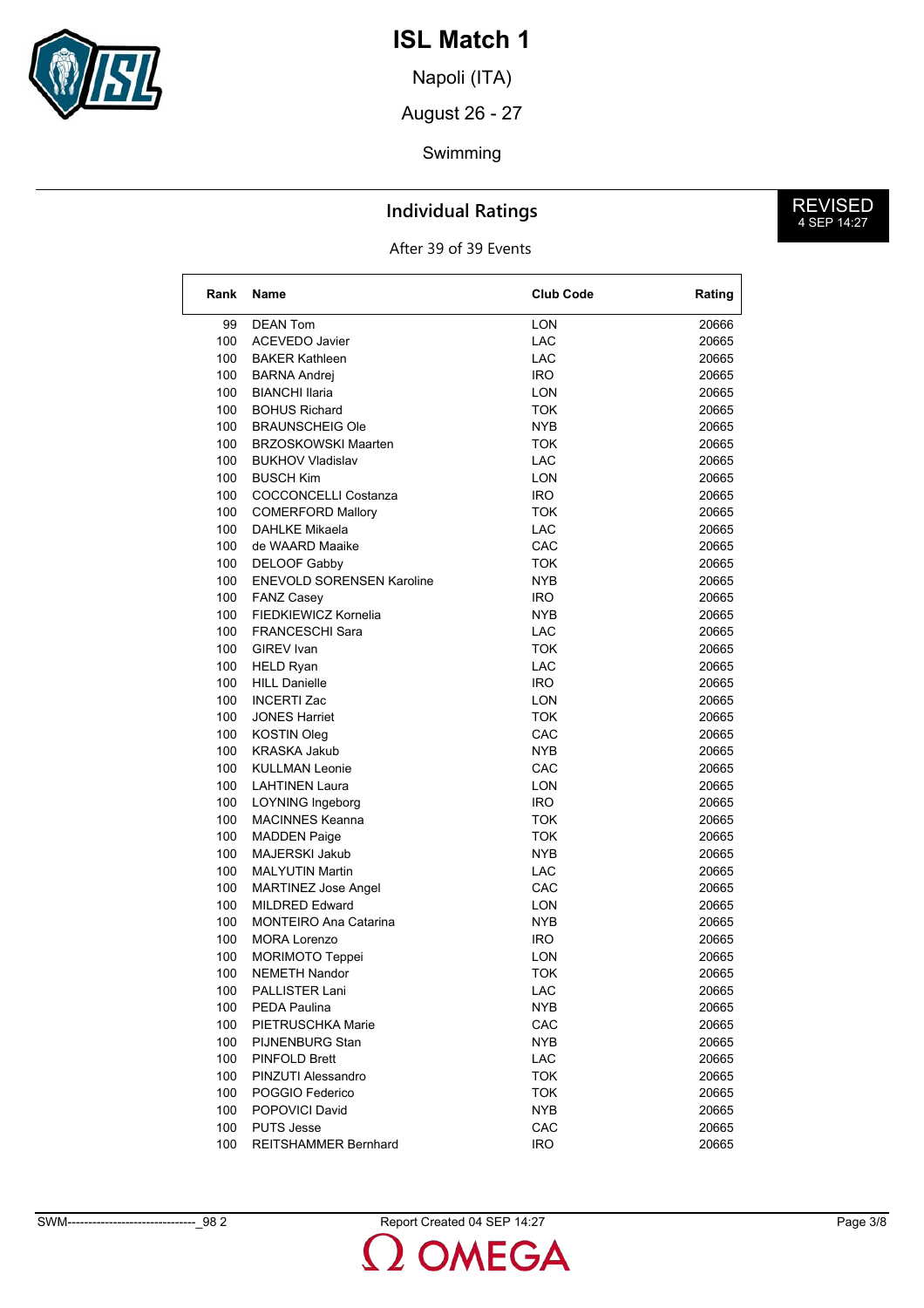

Napoli (ITA)

August 26 - 27

#### Swimming

### **Individual Ratings**

After 39 of 39 Events

| Rank | Name                       | <b>Club Code</b> | Rating |
|------|----------------------------|------------------|--------|
| 100  | ROTHBAUER Christopher      | <b>LAC</b>       | 20665  |
| 100  | RUVALCABA CRUZ Hector      | <b>LAC</b>       | 20665  |
| 100  | <b>SAVARD Katerine</b>     | CAC              | 20665  |
| 100  | <b>SCALIA Silvia</b>       | IRO.             | 20665  |
| 100  | <b>SCHOUTEN Tes</b>        | NYB              | 20665  |
| 100  | SEEMANOVA Barbora          | IRO.             | 20665  |
| 100  | <b>SHANAHAN Katie</b>      | LON              | 20665  |
| 100  | <b>SIMONS Kenzo</b>        | LON              | 20665  |
| 100  | SOROKINA Anastasia         | CAC              | 20665  |
| 100  | <b>STEENBERGEN Marrit</b>  | NYB              | 20665  |
| 100  | <b>STRAUCH Jenna</b>       | IRO.             | 20665  |
| 100  | <b>STRELNIKOV Kirill</b>   | <b>IRO</b>       | 20665  |
| 100  | STUBBLETY-COOK Zac         | <b>TOK</b>       | 20665  |
| 100  | <b>TARASEVICH Grigory</b>  | TOK              | 20665  |
| 100  | <b>TEMPLE Matt</b>         | NYB              | 20665  |
| 100  | TETEREVKOVA Kotryna        | <b>LAC</b>       | 20665  |
| 100  | <b>THOMAS Alys</b>         | <b>IRO</b>       | 20665  |
| 100  | <b>TOMAC Mewen</b>         | NYB              | 20665  |
| 100  | <b>WATANABE Kanako</b>     | TOK              | 20665  |
| 100  | <b>WILD Cassie</b>         | TOK              | 20665  |
| 100  | <b>WILLIAMS Brodie</b>     | CAC              | 20665  |
| 100  | <b>WILLIAMSON Sam</b>      | <b>LON</b>       | 20665  |
| 100  | <b>WILM Ingrid</b>         | <b>LAC</b>       | 20665  |
| 100  | <b>WILSON Matt</b>         | <b>LAC</b>       | 20665  |
| 100  | ZAMORANO Africa            | IRO.             | 20665  |
| 173  | <b>KUSCH Marius</b>        | TOR              | 20597  |
| 174  | <b>FRANCA SILVA Felipe</b> | <b>DCT</b>       | 20536  |
| 175  | <b>LICON Will</b>          | <b>LAC</b>       | 20524  |
| 176  | di LIDDO Elena             | AQC              | 20519  |
| 177  | <b>GASSON Helena</b>       | <b>LAC</b>       | 20509  |
| 178  | <b>MURPHY Camden</b>       | DCT              | 20464  |
| 179  | <b>BELONOGOFF Tatiana</b>  | DCT              | 20456  |
| 180  | COPE Tommy                 | DCT              | 20452  |
| 181  | OMOTO Rika                 | <b>AQC</b>       | 20404  |
| 182  | SZTANDERA Dominika         | TOR              | 20399  |
| 183  | NAZIEBLO Klaudia           | DCT              | 20393  |
| 184  | <b>MIRESSI Alessandro</b>  | <b>AQC</b>       | 20381  |
| 185  | ROSENDAHL BACH Helena      | ENS              | 20381  |
| 186  | EVANS Joanna               | DCT              | 20366  |
| 187  | <b>SWANSON Charlie</b>     | ENS              | 20361  |
| 188  | <b>MAHONEY Travis</b>      | <b>ENS</b>       | 20358  |
| 189  | <b>ANDISON Bailey</b>      | DCT              | 20322  |
| 190  | de TULLIO Marco            | <b>ENS</b>       | 20279  |
| 191  | <b>VALL Jessica</b>        | <b>ENS</b>       | 20255  |
| 192  | <b>LANZA Vini</b>          | <b>LON</b>       | 20200  |
| 193  | <b>HOFFER Ryan</b>         | DCT              | 20183  |
| 194  | <b>DUMONT Valentine</b>    | LAC              | 20162  |
| 195  | <b>LESAFFRE Fantine</b>    | <b>AQC</b>       | 20157  |
| 196  | <b>SCHEFFER Fernando</b>   | LAC              | 20138  |
|      |                            |                  |        |

MEGA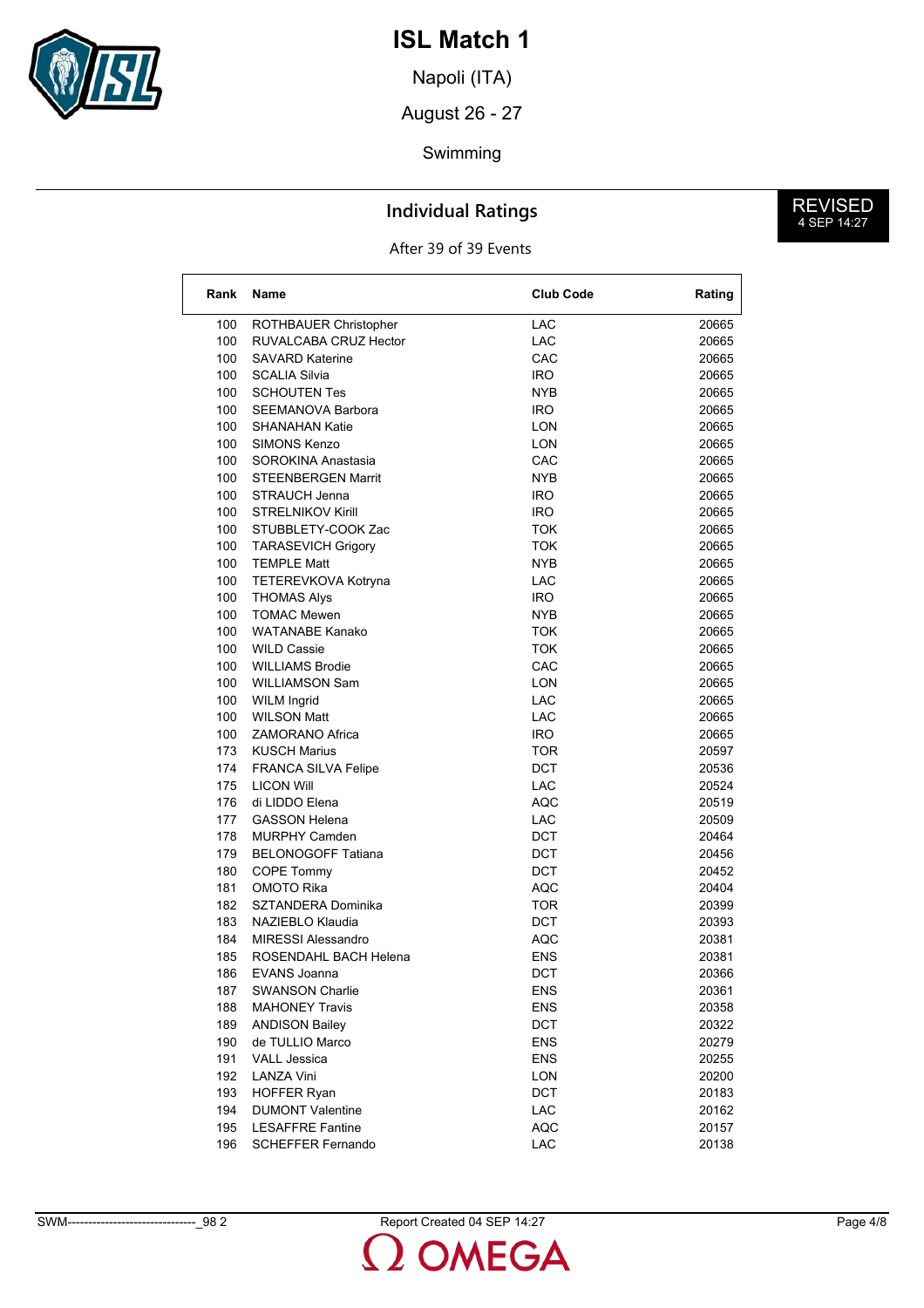

Napoli (ITA)

August 26 - 27

#### Swimming

### **Individual Ratings**

After 39 of 39 Events

| Rank | <b>Name</b>                         | <b>Club Code</b>  | Rating |
|------|-------------------------------------|-------------------|--------|
| 197  | LITHERLAND Jay                      | DCT               | 20092  |
| 198  | <b>GRINEV Vladislav</b>             | <b>AQC</b>        | 20088  |
| 199  | POLIERI Alessia                     | <b>AQC</b>        | 20073  |
| 200  | <b>TAYLOR Laura</b>                 | AQC               | 20072  |
| 201  | HARVEY Mary-Sophie                  | <b>ENS</b>        | 19996  |
| 202  | <b>BARRETT Adam</b>                 | <b>ENS</b>        | 19957  |
| 203  | <b>HAAS Townley</b>                 | CAC               | 19936  |
| 204  | LITCHFIELD Max                      | <b>TOR</b>        | 19935  |
| 205  | ZAZZERI Lorenzo                     | <b>TOR</b>        | 19923  |
| 206  | <b>TEIJONSALO Fanny</b>             | <b>ENS</b>        | 19919  |
| 207  | ANDRUSENKO Veronika                 | IRO               | 19906  |
| 208  | <b>BJERG Tobias</b>                 | <b>TOR</b>        | 19890  |
| 208  | <b>MILLER Cody</b>                  | <b>DCT</b>        | 19890  |
| 208  | PRAKASH Sajan                       | <b>ENS</b>        | 19890  |
| 208  | <b>SABBIONI Simone</b>              | <b>AQC</b>        | 19890  |
| 208  | SHCHEGOLEV Aleksandr                | DCT               | 19890  |
| 208  | <b>WICH-GLASEN Nils</b>             | <b>TOR</b>        | 19890  |
| 214  | <b>STEPHENS Laura</b>               | <b>TOR</b>        | 19883  |
| 215  | <b>CARAMIGNOLI Martina</b>          | AQC               | 19870  |
| 215  | <b>HODGES Chelsea</b>               | <b>TOR</b>        | 19870  |
| 215  | <b>JUNEVIK Sara</b>                 | <b>TOR</b>        | 19870  |
|      | <b>MEITZ Kaersten</b>               |                   | 19870  |
| 215  |                                     | <b>TOR</b>        |        |
| 215  | NICOL Rachel<br><b>OSMAN Farida</b> | DCT<br><b>DCT</b> | 19870  |
| 215  |                                     |                   | 19870  |
| 215  | <b>THROSSEL Brianna</b>             | DCT               | 19870  |
| 222  | SEGEL Janja                         | <b>ENS</b>        | 19869  |
| 223  | <b>GROVES Madeline</b>              | <b>DCT</b>        | 19836  |
| 224  | <b>BRUHN Annika</b>                 | DCT               | 19820  |
| 225  | <b>COLEMAN Michelle</b>             | <b>TOR</b>        | 19796  |
| 226  | <b>IGARASHI Chihiro</b>             | <b>TOK</b>        | 19735  |
| 227  | <b>HOLLARD Tristan</b>              | DCT               | 19705  |
| 228  | di PIETRO Silvia                    | <b>AQC</b>        | 19687  |
| 229  | RIVOLTA Matteo                      | AQC               | 19684  |
| 230  | <b>WANG Eddie</b>                   | CAC               | 19677  |
| 231  | KAPAS Boglarka                      | <b>ENS</b>        | 19652  |
| 232  | <b>GORBENKO Anastasia</b>           | LAC               | 19647  |
| 233  | <b>ESCOBEDO Emily</b>               | CAC               | 19600  |
| 234  | <b>BROWN Erika</b>                  | CAC               | 19481  |
| 235  | <b>BANIC Madeline</b>               | <b>ENS</b>        | 19395  |
| 236  | <b>GKOLOMEEV Kristian</b>           | LAC               | 19376  |
| 237  | MACK Linnea                         | <b>DCT</b>        | 19359  |
| 238  | <b>DELOOF Ali</b>                   | DCT               | 19312  |
| 239  | <b>CASTIGLIONI Arianna</b>          | <b>AQC</b>        | 19207  |
| 240  | ROONEY Maxime                       | <b>LAC</b>        | 19171  |
| 241  | <b>SMITH Brendon</b>                | <b>NYB</b>        | 19111  |
| 242  | PEBLEY Jacob                        | <b>DCT</b>        | 19101  |
| 243  | de DEUS Leonardo                    | <b>AQC</b>        | 19021  |
| 244  | <b>MUREZ Andi</b>                   | LON               | 18828  |
| 245  | <b>CHIMROVA Svetlana</b>            | <b>NYB</b>        | 18813  |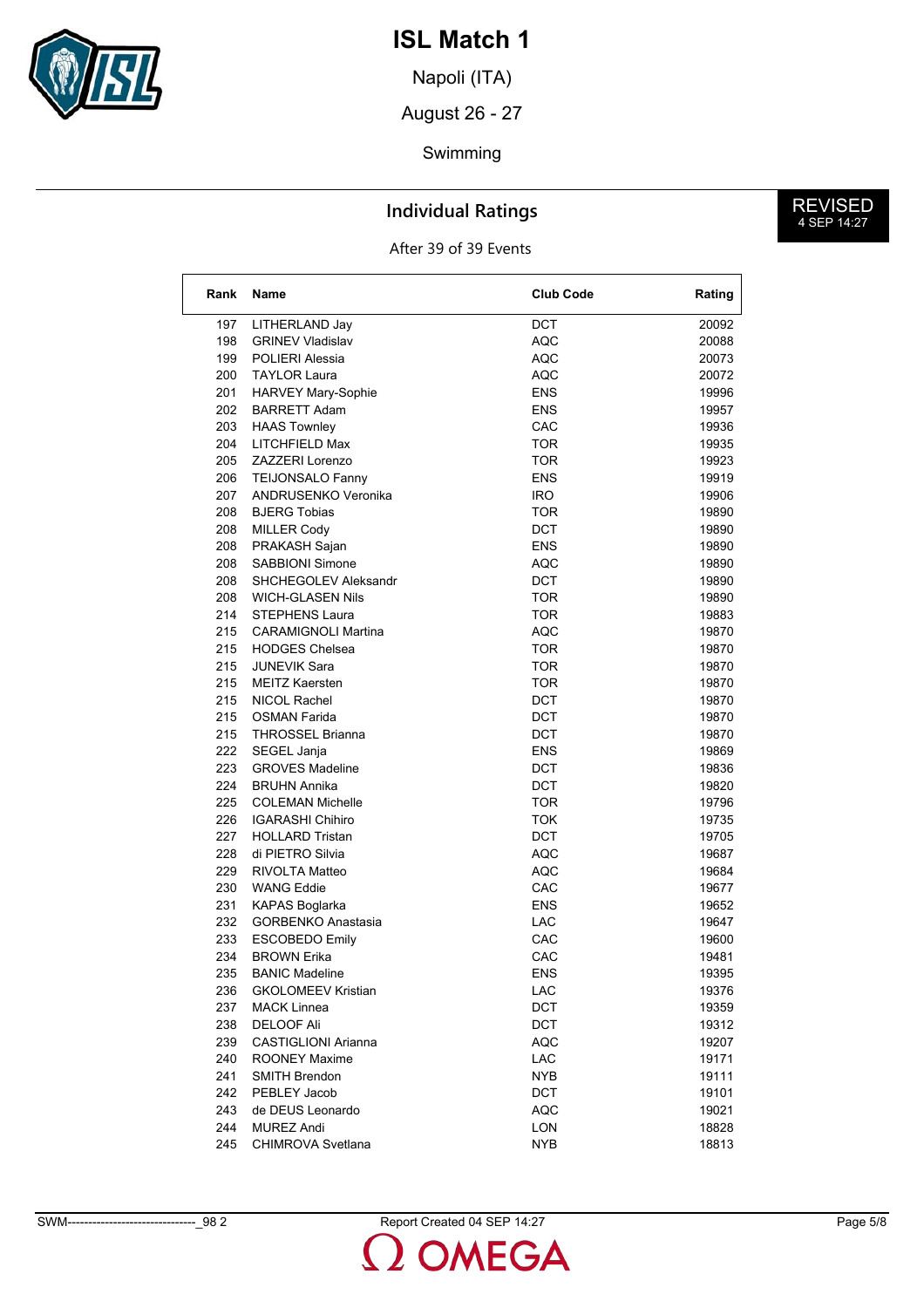

Napoli (ITA)

August 26 - 27

## Swimming

### **Individual Ratings**

After 39 of 39 Events

| Rank | <b>Name</b>                                       | <b>Club Code</b> | Rating |
|------|---------------------------------------------------|------------------|--------|
| 246  | <b>GLINTA Robert</b>                              | IRO              | 18782  |
| 247  | <b>VEKOVISHCHEV Mikhail</b>                       | <b>IRO</b>       | 18766  |
| 248  | <b>CORREIA Breno</b>                              | LAC              | 18741  |
| 249  | LOBANOVSZKIJ Maxim                                | IRO.             | 18683  |
| 250  | STJEPANOVIC Velimir                               | DCT              | 18675  |
| 251  | <b>DEVINE Abrahm</b>                              | LAC              | 18578  |
| 252  | <b>NIKOLAEV Mark</b>                              | <b>DCT</b>       | 18544  |
| 253  | <b>MELO Luiz Altamir</b>                          | IRO.             | 18457  |
| 254  | <b>STUPIN Max</b>                                 | ENS              | 18358  |
| 255  | <b>ORSI Marco</b>                                 | IRO.             | 18294  |
| 256  | <b>MILAK Kristof</b>                              | IRO.             | 18291  |
| 257  | <b>KUBOVA Simona</b>                              | <b>ENS</b>       | 18164  |
| 258  | <b>CHALMERS Kyle</b>                              | <b>LON</b>       | 18085  |
| 259  | <b>HVAS Tomoe</b>                                 | LAC              | 18027  |
| 260  | <b>ALMEIDA Brandonn</b>                           | NYB              | 18005  |
| 261  | <b>RENSHAW Molly</b>                              | NYB              | 17850  |
| 262  | <b>TCHORZ Alicja</b>                              | NYB              | 17736  |
| 263  | de BOER Thom                                      | IRO.             | 17653  |
| 264  | LELLIOTT Jay                                      | <b>TOR</b>       | 17602  |
| 265  | <b>GREENBANK Luke</b>                             | <b>LON</b>       | 17448  |
| 266  | DAVIES Georgia                                    | ENS              | 17442  |
| 267  | PELLEGRINI Federica                               | AQC              | 17372  |
| 268  | <b>FESIKOV Sergey</b>                             | TOR              | 17325  |
| 269  | <b>SETO Daiya</b>                                 | TOK              | 17262  |
| 270  | <b>CHERUTI Meiron</b>                             | <b>NYB</b>       | 17223  |
| 271  | <b>PRATT Cole</b>                                 | TOR              | 17213  |
| 272  | <b>KNOX Finlay</b>                                | <b>TOR</b>       | 17199  |
| 273  | PASYNKOV Daniil                                   | <b>TOK</b>       | 17178  |
| 274  | <b>DEMLER Kathrin</b>                             | CAC              | 17119  |
| 275  | <b>QUINTERO Cristian</b>                          | TOK              | 17115  |
| 276  | <b>SEBASTIAN Julia</b>                            | <b>LAC</b>       | 16740  |
| 277  | <b>MEDEIROS Etiene</b>                            | ENS              | 16650  |
| 278  | MAJCHRZAK Kacper                                  | CAC              | 16597  |
| 279  | <b>PERSSON Erik</b>                               | IRO.             | 16538  |
| 280  | RICHARDS Matt                                     | IRO.             | 16485  |
| 281  |                                                   | LON              | 16364  |
| 282  | <b>CARTER Dylan</b><br><b>CHIERIGHINI Marcelo</b> | AQC              | 16361  |
| 283  | <b>MIGNON Clement</b>                             | ENS              | 16218  |
|      |                                                   |                  |        |
| 284  | <b>SAMY Mohamed</b>                               | <b>DCT</b>       | 16214  |
| 285  | <b>QUAH Ting Wen</b>                              | DCT              | 16207  |
| 286  | <b>MARSH Alyssa</b>                               | LAC              | 16157  |
| 287  | <b>GUY James</b>                                  | ENS              | 16154  |
| 288  | <b>SZARANEK Mark</b>                              | CAC              | 16089  |
| 289  | ZEVINA Daryna                                     | <b>NYB</b>       | 16074  |
| 290  | <b>BECKMANN Emilie</b>                            | <b>IRO</b>       | 16011  |
| 291  | <b>ZIRK Kregor</b>                                | <b>ENS</b>       | 15987  |
| 292  | <b>HIBBOTT Holly</b>                              | <b>AQC</b>       | 15969  |
| 293  | <b>GINGRICH Leah</b>                              | <b>TOK</b>       | 15942  |
| 294  | <b>HARTING Zach</b>                               | DCT              | 15934  |

**DMEGA**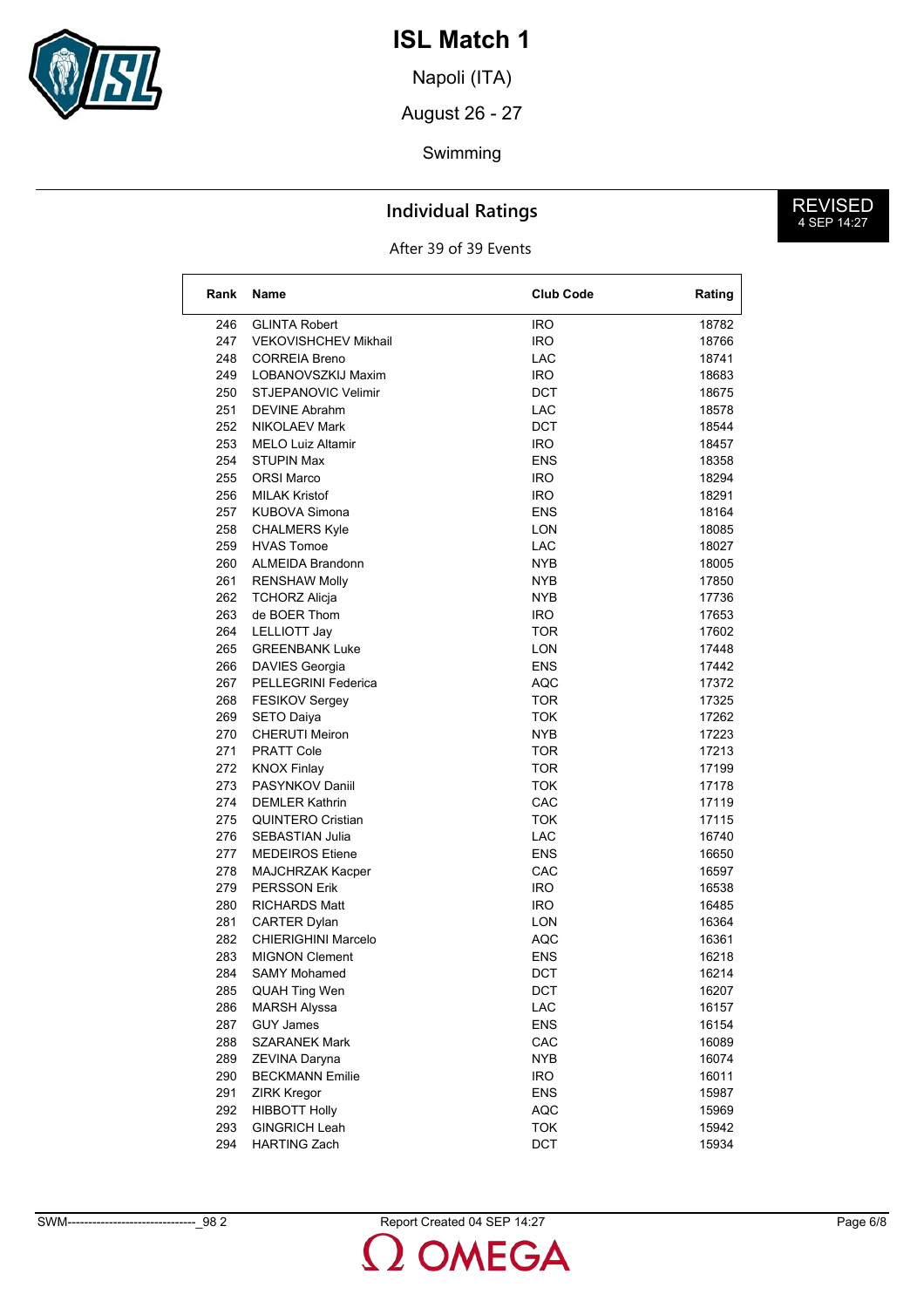

Napoli (ITA)

August 26 - 27

## Swimming

### **Individual Ratings**

After 39 of 39 Events

| Rank | Name                      | <b>Club Code</b> | Rating |
|------|---------------------------|------------------|--------|
| 295  | <b>LOY Andrew</b>         | DCT              | 15912  |
| 296  | DAWSON Kathleen           | <b>AQC</b>       | 15812  |
| 297  | <b>BAQLAH Khader</b>      | CAC              | 15801  |
| 298  | <b>HOPKIN Anna</b>        | DCT              | 15757  |
| 299  | <b>TOURETSKI Sasha</b>    | IRO.             | 15673  |
| 300  | <b>ZHILKIN Andrey</b>     | <b>ENS</b>       | 15662  |
| 301  | <b>HAYDEN Brent</b>       | TOR              | 15653  |
| 302  | <b>USTINOVA Daria S</b>   | NYB.             | 15535  |
| 303  | NASRETDINOVA Rosalia      | AQC              | 15482  |
| 304  | <b>TUCKER Miranda</b>     | TOK              | 15450  |
| 305  | <b>WHITTLE Jacob</b>      | <b>NYB</b>       | 15381  |
| 306  | <b>AOKI Tomomi</b>        | <b>TOK</b>       | 15191  |
| 307  | <b>CORDES Kevin</b>       | CAC              | 15175  |
| 308  | <b>SANTI Fabio</b>        | <b>AQC</b>       | 15095  |
| 309  | <b>HINDS Natalie</b>      | CAC              | 15089  |
| 310  | <b>DELOOF Catie</b>       | TOK              | 14980  |
| 311  | <b>WILBY James</b>        | NYB.             | 14915  |
| 312  | <b>NAKAMURA Katsumi</b>   | LON              | 14903  |
| 313  | <b>DRESSEL Sherridon</b>  | CAC              | 14792  |
| 314  | NTOUNTOUNAKI Anna         | LAC              | 14733  |
| 315  | USTINOVA Daria K          | NYB.             | 14657  |
| 316  | PROUD Ben                 | ENS              | 14639  |
| 317  | <b>KENNEDY Madison</b>    | DCT              | 14610  |
| 318  | <b>SPAJARI Pedro</b>      | <b>TOK</b>       | 14579  |
| 319  | <b>MEYNEN Julie</b>       | <b>TOK</b>       | 14455  |
| 320  | <b>WILSON Madison</b>     | <b>LAC</b>       | 14451  |
| 321  | <b>HINDLEY Isabella</b>   | <b>DCT</b>       | 14419  |
| 322  | <b>MURDOCH Ross</b>       | LON              | 14300  |
| 323  | <b>HALL Candice</b>       | TOR              | 14291  |
| 324  | <b>CLOGG Elliot</b>       | <b>NYB</b>       | 14233  |
| 325  | <b>KISIL Yuri</b>         | TOR              | 14074  |
| 326  | <b>CLARK Imogen</b>       | LAC              | 14029  |
| 327  | <b>OLIVEIRA Larissa</b>   | TOR              | 14011  |
| 328  | <b>VASEY Sarah</b>        | NYB.             | 13946  |
| 329  | McLAUGHLIN Katie          | LAC              | 13940  |
| 330  | <b>HOPE Lucy</b>          | <b>NYB</b>       | 13855  |
| 331  | <b>TETZLOFF Aly</b>       | TOK              | 13791  |
| 332  | UGOLKOVA Maria            | IRO              | 13700  |
| 333  | MUNOZ del CAMPO Lidon     | AQC              | 13663  |
| 334  | APOSTALON Anika           | <b>TOR</b>       | 13384  |
| 335  | <b>CHRISTOU Apostolos</b> | LAC              | 13254  |
| 336  | <b>SHEVTSOV Sergey</b>    | DCT              | 13148  |
| 337  | PERIBONIO Tomas           | CAC              | 13030  |
| 338  | van ROON Valerie          | LON              | 12870  |
| 339  | <b>BILIS Simonas</b>      | <b>ENS</b>       | 12623  |
| 340  | <b>SMITH Kierra</b>       | <b>IRO</b>       | 12250  |
| 341  | <b>BECKER Bowe</b>        | <b>TOK</b>       | 12053  |
| 342  | <b>CAMPBELL Bronte</b>    | LAC              | 11945  |
| 343  |                           | <b>ENS</b>       | 11303  |
|      | <b>GUNES Viktoriya</b>    |                  |        |

MEGA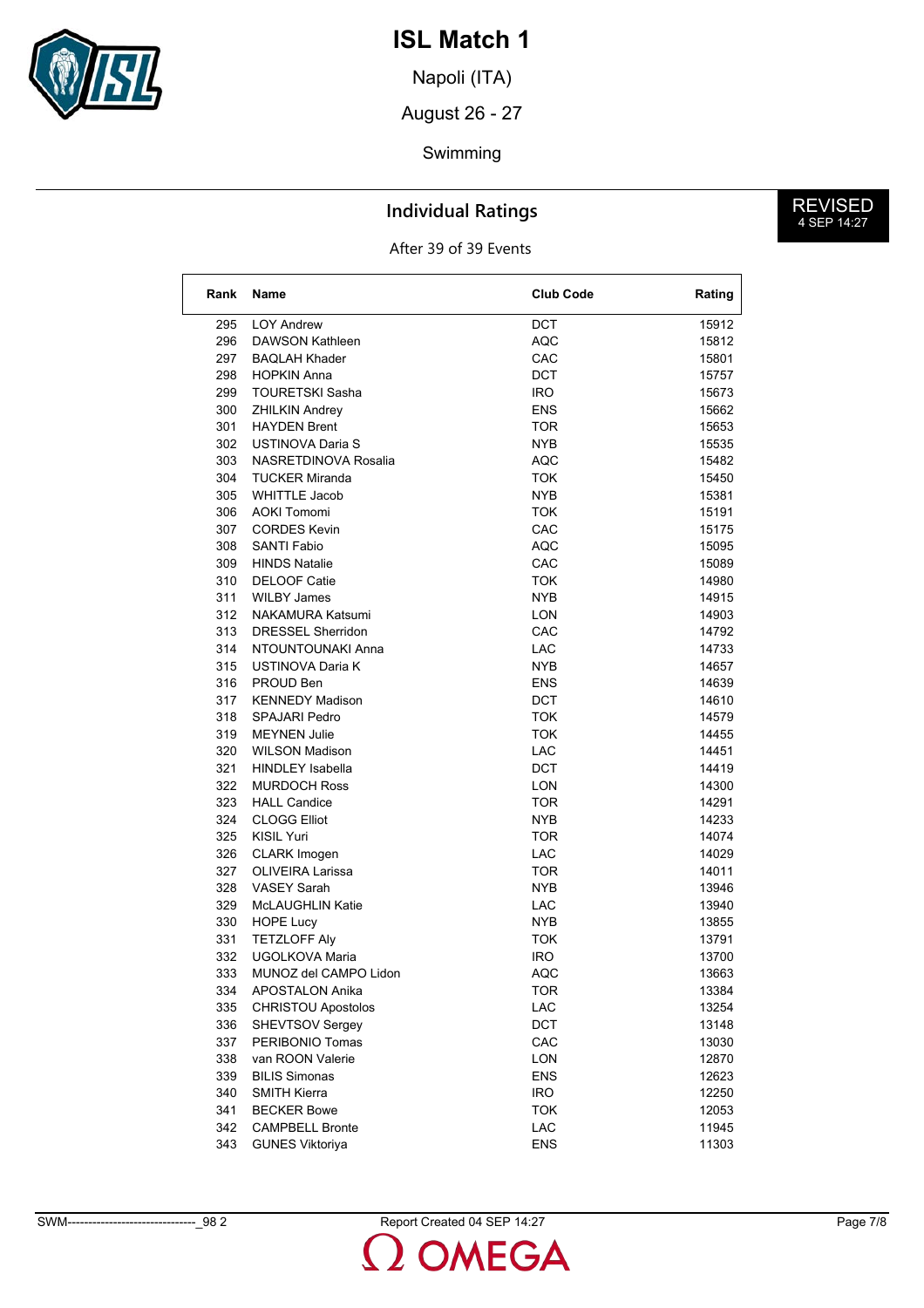

Napoli (ITA)

August 26 - 27

Swimming

## **Individual Ratings**

After 39 of 39 Events

**Rank Name Club Code Rating**



**REVISED**

**Note:** Ratings values are rounded.

SWM-------------------------------\_98 2 Report Created 04 SEP 14:27 Page 8/8

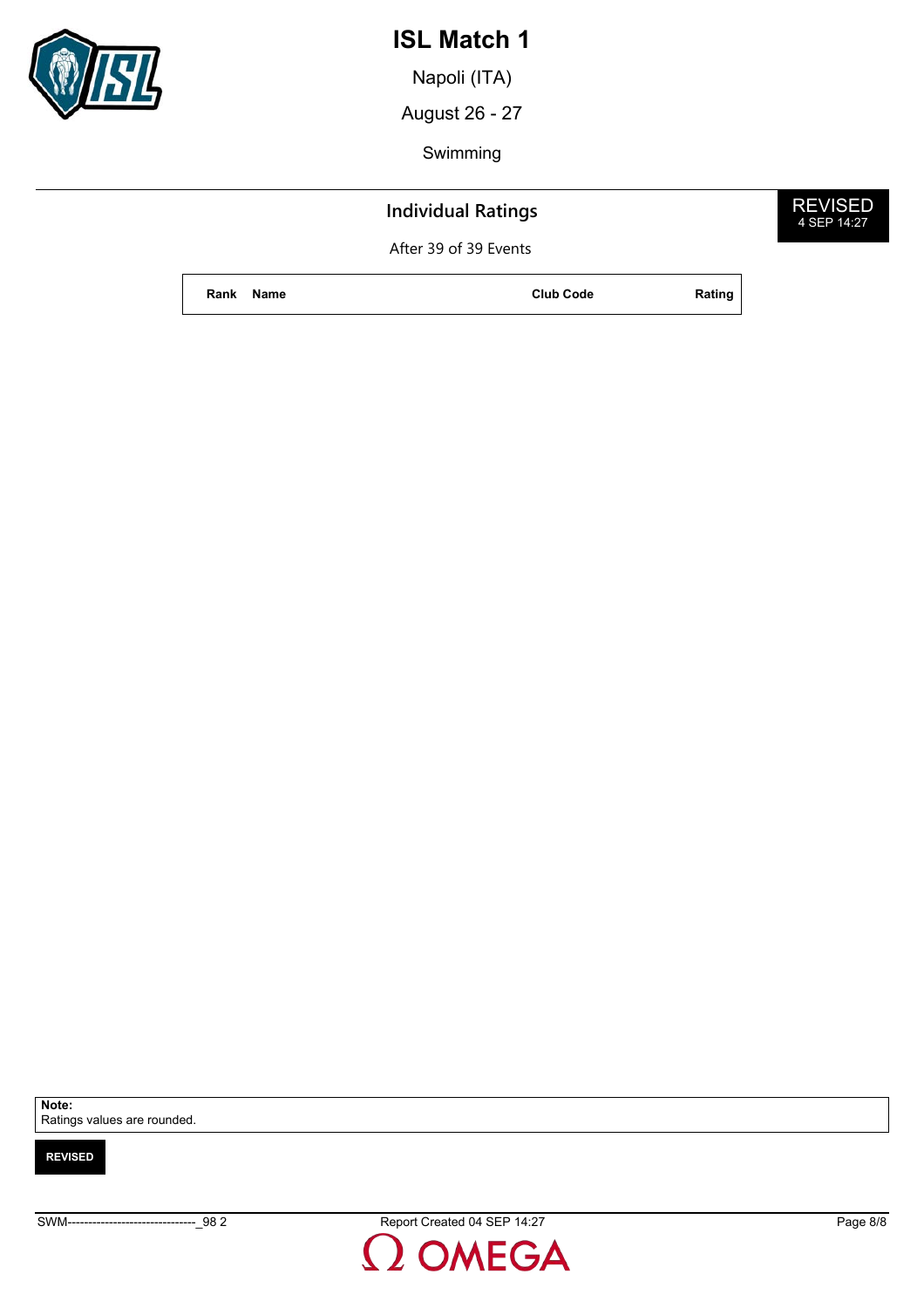

Napoli (ITA)

August 26 - 27

Swimming

## **Season Clubs Points**

| Rank | <b>Name</b>         | Club<br>Code | Match 1 | <b>Total</b> |
|------|---------------------|--------------|---------|--------------|
|      | 1 Energy Standard   | <b>ENS</b>   |         |              |
|      | 2 Toronto Titans    | TOR          | 3       |              |
|      | 3   Aqua Centurions | AQC          | ◠       |              |
|      | DC Trident          | DC1          |         |              |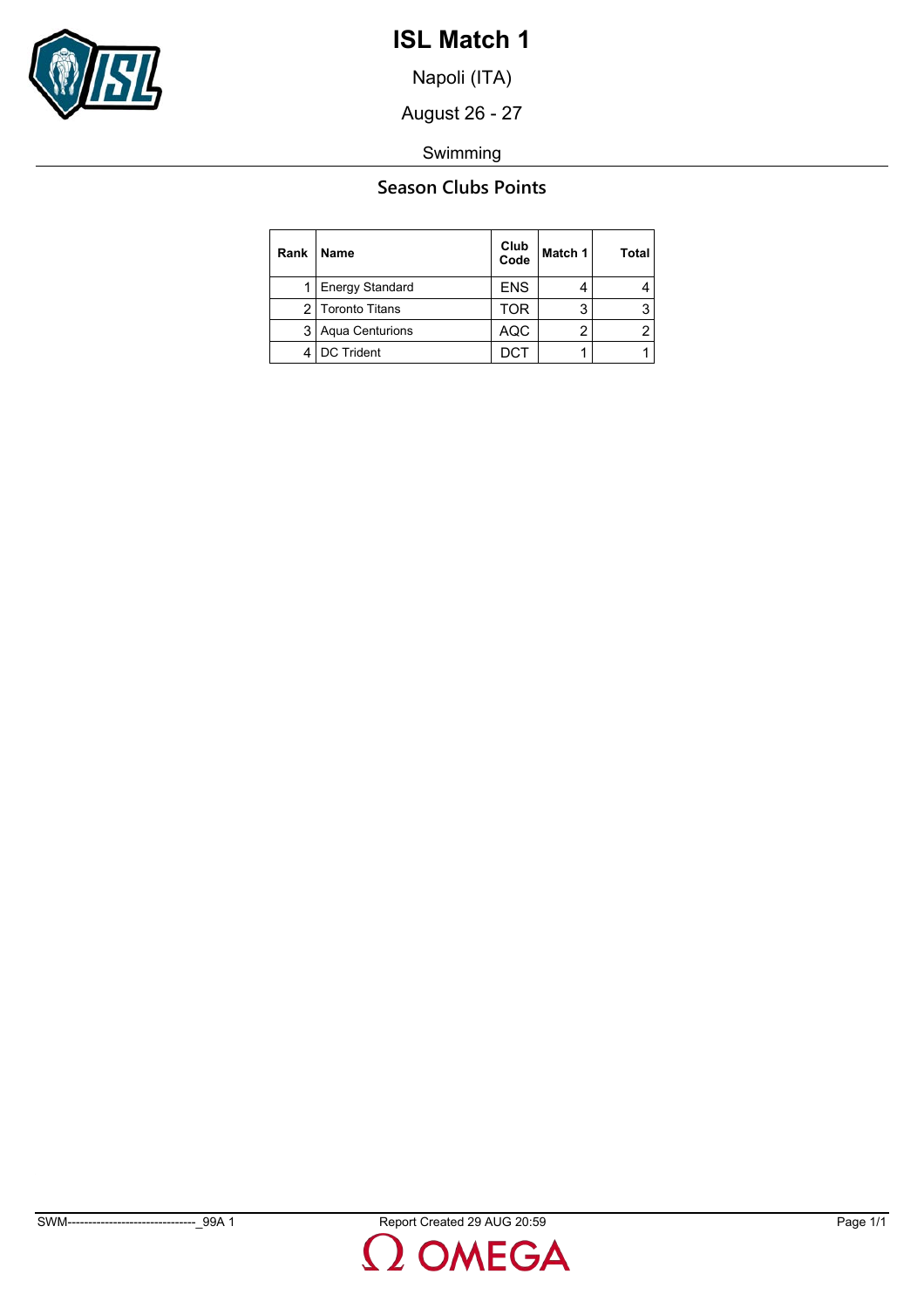

Napoli (ITA)

August 26 - 27

Swimming

## **Season MVP Standings**

| Rank   | Name                        | Club<br>Code | Match 1 | Total |
|--------|-----------------------------|--------------|---------|-------|
| 1      | <b>SJOSTROM Sarah</b>       | <b>ENS</b>   | 60.50   | 60.50 |
| 2      | <b>HAUGHEY Siobhan</b>      | <b>ENS</b>   | 51.00   | 51.00 |
| 3      | <b>RYLOV Evgeny</b>         | <b>ENS</b>   | 48.50   | 48.50 |
| $=4$   | <b>HANSSON Louise</b>       | <b>TOR</b>   | 46.50   | 46.50 |
| $=4$   | le CLOS Chad                | <b>ENS</b>   | 46.50   | 46.50 |
| 6      | <b>CECCON Thomas</b>        | <b>AQC</b>   | 42.00   | 42.00 |
| 7      | <b>McINTOSH Summer</b>      | <b>TOR</b>   | 38.00   | 38.00 |
| =8     | <b>MASSE Kylie</b>          | TOR          | 30.50   | 30.50 |
| $=8$   | SANCHEZ Kayla               | <b>TOR</b>   | 30.50   | 30.50 |
| 10     | SZABO Szebasztian           | AQC          | 29.25   | 29.25 |
| $=11$  | <b>MARTINENGHI Nicolo</b>   | AQC          | 29.00   | 29.00 |
| $=11$  | <b>RYAN Shane</b>           | <b>TOR</b>   | 29.00   | 29.00 |
| 13     | <b>KUSCH Marius</b>         | TOR          | 27.75   | 27.75 |
| 14     | CHIKUNOVA Evgenia           | <b>ENS</b>   | 27.50   | 27.50 |
| 15     | <b>CASTIGLIONI Arianna</b>  | <b>AQC</b>   | 27.00   | 27.00 |
| 16     | <b>KAMENEVA Marija</b>      | <b>AQC</b>   | 26.50   | 26.50 |
| 17     | <b>MIRESSI Alessandro</b>   | AQC          | 25.50   | 25.50 |
| 18     | RAZZETTI Alberto            | <b>TOR</b>   | 25.00   | 25.00 |
| 19     | <b>WASICK Kasia</b>         | TOR          | 24.00   | 24.00 |
| $=20$  | <b>COLEMAN Michelle</b>     | TOR          | 23.00   | 23.00 |
| $=20$  | <b>DELOOF Ali</b>           | <b>DCT</b>   | 23.00   | 23.00 |
| $=20$  | <b>PELLEGRINI Federica</b>  | AQC          | 23.00   | 23.00 |
| $= 23$ | <b>ANDISON Bailey</b>       | DCT          | 22.00   | 22.00 |
| $= 23$ | <b>CARRARO</b> Martina      | AQC          | 22.00   | 22.00 |
| $= 23$ | <b>COPE Tommy</b>           | DCT          | 22.00   | 22.00 |
| $= 23$ | <b>KALISZ Chase</b>         | AQC          | 22.00   | 22.00 |
| $=27$  | <b>BRATTON Lisa</b>         | <b>TOR</b>   | 21.50   | 21.50 |
| $=27$  | <b>PIERONI Blake</b>        | <b>TOR</b>   | 21.50   | 21.50 |
| 29     | <b>JAKABOS Zsuzsanna</b>    | <b>DCT</b>   | 21.00   | 21.00 |
| $= 30$ | <b>HARVEY Mary-Sophie</b>   | <b>ENS</b>   | 20.50   | 20.50 |
| $= 30$ | SCHWINGENSCHLOGL<br>Fabian. | TOR          | 20.50   | 20.50 |
| =32    | <b>CIAMPI Matteo</b>        | AQC          | 19.00   | 19.00 |
| $= 32$ | <b>KOLESNIKOV Kliment</b>   | ENS          | 19.00   | 19.00 |
| $= 32$ | <b>NEALE Leah</b>           | DCT          | 19.00   | 19.00 |
| $=32$  | PEKARSKI Grigori            | TOR          | 19.00   | 19.00 |
| $=32$  | <b>VAZAIOS Andreas</b>      | DCT          | 19.00   | 19.00 |
| $= 37$ | RIVOLTA Matteo              | AQC          | 18.50   | 18.50 |
| $= 37$ | SHKURDAI Anastasiya         | <b>ENS</b>   | 18.50   | 18.50 |
| $= 39$ | <b>BANIC Madeline</b>       | ENS          | 18.00   | 18.00 |
| $= 39$ | <b>HARTING Zach</b>         | DCT          | 18.00   | 18.00 |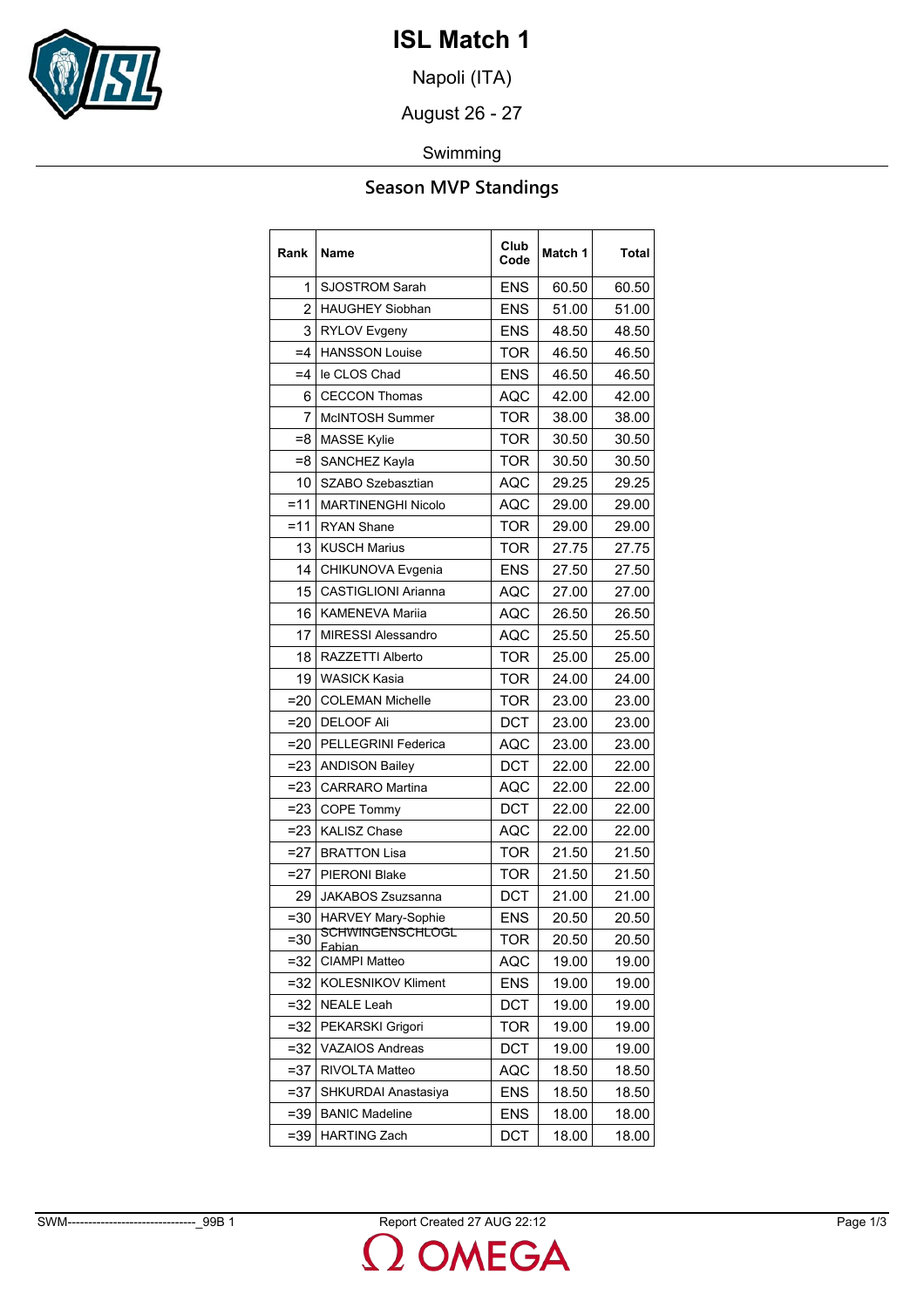

Napoli (ITA)

August 26 - 27

### Swimming

# **Season MVP Standings**

| Rank   | Name                      | Club<br>Code | Match 1 | <b>Total</b> |
|--------|---------------------------|--------------|---------|--------------|
| $= 41$ | <b>BORODIN Ilia</b>       | <b>AQC</b>   | 17.00   | 17.00        |
| =41    | de DEUS Leonardo          | AQC          | 17.00   | 17.00        |
| $=43$  | <b>KAMMINGA Arno</b>      | <b>AQC</b>   | 16.00   | 16.00        |
| $=43$  | <b>LIMA Felipe</b>        | <b>ENS</b>   | 16.00   | 16.00        |
| $=43$  | PEBLEY Jacob              | DCT          | 16.00   | 16.00        |
| $=46$  | <b>CIEPLUCHA Tessa</b>    | <b>TOR</b>   | 15.00   | 15.00        |
| =46    | di LIDDO Elena            | <b>AQC</b>   | 15.00   | 15.00        |
| =46    | <b>MIGNON Clement</b>     | <b>ENS</b>   | 15.00   | 15.00        |
| $=46$  | <b>ZIRK Kregor</b>        | <b>ENS</b>   | 15.00   | 15.00        |
| $= 50$ | <b>BARRATT Holly</b>      | AQC          | 14.00   | 14.00        |
| =50    | <b>DAVIES Georgia</b>     | <b>ENS</b>   | 14.00   | 14.00        |
| $=50$  | FRANCA SILVA Felipe       | <b>DCT</b>   | 14.00   | 14.00        |
| $= 50$ | PROUD Ben                 | <b>ENS</b>   | 14.00   | 14.00        |
| =50    | <b>TEMNIKOVA Maria</b>    | <b>DCT</b>   | 14.00   | 14.00        |
| $= 55$ | <b>HOPKIN Anna</b>        | <b>DCT</b>   | 13.50   | 13.50        |
| $=55$  | <b>McKEE Anton</b>        | <b>TOR</b>   | 13.50   | 13.50        |
| =57    | <b>BALLO Stefano</b>      | AQC          | 13.00   | 13.00        |
| $=57$  | <b>GROTHE Zane</b>        | <b>DCT</b>   | 13.00   | 13.00        |
| $= 57$ | <b>KNOX Finlay</b>        | <b>TOR</b>   | 13.00   | 13.00        |
| =57    | <b>KROON Luc</b>          | <b>TOR</b>   | 13.00   | 13.00        |
| 61     | <b>HASSLER Julia</b>      | <b>TOR</b>   | 12.00   | 12.00        |
| $=62$  | <b>MACK Linnea</b>        | <b>DCT</b>   | 11.50   | 11.50        |
| =62    | NAZIEBLO Klaudia          | DCT          | 11.50   | 11.50        |
| $=62$  | PILATO Benedetta          | <b>ENS</b>   | 11.50   | 11.50        |
| $=65$  | <b>BELONOGOFF Tatiana</b> | <b>DCT</b>   | 11.00   | 11.00        |
| =65    | <b>GRINEV Vladislav</b>   | AQC          | 11.00   | 11.00        |
| $=65$  | <b>KISIL Yuri</b>         | <b>TOR</b>   | 11.00   | 11.00        |
| $=65$  | <b>ZHILKIN Andrey</b>     | <b>ENS</b>   | 11.00   | 11.00        |
| =69    | <b>APPLE Zach</b>         | DCT          | 10.50   | 10.50        |
| $=69$  | SZTANDERA Dominika        | <b>TOR</b>   | 10.50   | 10.50        |
| $= 71$ | LITCHFIELD Max            | TOR          | 10.00   | 10.00        |
| $= 71$ | SCOZZOLI Fabio            | <b>AQC</b>   | 10.00   | 10.00        |
| 73     | <b>SWANSON Charlie</b>    | <b>ENS</b>   | 9.50    | 9.50         |
| $=74$  | EVANS Joanna              | DCT          | 9.00    | 9.00         |
| $= 74$ | <b>HOFFER Ryan</b>        | DCT          | 9.00    | 9.00         |
| $= 74$ | ROSENDAHL BACH Helena     | <b>ENS</b>   | 9.00    | 9.00         |
| $=77$  | <b>APOSTALON Anika</b>    | <b>TOR</b>   | 8.50    | 8.50         |
| $= 77$ | <b>MURPHY Camden</b>      | DCT          | 8.50    | 8.50         |
| 79     | OMOTO Rika                | AQC          | 8.00    | 8.00         |
| 80     | CHIERIGHINI Marcelo       | AQC          | 7.50    | 7.50         |